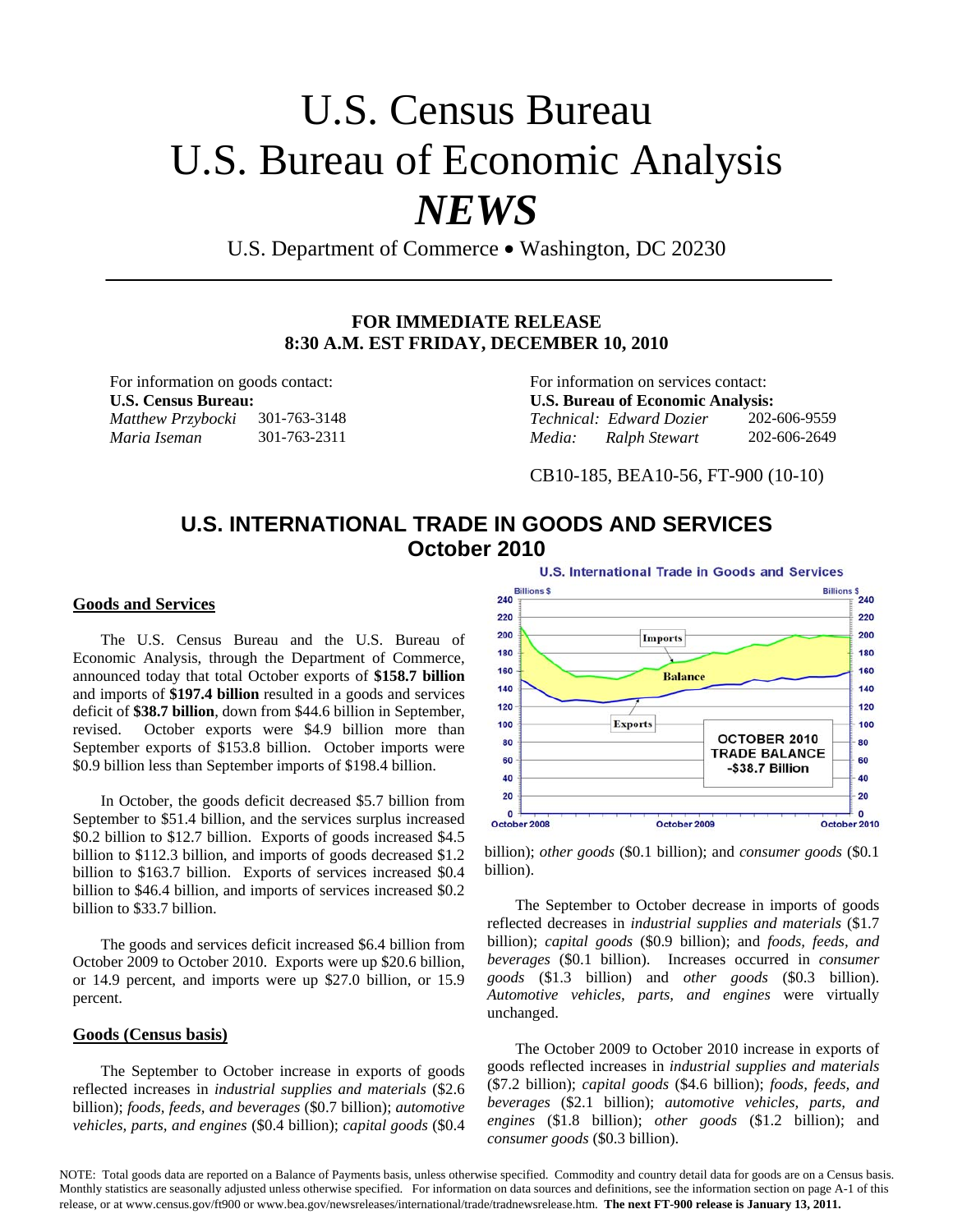The October 2009 to October 2010 increase in imports of goods reflected increases in *industrial supplies and materials* (\$7.0 billion); *capital goods* (\$7.0 billion); *consumer goods*  (\$5.6 billion); *automotive vehicles, parts, and engines* (\$3.3 billion); *foods, feeds, and beverages* (\$0.9 billion); and *other goods* (\$0.3 billion).

#### **Services**

Services exports increased \$0.4 billion from September to October. The increase was mostly accounted for by increases in *other private services* (which includes items such as business, professional, and technical services, insurance services, and financial services), *travel*, and *other transportation* (which includes freight and port services). A decrease in *transfers under U.S. military sales contracts* was partly offsetting. Changes in the other categories of services exports were small.

 Services imports increased \$0.2 billion from September to October. The increase was more than accounted for by increases in *other private services*, *travel*, and *passenger fares*. A decrease in *other transportation* was partly offsetting. Changes in the other categories of services imports were small.

 The October 2009 to October 2010 increase in exports of services was \$3.5 billion. The largest increases were in *travel*  (\$1.1 billion), *other private services* (\$1.0 billion), and *passenger fares* (\$0.7 billion). Within *other private services*, the largest increase was in business, professional, and technical services.

 The October 2009 to October 2010 increase in imports of services was \$2.5 billion. The largest increases were in *other transportation* (\$1.0 billion), *other private services* (\$0.6 billion), and *travel* (\$0.4 billion). Within *other private services*, the largest increase was in business, professional, and technical services.

#### **Goods and Services Moving Average**

For the three months ending in October, exports of goods and services averaged \$155.2 billion, while imports of goods and services averaged \$198.6 billion, resulting in an average trade deficit of \$43.4 billion. For the three months ending in September, the average trade deficit was \$44.8 billion, reflecting average exports of \$153.3 billion and average imports of \$198.1 billion.

#### **Selected Not Seasonally Adjusted Goods Details**

The October figures show surpluses, in billions of dollars, with Hong Kong \$1.9 (\$2.3 for September), Australia \$1.3 (\$1.2), Singapore \$0.6 (\$0.7), and Egypt \$0.5 (\$0.6). Deficits



were recorded, in billions of dollars, with China \$25.5 (\$27.8), European Union \$7.1 (\$6.1), Mexico \$5.8 (\$5.8), OPEC \$5.7 (\$8.9), Japan \$5.7 (\$5.0), Germany \$3.3 (\$2.7), Ireland \$2.7 (\$2.2), Nigeria \$1.8 (\$2.5), Venezuela \$1.2 (\$1.9), Korea \$1.1 (\$1.3), Canada \$1.1 (\$0.9), and Taiwan \$1.0 (\$0.9).

Advanced technology products exports were \$23.7 billion in October and imports were \$32.2 billion, resulting in a deficit of \$8.4 billion. October exports were \$0.8 billion more than the \$23.0 billion in September, while October imports were \$0.2 billion more than the \$31.9 billion in September.

#### **Revisions (Goods on a Census basis, not seasonally adjusted)**

For September, goods exports were revised up \$0.2 billion and imports were revised up \$0.5 billion**.** Goods carryover in October was \$0.5 billion (0.5 percent) for exports and \$1.0 billion (0.6 percent) for imports. For September, revised export carry-over was virtually zero. For September, revised import carry-over was \$0.2 billion (0.1 percent), revised down from \$0.6 billion (0.4 percent).

Services exports and imports for April 2010 through September 2010 reflect the incorporation of more comprehensive and revised quarterly and monthly data. For services exports, the largest monthly revisions were in *other private services*. For services imports, the largest monthly revisions were in *travel*.

Services exports for September were revised down \$0.5 billion to \$46.0 billion. The revision was mostly accounted for by downward revisions in *other private services* and *royalties and license fees.* An upward revision in *transfers under U.S. military sales contracts* was partly offsetting. Services imports for September were revised down \$0.2 billion to \$33.5 billion. The revision was mostly accounted for by downward revisions in *travel* and *passenger fares.*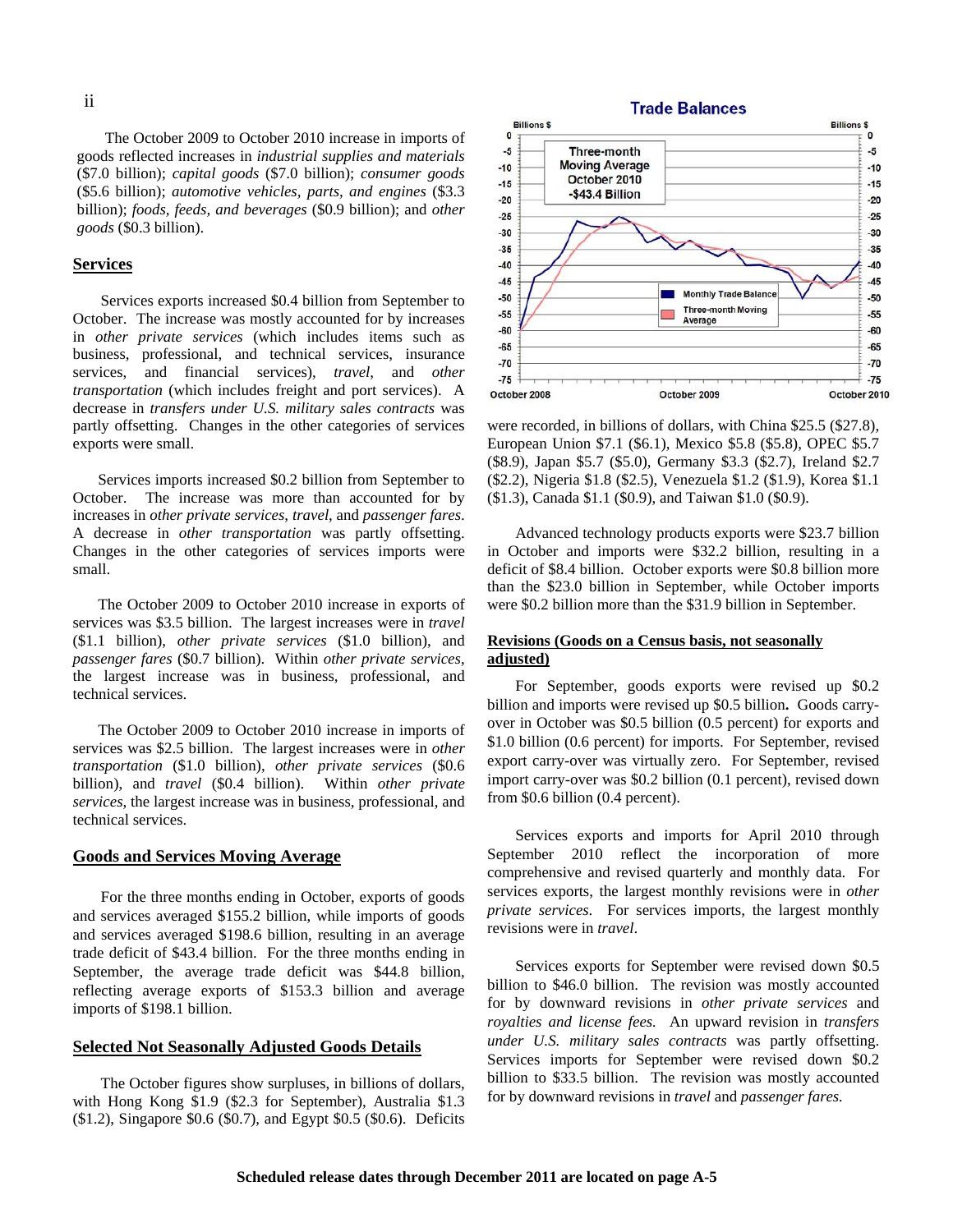## **Table of Contents**

#### **Seasonally Adjusted**

| Exhibit 1        | U.S. International Trade in Goods and Services                                                                                              | 1              |
|------------------|---------------------------------------------------------------------------------------------------------------------------------------------|----------------|
| <b>Exhibit 2</b> | U.S. International Trade in Goods and Services Three-month Moving Averages                                                                  | 2              |
| Exhibit 3        |                                                                                                                                             | 3              |
| Exhibit 4        |                                                                                                                                             | $\overline{4}$ |
| Exhibit 5        |                                                                                                                                             | 5              |
| Exhibit 6        | Exports and Imports of Goods by Principal End-Use Category                                                                                  | 6              |
| <b>Exhibit 7</b> | Exports of Goods by End-Use Category and Commodity                                                                                          | $\tau$         |
| Exhibit 8        | Imports of Goods by End-Use Category and Commodity                                                                                          | 9              |
| Exhibit 9        | Exports, Imports, and Balance of Goods, Petroleum and Non-Petroleum End-Use                                                                 | 11             |
| Exhibit 10       | Real Exports and Imports of Goods by Principal End-Use Category (2005 Chain-                                                                | 12             |
| Exhibit 11       | Real Exports, Imports, and Balance of Goods, Petroleum and Non-Petroleum End-Use<br>Commodity Category Totals (2005 Chain-weighted dollars) | 13             |

#### **Not Seasonally Adjusted**

| Exhibit 12        |                                                                             | 14    |
|-------------------|-----------------------------------------------------------------------------|-------|
| <b>Exhibit 13</b> | Exports and Imports of Goods by Principal End-Use Category                  | 15    |
| Exhibit 14        | Exports, Imports, and Balance of Goods by Selected Countries and Areas      | 16    |
| <b>Exhibit 15</b> |                                                                             | 18    |
| Exhibit 16        |                                                                             | 20    |
| Exhibit 16a       | Exports, Imports, and Balance of Advanced Technology Products by Technology | 21    |
| Exhibit 17        | Imports of Energy-Related Petroleum Products, Including Crude Oil           | 22    |
| <b>Exhibit 18</b> | Exports and Imports of Motor Vehicles and Parts by Selected Countries       | 23    |
|                   |                                                                             | $A-1$ |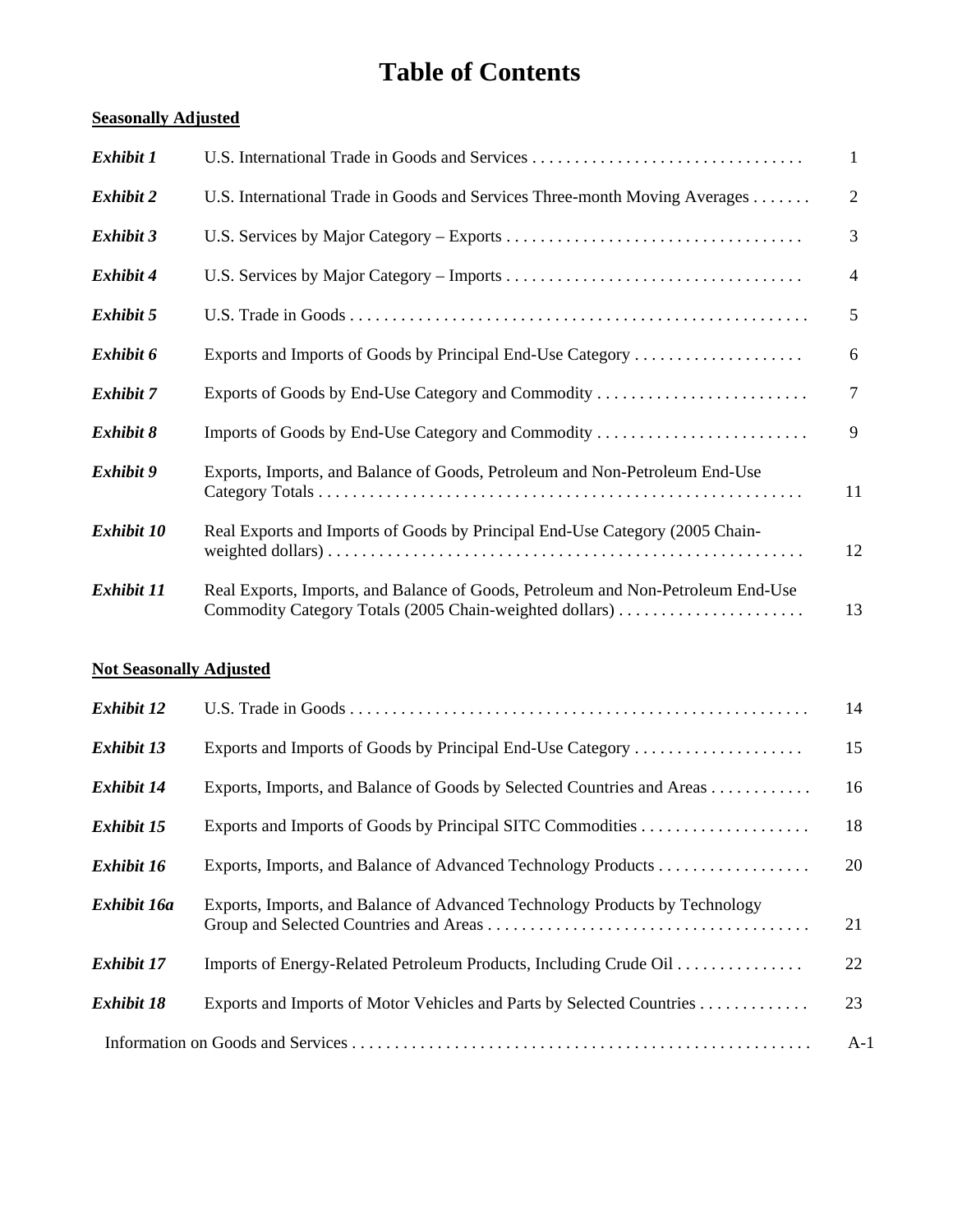|                                         |                        | <b>Balance</b>         |                  |                    |                    |                  |                    | <b>Imports</b><br><b>Exports</b> |                  |  |  |  |
|-----------------------------------------|------------------------|------------------------|------------------|--------------------|--------------------|------------------|--------------------|----------------------------------|------------------|--|--|--|
|                                         |                        |                        |                  |                    |                    |                  |                    |                                  |                  |  |  |  |
| Period                                  | Total                  | Goods (1)              | <b>Services</b>  | Total              | Goods (1)          | <b>Services</b>  | Total              | Goods (1)                        | <b>Services</b>  |  |  |  |
| 2008                                    |                        |                        |                  |                    |                    |                  |                    |                                  |                  |  |  |  |
| Jan. - Dec.                             | $-698,802$             | $-834,652$             | 135,850          | 1,839,012          | 1,304,896          | 534,116          | 2,537,814          | 2,139,548                        | 398,266          |  |  |  |
| Jan. - Oct.                             | $-613,982$             | $-730,543$             | 116,561          | 1,565,982          | 1,116,987          | 448,996          | 2,179,964          | 1,847,529                        | 332,434          |  |  |  |
| January                                 | $-59,923$              | $-71,272$              | 11,349           | 150.104            | 106,407            | 43,697           | 210,028            | 177,679                          | 32,348           |  |  |  |
| February                                | $-62,655$              | $-73,607$              | 10,952           | 152,699            | 109,064            | 43,635           | 215,354            | 182,670                          | 32,684           |  |  |  |
| March                                   | $-58,898$              | $-70,721$              | 11,823           | 152,450            | 108,037            | 44,413           | 211,348            | 178,758                          | 32,590           |  |  |  |
| April                                   | $-62,973$              | $-74,861$              | 11,888           | 156,784            | 112,140            | 44,645           | 219,757            | 187,001                          | 32,756           |  |  |  |
| May                                     | $-61,175$<br>$-61,295$ | $-73,926$<br>$-73,879$ | 12,750<br>12,584 | 158,771<br>163,550 | 112,928<br>117,569 | 45,843           | 219,947<br>224,845 | 186,854                          | 33,092           |  |  |  |
| June                                    |                        |                        |                  |                    |                    | 45,981           |                    | 191,448                          | 33,397           |  |  |  |
| July                                    | $-66,401$              | $-78,694$              | 12,294           | 165,679            | 119,674            | 46,005           | 232,079            | 198,368                          | 33,712           |  |  |  |
| August                                  | $-61,449$              | $-72,548$              | 11,099           | 162,892            | 117,204            | 45,689           | 224,342            | 189,751                          | 34,590           |  |  |  |
| September                               | $-59,770$              | $-71,055$              | 11,285           | 152,892            | 108,214            | 44,678           | 212,662            | 179,269                          | 33,393           |  |  |  |
| October<br>November                     | $-59,442$<br>$-43,804$ | $-69,980$<br>$-53,173$ | 10,537<br>9,369  | 150,160<br>141,121 | 105,752<br>98,551  | 44,408<br>42,570 | 209,603<br>184,924 | 175,731<br>151,723               | 33,871<br>33,201 |  |  |  |
| December                                | $-41,016$              | $-50,937$              | 9,921            | 131,910            | 89,358             | 42,552           | 172,925            | 140,295                          | 32,631           |  |  |  |
| 2009                                    |                        |                        |                  |                    |                    |                  |                    |                                  |                  |  |  |  |
|                                         |                        |                        |                  |                    |                    |                  |                    |                                  |                  |  |  |  |
| Jan. - Dec.                             | $-374,908$             | $-506,944$             | 132,036          | 1,570,797          | 1,068,499          | 502,298          | 1,945,705          | 1,575,443                        | 370,262          |  |  |  |
| Jan. - Oct.                             | $-302,502$             | -410,799               | 108,297          | 1,288,447          | 873,139            | 415,308          | 1,590,949          | 1,283,938                        | 307,011          |  |  |  |
| January                                 | $-36,067$              | $-45,912$              | 9,845            | 125,461            | 84,285             | 41,176           | 161,528            | 130,197                          | 31,331           |  |  |  |
| February                                | $-26,362$              | $-36,684$              | 10,322           | 126,923            | 85,925             | 40,998           | 153,286            | 122,610                          | 30,676           |  |  |  |
| March                                   | $-28,009$              | $-38,601$              | 10,592           | 125,994            | 84,834             | 41,160           | 154,002            | 123,435                          | 30,568           |  |  |  |
| April                                   | $-28,445$              | $-39,366$              | 10,920           | 124,119            | 82,685             | 41,435           | 152,565            | 122,050                          | 30,514           |  |  |  |
| May<br>June                             | $-24,855$<br>$-27,139$ | $-35,900$<br>$-38,241$ | 11,044<br>11,102 | 125,841<br>127,869 | 84,757<br>86,580   | 41,084<br>41,290 | 150,696<br>155,009 | 120,656<br>124,821               | 30,040<br>30,188 |  |  |  |
|                                         |                        |                        |                  |                    |                    |                  |                    |                                  |                  |  |  |  |
| July                                    | $-33,086$              | $-43,746$              | 10,660           | 129,616            | 88,233             | 41,384           | 162,702            | 131,979                          | 30,724           |  |  |  |
| August                                  | $-31,072$              | $-42,105$              | 11,033           | 130,350            | 88,611             | 41,739           | 161,421            | 130,716                          | 30,705           |  |  |  |
| September<br>October                    | $-35,164$<br>$-32,302$ | $-46,268$<br>$-43,976$ | 11,104<br>11,674 | 134,180<br>138,094 | 92,014<br>95,217   | 42,165<br>42,877 | 169,343<br>170,396 | 138,282<br>139,193               | 31,061<br>31,203 |  |  |  |
| November                                | $-35,273$              | $-47,063$              | 11,790           | 138,997            | 95,729             | 43,268           | 174,270            | 142,792                          | 31,478           |  |  |  |
| December                                | $-37,132$              | $-49,082$              | 11,950           | 143,353            | 99,631             | 43,723           | 180,485            | 148,713                          | 31,772           |  |  |  |
| 2010                                    |                        |                        |                  |                    |                    |                  |                    |                                  |                  |  |  |  |
|                                         |                        |                        |                  |                    |                    |                  |                    |                                  |                  |  |  |  |
| Jan. - Oct.                             | $-420,640$             | $-543,466$             | 122,826          | 1,507,312          | 1,057,169          | 450,143          | 1,927,953          | 1,600,636                        | 327,317          |  |  |  |
| January                                 | $-34,840$              | $-47,252$              | 12,412           | 144.512            | 100,382            | 44,130           | 179,352            | 147,634                          | 31,718           |  |  |  |
| February                                | $-39,912$              | $-51,667$              | 11,756           | 144,368            | 100,156            | 44,212           | 184,279            | 151,823                          | 32,456           |  |  |  |
| March                                   | $-39,699$              | $-52,402$              | 12,703           | 150,035            | 105,102            | 44,933           | 189,734            | 157,504                          | 32,230           |  |  |  |
| April (R)                               | $-40,762$              | $-52,740$              | 11,979           | 147,775            | 104,125            | 43,649           | 188,536            | 156,866                          | 31,671           |  |  |  |
| May $(R)$<br>June (R)                   | $-42,187$<br>$-50,130$ | $-54,623$<br>$-62,208$ | 12,435<br>12,078 | 152,015<br>150,069 | 107,121<br>104,917 | 44,894           | 194,202<br>200,199 | 161,744<br>167,124               | 32,459<br>33,075 |  |  |  |
|                                         |                        |                        |                  |                    |                    | 45,153           |                    |                                  |                  |  |  |  |
| July (R)                                | $-42,898$              | $-55,019$              | 12,121           | 153,079            | 107,698            | 45,381           | 195,977            | 162,717                          | 33,260           |  |  |  |
| August (R)                              | $-46,901$              | $-59,048$              | 12,147           | 152,962<br>153,777 | 107,576            | 45,386           | 199,864            | 166,624                          | 33,239           |  |  |  |
| September (R)<br>October                | $-44,597$<br>$-38,714$ | $-57,090$<br>$-51,417$ | 12,493<br>12,703 | 158,721            | 107,787<br>112,306 | 45,990<br>46,415 | 198,374<br>197,435 | 164,877<br>163,723               | 33,498<br>33,712 |  |  |  |
| November                                |                        |                        |                  |                    |                    |                  |                    |                                  |                  |  |  |  |
| December                                |                        |                        |                  |                    |                    |                  |                    |                                  |                  |  |  |  |
|                                         |                        |                        |                  |                    |                    |                  |                    |                                  |                  |  |  |  |
| September data as published last month: |                        |                        |                  |                    |                    |                  |                    |                                  |                  |  |  |  |

|  | <b>Exhibit 1. U.S. International Trade in Goods and Services</b> |  |  |  |
|--|------------------------------------------------------------------|--|--|--|
|--|------------------------------------------------------------------|--|--|--|

In millions of dollars. Details may not equal totals due to seasonal adjustment and rounding. (R) - Revised.

-44,003 -56,872 12,869 154,095 107,559 46,536 198,098 164,431 33,667

(1) Data are presented on a Balance of Payments (BOP) basis.

NOTE: For information on data sources and methodology, see the information section on page A-1 of this release, or at www.census.gov/ft900 or www.bea.gov/newsreleases/international/trade/tradnewsrelease.htm.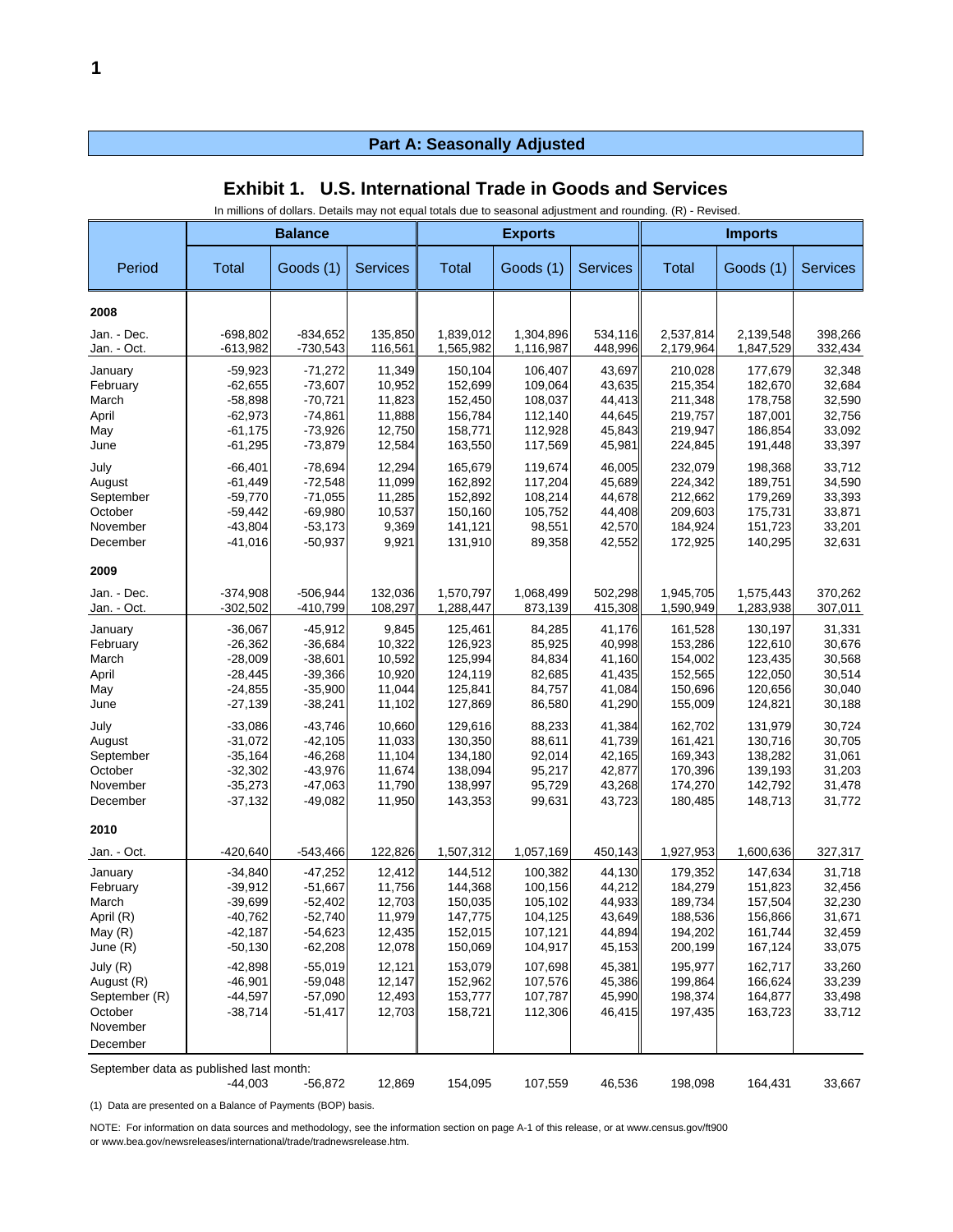#### **Exhibit 2. U.S. International Trade in Goods and Services Three-month Moving Averages**

In millions of dollars. Details may not equal totals due to seasonal adjustment and rounding. (R) - Revised.

| Month of          |           | <b>Balance</b> |                 |         | <b>Exports</b> |                 |              | <b>Imports</b> |                 |
|-------------------|-----------|----------------|-----------------|---------|----------------|-----------------|--------------|----------------|-----------------|
| Moving<br>Average | Total     | Goods (1)      | <b>Services</b> | Total   | Goods (1)      | <b>Services</b> | <b>Total</b> | Goods (1)      | <b>Services</b> |
| 2008              |           |                |                 |         |                |                 |              |                |                 |
| January           | $-60,397$ | $-72,498$      | 12,101          | 145,904 | 102,099        | 43,805          | 206,301      | 174,597        | 31,704          |
| February          | $-60,745$ | $-72,326$      | 11,580          | 148,929 | 105,204        | 43,725          | 209,675      | 177,530        | 32,145          |
| March             | $-60,492$ | $-71,867$      | 11,375          | 151,751 | 107,836        | 43,915          | 212,243      | 179,702        | 32,541          |
| April             | $-61,509$ | $-73,063$      | 11,554          | 153,978 | 109,747        | 44,231          | 215,486      | 182,810        | 32,677          |
| May               | $-61,015$ | $-73,169$      | 12,154          | 156,002 | 111,035        | 44,967          | 217,017      | 184,204        | 32,813          |
| June              | $-61,814$ | $-74,222$      | 12,408          | 159,702 | 114,212        | 45,490          | 221,516      | 188,434        | 33,082          |
| July              | $-62,957$ | $-75,500$      | 12,543          | 162,667 | 116,724        | 45,943          | 225,624      | 192,223        | 33,400          |
| August            | $-63,048$ | $-75,040$      | 11,992          | 164,040 | 118,149        | 45,892          | 227,089      | 193,189        | 33,900          |
| September         | $-62,540$ | $-74,099$      | 11,559          | 160,488 | 115,030        | 45,457          | 223,028      | 189,129        | 33,898          |
| October           | $-60,220$ | $-71,194$      | 10,974          | 155,315 | 110,390        | 44,925          | 215,535      | 181,584        | 33,951          |
| November          | $-54,339$ | $-64,736$      | 10,397          | 148,058 | 104,172        | 43,886          | 202,396      | 168,908        | 33,488          |
| December          | $-48,087$ | $-58,030$      | 9,942           | 141,064 | 97,887         | 43,177          | 189,151      | 155,917        | 33,234          |
| 2009              |           |                |                 |         |                |                 |              |                |                 |
| January           | $-40,295$ | $-50,007$      | 9,712           | 132,831 | 90,731         | 42,099          | 173,126      | 140,738        | 32,388          |
| February          | $-34,482$ | $-44,511$      | 10,029          | 128,098 | 86,523         | 41,575          | 162,580      | 131,034        | 31,546          |
| March             | $-30,146$ | $-40,399$      | 10,253          | 126,126 | 85,015         | 41,111          | 156,272      | 125,414        | 30,858          |
| April             | $-27,605$ | $-38,217$      | 10,611          | 125,679 | 84,481         | 41,198          | 153,284      | 122,698        | 30,586          |
| May               | $-27,103$ | $-37,955$      | 10,852          | 125,318 | 84,092         | 41,226          | 152,421      | 122,047        | 30,374          |
| June              | $-26,813$ | $-37,836$      | 11,022          | 125,943 | 84,674         | 41,270          | 152,757      | 122,509        | 30,247          |
| July              | $-28,360$ | $-39,296$      | 10,935          | 127,775 | 86,523         | 41,253          | 156,136      | 125,819        | 30,317          |
| August            | $-30,432$ | $-41,364$      | 10,932          | 129,278 | 87,808         | 41,471          | 159,711      | 129,172        | 30,539          |
| September         | $-33,107$ | $-44,040$      | 10,932          | 131,382 | 89,619         | 41,763          | 164,489      | 133,659        | 30,830          |
| October           | $-32,846$ | $-44,116$      | 11,270          | 134,208 | 91,947         | 42,260          | 167,054      | 136,064        | 30,990          |
| November          | $-34,246$ | $-45,769$      | 11,523          | 137,090 | 94,320         | 42,770          | 171,336      | 140,089        | 31,248          |
| December          | $-34,902$ | $-46.707$      | 11,805          | 140,148 | 96,859         | 43,289          | 175,050      | 143,566        | 31,485          |
| 2010              |           |                |                 |         |                |                 |              |                |                 |
| January           | $-35,748$ | $-47,799$      | 12,051          | 142,287 | 98,581         | 43,707          | 178,036      | 146,380        | 31,656          |
| February          | $-37,295$ | $-49,334$      | 12,039          | 144,078 | 100,056        | 44,021          | 181,372      | 149,390        | 31,982          |
| March             | $-38,150$ | $-50,440$      | 12,290          | 146,305 | 101,880        | 44,425          | 184,455      | 152,320        | 32,135          |
| April (R)         | $-40,124$ | $-52,270$      | 12,146          | 147,392 | 103,128        | 44,265          | 187,517      | 155,398        | 32,119          |
| May $(R)$         | $-40,883$ | $-53,255$      | 12,372          | 149,942 | 105,450        | 44,492          | 190,824      | 158,704        | 32,120          |
| June (R)          | $-44,360$ | $-56,524$      | 12,164          | 149,953 | 105,388        | 44,565          | 194,313      | 161,911        | 32,401          |
| July (R)          | $-45,072$ | $-57,283$      | 12,211          | 151,721 | 106,578        | 45,143          | 196,793      | 163,861        | 32,931          |
| August (R)        | $-46,643$ | $-58,758$      | 12,115          | 152,037 | 106,730        | 45,307          | 198,680      | 165,488        | 33,191          |
| September (R)     | $-44,799$ | $-57,052$      | 12,254          | 153,273 | 107,687        | 45,586          | 198,072      | 164,739        | 33,332          |
| October           | $-43,404$ | $-55,852$      | 12,448          | 155,153 | 109,223        | 45,930          | 198,558      | 165,075        | 33,483          |
| November          |           |                |                 |         |                |                 |              |                |                 |
| December          |           |                |                 |         |                |                 |              |                |                 |

(1) Data are presented on a Balance of Payments (BOP) basis.

NOTES:

\* The three-month moving averages shown in this exhibit are computed by summing the subject month, the two prior months, dividing

by three and showing the average at the end month of the period. A moving average is useful in smoothing the volatile trade data

so that trends can better be discerned.

\* For information on data sources and methodology, see the information section on page A-1 of this release,

or at www.census.gov/ft900 or www.bea.gov/newsreleases/international/trade/tradnewsrelease.htm.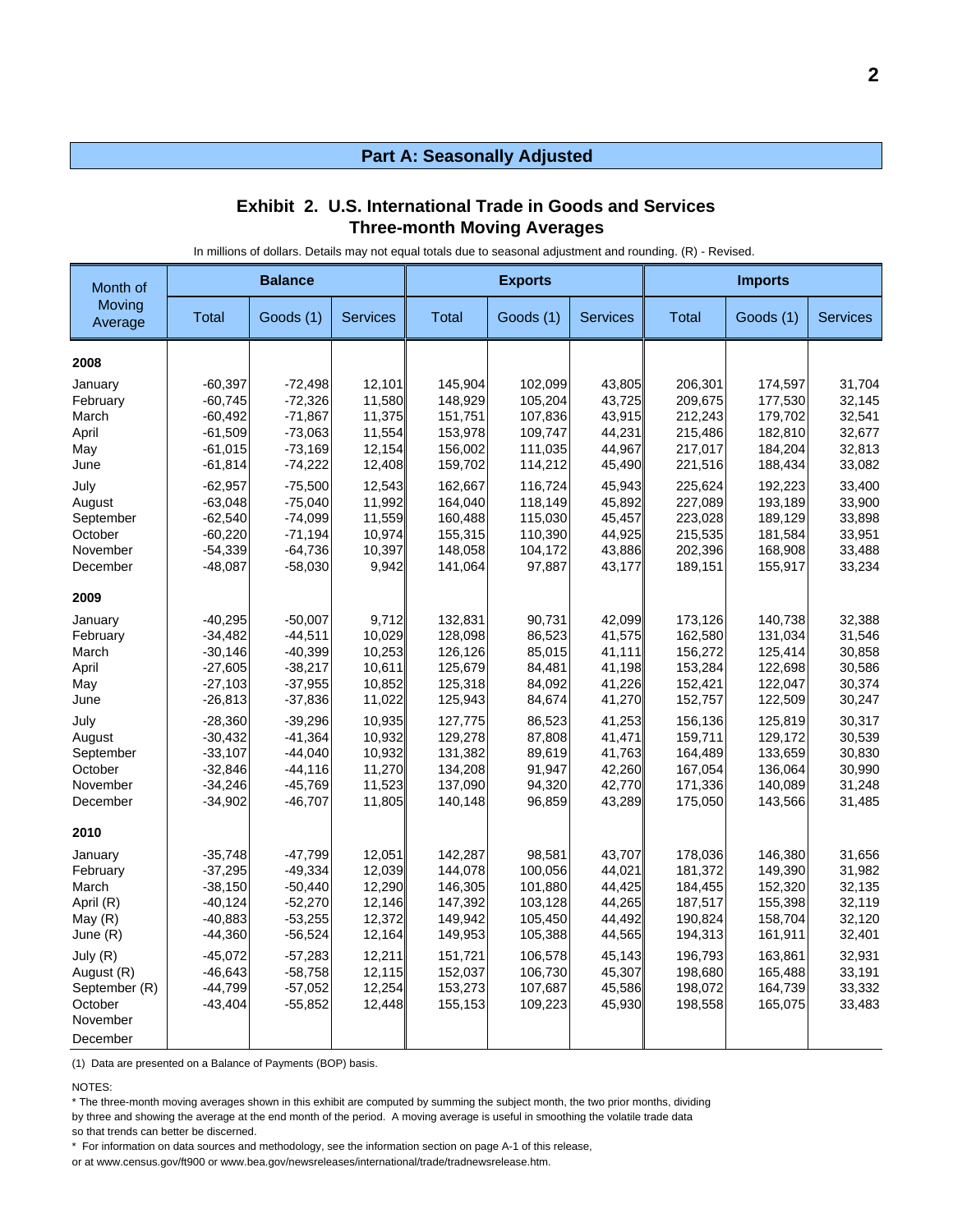| Period               | <b>Total Services</b>                   | <b>Travel</b>  | Passenger<br>Fares | Other<br>Transportation | <b>Royalties and</b><br><b>License Fees</b> | <b>Other Private</b><br><b>Services</b> | <b>Transfers</b><br>Under U.S.<br><b>Military Sales</b><br>Contracts | <b>U.S.</b><br>Government<br>Misc. Services |
|----------------------|-----------------------------------------|----------------|--------------------|-------------------------|---------------------------------------------|-----------------------------------------|----------------------------------------------------------------------|---------------------------------------------|
| 2008                 |                                         |                |                    |                         |                                             |                                         |                                                                      |                                             |
| Jan. - Dec.          | 534,116                                 | 109,976        | 31,404             | 43,714                  | 93,920                                      | 238,932                                 | 14,936                                                               | 1,234                                       |
| Jan. - Oct.          | 448,996                                 | 93,060         | 26,331             | 37,100                  | 79,099                                      | 199,728                                 | 12,652                                                               | 1,025                                       |
| January              | 43,697                                  | 8,911          | 2,490              | 3,664                   | 7,828                                       | 19,371                                  | 1,332                                                                | 101                                         |
| February<br>March    | 43,635<br>44,413                        | 8,976<br>9,351 | 2,471<br>2,590     | 3,748<br>3,679          | 7,925<br>7,999                              | 19,235<br>19,560                        | 1,181<br>1,135                                                       | 99<br>99                                    |
| April                | 44,645                                  | 8,933          | 2,497              | 3,640                   | 8,079                                       | 19,940                                  | 1,455                                                                | 101                                         |
| May                  | 45,843                                  | 9,626          | 2,641              | 3,709                   | 8,088                                       | 20,190                                  | 1,486                                                                | 102                                         |
| June                 | 45,981                                  | 9,458          | 2,825              | 3,725                   | 8,055                                       | 20,384                                  | 1,431                                                                | 103                                         |
| July                 | 46,005                                  | 9,740          | 2,781              | 3,828                   | 7,945                                       | 20,382                                  | 1,225                                                                | 103                                         |
| August               | 45,689                                  | 9,747          | 2,844              | 3,836                   | 7,853                                       | 20,140                                  | 1,165                                                                | 104                                         |
| September            | 44,678                                  | 9,205          | 2,630              | 3,667                   | 7,743                                       | 20,227                                  | 1,101                                                                | 106                                         |
| October              | 44,408                                  | 9,113          | 2,562              | 3,604                   | 7,583                                       | 20,300                                  | 1,140                                                                | 106                                         |
| November             | 42,570                                  | 8,366          | 2,477              | 3,358                   | 7,465                                       | 19,663                                  | 1,135                                                                | 105                                         |
| December             | 42,552                                  | 8,550          | 2,595              | 3,256                   | 7,356                                       | 19,542                                  | 1,148                                                                | 104                                         |
| 2009                 |                                         |                |                    |                         |                                             |                                         |                                                                      |                                             |
| Jan. - Dec.          | 502,298                                 | 93,917         | 26,424             | 35,406                  | 89,791                                      | 238,332                                 | 17,096                                                               | 1,333                                       |
| Jan. - Oct.          | 415,308                                 | 77,940         | 22,161             | 29,072                  | 73,227                                      | 197,145                                 | 14,684                                                               | 1,078                                       |
| January              | 41,176                                  | 7,965          | 2,451              | 2,868                   | 7,181                                       | 19,539                                  | 1,071                                                                | 101                                         |
| February             | 40,998                                  | 7,875          | 2,325              | 2,877                   | 7,146                                       | 19,565                                  | 1,111                                                                | 100                                         |
| March                | 41,160                                  | 7,791          | 2,259              | 2,907                   | 7,176                                       | 19,728                                  | 1,199                                                                | 100                                         |
| April                | 41,435                                  | 7,851          | 2,285              | 2,878                   | 7,449                                       | 19,466                                  | 1,405                                                                | 101                                         |
| May                  | 41,084                                  | 7,614          | 2,114              | 2,823                   | 7,477                                       | 19,431                                  | 1,523                                                                | 103                                         |
| June                 | 41,290                                  | 7,541          | 2,135              | 2,848                   | 7,437                                       | 19,590                                  | 1,633                                                                | 105                                         |
| July                 | 41,384                                  | 7,688          | 2,141              | 2,892                   | 7,037                                       | 19,659                                  | 1,856                                                                | 111                                         |
| August               | 41,739                                  | 7,780          | 2,188              | 2,925                   | 7,081                                       | 19,798                                  | 1,851                                                                | 115                                         |
| September            | 42,165                                  | 7,843          | 2,169              | 3,017                   | 7,278                                       | 20,002                                  | 1,738                                                                | 119                                         |
| October<br>November  | 42,877<br>43,268                        | 7,992<br>7,926 | 2,094<br>2,089     | 3,037<br>3,220          | 7,966<br>8,211                              | 20,368<br>20,497                        | 1,297<br>1,199                                                       | 122<br>126                                  |
| December             | 43,723                                  | 8,051          | 2,173              | 3,114                   | 8,353                                       | 20,690                                  | 1,213                                                                | 129                                         |
|                      |                                         |                |                    |                         |                                             |                                         |                                                                      |                                             |
| 2010                 |                                         |                |                    |                         |                                             |                                         |                                                                      |                                             |
| Jan. - Oct.          | 450,143                                 | 85,532         | 25,999             | 32,883                  | 80,797                                      | 208,611                                 | 15,093                                                               | 1,227                                       |
| January              | 44,130                                  | 8,265          | 2,289              | 3,167                   | 8,087                                       | 20,727                                  | 1,427                                                                | 167                                         |
| February             | 44,212                                  | 8,245          | 2,376              | 3,241                   | 7,991                                       | 20,785                                  | 1,420                                                                | 154                                         |
| March                | 44,933                                  | 8,496          | 2,502              | 3,283                   | 8,060                                       | 21,064                                  | 1,396                                                                | 133                                         |
| April (R)            | 43,649                                  | 8,014          | 2,341              | 3,213                   | 8,051                                       | 20,469                                  | 1,451                                                                | 111                                         |
| May (R)              | 44,894                                  | 8,544          | 2,688              | 3,326                   | 8,002                                       | 20,734                                  | 1,495                                                                | 105                                         |
| June (R)             | 45,153                                  | 8,641          | 2,777              | 3,408                   | 8,009                                       | 20,690                                  | 1,518                                                                | 108                                         |
| July (R)             | 45,381                                  | 8,766          | 2,806              | 3,318                   | 8,069                                       | 20,735                                  | 1,579                                                                | 108                                         |
| August (R)           | 45,386                                  | 8,629          | 2,641              | 3,304                   | 8,138                                       | 20,951                                  | 1,613                                                                | 110                                         |
| September (R)        | 45,990                                  | 8,878          | 2,776              | 3,283                   | 8,183                                       | 21,136                                  | 1,623                                                                | 113                                         |
| October              | 46,415                                  | 9,054          | 2,803              | 3,340                   | 8,208                                       | 21,320                                  | 1,572                                                                | 117                                         |
| November<br>December |                                         |                |                    |                         |                                             |                                         |                                                                      |                                             |
|                      | September data as published last month: |                |                    |                         |                                             |                                         |                                                                      |                                             |
|                      | 46,536                                  | 9,002          | 2,744              | 3,347                   | 8,417                                       | 21,430                                  | 1,452                                                                | 144                                         |

**Exhibit 3. U.S. Services by Major Category--Exports**

In millions of dollars. Details may not equal totals due to seasonal adjustment and rounding. (R) - Revised.

NOTE: For information on data sources, methodology, and details of what is included in each service category, see the information section on page A-1 of this release, or at www.census.gov/ft900 or www.bea.gov/newsreleases/international/trade/tradnewsrelease.htm.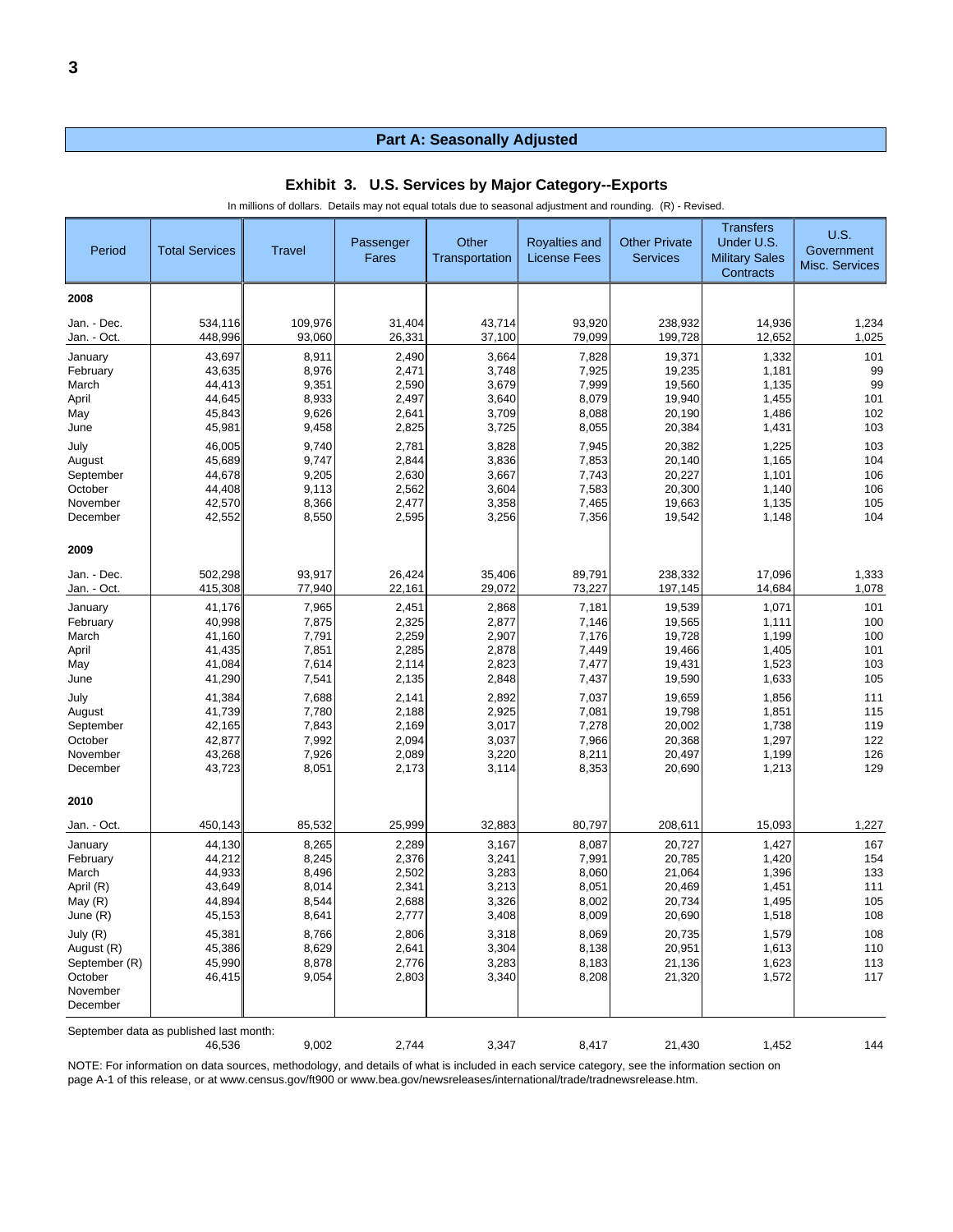| Period               | <b>Total Services</b>                   | <b>Travel</b>  | Passenger<br>Fares | Other<br>Transportation | Royalties and<br><b>License Fees</b> | <b>Other Private</b><br><b>Services</b> | <b>Direct Defense</b><br><b>Expenditures</b> | <b>U.S.</b><br>Government<br><b>Misc. Services</b> |
|----------------------|-----------------------------------------|----------------|--------------------|-------------------------|--------------------------------------|-----------------------------------------|----------------------------------------------|----------------------------------------------------|
| 2008                 |                                         |                |                    |                         |                                      |                                         |                                              |                                                    |
| Jan. - Dec.          | 398,266                                 | 79,726         | 32,563             | 53,702                  | 25,781                               | 173,686                                 | 28,311                                       | 4,497                                              |
| Jan. - Oct.          | 332,434                                 | 66,759         | 27,048             | 45,062                  | 21,917                               | 144,428                                 | 23,516                                       | 3,704                                              |
| January              | 32,348                                  | 6,771          | 2,620              | 4,371                   | 2,165                                | 13,709                                  | 2,352                                        | 360                                                |
| February             | 32,684                                  | 6,753          | 2,637              | 4,544                   | 2,200                                | 13,834                                  | 2,355                                        | 361                                                |
| March                | 32,590                                  | 6,756          | 2,612              | 4,285                   | 2,199                                | 14,022                                  | 2,355                                        | 362                                                |
| April                | 32,756                                  | 6,637          | 2,593              | 4,367                   | 2,094                                | 14,361                                  | 2,343                                        | 362                                                |
| May                  | 33,092                                  | 6,780          | 2,671              | 4,398                   | 2,073                                | 14,464                                  | 2,342                                        | 364                                                |
| June                 | 33,397                                  | 6,726          | 2,771              | 4,509                   | 2,070                                | 14,611                                  | 2,343                                        | 368                                                |
| July                 | 33,712                                  | 6,635          | 2,826              | 4,630                   | 2,135                                | 14,769                                  | 2,345                                        | 372                                                |
| August               | 34,590                                  | 6,698          | 2,777              | 4,712                   | 2,924                                | 14,752                                  | 2,351                                        | 376                                                |
| September            | 33,393                                  | 6,488          | 2,736              | 4,518                   | 2,090                                | 14,821                                  | 2,360                                        | 380                                                |
| October              | 33,871                                  | 6,515          | 2,805              | 4,728                   | 1,968                                | 15,086                                  | 2,370                                        | 399                                                |
| November<br>December | 33,201                                  | 6,490          | 2,817              | 4,420                   | 1,936                                | 14,753                                  | 2,387                                        | 398<br>394                                         |
|                      | 32,631                                  | 6,477          | 2,698              | 4,221                   | 1,928                                | 14,505                                  | 2,408                                        |                                                    |
| 2009                 |                                         |                |                    |                         |                                      |                                         |                                              |                                                    |
| Jan. - Dec.          | 370,262                                 | 73,230         | 25,980             | 41,586                  | 25,230                               | 168,892                                 | 30,474                                       | 4,871                                              |
| Jan. - Oct.          | 307,011                                 | 61,009         | 21,546             | 34,584                  | 20,749                               | 139,820                                 | 25,347                                       | 3,956                                              |
| January              | 31,331                                  | 6,254          | 2,329              | 4,044                   | 1,964                                | 13,925                                  | 2,437                                        | 379                                                |
| February             | 30,676                                  | 6,265          | 2,285              | 3,606                   | 1,992                                | 13,685                                  | 2,465                                        | 378                                                |
| March                | 30,568                                  | 6,183          | 2,170              | 3,645                   | 2,032                                | 13,663                                  | 2,493                                        | 381                                                |
| April                | 30,514                                  | 6,168          | 2,084              | 3,480                   | 2,134                                | 13,734                                  | 2,535                                        | 379                                                |
| May                  | 30,040                                  | 5,745          | 2,047              | 3,359                   | 2,157                                | 13,791                                  | 2,556                                        | 385                                                |
| June                 | 30,188                                  | 5,808          | 2,032              | 3,303                   | 2,151                                | 13,935                                  | 2,571                                        | 388                                                |
| July                 | 30,724                                  | 6,093          | 2,162              | 3,373                   | 2,039                                | 14,086                                  | 2,574                                        | 397                                                |
| August               | 30,705                                  | 6,181          | 2,153              | 3,177                   | 2,035                                | 14,176                                  | 2,577                                        | 406                                                |
| September            | 31,061                                  | 6,185          | 2,140              | 3,330                   | 2,063                                | 14,349                                  | 2,577                                        | 417                                                |
| October<br>November  | 31,203<br>31,478                        | 6,127<br>6,130 | 2,144<br>2,200     | 3,268<br>3,409          | 2,182<br>2,226                       | 14,475<br>14,497                        | 2,562<br>2,561                               | 445<br>455                                         |
| December             | 31,772                                  | 6,091          | 2,234              | 3,592                   | 2,255                                | 14,574                                  | 2,566                                        | 460                                                |
| 2010                 |                                         |                |                    |                         |                                      |                                         |                                              |                                                    |
|                      |                                         |                |                    |                         |                                      |                                         |                                              |                                                    |
| Jan. - Oct.          | 327,317                                 | 62,511         | 23,319             | 40,900                  | 24,385                               | 146,597                                 | 25,420                                       | 4,184                                              |
| January              | 31,718                                  | 6,269          | 2,205              | 3,603                   | 2,295                                | 14,366                                  | 2,571                                        | 408                                                |
| February             | 32,456                                  | 6,180          | 2,154<br>2,279     | 3,738                   | 3,044                                | 14,371                                  | 2,574                                        | 396                                                |
| March<br>April (R)   | 32,230<br>31,671                        | 6,202<br>5,818 | 2,153              | 3,946<br>3,927          | 2,323<br>2,294                       | 14,513<br>14,536                        | 2,576<br>2,539                               | 391<br>404                                         |
| May (R)              | 32,459                                  | 6,103          | 2,400              | 4,082                   | 2,298                                | 14,640                                  | 2,529                                        | 407                                                |
| June (R)             | 33,075                                  | 6,231          | 2,428              | 4,336                   | 2,495                                | 14,649                                  | 2,523                                        | 413                                                |
| July (R)             | 33,260                                  | 6,409          | 2,449              | 4,319                   | 2,379                                | 14,747                                  | 2,522                                        | 436                                                |
| August (R)           | 33,239                                  | 6,326          | 2,357              | 4,388                   | 2,391                                | 14,809                                  | 2,525                                        | 443                                                |
| September (R)        | 33,498                                  | 6,432          | 2,422              | 4,321                   | 2,421                                | 14,924                                  | 2,533                                        | 445                                                |
| October              | 33,712                                  | 6,541          | 2,472              | 4,240                   | 2,446                                | 15,042                                  | 2,529                                        | 442                                                |
| November<br>December |                                         |                |                    |                         |                                      |                                         |                                              |                                                    |
|                      | September data as published last month: |                |                    |                         |                                      |                                         |                                              |                                                    |
|                      | 33,667                                  | 6,541          | 2,473              | 4,338                   | 2,466                                | 14,858                                  | 2,562                                        | 429                                                |

#### **Exhibit 4. U.S. Services by Major Category--Imports**

In millions of dollars. Details may not equal totals due to seasonal adjustment and rounding. (R) - Revised.

NOTE: For information on data sources, methodology, and details of what is included in each service category, see the information section on page A-1 of this release, or at www.census.gov/ft900 or www.bea.gov/newsreleases/international/trade/tradnewsrelease.htm.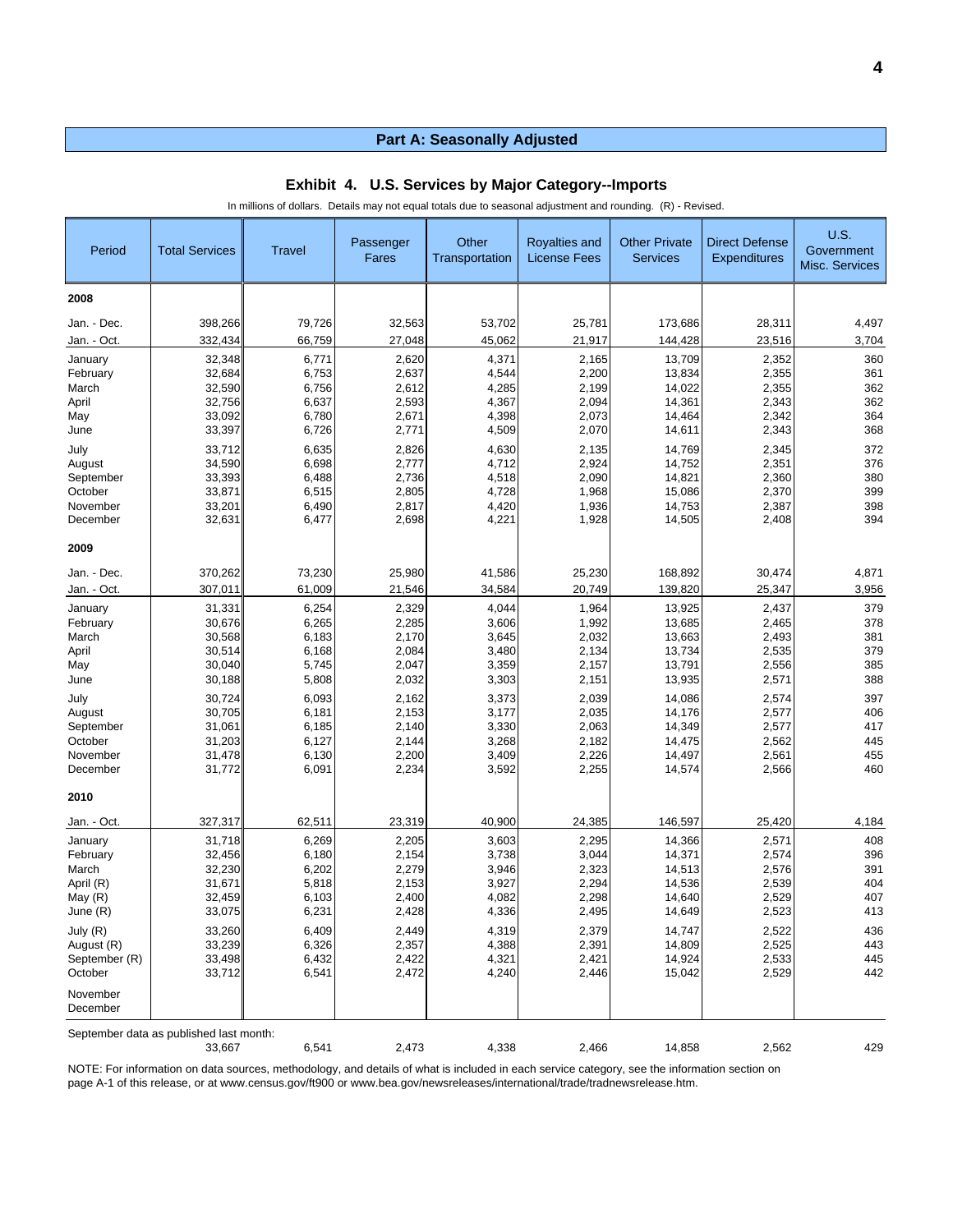| Exhibit 5. U.S. Trade in Goods |  |  |  |
|--------------------------------|--|--|--|
|--------------------------------|--|--|--|

|                            | In millions of dollars. Details may not equal totals due to seasonal adjustment and rounding. (R) - Revised. |                                     |                                                     |                           |                                     |                                                     |                           |                                     |
|----------------------------|--------------------------------------------------------------------------------------------------------------|-------------------------------------|-----------------------------------------------------|---------------------------|-------------------------------------|-----------------------------------------------------|---------------------------|-------------------------------------|
|                            |                                                                                                              | <b>Balance</b>                      |                                                     | <b>Exports</b>            |                                     |                                                     | <b>Imports</b>            |                                     |
| Period                     | <b>Total Balance</b><br>of Payments<br><b>Basis</b>                                                          | <b>Total Census</b><br><b>Basis</b> | <b>Total Balance</b><br>of Payments<br><b>Basis</b> | <b>Net</b><br>Adjustments | <b>Total Census</b><br><b>Basis</b> | <b>Total Balance</b><br>of Payments<br><b>Basis</b> | <b>Net</b><br>Adjustments | <b>Total Census</b><br><b>Basis</b> |
| 2008                       |                                                                                                              |                                     |                                                     |                           |                                     |                                                     |                           |                                     |
| Jan. - Dec.<br>Jan. - Oct. | $-834,652$<br>$-730,543$                                                                                     | $-816,199$<br>$-713,952$            | 1,304,896<br>1,116,987                              | 17,454<br>15,369          | 1,287,442<br>1,101,618              | 2,139,548<br>1,847,529                              | 35,907<br>31,959          | 2,103,641<br>1,815,570              |
| January                    | $-71,272$                                                                                                    | $-70.148$                           | 106,407                                             | 1,461                     | 104,946                             | 177,679                                             | 2,585                     | 175,094                             |
| February                   | $-73,607$                                                                                                    | $-71,431$                           | 109,064                                             | 1,173                     | 107,890                             | 182,670                                             | 3,349                     | 179,322                             |
| March                      | $-70,721$                                                                                                    | $-68,973$                           | 108,037                                             | 1,719                     | 106,318                             | 178,758                                             | 3,467                     | 175,291                             |
| April                      | $-74,861$                                                                                                    | $-72,817$                           | 112,140                                             | 1,561                     | 110,578                             | 187,001                                             | 3,606                     | 183,395                             |
| May                        | $-73,926$<br>$-73,879$                                                                                       | $-72,755$<br>$-72,511$              | 112,928<br>117,569                                  | 1,760<br>1,664            | 111,169<br>115,905                  | 186,854<br>191,448                                  | 2,930<br>3,032            | 183,924<br>188,416                  |
| June                       |                                                                                                              |                                     |                                                     |                           |                                     |                                                     |                           |                                     |
| July                       | $-78,694$                                                                                                    | $-76,880$                           | 119,674                                             | 1,632                     | 118,042                             | 198,368                                             | 3,446                     | 194,921                             |
| August                     | $-72,548$                                                                                                    | $-70,757$                           | 117,204                                             | 1,304                     | 115,900                             | 189,751                                             | 3,094                     | 186,657                             |
| September                  | $-71,055$                                                                                                    | $-69,126$                           | 108,214                                             | 1,821                     | 106,393                             | 179,269                                             | 3,751                     | 175,518                             |
| October<br>November        | $-69,980$<br>$-53,173$                                                                                       | $-68,555$<br>$-51,953$              | 105,752<br>98,551                                   | 1,274<br>1,043            | 104,477<br>97,508                   | 175,731<br>151,723                                  | 2,699<br>2,262            | 173,032<br>149,461                  |
| December                   | $-50,937$                                                                                                    | $-50,293$                           | 89,358                                              | 1,042                     | 88,316                              | 140,295                                             | 1,686                     | 138,609                             |
| 2009                       |                                                                                                              |                                     |                                                     |                           |                                     |                                                     |                           |                                     |
| Jan. - Dec.                | $-506,944$                                                                                                   | $-503,582$                          | 1,068,499                                           | 12,456                    | 1,056,043                           | 1,575,443                                           | 15,818                    | 1,559,625                           |
| Jan. - Oct.                | -410,799                                                                                                     | $-407,767$                          | 873,139                                             | 9,691                     | 863,448                             | 1,283,938                                           | 12,723                    | 1,271,215                           |
|                            |                                                                                                              |                                     |                                                     |                           |                                     |                                                     |                           |                                     |
| January<br>February        | $-45,912$<br>$-36,684$                                                                                       | $-45,587$<br>$-36,507$              | 84,285<br>85,925                                    | 1,061<br>899              | 83,224<br>85,026                    | 130,197<br>122,610                                  | 1,386<br>1,076            | 128,811<br>121,533                  |
| March                      | $-38,601$                                                                                                    | $-38,232$                           | 84,834                                              | 763                       | 84,071                              | 123,435                                             | 1,132                     | 122,303                             |
| April                      | $-39,366$                                                                                                    | $-39,469$                           | 82,685                                              | 1,286                     | 81,398                              | 122,050                                             | 1,183                     | 120,867                             |
| May                        | $-35,900$                                                                                                    | $-35,945$                           | 84,757                                              | 1,068                     | 83,688                              | 120,656                                             | 1,023                     | 119,633                             |
| June                       | $-38,241$                                                                                                    | $-38,136$                           | 86,580                                              | 1,040                     | 85,540                              | 124,821                                             | 1,146                     | 123,675                             |
| July                       | $-43,746$                                                                                                    | $-43,254$                           | 88,233                                              | 705                       | 87,527                              | 131,979                                             | 1,197                     | 130,782                             |
| August                     | $-42,105$                                                                                                    | $-41,544$                           | 88,611                                              | 1,005                     | 87,606                              | 130,716                                             | 1,566                     | 129,150                             |
| September                  | $-46,268$                                                                                                    | $-45,876$                           | 92,014                                              | 981                       | 91,033                              | 138,282                                             | 1,373                     | 136,909                             |
| October                    | $-43,976$                                                                                                    | $-43,218$                           | 95,217                                              | 883                       | 94,334                              | 139,193                                             | 1,641                     | 137,552                             |
| November                   | $-47,063$                                                                                                    | $-46,930$                           | 95,729                                              | 1,439                     | 94,290                              | 142,792                                             | 1,571                     | 141,221                             |
| December                   | $-49,082$                                                                                                    | $-48,885$                           | 99,631                                              | 1,326                     | 98,304                              | 148,713                                             | 1,524                     | 147,189                             |
| 2010                       |                                                                                                              |                                     |                                                     |                           |                                     |                                                     |                           |                                     |
| Jan. - Oct.                | -543,466                                                                                                     | $-532,813$                          | 1,057,169                                           | 8,718                     | 1,048,451                           | 1,600,636                                           | 19,372                    | 1,581,264                           |
| January                    | $-47,252$                                                                                                    | $-46,371$                           | 100,382                                             | 938                       | 99,444                              | 147,634                                             | 1,818                     | 145,816                             |
| February                   | $-51,667$                                                                                                    | $-50,812$                           | 100,156                                             | 920                       | 99,235                              | 151,823                                             | 1,775                     | 150,048                             |
| March                      | $-52,402$                                                                                                    | $-51,214$                           | 105,102                                             | 685                       | 104,417                             | 157,504                                             | 1,873                     | 155,631                             |
| April (R)                  | $-52,740$                                                                                                    | $-51,851$                           | 104,125                                             | 937                       | 103,188                             | 156,866                                             | 1,827                     | 155,039                             |
| May (R)                    | $-54,623$                                                                                                    | $-53,723$                           | 107,121                                             | 999                       | 106,122                             | 161,744                                             | 1,899                     | 159,845                             |
| June (R)                   | $-62,208$                                                                                                    | $-61,030$                           | 104,917                                             | 907                       | 104,009                             | 167,124                                             | 2,085                     | 165,039                             |
| July (R)                   | $-55,019$                                                                                                    | $-53,927$                           | 107,698                                             | 839                       | 106,859                             | 162,717                                             | 1,930                     | 160,786                             |
| August (R)                 | $-59,048$                                                                                                    | $-57,948$                           | 107,576                                             | 949                       | 106,627                             | 166,624                                             | 2,050                     | 164,575                             |
| September (R)              | $-57,090$                                                                                                    | $-55,786$                           | 107,787                                             | 711                       | 107,076                             | 164,877                                             | 2,014                     | 162,862                             |
| October                    | $-51,417$                                                                                                    | $-50,149$                           | 112,306                                             | 833                       | 111,473                             | 163,723                                             | 2,101                     | 161,622                             |
| November                   |                                                                                                              |                                     |                                                     |                           |                                     |                                                     |                           |                                     |
| December                   |                                                                                                              |                                     |                                                     |                           |                                     |                                                     |                           |                                     |
|                            | September data as published last month:<br>$-56,872$                                                         | $-55,491$                           | 107,559                                             | 665                       | 106,894                             | 164,431                                             | 2,046                     | 162,385                             |

NOTE: For information on data sources, nonsampling errors, definitions and details concerning what is included in the Net Adjustments,

see the information section on page A-1 of this release, or at www.census.gov/ft900 or www.bea.gov/newsreleases/international/trade/tradnewsrelease.htm.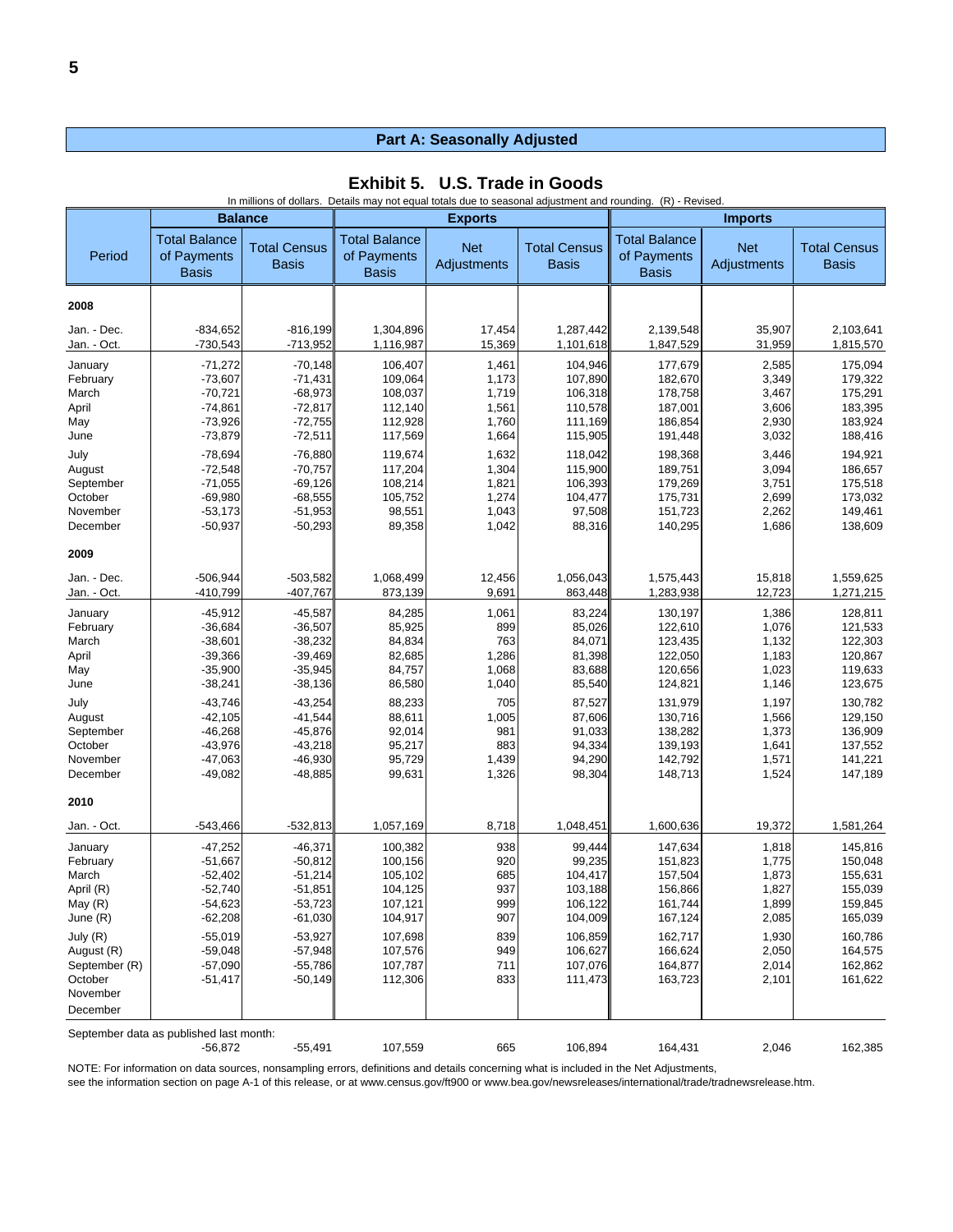|                            | In millions of dollars. Details may not equal totals due to seasonal adjustment and rounding. (R) - Revised. |                                  |                                  |                              |                            |                                   |                              |                    |                    |
|----------------------------|--------------------------------------------------------------------------------------------------------------|----------------------------------|----------------------------------|------------------------------|----------------------------|-----------------------------------|------------------------------|--------------------|--------------------|
|                            | <b>Total Balance</b>                                                                                         |                                  |                                  |                              |                            | <b>End-Use Commodity Category</b> |                              |                    |                    |
| Period                     | of Payments<br><b>Basis</b>                                                                                  | <b>Net</b><br><b>Adjustments</b> | <b>Total Census</b><br>Basis (1) | Foods, Feeds,<br>& Beverages | Industrial<br>Supplies (2) | <b>Capital Goods</b>              | Automotive<br>Vehicles, etc. | Consumer<br>Goods  | <b>Other Goods</b> |
|                            |                                                                                                              |                                  |                                  |                              | <b>Exports</b>             |                                   |                              |                    |                    |
| 2009                       |                                                                                                              |                                  |                                  |                              |                            |                                   |                              |                    |                    |
| Jan. - Dec.<br>Jan. - Oct. | 1,068,499<br>873,139                                                                                         | 12,456<br>9,69'                  | 1,056,043<br>863,448             | 93,908<br>76,002             | 296,709<br>241,474         | 390,461<br>321,832                | 81,715<br>64,587             | 150,044<br>123,975 | 43,206<br>35,577   |
| January                    | 84,285                                                                                                       | 1,061                            | 83,224                           | 7,214                        | 22,237                     | 33,063                            | 5,559                        | 11,500             | 3,652              |
| February<br>March          | 85,925<br>84,834                                                                                             | 899<br>763                       | 85,026<br>84,071                 | 7,317<br>7,438               | 22,239<br>22,664           | 33,204<br>32,187                  | 5,896<br>6,023               | 12,691<br>12,318   | 3,679<br>3,441     |
| April                      | 82,685                                                                                                       | 1,286                            | 81,398<br>83,688                 | 7,576                        | 21,511                     | 31,142                            | 5,897                        | 11,946             | 3,326<br>3,396     |
| May<br>June                | 84,757<br>86,580                                                                                             | 1,068<br>1,040                   | 85,540                           | 7,788<br>7,990               | 23,333<br>24,497           | 31,331<br>31,645                  | 5,662<br>5,765               | 12,178<br>12,176   | 3,466              |
| July                       | 88,233                                                                                                       | 705                              | 87,527                           | 7,662                        | 24,743                     | 32,100                            | 6,877                        | 12,501             | 3,645              |
| August<br>September        | 88,611<br>92,014                                                                                             | 1,005<br>981                     | 87,606<br>91,033                 | 7,742<br>7,420               | 25,808<br>26,995           | 30,969<br>32,736                  | 7,399<br>7,592               | 12,335<br>12,712   | 3,353<br>3,579     |
| October                    | 95,217                                                                                                       | 883                              | 94,334                           | 7,855                        | 27,447                     | 33,455                            | 7,916                        | 13,619             | 4,041              |
| November<br>December       | 95,729<br>99,631                                                                                             | 1,439<br>1,326                   | 94,290<br>98,304                 | 8,940<br>8,965               | 26,958<br>28,277           | 33,539<br>35,090                  | 8,310<br>8,818               | 12,915<br>13,153   | 3,628<br>4,001     |
| 2010                       |                                                                                                              |                                  |                                  |                              |                            |                                   |                              |                    |                    |
| Jan. - Oct.                | 1,057,169                                                                                                    | 8,718                            | 1,048,451                        | 84,548                       | 319,531                    | 368,311                           | 93,101                       | 136,171            | 46,789             |
| January                    | 100,382                                                                                                      | 938                              | 99,444                           | 8,924                        | 29,106                     | 34,881                            | 8,996                        | 13,641             | 3,895              |
| February<br>March          | 100,156<br>105,102                                                                                           | 920<br>685                       | 99,235<br>104,417                | 8,467<br>8,540               | 29,619<br>31,744           | 35,011<br>36,002                  | 9,007<br>9,142               | 13,170<br>13,916   | 3,960<br>5,073     |
| April (R)                  | 104,125                                                                                                      | 937                              | 103,188                          | 7,892                        | 32,329                     | 36,002                            | 9,270                        | 13,182             | 4,513              |
| May (R)<br>June (R)        | 107,121<br>104,917                                                                                           | 999<br>907                       | 106,122<br>104,009               | 7,859<br>7,553               | 32,858<br>31,842           | 37,993<br>36,572                  | 9,407<br>9,672               | 13,522<br>13,647   | 4,483<br>4,724     |
| July (R)                   | 107,698                                                                                                      | 839                              | 106,859                          | 7,513                        | 32,404                     | 38,830                            | 9,264                        | 13,643             | 5,205              |
| August (R)                 | 107,576                                                                                                      | 949                              | 106,627                          | 8,723                        | 32,927                     | 37,365                            | 9,389                        | 13,678             | 4,546              |
| September (R)<br>October   | 107,787<br>112,306                                                                                           | 711<br>833                       | 107,076<br>111,473               | 9,171<br>9,906               | 32,051<br>34,650           | 37,641<br>38,014                  | 9,262<br>9,692               | 13,822<br>13,949   | 5,129<br>5,261     |
| November                   |                                                                                                              |                                  |                                  |                              |                            |                                   |                              |                    |                    |
| December                   |                                                                                                              |                                  |                                  |                              | <b>Imports</b>             |                                   |                              |                    |                    |
|                            |                                                                                                              |                                  |                                  |                              |                            |                                   |                              |                    |                    |
| 2009                       |                                                                                                              |                                  |                                  |                              |                            |                                   |                              |                    |                    |
| Jan. - Dec.<br>Jan. - Oct. | 1,575,443<br>1,283,938                                                                                       | 15,818<br>12,723                 | 1,559,625<br>1,271,215           | 81,604<br>67,960             | 462,512<br>371,713         | 369,336<br>303,008                | 157,629<br>124,505           | 428,379<br>353,902 | 60,165<br>50,126   |
| January                    | 130,197                                                                                                      | 1,386                            | 128,811                          | 6,929                        | 38,115                     | 31,696                            | 11,316                       | 35,808             | 4,946              |
| February                   | 122,610                                                                                                      | 1,076                            | 121,533                          | 6,795                        | 34,584                     | 29,960                            | 10,098                       | 34,752             | 5,343              |
| March<br>April             | 123,435<br>122,050                                                                                           | 1,132<br>1,183                   | 122,303<br>120,867               | 6,808<br>6,774               | 34,739<br>33,944           | 29,834<br>29,057                  | 10,558<br>10,583             | 35,396<br>35,758   | 4,969<br>4,751     |
| May                        | 120,656                                                                                                      | 1,023                            | 119,633                          | 6,791                        | 33,110                     | 29,277                            | 10,458                       | 35,163             | 4,835              |
| June                       | 124,821                                                                                                      | 1,146                            | 123,675                          | 6,818                        | 37,127                     | 29,292                            | 11,442                       | 34,087             | 4,911              |
| July<br>August             | 131,979<br>130,716                                                                                           | 1,197<br>1,566                   | 130,782<br>129,150               | 6,825<br>6,698               | 38,841<br>37,561           | 30,456<br>30,274                  | 13,786<br>14,617             | 35,591<br>35,155   | 5,282<br>4,844     |
| September                  | 138,282                                                                                                      | 1,373                            | 136,909                          | 6,679                        | 42,671                     | 31,139                            | 15,650                       | 35,514             | 5,256              |
| October<br>November        | 139,193<br>142,792                                                                                           | 1,641<br>1,571                   | 137,552<br>141,221               | 6,843<br>6,725               | 41,020<br>43,353           | 32,023<br>32,609                  | 15,998<br>16,098             | 36,679<br>37,520   | 4,989<br>4,917     |
| December                   | 148,713                                                                                                      | 1,524                            | 147,189                          | 6,919                        | 47,446                     | 33,718                            | 17,026                       | 36,958             | 5,122              |
| 2010                       |                                                                                                              |                                  |                                  |                              |                            |                                   |                              |                    |                    |
| Jan. - Oct.                | 1,600,636                                                                                                    | 19,372                           | 1,581,264<br>145,816             | 75,908                       | 497,008                    | 369,189                           | 187,338                      | 401,208            | 50,613             |
| January<br>February        | 147,634<br>151,823                                                                                           | 1,818<br>1,775                   | 150,048                          | 7,267<br>7,227               | 46,713<br>49,344           | 33,524<br>33,903                  | 16,750<br>16,045             | 36,464<br>38,315   | 5,097<br>5,213     |
| March                      | 157,504                                                                                                      | 1,873                            | 155,631                          | 7,510                        | 52,055                     | 34,400                            | 17,620                       | 38,910             | 5,137              |
| April (R)<br>May $(R)$     | 156,866<br>161,744                                                                                           | 1,827<br>1,899                   | 155,039<br>159,845               | 7,505<br>7,714               | 52,204<br>50,088           | 35,961<br>37,883                  | 17,348<br>19,500             | 37,382<br>39,991   | 4,638<br>4,668     |
| June (R)                   | 167,124                                                                                                      | 2,085                            | 165,039                          | 7,739                        | 49,880                     | 38,272                            | 20,788                       | 43,103             | 5,258              |
| July (R)<br>August (R)     | 162,717<br>166,624                                                                                           | 1,930<br>2,050                   | 160,786<br>164,575               | 7,642<br>7,795               | 49,367<br>49,606           | 37,715<br>38,605                  | 20,012<br>20,666             | 41,138<br>42,557   | 4,913<br>5,345     |
| September (R)              | 164,877                                                                                                      | 2,014                            | 162,862                          | 7,816                        | 49,735                     | 39,915                            | 19,315                       | 41,044             | 5,038              |
| October<br>November        | 163,723                                                                                                      | 2,101                            | 161,622                          | 7,693                        | 48,014                     | 39,011                            | 19,294                       | 42,305             | 5,305              |
| December                   |                                                                                                              |                                  |                                  |                              |                            |                                   |                              |                    |                    |
|                            |                                                                                                              |                                  |                                  |                              |                            |                                   |                              |                    |                    |

## **Exhibit 6. Exports and Imports of Goods by Principal End-Use Category**<br>In millions of dollars. Details may not equal totals due to seasonal adjustment and rounding. (R) - Revised.

(1) Detailed data are presented on a Census basis. The information needed to convert to a BOP basis is not available.

(2) Includes petroleum and petroleum products.

NOTE: For information on data sources, nonsampling errors and definitions, see the information section on page A-1 of this release, or at www.census.gov/ft900 or www.bea.gov/newsreleases/international/trade/tradnewsrelease.htm.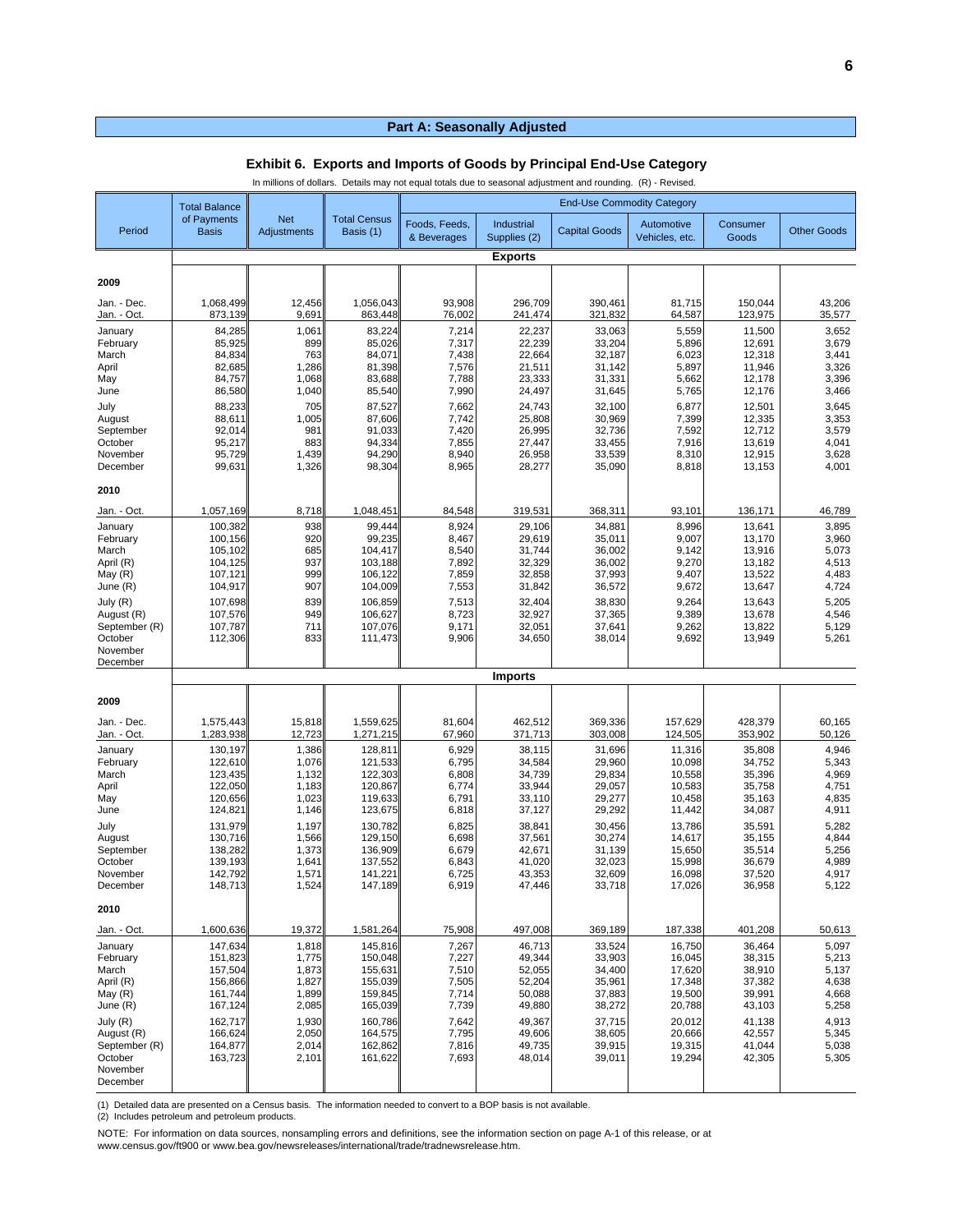#### In millions of dollars. Details may not equal totals due to seasonal adjustment and rounding. The commodities in this exhibit are ranked on the monthly change within each major commodity grouping. (-) Represents zero or less than one half of measurement shown. (R) - Revised. October September Monthly Year-to-Date Year-to-Date Year-to-Date<br>2010 2010 R) Change 2010 2009 Change **Item (1) 2010 2010 (R) Change 2010 2009 Change Total, Balance of Payments Basis 112,306 107,787 4,519 1,057,169 873,139 184,030 Net Adjustments 833 711 122 8,718 9,691 -973 Total, Census Basis 111,473 107,076 4,397 1,048,451 863,448 185,003 Foods, feeds, and beverages 9,906 9,171 735 84,548 76,002 8,545** Soybeans 2,351 1,783 569 12,842 12,772 70 Oilseeds, food oils 368 212 156 2,528 1,998 530 Nuts 422 356 66 3,664 3,331 333 Meat, poultry, etc. 1,1026 1,105 1,105 1,105 1,105 1,048 10,023 1,026 1,026<br>Animal feeds, n.e.c. 1,1026 1,025 1,026 1,025 1,026 1,025 1,026 1,025 1,026 1,026 1,026 1,026 1,026 Animal feeds, n.e.c. 547 495 52 5,456 4,951 505<br>Fruits, frozen juices 664 612 52 6,365 5,699 666 Fruits, frozen juices 666 666 666 666 666 612 6365 6365 65,699 666 666<br>Wine, beer, and related products 666 669 612 623 6.365 6.365 6.99 6.365 6.699 6.666 Wine, beer, and related products  $\begin{array}{ccc} 130 & 123 & 7 & 1,225 \\ 250 & 1,036 & 74 & 89 \end{array}$ Sorghum, barley, oats 74 69 5 654 552 102 Dairy products and eggs 299 295 3 2,621 1,499 1,122<br>Rice 1,22 1,70 167 3 2,022 1,880 1,41 Rice 170 167 3 2,022 1,880 141 Nonagricultural foods, etc. 112 112 (-) 1,148 1,058 91 Vegetables 456 458 -2 4,505 4,065 441 Bakery products 402 406 -4 3,962 3,325 637 Alcoholic beverages, excluding wine Other foods 744 758 -13 7,574 6,699 875 Corn 895 928 -32 8,800 8,143 657 Fish and shellfish | 374| 445| -71|| 3,720| 3,362| 358 Wheat 621 719 -98 5,284 4,651 633 **Industrial supplies and materials 34,650 32,051 2,599 319,531 241,474 78,057** Fuel oil 3,286 2,746 540 26,731 19,783 6,948 Gas-natural 745 280 465 3,704 2,779 925 Petroleum products, other 2,908 2,603 305 26,118 17,254 8,864 Chemicals-organic 2,031 2,021 2,731 290 27,230 290 27,301 290 Steelmaking materials **1,162** 1,162 945 2,006 2,006 1 2,006 2,006 Nonmonetary gold 1,660 1,460 200 14,814 11,507 3,306<br>Precious metals, other 1,166 1,007 159 10,089 6,271 3,819 Precious metals, other Nonferrous metals, other the contract of the contract of the contract of the contract of the contract of the co<br>Chemicals-fertilizers the contract of the contract of the contract of the contract of the contract of the cont Chemicals-fertilizers 67899 106 5,989 6,516 5,989 106 5,989 5,989 106 5,989 6,516 5,989 16,854 5,989 16,854 5,989 16,854 16,854 5,989 16,854 16,854 16,854 16,854 16,854 16,854 16,854 16,854 16,854 16,854 16,854 16,854 16,8 Chemicals-other 2,288 2,190 98 21,156 16,854 4,301 Plastic materials | 2,788 2,694 94 27,133 20,599 6,534 Pulpwood and woodpulp 813 751 62 7.285 5.560 1.725 Other industrial supplies 1,774 1,774 1,724 50 17,755 14,597 3,158 Natural gas liquids 299 250 49 3,089 2,180 909 Cotton, raw 280 | 232 | 48|| 4,119 | 2,764 | 1,355 Nuclear fuel materials 168 133 135 1,679 1,899 1,899 1,858 1,858 1,899 1,858 1,858 1,858 1,858 1,858 1,858 1,8<br>Copper 1,858 1,858 1,858 1,858 1,858 1,858 1,858 1,858 1,858 1,858 1,858 1,858 1,858 1,858 1,858 1,858 1,858 1 Copper 512 483 30 5,044 3,186 1,858 Industrial rubber products 334 304 30 3,026 2,329 697 Finished metal shapes 10,692 1,387 1,387 1,364 23 12,975 1,3692 2,318<br>Agric. industry-unmanufactured 1,387 2,318 2,318 2,318 2,318 Agric. industry-unmanufactured 100 20 321 300 20 3,228 2,318 910<br>Electric energy 462 566 3,228 462 66 Electric energy | 79 | 61 | 17 || 528 | 462 | 66 Manmade cloth 61.048 1,048 1,048 1,048 1,048 1,048 1,048 1,048 1,048 1,048 1,048 1,048 1,048 1,048 1,048 1,048<br>Agriculture-manufactured, other 1990 1,000 1,000 1,000 1,000 1,000 1,744 1,144 219 Agriculture-manufactured, other 205 192 13 1,963 1,744 219 Iron and steel mill products 8815 806 8.398 8.398 8.398 5,611 2,787<br>Tobacco, unmanufactured 68 59 8 8 961 961 937 24 Tobacco, unmanufactured 68 59 8 961 937 24 Shingles, molding, wallboard 334 334 326 8 Leather and furs | 80| 72| 8|| 708| 447| 261 Chemicals-inorganic 649 646 3 6,175 4,903 1,273 Nontextile floor tiles 44 41 3 413 353 61 Glass-plate, sheet, etc. 126 125 124 2 1,281 1,074 208<br>
Nonmetallic minerals 65 65 (-) 585 390 194<br>
Wood supplies, manufactured 100 101 (-) 1,005 830 175 Nonmetallic minerals 1990<br>
Wood supplies, manufactured 1990<br>
Wood supplies, manufactured 1990 1990 1991 1991 1991 1991 1992 1,005 1,005 1,005 Wood supplies, manufactured 100 100 101 (-) 1,005 830 175<br>1758 Metallurgical grade coal 175 11 711 714 -3 6,816 3,559 3,257<br>1992 Tapes, audio and visual 1992 1992 1993 54 54 -3 495 587 Metallurgical grade coal 711 714 -3 6,816 3,559 3,257 Tapes, audio and visual 51 54 -3 495 587 -92 Hair, waste materials 52 56 -3 506 400 106<br>Finished textile supplies 212 -6 2,117 1,685 432 Finished textile supplies **200 1212** -6 2,117 1,685 432<br>1991 - 2,117 1,685 432 5432 540 -7 5,178 4,454 723 100 Iron and steel products, other 533 540 533 540 541 Fides and skins 540  $\overline{\phantom{a}}$ Hides and skins 2003 203 203 211 203 211 203 211 203 211 203 211 Mineral supplies-manufactured 1,124 144 45 455 4,386 4,386 3,262 1,124 44 45 455 4,386 4,124 456 5,262 1,124 44 4 45 Cotton fiber cloth 208 224 -16 1,994 1,725 269 Synthetic rubber-primary | 327 | 347 | -19 | 3.172 | 2.245 | 928 1,199 -23 | 439 -23 | 416 -23 | 4,055 1,199 -23 | 4,055 1,199 1,199 1,199 1,199 Newsprint 1,053 1,076 -23| 10,349 8,811| 1,538 Aluminum and alumina 643 668 -24 6,174 4,535 1,639

Coal and fuels, other 174 216 -42 1,785 1,767 18 Agric. farming-unmanufactured 146 146 218 -73 2,143 1,960 183<br>Crude oil 726 219 -166 1,141 726 215 Crude oil 53| 219| -166|| 1,141| 726| 415

#### **Exhibit 7. Exports of Goods by End-Use Category and Commodity**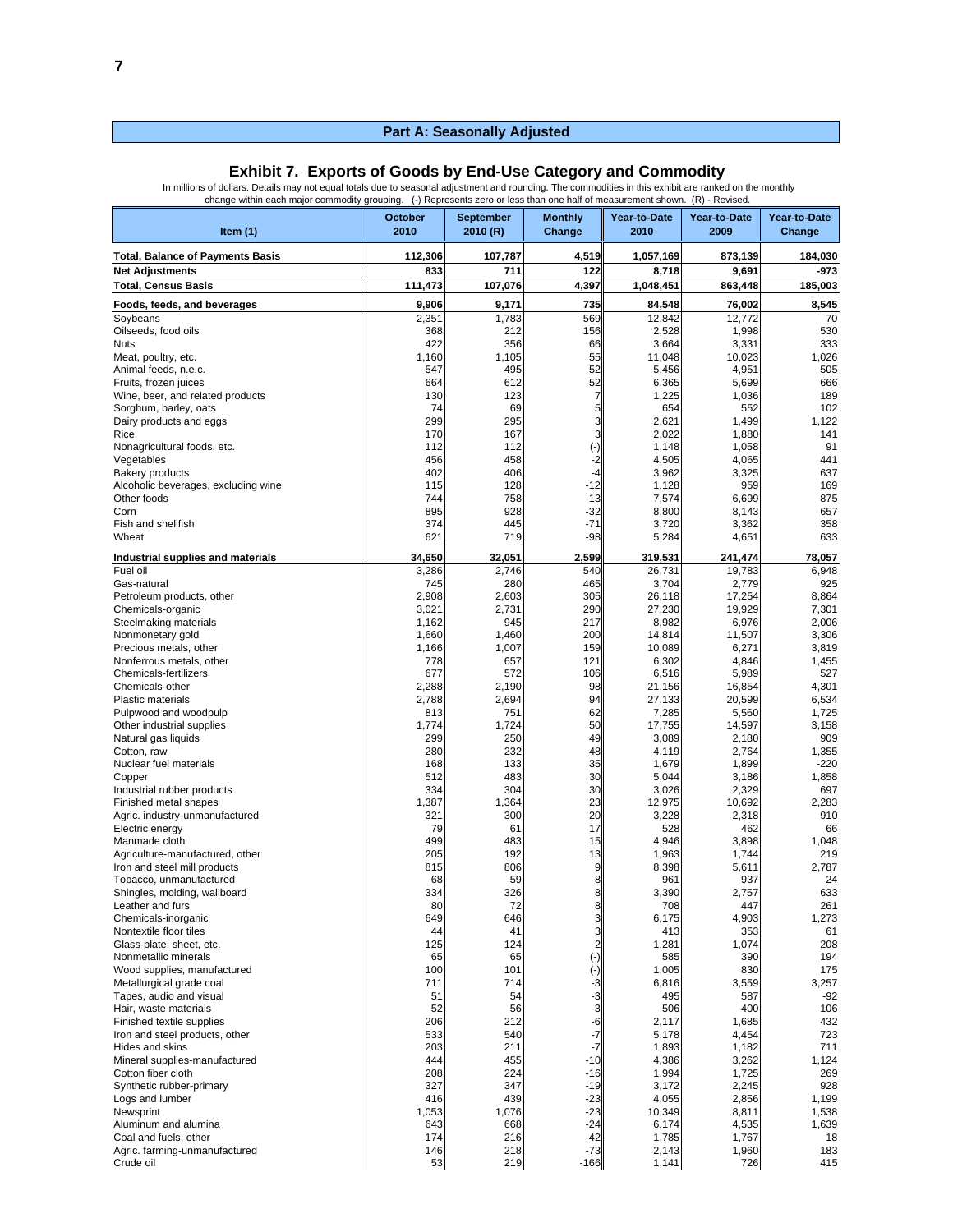| Item $(1)$                                             | <b>October</b><br>2010 | <b>September</b><br>2010 (R) | <b>Monthly</b><br>Change | Year-to-Date<br>2010 | Year-to-Date<br>2009 | Year-to-Date<br>Change |
|--------------------------------------------------------|------------------------|------------------------------|--------------------------|----------------------|----------------------|------------------------|
| Capital goods, except automotive                       | 38,014                 | 37,641                       | 374                      | 368,311              | 321,832              | 46,478                 |
| Industrial engines                                     | 2,300                  | 1,928                        | 372                      | 20,223               | 18.279               | 1,944                  |
| Drilling & oilfield equipment                          | 1,120                  | 840                          | 279                      | 8,862                | 9,939                | $-1,077$               |
| Materials handling equipment                           | 1,214                  | 1,024                        | 189                      | 9,501                | 7,946                | 1,554                  |
| Computer accessories                                   | 2,455                  | 2,349                        | 106                      | 24,042               | 20.783               | 3,259                  |
| <b>Excavating machinery</b>                            | 1,154                  | 1,059                        | 96                       | 10,369               | 8,036                | 2,334                  |
| Computers                                              | 1,301                  | 1,224                        | 77                       | 12,154               | 10,115               | 2,039                  |
| Specialized mining                                     | 163                    | 112                          | 51                       | 1,163                | 954                  | 209                    |
| Telecommunications equipment                           | 2,662                  | 2,619                        | 43                       | 26,389               | 23,891               | 2,498                  |
| Electric apparatus                                     | 2,664                  | 2,637                        | 27                       | 26,441               | 21.187               | 5,253                  |
| Photo, service industry machinery                      | 809                    | 789                          | 20                       | 7,662                | 6,499                | 1,163                  |
| Nonfarm tractors and parts                             | 225                    | 207                          | 18                       | 1,872                | 1,725                | 148                    |
| Metalworking machine tools                             | 584<br>2,530           | 569<br>2,515                 | 15                       | 5,355                | 4,412                | 943                    |
| Medicinal equipment<br>Business machines and equipment | 287                    | 276                          | 15<br>11                 | 24,620<br>2,640      | 22,242<br>2,467      | 2,378<br>172           |
| Wood, glass, plastic                                   | 319                    | 309                          | 10                       | 2,988                | 2,814                | 174                    |
| Industrial machines, other                             | 3,815                  | 3,808                        | 7                        | 34,710               | 24,695               | 10,015                 |
| Textile, sewing machines                               | 96                     | 94                           | $\overline{2}$           | 987                  | 793                  | 195                    |
| Vessels, excluding scrap                               | $\overline{2}$         | 1                            |                          | 25                   | 20                   | $\overline{4}$         |
| Spacecraft, excluding military                         | $\overline{1}$         |                              | -2                       | 28                   | 41                   | $-13$                  |
| Food, tobacco machinery                                | 248                    | 258                          | $-10$                    | 2,531                | 2,242                | 288                    |
| Pulp and paper machinery                               | 195                    | 211                          | $-16$                    | 2,051                | 1,928                | 123                    |
| Measuring, testing, control instruments                | 1,777                  | 1,794                        | $-17$                    | 17,289               | 13,808               | 3,482                  |
| Marine engines, parts                                  | 80                     | 99                           | $-19$                    | 991                  | 1,005                | $-14$                  |
| Engines-civilian aircraft                              | 1,924                  | 1,946                        | $-21$                    | 19,117               | 17,663               | 1,454                  |
| Laboratory testing instruments                         | 825                    | 847                          | $-22$                    | 8,173                | 7,162                | 1,011                  |
| Commercial vessels, other                              | 24                     | 47                           | -23                      | 340                  | 317                  | 23                     |
| Agricultural machinery, equipment                      | 551                    | 600                          | -49                      | 5,613                | 5,310                | 303                    |
| Railway transportation equipment                       | 226                    | 287                          | $-62$                    | 2,302                | 2,092                | 210                    |
| Generators, accessories                                | 1,071                  | 1,160                        | $-90$                    | 10,311               | 8,623                | 1,688                  |
| Parts-civilian aircraft                                | 1,552                  | 1,646                        | $-94$                    | 15,750               | 15,347               | 404                    |
| Semiconductors                                         | 3,592                  | 3,743                        | $-151$                   | 39,355               | 30.435               | 8,920                  |
| Civilian aircraft                                      | 2,251                  | 2,638                        | $-387$                   | 24,456               | 29,061               | $-4,605$               |
| Automotive vehicles, parts, and engines                | 9,692                  | 9,262                        | 430                      | 93,101               | 64,587               | 28,514                 |
| <b>Consumer goods</b>                                  | 13,949                 | 13,822                       | 126                      | 136,171              | 123,975              | 12,196                 |
| Gem diamonds                                           | 1,355                  | 1,210                        | 145                      | 12,275               | 8,410                | 3,865                  |
| Artwork, antiques, stamps, etc.                        | 772                    | 659                          | 113                      | 5,469                | 5,959                | -491                   |
| Records, tapes, and disks                              | 391                    | 317                          | 74                       | 3,490                | 3,335                | 155                    |
| Toiletries and cosmetics                               | 806                    | 781                          | 25                       | 7,843                | 6,931                | 913                    |
| Pleasure boats and motors                              | 200                    | 178                          | 21                       | 2,022                | 1,644                | 378                    |
| Stereo equipment, etc.                                 | 167                    | 146                          | 21                       | 1,530                | 1,459                | 71                     |
| Writing and art supplies                               | 582                    | 565                          | 17                       | 5,728                | 4,875                | 852                    |
| Toys, games, and sporting goods                        | 891                    | 875                          | 16                       | 8,626                | 8,016                | 609                    |
| Apparel, household goods-nontextile                    | 208                    | 192                          | 16                       | 1,913                | 1,743                | 170                    |
| Books, printed matter                                  | 456                    | 443                          | 13                       | 4,469                | 4,296                | 173                    |
| <b>Musical instruments</b>                             | 196                    | 185                          | 11                       | 1,888                | 1,711                | 177                    |
| Nursery stock, etc.                                    | 38                     | 30                           | 8                        | 339                  | 341                  | $-2$                   |
| Tobacco, manufactured                                  | 22                     | 15                           |                          | 442                  | 449                  | $-7$                   |
| Numismatic coins                                       | 31                     | 26                           | 5 <sub>l</sub>           | 462                  | 253                  | 209                    |
| Rugs                                                   | 84                     | 84                           |                          | 822                  | 695                  | 128                    |
| Household appliances                                   | 555                    | 556                          | -1                       | 5,504                | 4,854                | 650                    |
| Cookware, cutlery, tools                               | 77                     | 79                           | -2                       | 757                  | 694                  | 64                     |
| Glassware, chinaware                                   | 40                     | 42                           | -3                       | 381                  | 324                  | 57                     |
| Furniture, household goods, etc.                       | 311                    | 316                          | -6                       | 3,131                | 2,659                | 472                    |
| Apparel, household goods-textile                       | 453                    | 461                          | -8                       | 4,398                | 3,917                | 481                    |
| Sports apparel and gear                                | 42                     | 53                           | $-10$                    | 500                  | 428                  | 72                     |
| Pharmaceutical preparations<br>TV's, VCR's, etc.       | 3,578                  | 3,594                        | $-15$                    | 37,909               | 38,333               | $-424$                 |
| Other household goods                                  | 443<br>1,635           | 479<br>1,726                 | $-36$<br>$-91$           | 4,220<br>15,880      | 3,235<br>13,741      | 984<br>2,140           |
| Jewelry, etc.                                          | 615                    | 810                          | $-195$                   | 6,175                | 5,675                | 500                    |
|                                                        |                        |                              |                          |                      |                      |                        |
| Other goods                                            | 5,261                  | 5,129                        | 132                      | 46,789               | 35,577               | 11,212                 |

#### **Exhibit 7. Exports of Goods by End-Use Category and Commodity--continued**

(1) Detailed data are presented on a Census basis. The information needed to convert to a BOP basis is not available.

NOTE: For information on data sources, nonsampling errors and definitions, see the information section on page A-1 of this release, or at

www.census.gov/ft900 or www.bea.gov/newsreleases/international/trade/tradnewsrelease.htm.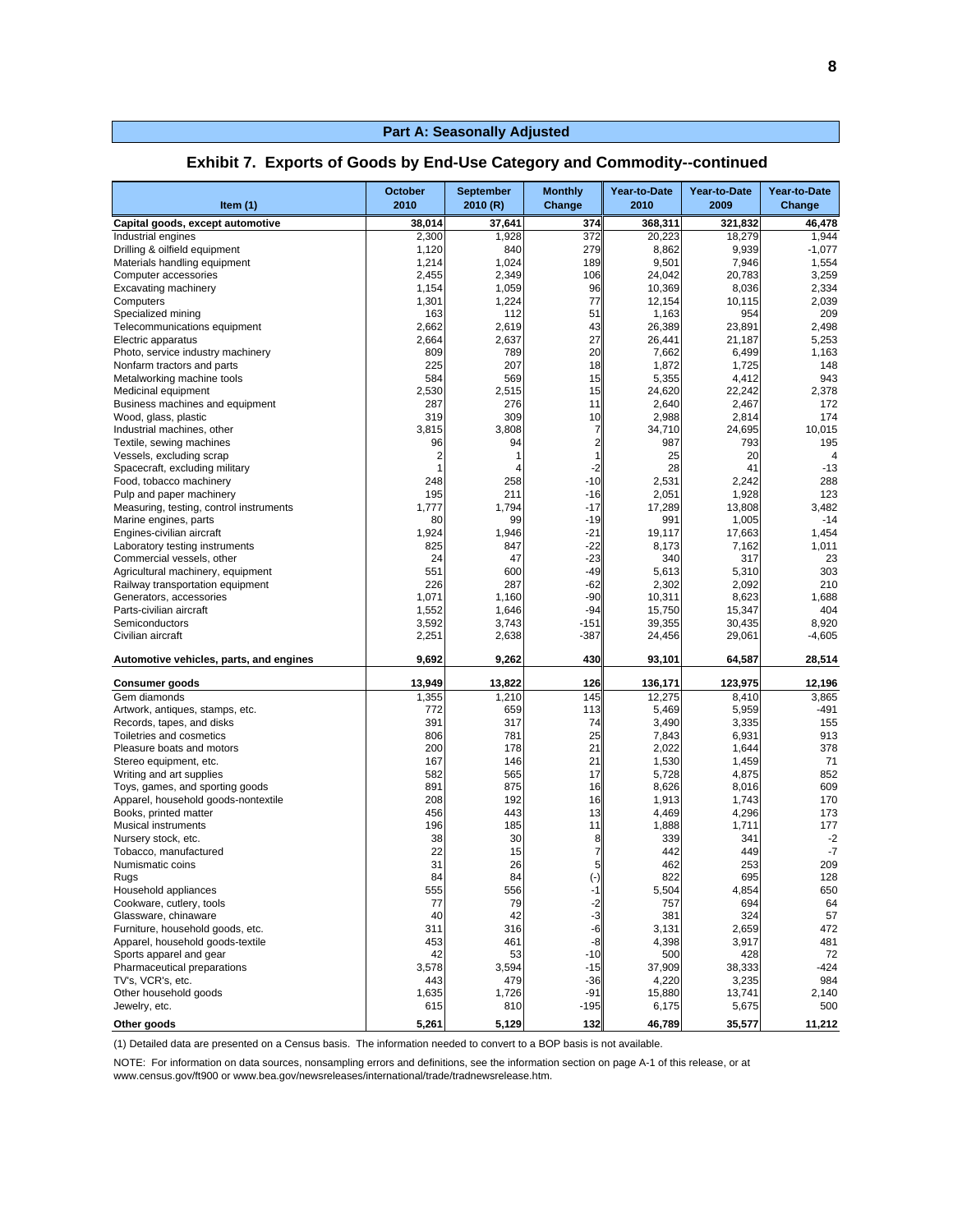**Exhibit 8. Imports of Goods by End-Use Category and Commodity**<br>In millions of dollars. Details may not equal totals due to seasonal adjustment and rounding. The commodities in this exhibit are ranked on the monthly<br>change

| Item $(1)$                                                | October<br>2010  | <b>September</b><br>2010 (R) | <b>Monthly</b><br>Change | Year-to-Date<br>2010 | Year-to-Date<br>2009 | Year-to-Date<br>Change |
|-----------------------------------------------------------|------------------|------------------------------|--------------------------|----------------------|----------------------|------------------------|
| <b>Total, Balance of Payments Basis</b>                   | 163,723          | 164,877                      | $-1,153$                 | 1,600,636            | 1,283,938            | 316,698                |
| <b>Net Adjustments</b>                                    | 2,101            | 2,014                        | 87                       | 19,372               | 12,723               | 6,649                  |
| <b>Total, Census Basis</b>                                | 161,622          | 162,862                      | $-1,240$                 | 1,581,264            | 1,271,215            | 310,049                |
| Foods, feeds, and beverages<br>Cane and beet sugar        | 7,693<br>151     | 7,816<br>351                 | -123<br>$-200$           | 75,908<br>1,678      | 67,960<br>1,010      | 7,948<br>668           |
| Wine, beer, and related products                          | 641              | 695                          | $-54$                    | 6,617                | 6,195                | 422                    |
| Cocoa beans                                               | 40               | 85                           | $-45$                    | 969                  | 873                  | 97                     |
| Nonagricultural foods, etc.<br>Vegetables                 | 50<br>729        | 56<br>733                    | -6<br>-4                 | 573<br>7,335         | 560<br>6,243         | 12<br>1,092            |
| Meat products                                             | 583              | 585                          | -1                       | 6,130                | 5,381                | 749                    |
| Dairy products and eggs                                   | 115              | 116                          | $-1$                     | 1,165                | 1,190                | $-25$                  |
| <b>Bakery products</b><br>Other foods                     | 625<br>798       | 622<br>793                   | 3<br>5                   | 6,361<br>7,805       | 5,247<br>7,143       | 1,114<br>662           |
| Feedstuff and foodgrains                                  | 315              | 308                          | 7                        | 3,007                | 3,143                | $-136$                 |
| Tea, spices, etc.                                         | 125              | 117                          | 8                        | 1,187                | 996                  | 191                    |
| Nuts<br>Food oils, oilseeds                               | 138<br>322       | 128<br>309                   | 10<br>12                 | 1,174<br>3,454       | 1,057<br>3,142       | 117<br>313             |
| Fish and shellfish                                        | 1,248            | 1,231                        | 17                       | 11,960               | 10,889               | 1,071                  |
| Fruits, frozen juices                                     | 893              | 874                          | 19                       | 8,580                | 7,860                | 720                    |
| Green coffee                                              | 437<br>483       | 393                          | 44<br>63                 | 3,235                | 2,867                | 369<br>512             |
| Alcoholic beverages, excluding wine                       |                  | 421                          |                          | 4,677                | 4,165                |                        |
| Industrial supplies and materials<br>Crude oil            | 48,014<br>18.720 | 49,735<br>21,026             | -1,721<br>$-2,306$       | 497,008<br>208,541   | 371,713<br>148,635   | 125,295<br>59,907      |
| Nuclear fuel materials                                    | 409              | 735                          | -326                     | 4,631                | 4,462                | 169                    |
| Iron and steel mill products                              | 963              | 1,144                        | $-181$                   | 12.129               | 7,024                | 5,106                  |
| Gas-natural<br>Pulpwood and woodpulp                      | 1,132<br>284     | 1,282<br>369                 | $-150$<br>$-85$          | 14,137<br>3,197      | 12,969<br>1,984      | 1,167<br>1,213         |
| Electric energy                                           | 153              | 197                          | -44                      | 1,855                | 1,664                | 191                    |
| Iron and steel, advanced                                  | 600              | 637                          | $-37$                    | 5,879                | 4,403                | 1,476                  |
| Other precious metals                                     | 837<br>143       | 872<br>175                   | $-36$<br>$-32$           | 7,762                | 4,560<br>1,386       | 3,202<br>286           |
| Plywood and veneers<br>Coal and related fuels             | 169              | 199                          | $-29$                    | 1,672<br>1,834       | 1,819                | 14                     |
| <b>Plastic materials</b>                                  | 1,013            | 1,036                        | $-22$                    | 10,072               | 7,481                | 2,591                  |
| Paper and paper products                                  | 557              | 574                          | $-16$                    | 5,564                | 4,982                | 582                    |
| Synthetic rubber-primary<br>Newsprint                     | 186<br>123       | 201<br>138                   | $-15$<br>$-15$           | 1,951<br>1,123       | 1,295<br>1,277       | 657<br>$-154$          |
| Industrial supplies, other                                | 2,009            | 2,023                        | $-15$                    | 19,603               | 15,864               | 3,739                  |
| Stone, sand, cement, etc.                                 | 299              | 310                          | $-11$                    | 3,101                | 2,922                | 179                    |
| Nontextile floor tiles<br>Shingles, wallboard             | 166<br>539       | 172<br>544                   | $-5$<br>-5               | 1,822<br>5,728       | 1,587<br>5,124       | 235<br>604             |
| Materials, excluding chemicals                            | 110              | 114                          | -4                       | 1,078                | 924                  | 154                    |
| Wool, silk, etc.                                          | 47               | 50                           | -3                       | 470                  | 420                  | 50                     |
| Tin<br>Natural rubber                                     | 77<br>234        | 79<br>235                    | $-2$<br>$-1$             | 583<br>2,280         | 398<br>998           | 184<br>1,282           |
| Glass-plate, sheet, etc.                                  | 91               | 93                           | -1                       | 914                  | 741                  | 173                    |
| Blank tapes, audio & visual                               | 103              | 104                          | $-1$                     | 1,078                | 1,186                | $-108$                 |
| Leather and furs<br>Cotton, natural fibers                | 47<br>7          | 47<br>6                      | $(\cdot)$                | 471<br>56            | 370<br>45            | 101<br>12              |
| Hides and skins                                           | 10               | 8                            | 2                        | 140                  | 98                   | 42                     |
| Finished textile supplies                                 | 315              | 312                          | $\overline{\mathbf{c}}$  | 3,039                | 2,404                | 635                    |
| Synthetic cloth<br>Tobacco, waxes, etc.                   | 422<br>550       | 419<br>545                   | 3<br>5                   | 4,238<br>5,059       | 3,322<br>4,581       | 916<br>479             |
| Hair, waste materials                                     | 69               | 64                           | 5                        | 632                  | 455                  | 177                    |
| Cotton cloth, fabrics                                     | 103              | 95                           | 8                        | 996                  | 753                  | 243                    |
| Farming materials, livestock<br>Liquefied petroleum gases | 101<br>1,035     | 91<br>1,023                  | 10<br>11                 | 971<br>10,269        | 925<br>7,423         | 46<br>2,847            |
| Sulfur, nonmetallic minerals                              | 113              | 97                           | 16                       | 891                  | 596                  | 295                    |
| Zinc                                                      | 141              | 113                          | 27                       | 1,330                | 957                  | 373                    |
| Lumber<br>Chemicals-organic                               | 280<br>1,921     | 247<br>1,883                 | 33<br>38                 | 2,902                | 2,230<br>13,356      | 672<br>4,002           |
| Chemicals-other, n.e.c.                                   | 813              | 774                          | 39                       | 17,358<br>7,691      | 6,056                | 1,635                  |
| Nonferrous metals, other                                  | 338              | 296                          | 42                       | 2,931                | 1,932                | 999                    |
| Iron and steel products, n.e.c.                           | 652              | 607                          | 45                       | 5,561                | 5,150                | 411                    |
| Bauxite and aluminum<br>Nickel                            | 887<br>302       | 837<br>245                   | 50<br>57                 | 8,668<br>2,533       | 6,679<br>1,297       | 1,990<br>1,236         |
| Chemicals-inorganic                                       | 605              | 533                          | 72                       | 5,173                | 4,228                | 944                    |
| Copper                                                    | 371              | 277                          | 94                       | 4,127                | 2,923                | 1,204                  |
| Finished metal shapes<br>Nonmonetary gold                 | 1,268<br>1,099   | 1,169<br>945                 | 99<br>154                | 11,835<br>9,045      | 10,070<br>7,021      | 1,765<br>2,024         |
| Petroleum products, other                                 | 3,040            | 2,875                        | 165                      | 31,364               | 22,723               | 8,640                  |
| Steelmaking materials                                     | 656              | 485                          | 170                      | 6,207                | 3,014                | 3,193                  |
| Chemicals-fertilizers<br>Fuel oil                         | 1,020<br>2,888   | 843<br>2,591                 | 177<br>297               | 8,939<br>27,576      | 6,644<br>22,357      | 2,295<br>5,219         |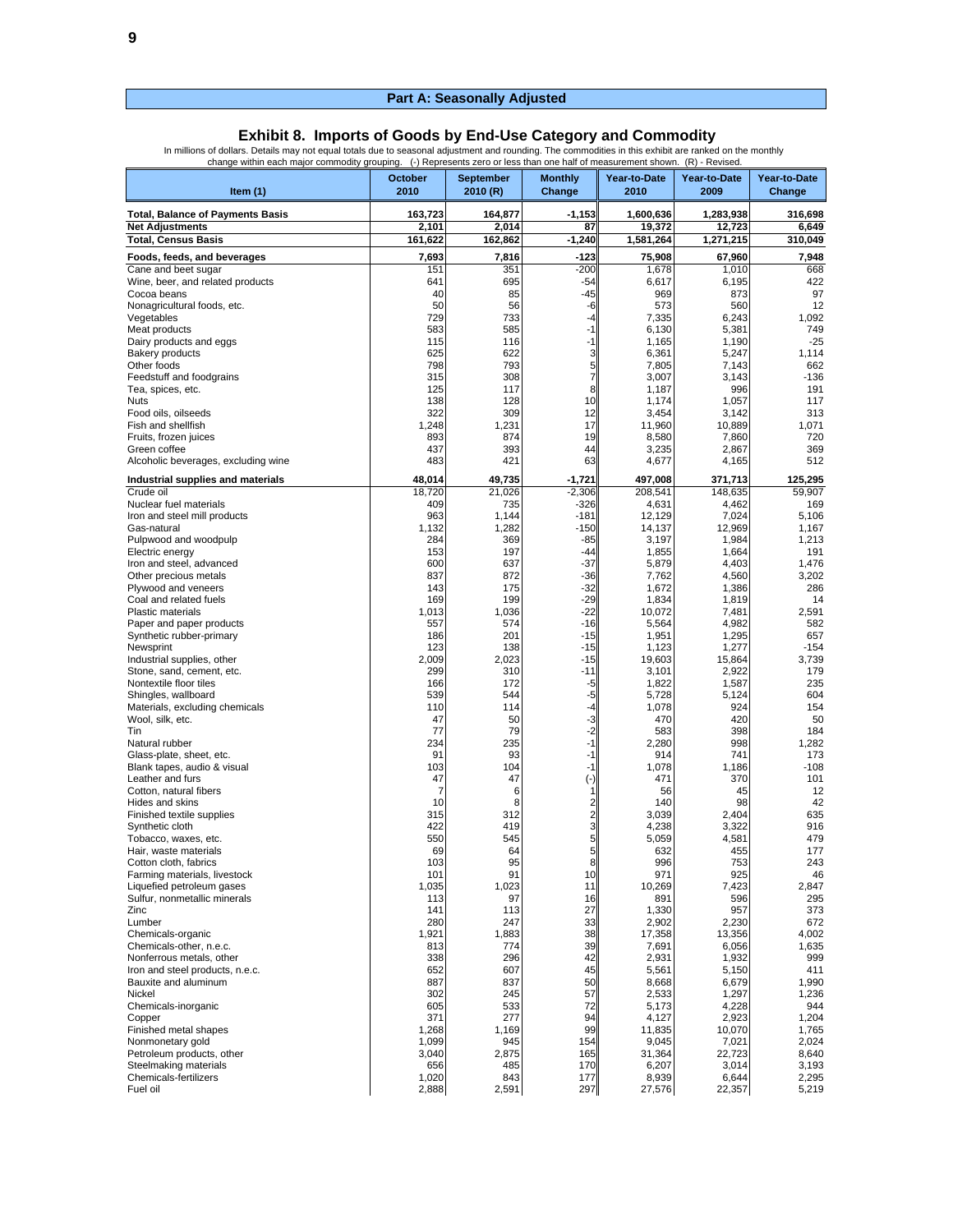| Item $(1)$                                                            | October<br>2010 | <b>September</b><br>2010 (R) | <b>Monthly</b><br>Change | Year-to-Date<br>2010 | Year-to-Date<br>2009 | Year-to-Date<br>Change |
|-----------------------------------------------------------------------|-----------------|------------------------------|--------------------------|----------------------|----------------------|------------------------|
| Capital goods, except automotive                                      | 39,011          | 39,915                       | -904                     | 369,189              | 303,008              | 66,180                 |
| Computers                                                             | 4,639           | 5,248                        | $-609$                   | 45,535               | 32,359               | 13,176                 |
| Civilian aircraft                                                     | 778             | 1,293                        | $-515$                   | 7,302                | 8,018                | $-716$                 |
| Computer accessories                                                  | 4,572           | 4,843                        | $-271$                   | 52.583               | 42,652               | 9,931                  |
| Telecommunications equipment                                          | 4,162           | 4,347                        | $-186$                   | 38,984               | 30,107               | 8,877                  |
| Semiconductors                                                        | 2,827           | 2,887                        | $-60$                    | 23,287               | 17,410               | 5,878                  |
| Textile, sewing machines                                              | 134             | 193                          | $-59$                    | 1,354                | 936                  | 418                    |
| Industrial engines                                                    | 1,478           | 1,518<br>37                  | $-40$                    | 13,679<br>54         | 11,462<br>21         | 2,217<br>33            |
| Spacecraft, excluding military<br>Nonfarm tractors and parts          | 131             | 142                          | $-36$<br>$-11$           | 1,239                | 800                  | 438                    |
| Specialized mining                                                    | 52              | 62                           | $-10$                    | 466                  | 517                  | $-51$                  |
| Generators, accessories                                               | 1,622           | 1,626                        | $-3$                     | 15,071               | 13,985               | 1,085                  |
| Laboratory testing instruments                                        | 402             | 404                          | -3                       | 3,715                | 3,066                | 650                    |
| Commercial vessels, other                                             | 6               | 8                            | $-2$                     | 93                   | 77                   | 17                     |
| Vessels, except scrap                                                 | $(-)$           | $(\cdot)$                    | $(\cdot)$                | 2                    | 2                    | $\mathbf 1$            |
| Food, tobacco machinery                                               | 239             | 233                          | 6                        | 2,063                | 1,801                | 262                    |
| Industrial machines, other<br>Marine engines, parts                   | 3,174<br>78     | 3,161<br>64                  | 13<br>15                 | 28,927<br>733        | 23,774<br>614        | 5,153<br>119           |
| Parts-civilian aircraft                                               | 825             | 808                          | 16                       | 8,203                | 7,176                | 1,028                  |
| Business machines and equipment                                       | 370             | 352                          | 18                       | 3,725                | 3,392                | 332                    |
| Drilling & oilfield equipment                                         | 599             | 580                          | 19                       | 5,950                | 6,299                | $-348$                 |
| Wood, glass, plastic                                                  | 470             | 449                          | 21                       | 3,980                | 3,577                | 403                    |
| Photo, service industry machinery                                     | 1,180           | 1,156                        | 24                       | 11,554               | 9,379                | 2,175                  |
| Measuring, testing, control instruments                               | 1,306           | 1,276                        | 30                       | 12,006               | 9,323                | 2,684                  |
| Excavating machinery                                                  | 652             | 619                          | 33                       | 4,648                | 3,347                | 1,301                  |
| Agricultural machinery, equipment<br>Railway transportation equipment | 625             | 574                          | 51                       | 5,312<br>997         | 4,712                | 599                    |
| Materials handling equipment                                          | 143<br>777      | 86<br>715                    | 56<br>63                 | 6,649                | 961<br>6,865         | 36<br>$-216$           |
| Pulp and paper machinery                                              | 370             | 284                          | 86                       | 2,762                | 2,724                | 38                     |
| Medicinal equipment                                                   | 2,395           | 2.307                        | 87                       | 22,572               | 20,206               | 2,366                  |
| Engines-civilian aircraft                                             | 1,147           | 1,046                        | 101                      | 10,419               | 10,244               | 176                    |
| Metalworking machine tools                                            | 615             | 512                          | 103                      | 5,065                | 4,854                | 211                    |
| Electric apparatus                                                    | 3,243           | 3,081                        | 162                      | 30,258               | 22,349               | 7,908                  |
| Automotive vehicles, parts, and engines                               | 19,294          | 19,315                       | $-21$                    | 187,338              | 124,505              | 62,832                 |
| Consumer goods                                                        | 42,305          | 41,044                       | 1,261                    | 401,208              | 353,902              | 47,306                 |
| Pharmaceutical preparations<br>Apparel, household goods-cotton        | 8,012<br>4,479  | 7,240<br>4,106               | 772<br>374               | 71,766<br>40,976     | 66,874<br>36,513     | 4,892<br>4,463         |
| Gem diamonds                                                          | 1,724           | 1,426                        | 298                      | 15,533               | 10,127               | 5,406                  |
| Apparel, textiles, nonwool or cotton                                  | 2,879           | 2,681                        | 199                      | 26,150               | 22,503               | 3,647                  |
| Toys, games, and sporting goods                                       | 3,047           | 2,947                        | 100                      | 28,626               | 26,269               | 2,356                  |
| Jewelry                                                               | 902             | 827                          | 75                       | 8,614                | 7,055                | 1,559                  |
| Artwork, antiques, stamps, etc.                                       | 700             | 667                          | 33                       | 6,793                | 5,214                | 1,578                  |
| Apparel, household goods-wool                                         | 281             | 250                          | 31                       | 2,484                | 2,290                | 193                    |
| Camping apparel and gear                                              | 708             | 680                          | 27                       | 6,423                | 5,651                | 772                    |
| Toiletries and cosmetics<br>Gem stones, other                         | 606<br>256      | 579<br>238                   | 26<br>18                 | 5,870<br>2,369       | 4,967<br>1,892       | 903<br>477             |
| Glassware, chinaware                                                  | 167             | 157                          | 10                       | 1,711                | 1,362                | 349                    |
| Nursery stock, etc.                                                   | 124             | 115                          | 9                        | 1,236                | 1,127                | 109                    |
| Books, printed matter                                                 | 321             | 316                          | 6                        | 3,109                | 2,943                | 166                    |
| Footwear                                                              | 1,561           | 1,555                        | 6                        | 13,900               | 11,616               | 2,284                  |
| Cookware, cutlery, tools                                              | 608             | 605                          | 3                        | 5,906                | 4,828                | 1,078                  |
| Numismatic coins                                                      | 147             | 146                          | 1                        | 1,382                | 1,429                | $-48$                  |
| <b>Musical instruments</b>                                            | 133             | 131<br>243                   | 1                        | 1,249                | 1,082                | 166                    |
| Records, tapes, and disks                                             | 238<br>1,043    | 1,054                        | -5<br>$-10$              | 2,104<br>10,453      | 2,026                | 78<br>859              |
| Writing and art supplies<br>Motorcycles and parts                     | 144             | 160                          | $-16$                    | 1,504                | 9,594<br>2,250       | $-746$                 |
| Photo equipment                                                       | 455             | 472                          | $-16$                    | 5,068                | 4,458                | 610                    |
| Apparel, household goods-nontextile                                   | 665             | 693                          | $-29$                    | 6,872                | 5,761                | 1,111                  |
| Stereo equipment, etc                                                 | 474             | 504                          | $-30$                    | 4,886                | 4,151                | 735                    |
| Rugs                                                                  | 142             | 173                          | $-31$                    | 1,472                | 1,234                | 237                    |
| TV's, VCR's, etc.                                                     | 3,141           | 3,174                        | $-33$                    | 31,424               | 29,890               | 1,535                  |
| Pleasure boats and motors                                             | 145             | 202                          | $-57$<br>$-119$          | 1,591                | 1,232                | 360                    |
| Household appliances<br>Furniture, household goods, etc.              | 1,683<br>1,883  | 1,801<br>2,022               | $-139$                   | 16,616<br>19,332     | 14,044<br>15,722     | 2,571<br>3,610         |
| Other household goods                                                 | 5,637           | 5,881                        | $-244$                   | 55,792               | 49,797               | 5,995                  |
| Other goods                                                           | 5,305           | 5,038                        | 267                      | 50,613               | 50,126               | 487                    |

#### **Exhibit 8. Imports of Goods by End-Use Category and Commodity--continued**

(1) Detailed data are presented on a Census basis. The information needed to convert to a BOP basis is not available.

NOTE: For information on data sources, nonsampling errors and definitions, see the information section on page A-1 of this release, or at<br>www.census.gov/ft900 or www.bea.gov/newsreleases/international/trade/tradnewsrelease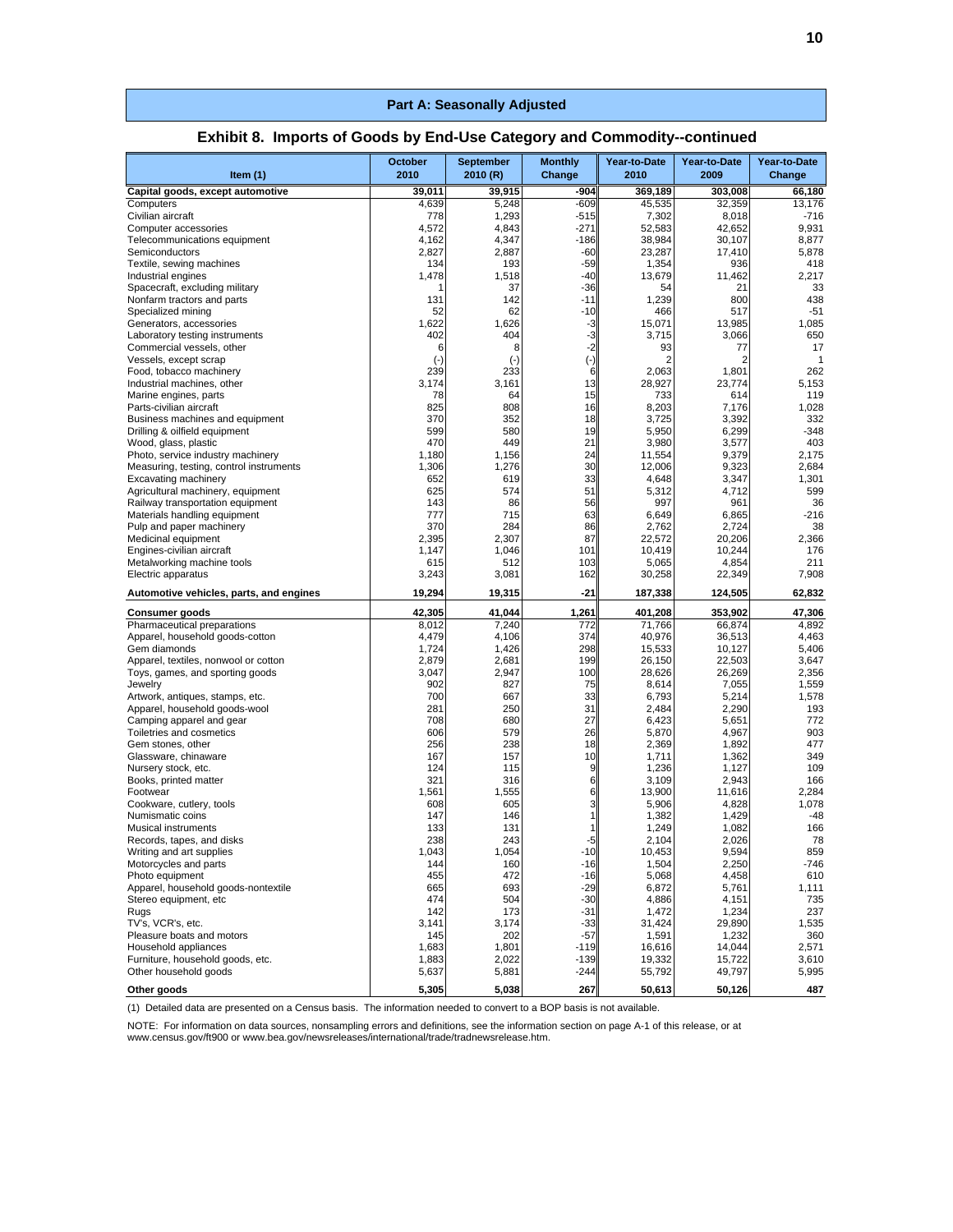|                                 | <b>Balance</b> |                                |                  |                   |           |                                | <b>Exports</b>   |                   | <b>Imports</b> |                                |                  |                   |
|---------------------------------|----------------|--------------------------------|------------------|-------------------|-----------|--------------------------------|------------------|-------------------|----------------|--------------------------------|------------------|-------------------|
| Period                          | <b>Total</b>   | <b>Net</b><br>Adjust-<br>ments | Petroleum<br>(1) | Non-<br>petroleum | Total     | <b>Net</b><br>Adjust-<br>ments | Petroleum<br>(1) | Non-<br>petroleum | Total          | <b>Net</b><br>Adjust-<br>ments | Petroleum<br>(1) | Non-<br>petroleum |
| 2009                            |                |                                |                  |                   |           |                                |                  |                   |                |                                |                  |                   |
| Jan. - Dec.                     | $-506,944$     | $-3,362$                       | $-204,511$       | $-299,070$        | 1,068,499 | 12,456                         | 49,177           | 1,006,866         | 1,575,443      | 15,818                         | 253,689          | 1,305,936         |
| Jan. - Oct.                     | $-410,799$     | $-3,032$                       | $-161, 194$      | $-246,572$        | 873,139   | 9,691                          | 39,944           | 823,505           | 1,283,938      | 12,723                         | 201,138          | 1,070,077         |
| January                         | $-45,912$      | $-325$                         | $-14,589$        | $-30,998$         | 84,285    | 1,061                          | 3,389            | 79,834            | 130,197        | 1,386                          | 17,978           | 110,833           |
| February                        | $-36,684$      | $-177$                         | $-13,686$        | $-22,821$         | 85,925    | 899                            | 3,085            | 81,942            | 122,610        | 1,076                          | 16,771           | 104,763           |
| March                           | $-38,601$      | $-369$                         | $-14,500$        | $-23,732$         | 84,834    | 763                            | 3,169            | 80,902            | 123,435        | 1,132                          | 17,669           | 104,634           |
| April                           | $-39,366$      | 103                            | $-14,860$        | $-24,609$         | 82,685    | 1,286                          | 3,212            | 78,186            | 122,050        | 1,183                          | 18,072           | 102,795           |
| May                             | $-35,900$      | 45                             | $-13,564$        | $-22,381$         | 84,757    | 1,068                          | 3,982            | 79,706            | 120,656        | 1,023                          | 17,546           | 102,087           |
| June                            | $-38,241$      | $-106$                         | $-17,035$        | $-21,101$         | 86,580    | 1,040                          | 4,363            | 81,177            | 124,821        | 1,146                          | 21,397           | 102,278           |
| July                            | $-43,746$      | $-492$                         | $-17,944$        | $-25,310$         | 88,233    | 705                            | 4,406            | 83,121            | 131,979        | 1,197                          | 22,350           | 108,431           |
| August                          | $-42,105$      | $-561$                         | $-16,487$        | $-25,057$         | 88,611    | 1,005                          | 4,613            | 82,993            | 130,716        | 1,566                          | 21,100           | 108,050           |
| September                       | $-46,268$      | $-392$                         | $-20,521$        | $-25,354$         | 92,014    | 981                            | 4,853            | 86,181            | 138,282        | 1,373                          | 25,374           | 111,535           |
| October                         | $-43,976$      | $-758$                         | $-18,009$        | $-25,209$         | 95,217    | 883                            | 4,872            | 89,462            | 139,193        | 1,641                          | 22,881           | 114,671           |
| November                        | $-47,063$      | $-133$                         | $-19,867$        | $-27,064$         | 95,729    | 1,439                          | 4,588            | 89,702            | 142,792        | 1,571                          | 24,455           | 116,766           |
| December<br>2010                | $-49,082$      | $-198$                         | $-23,450$        | $-25,434$         | 99,631    | 1,326                          | 4,646            | 93,659            | 148,713        | 1,524                          | 28,096           | 119,093           |
| Jan. - Oct.                     | $-543,466$     | $-10,654$                      | $-220,671$       | $-312,141$        | 1,057,169 | 8,718                          | 57,079           | 991,372           | 1,600,636      | 19,372                         | 277,750          | 1,303,514         |
| January                         | $-47,252$      | $-881$                         | $-22,020$        | $-24,352$         | 100,382   | 938                            | 4,576            | 94,868            | 147,634        | 1,818                          | 26,596           | 119,220           |
| February                        | $-51,667$      | $-855$                         | $-23,725$        | $-27,088$         | 100,156   | 920                            | 4,847            | 94,388            | 151,823        | 1,775                          | 28,572           | 121,476           |
| March                           | $-52,402$      | $-1,188$                       | $-24,511$        | $-26,703$         | 105,102   | 685                            | 5,765            | 98,652            | 157,504        | 1,873                          | 30,276           | 125,355           |
| April (R)                       | $-52,740$      | $-889$                         | $-24,074$        | $-27,777$         | 104,125   | 937                            | 6,289            | 96,899            | 156,866        | 1,827                          | 30,363           | 124,676           |
| May $(R)$                       | $-54,623$      | $-899$                         | $-21,494$        | $-32,229$         | 107,121   | 999                            | 6,128            | 99,994            | 161,744        | 1,899                          | 27,621           | 132,224           |
| June (R)                        | $-62,208$      | $-1,177$                       | $-21,300$        | $-39,730$         | 104,917   | 907                            | 5,488            | 98,521            | 167,124        | 2,085                          | 26,788           | 138,251           |
| July (R)                        | $-55,019$      | $-1,092$                       | $-20,751$        | $-33.176$         | 107,698   | 839                            | 5,946            | 100,913           | 162,717        | 1,930                          | 26,697           | 134,089           |
| August (R)                      | $-59,048$      | $-1,101$                       | $-21,964$        | $-35,984$         | 107,576   | 949                            | 5,675            | 100,952           | 166,624        | 2,050                          | 27,639           | 136,936           |
| September (R)                   | $-57,090$      | $-1,304$                       | $-21,697$        | $-34,089$         | 107,787   | 711                            | 5,818            | 101,258           | 164,877        | 2,014                          | 27,515           | 135,347           |
| October<br>November<br>December | $-51,417$      | $-1,268$                       | $-19,136$        | $-31,013$         | 112,306   | 833                            | 6,546            | 104,927           | 163,723        | 2,101                          | 25,682           | 135,940           |

#### **Exhibit 9. Exports, Imports, and Balance of Goods, Petroleum and Non-Petroleum End-Use Category Totals**

In millions of dollars. Details may not equal totals due to seasonal adjustment and rounding. (R) - Revised.

(1) The petroleum products aggregated in the end-use commodity classification system include virtually the same energy related petroleum products as those aggregated in the SITC. The end-use petroleum products, however, include some products such as ethane, butane, benzene, and toluene which

are included in "Manufactured Goods" in the SITC.

NOTE: For information on data sources, nonsampling errors, definitions and details concerning what is included in the Net Adjustments,

see the information section on page A-1 of this release, or at www.census.gov/ft900 or www.bea.gov/newsreleases/international/trade/tradnewsrelease.htm.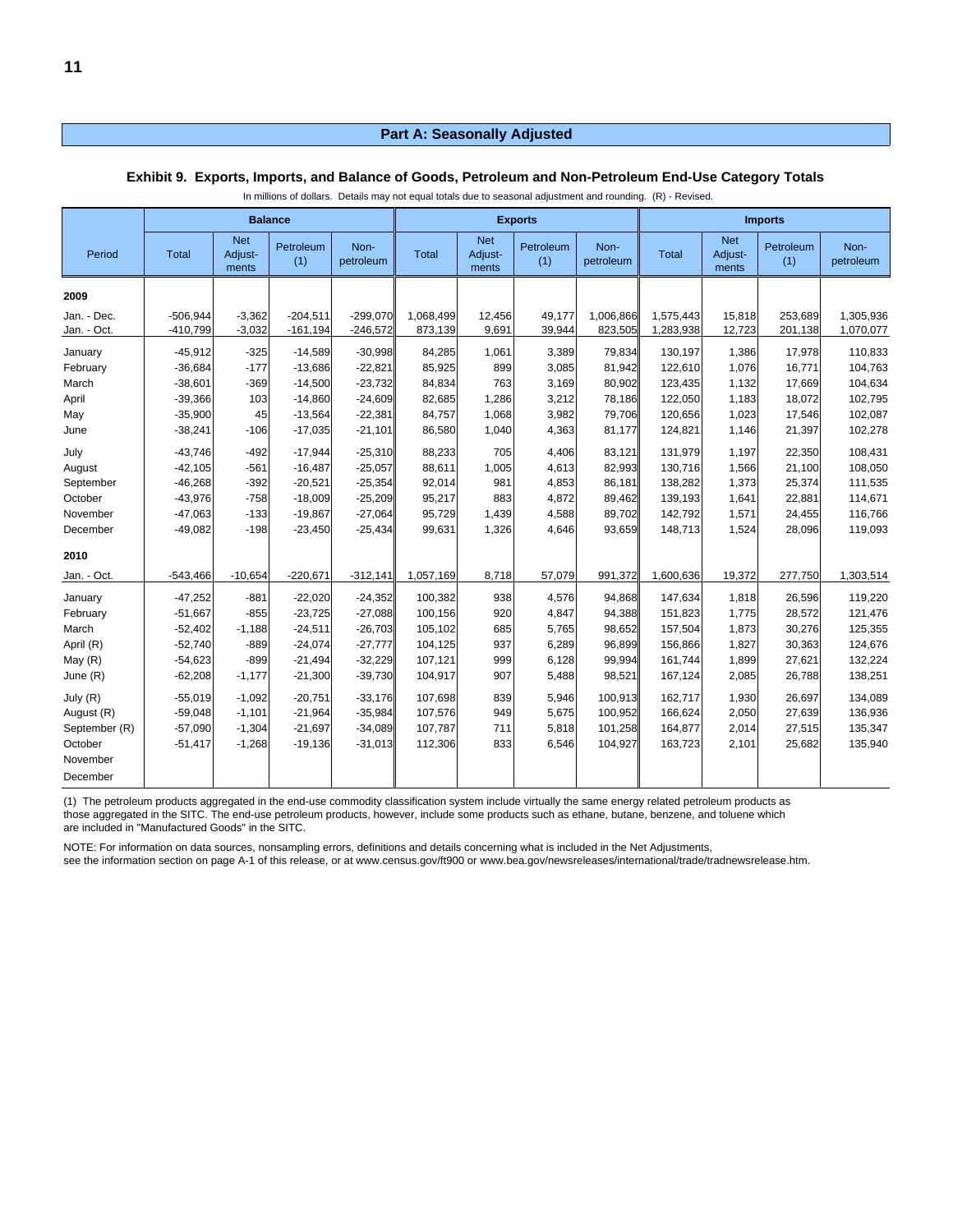#### **Exhibit 10. Real Exports and Imports of Goods by Principal End-Use Category**

**2005 Chain-weighted Dollars**

In millions of dollars. The values in this exhibit are subject to periodic change, reflecting revisions to the source information for monthly deflators.

|                            | (-) Represents zero or less than one half of measurement shown. (R) - Revised.<br><b>End-Use Commodity Category</b> |                  |                    |                      |                    |                    |                    |                 |  |  |  |  |
|----------------------------|---------------------------------------------------------------------------------------------------------------------|------------------|--------------------|----------------------|--------------------|--------------------|--------------------|-----------------|--|--|--|--|
| Period                     | <b>Total Census</b>                                                                                                 | Foods, Feeds,    | Industrial         | <b>Capital Goods</b> | Automotive         | Consumer           | <b>Other Goods</b> | Residual (3)    |  |  |  |  |
|                            | Basis (1)                                                                                                           | & Beverages      | Supplies (2)       |                      | Vehicles etc.      | Goods              |                    |                 |  |  |  |  |
|                            |                                                                                                                     |                  |                    | <b>Exports</b>       |                    |                    |                    |                 |  |  |  |  |
| 2009                       |                                                                                                                     |                  |                    |                      |                    |                    |                    |                 |  |  |  |  |
| Jan. - Dec.<br>Jan. - Oct. | 983,791<br>808,597                                                                                                  | 69,653<br>56,415 | 267,710<br>220,984 | 384,568<br>317,468   | 78,762<br>62,267   | 139,930<br>115,762 | 38,737<br>32,069   | 4,431<br>3,633  |  |  |  |  |
| January                    | 78.502                                                                                                              | 5,329            | 20,938             | 32,587               | 5,340              | 10,721             | 3,320              | 266             |  |  |  |  |
| February<br>March          | 80,412<br>80,374                                                                                                    | 5,494<br>5,790   | 21,069<br>21,834   | 32,728<br>31,809     | 5,680<br>5,803     | 11.772<br>11,562   | 3,355<br>3,171     | 315<br>405      |  |  |  |  |
| April                      | 77,232                                                                                                              | 5,663            | 20,397             | 30.757               | 5,687              | 11,279             | 3,039              | 409             |  |  |  |  |
| May<br>June                | 78,762<br>79,298                                                                                                    | 5,637<br>5,545   | 21,777<br>22,075   | 30,955<br>31,274     | 5,460<br>5,560     | 11,450<br>11,394   | 3,077<br>3,088     | 406<br>362      |  |  |  |  |
| July                       | 81,681                                                                                                              | 5,588            | 22,499             | 31,704               | 6,640              | 11,649             | 3,270              | 330             |  |  |  |  |
| August                     | 80,848                                                                                                              | 5,656            | 22,663             | 30,548               | 7,142              | 11,474             | 2,973              | 393             |  |  |  |  |
| September                  | 84,255                                                                                                              | 5,644            | 23,714             | 32,243               | 7,326              | 11,806             | 3,183              | 338             |  |  |  |  |
| October<br>November        | 87,233<br>86,034                                                                                                    | 6,069<br>6,668   | 24,018<br>22,944   | 32,863<br>32,822     | 7,630<br>8,004     | 12,653<br>11,976   | 3,592<br>3,182     | 408<br>439      |  |  |  |  |
| December                   | 89,160                                                                                                              | 6,571            | 23,782             | 34,278               | 8,491              | 12,193             | 3,486              | 359             |  |  |  |  |
| 2010                       |                                                                                                                     |                  |                    |                      |                    |                    |                    |                 |  |  |  |  |
| Jan. - Oct.                | 931,427                                                                                                             | 61,723           | 253,189            | 360,084              | 89,420             | 124,653            | 39,769             | 2,589           |  |  |  |  |
| January                    | 89,545                                                                                                              | 6,462            | 24,026             | 34,100               | 8,659              | 12,593             | 3,363              | 342             |  |  |  |  |
| February<br>March          | 89,851<br>93.648                                                                                                    | 6,424<br>6,377   | 24,636<br>25,786   | 34,205<br>35,116     | 8,650<br>8,785     | 12,102<br>12.778   | 3,440<br>4,362     | 394<br>444      |  |  |  |  |
| April                      | 91,551                                                                                                              | 5,917            | 25,431             | 35,088               | 8,908              | 12,065             | 3,838              | 305             |  |  |  |  |
| May                        | 93,771                                                                                                              | 5,813            | 25,581             | 37,050               | 9,036              | 12,394             | 3,794              | 102             |  |  |  |  |
| June                       | 92,621                                                                                                              | 5,604            | 25,230             | 35,802               | 9,292              | 12,551             | 4,026              | 115             |  |  |  |  |
| July                       | 95,279                                                                                                              | 5,591            | 25,801             | 38,010               | 8,902              | 12,501             | 4,442              | 32              |  |  |  |  |
| August<br>September (R)    | 94,085<br>93,998                                                                                                    | 6,230<br>6,467   | 25,665<br>24,793   | 36,537<br>36,800     | 9,016<br>8,888     | 12,549<br>12,547   | 3,835<br>4,303     | 253<br>199      |  |  |  |  |
| October                    | 97,079                                                                                                              | 6,837            | 26,239             | 37,376               | 9,285              | 12,573             | 4,366              | 404             |  |  |  |  |
| November                   |                                                                                                                     |                  |                    |                      |                    |                    |                    |                 |  |  |  |  |
| December                   |                                                                                                                     |                  |                    | <b>Imports</b>       |                    |                    |                    |                 |  |  |  |  |
| 2009                       |                                                                                                                     |                  |                    |                      |                    |                    |                    |                 |  |  |  |  |
|                            |                                                                                                                     |                  |                    |                      |                    |                    |                    |                 |  |  |  |  |
| Jan. - Dec.<br>Jan. - Oct. | 1,470,395<br>1,211,675                                                                                              | 65,791<br>54,931 | 408,605<br>340,581 | 369,461<br>303,030   | 150,770<br>119,230 | 409,719<br>338,564 | 56,043<br>46,820   | 10,005<br>8,520 |  |  |  |  |
| January                    | 126,960                                                                                                             | 5,454            | 39,823             | 31,463               | 10,847             | 34,158             | 4,560              | 656             |  |  |  |  |
| February                   | 120,501                                                                                                             | 5,553            | 36,438             | 29,842               | 9,688              | 33,174             | 4,966              | 841             |  |  |  |  |
| March<br>April             | 121,361<br>118,254                                                                                                  | 5,601<br>5,479   | 36,263<br>33,866   | 29,900<br>29,069     | 10,143<br>10,181   | 33,911<br>34,240   | 4,659<br>4,465     | 884<br>954      |  |  |  |  |
| May                        | 115.099                                                                                                             | 5,485            | 31,148             | 29,304               | 10.044             | 33,648             | 4,535              | 935             |  |  |  |  |
| June                       | 116,127                                                                                                             | 5,492            | 32,113             | 29,354               | 10,975             | 32,611             | 4,597              | 985             |  |  |  |  |
| July                       | 122,390                                                                                                             | 5,601            | 33,083             | 30,517               | 13,206             | 34,084             | 4,963              | 936             |  |  |  |  |
| August<br>September        | 119,493<br>125,635                                                                                                  | 5,418<br>5,378   | 30,911<br>34,227   | 30,323<br>31,182     | 13,966<br>14,940   | 33,664<br>34,005   | 4,535<br>4,910     | 676<br>994      |  |  |  |  |
| October                    | 125,855                                                                                                             | 5,469            | 32,710             | 32,076               | 15,241             | 35,069             | 4,632              | 658             |  |  |  |  |
| November                   | 126,978                                                                                                             | 5,360            | 32,725             | 32,643               | 15,325             | 35,844             | 4,531              | 550             |  |  |  |  |
| December                   | 131,741                                                                                                             | 5,501            | 35,300             | 33,788               | 16,215             | 35,312             | 4,692              | 934             |  |  |  |  |
| 2010                       |                                                                                                                     |                  |                    |                      |                    |                    |                    |                 |  |  |  |  |
| Jan. - Oct.                | 1,397,383                                                                                                           | 57,197           | 359,147            | 370,793              | 178,255            | 383,033            | 45,805             | 3,154           |  |  |  |  |
| January<br>February        | 129,286<br>133.450                                                                                                  | 5,675<br>5,645   | 33,896<br>36,102   | 33,586<br>33,996     | 15,976<br>15,304   | 34,786<br>36,582   | 4,634<br>4,736     | 733<br>1,084    |  |  |  |  |
| March                      | 137,753                                                                                                             | 5,730            | 37,642             | 34,589               | 16,837             | 37,069             | 4,663              | 1,226           |  |  |  |  |
| April                      | 135,770                                                                                                             | 5,653            | 36,715             | 36,155               | 16,537             | 35,569             | 4,191              | 950             |  |  |  |  |
| May                        | 139,788                                                                                                             | 5,720            | 35,219             | 38,045               | 18,588             | 38,026             | 4,203              | $-13$           |  |  |  |  |
| June                       | 146,302                                                                                                             | 5,845            | 36,432             | 38,487               | 19,817             | 41,068             | 4,756              | $-103$          |  |  |  |  |
| July                       | 142,832                                                                                                             | 5,797            | 36,195             | 37,968               | 19,040             | 39,296             | 4,453              | 82              |  |  |  |  |
| August<br>September (R)    | 145,622<br>144,337                                                                                                  | 5,765<br>5,740   | 36,117<br>36,483   | 38,823<br>40,036     | 19,631<br>18,306   | 40,639<br>39,281   | 4,834<br>4,553     | $-186$<br>-63   |  |  |  |  |
| October                    | 142,244                                                                                                             | 5,628            | 34,345             | 39,110               | 18,220             | 40,716             | 4,783              | $-557$          |  |  |  |  |
| November                   |                                                                                                                     |                  |                    |                      |                    |                    |                    |                 |  |  |  |  |
| December                   |                                                                                                                     |                  |                    |                      |                    |                    |                    |                 |  |  |  |  |

(1) Detailed data are presented on a Census basis. The information needed to convert to a BOP basis is not available.

(2) Includes petroleum and petroleum products.

(3) The "residual" represents the difference between total Census Basis exports or imports and the sum of the components. For additional information, see www.census.gov/foreign-trade/aip/priceadj.html.

**12**

NOTE: For information on data sources, nonsampling errors and definitions, see the information section on page A-1 of this release, or at www.census.gov/ft900 or www.bea.gov/newsreleases/international/trade/tradnewsrelease.htm.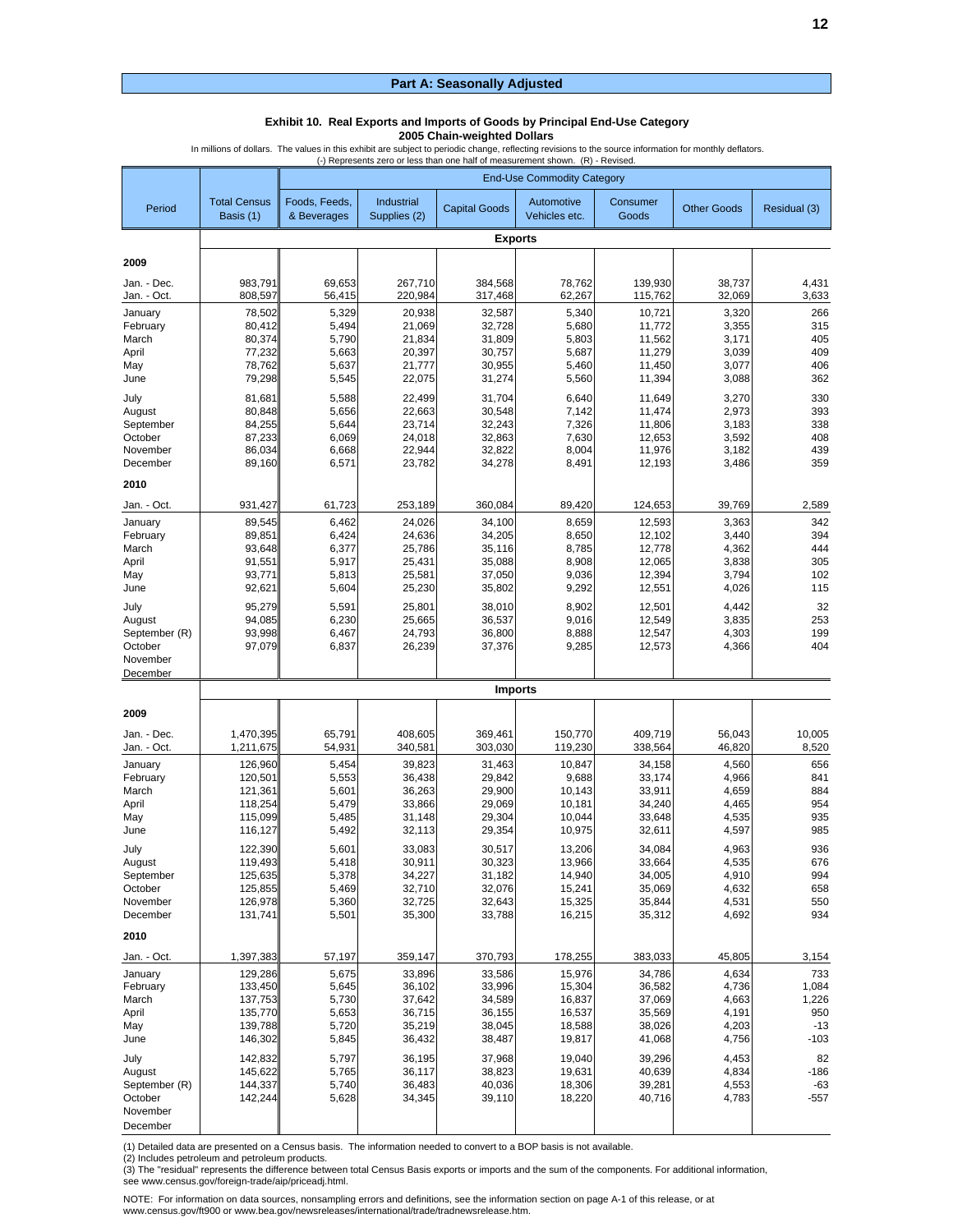#### **Exhibit 11. Real Exports, Imports, and Balance of Goods, Petroleum and Non-Petroleum End-Use Commodity Category Totals 2005 Chain-weighted Dollars**

In millions of dollars. Details may not equal totals due to seasonal adjustment and rounding. The values in this exhibit are subject to periodic change, reflecting revisions to the source information for the monthly deflators. (-) Represents zero or less than one half of measurement shown. (R) - Revised.

|               |                                     |            | <b>Balance</b>    |                        | <b>Exports</b>               |           |                   |                 | Imports                             |           |                   |                 |
|---------------|-------------------------------------|------------|-------------------|------------------------|------------------------------|-----------|-------------------|-----------------|-------------------------------------|-----------|-------------------|-----------------|
| Period        | <b>Total</b><br>Census<br>Basis (1) | Petroleum  | Non-<br>petroleum | <b>Residual</b><br>(2) | Total<br>Census<br>Basis (1) | Petroleum | Non-<br>petroleum | Residual<br>(2) | <b>Total</b><br>Census<br>Basis (1) | Petroleum | Non-<br>petroleum | Residual<br>(2) |
| 2008          |                                     |            |                   |                        |                              |           |                   |                 |                                     |           |                   |                 |
| Jan. - Dec.   | $-604,043$                          | $-195,464$ | $-416,931$        | 8,352                  | 1,139,029                    | 38,707    | 1,094,534         | 5,788           | 1,743,071                           | 234,171   | 1,511,465         | $-2,565$        |
| Jan. - Oct.   | $-510,931$                          | $-161,860$ | $-357,405$        | 8,334                  | 964,721                      | 31,786    | 928,262           | 4,674           | 1,475,652                           | 193,645   | 1,285,667         | $-3,660$        |
| January       | $-56,846$                           | $-19,342$  | $-36,536$         | $-968$                 | 94,488                       | 2,788     | 91,444            | 257             | 151,335                             | 22,129    | 127,980           | 1,225           |
| February      | $-57,652$                           | $-18,156$  | $-39,338$         | $-158$                 | 96,404                       | 3,509     | 92,361            | 533             | 154,056                             | 21,665    | 131,700           | 691             |
| March         | $-53,978$                           | $-16,255$  | $-38,432$         | 710                    | 93,256                       | 2,845     | 90,146            | 265             | 147,234                             | 19,100    | 128,578           | $-445$          |
| April         | $-53,408$                           | $-16,995$  | $-36,820$         | 406                    | 96,887                       | 2,787     | 93,922            | 178             | 150,295                             | 19,782    | 130,742           | $-228$          |
| May           | $-49,820$                           | $-14,841$  | $-36,891$         | 1,913                  | 97,065                       | 3,082     | 93,611            | 372             | 146,885                             | 17,924    | 130,502           | $-1,541$        |
| June          | $-46, 134$                          | $-14,417$  | $-33,779$         | 2,061                  | 100,500                      | 3,778     | 95,865            | 857             | 146,634                             | 18,195    | 129,644           | $-1,204$        |
| July          | $-49.014$                           | $-16,004$  | $-33,584$         | 574                    | 99,935                       | 3,470     | 95,880            | 585             | 148,949                             | 19,474    | 129,464           | 11              |
| August        | $-44,779$                           | $-13,783$  | $-33,454$         | 2,459                  | 100,346                      | 4,107     | 95,116            | 1,122           | 145,125                             | 17,891    | 128,570           | $-1,336$        |
| September     | $-47,819$                           | $-14,438$  | $-35,251$         | 1,870                  | 92,860                       | 2,497     | 90,232            | 130             | 140,679                             | 16,936    | 125,483           | $-1,741$        |
| October       | $-51,481$                           | $-17,627$  | $-33,320$         | $-533$                 | 92,981                       | 2,922     | 89,683            | 375             | 144,461                             | 20,549    | 123,003           | 908             |
| November      | $-45.035$                           | $-14,770$  | $-30,467$         | 202                    | 90,268                       | 3,432     | 86,272            | 564             | 135,303                             | 18,202    | 116,739           | 362             |
| December      | $-48,077$                           | $-18,834$  | $-29,060$         | $-183$                 | 84,039                       | 3,489     | $80,00^{\circ}$   | 549             | 132,116                             | 22,323    | 109,060           | 732             |
| 2009          |                                     |            |                   |                        |                              |           |                   |                 |                                     |           |                   |                 |
| Jan. - Dec.   | -486.604                            | $-170,066$ | $-313,291$        | $-3,246$               | 983.791                      | 45,353    | 932.686           | 5.752           | 1,470,395                           | 215,420   | 1,245,977         | 8,998           |
| Jan. - Oct.   | $-403,078$                          | $-142,722$ | $-257,653$        | $-2,704$               | 808,597                      | 37,887    | 765,873           | 4,837           | 1,211,675                           | 180,609   | 1,023,526         | 7,541           |
| January       | $-48,458$                           | $-18,352$  | $-29,940$         | $-167$                 | 78,502                       | 3,274     | 74,716            | 513             | 126,960                             | 21,626    | 104,656           | 679             |
| February      | $-40,089$                           | $-16,807$  | $-23,072$         | $-209$                 | 80,412                       | 3,257     | 76,623            | 532             | 120,501                             | 20,064    | 99,696            | 741             |
| March         | $-40,987$                           | $-16,502$  | $-24,202$         | $-283$                 | 80,374                       | 3,633     | 76,264            | 477             | 121,361                             | 20,135    | 100,466           | 760             |
| April         | $-41,021$                           | $-15,239$  | $-25,406$         | $-376$                 | 77,232                       | 3,287     | 73,461            | 485             | 118,254                             | 18,526    | 98,867            | 861             |
| May           | $-36,338$                           | $-12,256$  | $-23,670$         | $-411$                 | 78,762                       | 3,973     | 74,340            | 448             | 115,099                             | 16,229    | 98,010            | 860             |
| June          | $-36,829$                           | $-13,309$  | $-23,018$         | $-502$                 | 79,298                       | 3,805     | 75,041            | 453             | 116,127                             | 17,113    | 98,059            | 954             |
| July          | $-40,709$                           | $-13,076$  | $-27,276$         | $-357$                 | 81,681                       | 4,164     | 77,045            | 472             | 122,390                             | 17,240    | 104,321           | 828             |
| August        | $-38,645$                           | $-11,618$  | $-27,049$         | 22                     | 80,848                       | 3,860     | 76,533            | 456             | 119,493                             | 15,478    | 103,581           | 434             |
| September     | $-41,381$                           | $-13,602$  | $-27,273$         | $-505$                 | 84,255                       | 4,316     | 79,443            | 495             | 125,635                             | 17,919    | 106,716           | 1,000           |
| October       | $-38,622$                           | $-11,960$  | $-26,746$         | 84                     | 87,233                       | 4,319     | 82,407            | 507             | 125,855                             | 16,278    | 109,153           | 423             |
| November      | $-40,945$                           | $-12,508$  | $-28,537$         | 101                    | 86,034                       | 3,727     | 81,850            | 457             | 126,978                             | 16,235    | 110,388           | 355             |
| December      | $-42,581$                           | $-14,836$  | $-27,101$         | $-644$                 | 89,160                       | 3,739     | 84,963            | 458             | 131,741                             | 18,576    | 112,064           | 1,102           |
| 2010          |                                     |            |                   |                        |                              |           |                   |                 |                                     |           |                   |                 |
| Jan. - Oct.   | -465,956                            | $-136,717$ | $-331,437$        | 2,198                  | 931,427                      | 43,057    | 882,968           | 5,402           | 1,397,383                           | 179,774   | 1,214,406         | 3,204           |
| January       | $-39,741$                           | $-13,726$  | $-25,795$         | $-219$                 | 89,545                       | 3,474     | 85,655            | 415             | 129,286                             | 17,200    | 111,451           | 635             |
| February      | $-43,598$                           | $-14,925$  | $-28,035$         | $-638$                 | 89,851                       | 3,914     | 85,453            | 484             | 133,450                             | 18,839    | 113,488           | 1,123           |
| March         | $-44,106$                           | $-15, 114$ | $-28,362$         | $-630$                 | 93,648                       | 4,383     | 88,714            | 551             | 137,753                             | 19,497    | 117,076           | 1,181           |
| April         | $-44,219$                           | $-14,274$  | $-29,567$         | $-379$                 | 91,551                       | 4,534     | 86,426            | 591             | 135,770                             | 18,808    | 115,993           | 969             |
| May           | $-46,017$                           | $-12,737$  | $-33,903$         | 623                    | 93,771                       | 4,506     | 88,690            | 575             | 139,788                             | 17,244    | 122,593           | $-49$           |
| June          | $-53,681$                           | $-13,450$  | $-40,961$         | 730                    | 92,621                       | 4,278     | 87,805            | 537             | 146,302                             | 17,729    | 128,766           | $-193$          |
| July          | $-47,553$                           | $-12,976$  | $-35,206$         | 629                    | 95,279                       | 4,709     | 89,976            | 594             | 142,832                             | 17,685    | 125,181           | $-34$           |
| August        | $-51,537$                           | $-13,868$  | $-38,206$         | 537                    | 94,085                       | 4,180     | 89,396            | 509             | 145,622                             | 18,048    | 127,602           | $-28$           |
| September (R) | $-50,339$                           | $-13,872$  | $-36,892$         | 425                    | 93,998                       | 4,372     | 89,081            | 545             | 144,337                             | 18,244    | 125,973           | 120             |
| October       | $-45,165$                           | $-11,774$  | $-34,511$         | 1,120                  | 97,079                       | 4,706     | 91,772            | 600             | 142,244                             | 16,480    | 126,284           | $-520$          |
| November      |                                     |            |                   |                        |                              |           |                   |                 |                                     |           |                   |                 |
| December      |                                     |            |                   |                        |                              |           |                   |                 |                                     |           |                   |                 |

(1) Detailed data are presented on a Census Basis. The information to convert to a BOP basis is not available.

(2) The "residual" represents the difference between total Census Basis exports or imports and the sum of the components. For additional information, see www.census.gov/foreign-trade/aip/priceadj.html.

NOTE: For information on data sources, nonsampling errors and definitions, see the information section on page A-1 of this release, or at www.census.gov/ft900 or www.bea.gov/newsreleases/international/trade/tradnewsrelease.htm.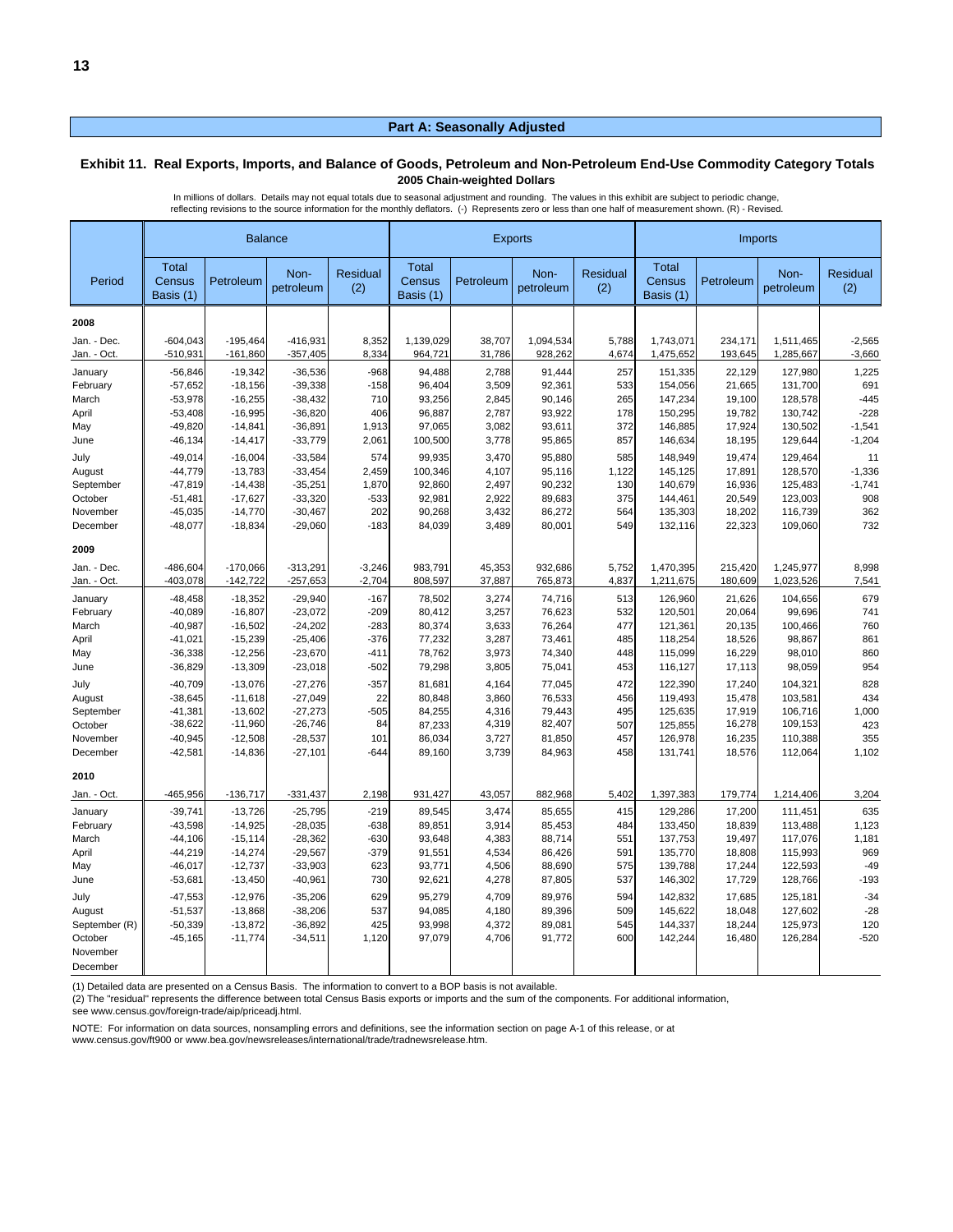|                                                                                                                                                                   |                                                                                                                                                                                       |                                                                                                                                                         |                                                                                                                        |                                                                                                |                                                                                                                              |                                                                                                                                  | In millions of dollars. Details may not equal totals due to rounding. (R) - Revised.                     |                                                                                                                                  |  |  |  |  |  |  |  |  |  |  |
|-------------------------------------------------------------------------------------------------------------------------------------------------------------------|---------------------------------------------------------------------------------------------------------------------------------------------------------------------------------------|---------------------------------------------------------------------------------------------------------------------------------------------------------|------------------------------------------------------------------------------------------------------------------------|------------------------------------------------------------------------------------------------|------------------------------------------------------------------------------------------------------------------------------|----------------------------------------------------------------------------------------------------------------------------------|----------------------------------------------------------------------------------------------------------|----------------------------------------------------------------------------------------------------------------------------------|--|--|--|--|--|--|--|--|--|--|
|                                                                                                                                                                   |                                                                                                                                                                                       | <b>Balance</b>                                                                                                                                          |                                                                                                                        | <b>Exports</b>                                                                                 |                                                                                                                              |                                                                                                                                  | <b>Imports</b>                                                                                           |                                                                                                                                  |  |  |  |  |  |  |  |  |  |  |
| Period                                                                                                                                                            | <b>Total</b><br><b>Balance of</b><br>Payments<br><b>Basis</b>                                                                                                                         | <b>Total Census</b><br><b>Basis</b>                                                                                                                     | <b>Total</b><br><b>Balance of</b><br>Payments<br><b>Basis</b>                                                          | <b>Net</b><br>Adjustments                                                                      | <b>Total Census</b><br><b>Basis</b>                                                                                          | <b>Total</b><br><b>Balance of</b><br>Payments<br><b>Basis</b>                                                                    | <b>Net</b><br>Adjustments                                                                                | <b>Total Census</b><br><b>Basis</b>                                                                                              |  |  |  |  |  |  |  |  |  |  |
| 2008                                                                                                                                                              |                                                                                                                                                                                       |                                                                                                                                                         |                                                                                                                        |                                                                                                |                                                                                                                              |                                                                                                                                  |                                                                                                          |                                                                                                                                  |  |  |  |  |  |  |  |  |  |  |
| Jan. - Dec.<br>Jan. - Oct.                                                                                                                                        | $-834,652$<br>$-733,083$                                                                                                                                                              | $-816,199$<br>$-716,492$                                                                                                                                | 1,304,896<br>1,117,239                                                                                                 | 17,454<br>15,369                                                                               | 1,287,442<br>1,101,870                                                                                                       | 2,139,548<br>1,850,322                                                                                                           | 35,907<br>31,959                                                                                         | 2,103,641<br>1,818,363                                                                                                           |  |  |  |  |  |  |  |  |  |  |
| January<br>February<br>March<br>April<br>May<br>June<br>July<br>August<br>September<br>October                                                                    | $-70,798$<br>$-62,505$<br>$-62,010$<br>$-74,303$<br>$-71,500$<br>$-74,698$<br>$-89,906$<br>$-75,248$<br>$-76,046$<br>$-76,069$                                                        | $-69.673$<br>$-60,330$<br>$-60,262$<br>$-72,258$<br>$-70,329$<br>$-73,330$<br>$-88,092$<br>-73,457<br>$-74, 117$<br>$-74,644$                           | 100,138<br>105,913<br>112,650<br>111,418<br>114,387<br>118,452<br>116,154<br>117,721<br>107,893<br>112,513             | 1,461<br>1,173<br>1,719<br>1,561<br>1,760<br>1,664<br>1,632<br>1,304<br>1,821<br>1,274         | 98,677<br>104,740<br>110,932<br>109,857<br>112,627<br>116,787<br>114,522<br>116,418<br>106,072<br>111,239                    | 170.936<br>168,418<br>174,661<br>185,721<br>185,887<br>193,149<br>206,061<br>192,969<br>183,940<br>188,582                       | 2,585<br>3,349<br>3,467<br>3,606<br>2,930<br>3,032<br>3,446<br>3,094<br>3,751<br>2,699                   | 168,350<br>165,070<br>171,194<br>182,115<br>182,956<br>190,117<br>202,614<br>189,875<br>180,189<br>185,882                       |  |  |  |  |  |  |  |  |  |  |
| November<br>December<br>2009                                                                                                                                      | $-51,649$<br>$-49,921$                                                                                                                                                                | $-50,430$<br>$-49,277$                                                                                                                                  | 98,128<br>89,528                                                                                                       | 1,043<br>1,042                                                                                 | 97,085<br>88,486                                                                                                             | 149,777<br>139,449                                                                                                               | 2,262<br>1,686                                                                                           | 147,515<br>137,763                                                                                                               |  |  |  |  |  |  |  |  |  |  |
| Jan. - Dec.<br>Jan. - Oct.                                                                                                                                        | $-506,944$<br>$-411,162$                                                                                                                                                              | $-503,582$<br>$-408,130$                                                                                                                                | 1,068,499<br>871,756                                                                                                   | 12,456<br>9,691                                                                                | 1,056,043<br>862,065                                                                                                         | 1,575,443<br>1,282,918                                                                                                           | 15,818<br>12,723                                                                                         | 1,559,625<br>1,270,195                                                                                                           |  |  |  |  |  |  |  |  |  |  |
| January<br>February<br>March<br>April<br>May<br>June<br>July<br>August<br>September<br>October<br>November<br>December                                            | $-44,589$<br>$-28,840$<br>$-33,880$<br>$-37,970$<br>$-32,645$<br>$-40,449$<br>$-50,553$<br>$-44,518$<br>$-49,938$<br>$-47,780$<br>$-48,850$<br>$-46,931$                              | $-44,264$<br>$-28,663$<br>$-33,511$<br>$-38,073$<br>$-32,690$<br>$-40,344$<br>$-50,061$<br>$-43,956$<br>$-49,546$<br>-47,021 <br>$-48,718$<br>$-46,734$ | 79,212<br>81,248<br>88,611<br>82,109<br>84,719<br>87,869<br>86,340<br>88,320<br>92,439<br>100,888<br>96,045<br>100,698 | 1,061<br>899<br>763<br>1,286<br>1,068<br>1,040<br>705<br>1,005<br>981<br>883<br>1,439<br>1,326 | 78,151<br>80,349<br>87,848<br>80,822<br>83,651<br>86,830<br>85,635<br>87,315<br>91,458<br>100,005<br>94,607<br>99,372        | 123,801<br>110,088<br>122,490<br>120,079<br>117,365<br>128,319<br>136,893<br>132,838<br>142,377<br>148,668<br>144,895<br>147,630 | 1,386<br>1,076<br>1,132<br>1,183<br>1,023<br>1,146<br>1,197<br>1,566<br>1,373<br>1,641<br>1,571<br>1,524 | 122,415<br>109,012<br>121,359<br>118,896<br>116,341<br>127,173<br>135,696<br>131,272<br>141,004<br>147,027<br>143,324<br>146,106 |  |  |  |  |  |  |  |  |  |  |
| 2010                                                                                                                                                              |                                                                                                                                                                                       |                                                                                                                                                         |                                                                                                                        |                                                                                                |                                                                                                                              |                                                                                                                                  |                                                                                                          |                                                                                                                                  |  |  |  |  |  |  |  |  |  |  |
| Jan. - Oct.<br>January<br>February<br>March<br>April (R)<br>May $(R)$<br>June $(R)$<br>July (R)<br>August (R)<br>September (R)<br>October<br>November<br>December | -539,468<br>$-44,252$<br>$-41,272$<br>$-48,159$<br>$-51,535$<br>$-51,283$<br>$-62,963$<br>$-61,028$<br>$-65,006$<br>$-60,178$<br>$-53,792$<br>September data as published last month: | -528,814<br>$-43,371$<br>$-40,417$<br>$-46,972$<br>$-50,645$<br>$-50,384$<br>$-61,785$<br>$-59,937$<br>$-63,906$<br>$-58,874$<br>$-52,523$              | 1,056,920<br>93,654<br>94,611<br>111,139<br>103,373<br>106,492<br>107,950<br>104,865<br>107,724<br>108,683<br>118,429  | 8,718<br>938<br>920<br>685<br>937<br>999<br>907<br>839<br>949<br>711<br>833                    | <u>1,048,202</u><br>92,716<br>93,691<br>110,454<br>102,436<br>105,492<br>107,043<br>104,026<br>106,775<br>107,972<br>117,596 | <u>1,596,388</u><br>137,905<br>135,884<br>159,298<br>154,908<br>157,775<br>170,913<br>165,893<br>172,730<br>168,861<br>172,221   | <u> 19,372</u><br>1,818<br>1,775<br>1,873<br>1,827<br>1,899<br>2,085<br>1,930<br>2,050<br>2,014<br>2,101 | 1,577,016<br>136,087<br>134,108<br>157,426<br>153,082<br>155,877<br>168,828<br>163,963<br>170,680<br>166,846<br>170,119          |  |  |  |  |  |  |  |  |  |  |

**Exhibit 12. U.S. Trade in Goods**

-59,965 -58,584 108,454 665 107,789 168,418 2,046 166,372 NOTE: For information on data sources, nonsampling errors, definitions and details concerning what is included in the Net Adjustments, see the information section on page A-1 of this release, or at www.census.gov/ft900 or www.bea.gov/newsreleases/international/trade/tradnewsrelease.htm.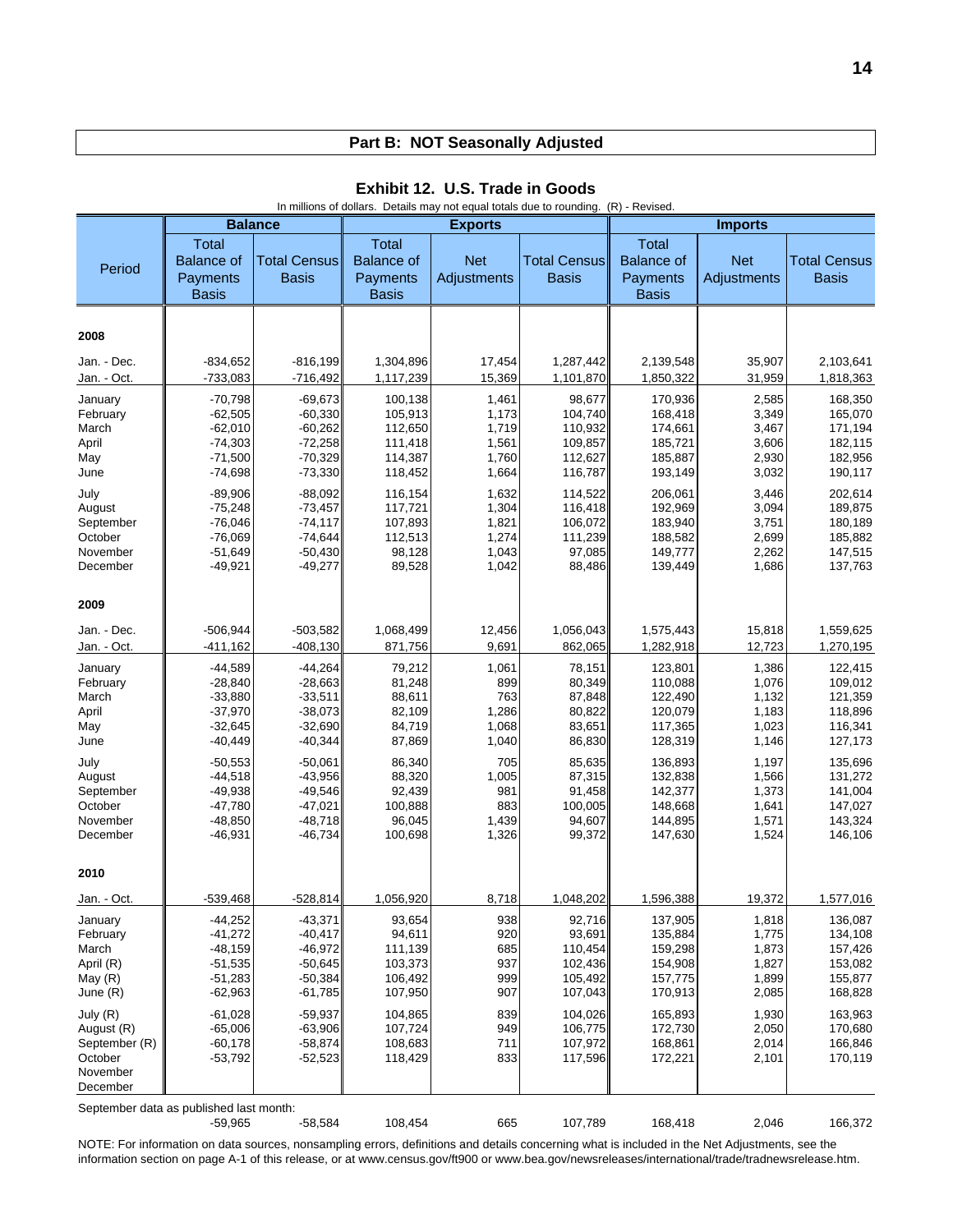|                             | In millions of dollars. Details may not equal totals due to rounding. (R) - Revised. |                                  |                                  |                              |                            |                                   |                              |                    |                    |  |  |  |
|-----------------------------|--------------------------------------------------------------------------------------|----------------------------------|----------------------------------|------------------------------|----------------------------|-----------------------------------|------------------------------|--------------------|--------------------|--|--|--|
|                             | <b>Total Balance</b>                                                                 |                                  |                                  |                              |                            | <b>End-Use Commodity Category</b> |                              |                    |                    |  |  |  |
| Period                      | of Payments<br><b>Basis</b>                                                          | <b>Net</b><br><b>Adjustments</b> | <b>Total Census</b><br>Basis (1) | Foods, Feeds,<br>& Beverages | Industrial<br>Supplies (2) | <b>Capital Goods</b>              | Automotive<br>Vehicles, etc. | Consumer<br>Goods  | <b>Other Goods</b> |  |  |  |
|                             |                                                                                      |                                  |                                  |                              | <b>Exports</b>             |                                   |                              |                    |                    |  |  |  |
| 2009                        |                                                                                      |                                  |                                  |                              |                            |                                   |                              |                    |                    |  |  |  |
| Jan. - Dec.<br>Jan. - Oct.  | 1,068,499<br>871,756                                                                 | 12,456<br>9,691                  | 1,056,043<br>862,065             | 93,908<br>74,196             | 296,709<br>242,755         | 390,461<br>321,002                | 81,715<br>64,310             | 150,044<br>124,503 | 43,206<br>35,299   |  |  |  |
| January                     | 79,212                                                                               | 1,061                            | 78,151                           | 7,222                        | 21,328                     | 30,746                            | 4,569                        | 10,903             | 3,382              |  |  |  |
| February<br>March           | 81,248<br>88,611                                                                     | 899<br>763                       | 80,349<br>87,848                 | 7,374<br>7,522               | 20,921<br>23,255           | 30,521<br>34,104                  | 5,712<br>6,454               | 12,241<br>13,076   | 3,580<br>3,436     |  |  |  |
| April                       | 82,109                                                                               | 1,286                            | 80,822                           | 7,180                        | 21,655                     | 30,872                            | 6,084                        | 11,599             | 3,433              |  |  |  |
| May<br>June                 | 84,719<br>87,869                                                                     | 1,068<br>1,040                   | 83,651<br>86,830                 | 7,083<br>7,187               | 23,709<br>24,702           | 31,214<br>32,817                  | 5,818<br>5,831               | 12,437<br>12,798   | 3,390<br>3,494     |  |  |  |
| July                        | 86,340                                                                               | 705                              | 85,635                           | 7,298                        | 25,448                     | 31,502                            | 5,687                        | 12,035             | 3,665              |  |  |  |
| August                      | 88,320                                                                               | 1,005                            | 87,315                           | 7,211                        | 26,472                     | 30,747                            | 7,563                        | 11,972             | 3,349              |  |  |  |
| September                   | 92,439                                                                               | 981                              | 91,458                           | 7,060                        | 27,141                     | 32,839                            | 7,926                        | 12,928             | 3,565              |  |  |  |
| October<br>November         | 100,888<br>96,045                                                                    | 883<br>1,439                     | 100,005<br>94,607                | 9,058<br>10,258              | 28,124<br>26,164           | 35,639<br>32,673                  | 8,667<br>8,893               | 14,513<br>12,858   | 4,003<br>3,760     |  |  |  |
| December                    | 100,698                                                                              | 1,326                            | 99,372                           | 9,453                        | 27,789                     | 36,786                            | 8,513                        | 12,683             | 4,148              |  |  |  |
| 2010                        |                                                                                      |                                  |                                  |                              |                            |                                   |                              |                    |                    |  |  |  |
| Jan. - Oct.                 | 1,056,920                                                                            | 8,718                            | 1,048,202                        | 84,572                       | 321,042                    | 366,734                           | 92,560                       | 136,525            | 46,768             |  |  |  |
| January                     | 93,654                                                                               | 938                              | 92,716                           | 9,082                        | 27,653                     | 32,087                            | 7,246                        | 12,820             | 3,828              |  |  |  |
| February<br>March           | 94,611<br>111,139                                                                    | 920<br>685                       | 93,691<br>110,454                | 8,543<br>9,109               | 27,795<br>32,829           | 32,005<br>38,489                  | 8,808<br>9,975               | 12,587<br>14,942   | 3,953<br>5,109     |  |  |  |
| April (R)                   | 103,373                                                                              | 937                              | 102,436                          | 7,557                        | 32,376                     | 35,543                            | 9,562                        | 12,878             | 4,520              |  |  |  |
| May (R)                     | 106,492                                                                              | 999                              | 105,492                          | 7,479                        | 33,198                     | 37,190                            | 9,701                        | 13,427             | 4,498              |  |  |  |
| June (R)                    | 107,950                                                                              | 907                              | 107,043                          | 7,255                        | 32,460                     | 38,289                            | 9,695                        | 14,605             | 4,738              |  |  |  |
| July (R)<br>August (R)      | 104,865<br>107,724                                                                   | 839<br>949                       | 104,026<br>106,775               | 7,329<br>8,098               | 32,589<br>34,170           | 38,128<br>36,981                  | 7,615<br>9,640               | 13,170<br>13,325   | 5,196<br>4,561     |  |  |  |
| September (R)               | 108,683                                                                              | 711                              | 107,972                          | 8,583                        | 32,677                     | 37,900                            | 9,758                        | 13,960             | 5,093              |  |  |  |
| October                     | 118,429                                                                              | 833                              | 117,596                          | 11,537                       | 35,294                     | 40,122                            | 10,561                       | 14,810             | 5,272              |  |  |  |
| November<br>December        |                                                                                      |                                  |                                  |                              |                            |                                   |                              |                    |                    |  |  |  |
|                             |                                                                                      |                                  |                                  |                              | <b>Imports</b>             |                                   |                              |                    |                    |  |  |  |
| 2009                        |                                                                                      |                                  |                                  |                              |                            |                                   |                              |                    |                    |  |  |  |
| Jan. - Dec.<br>Jan. - Oct.  | 1,575,443<br>1,282,918                                                               | 15,818<br>12,723                 | 1,559,625<br>1,270,195           | 81,604<br>67,546             | 462,512<br>374,902         | 369,336<br>301,370                | 157,629<br>122,882           | 428,379<br>353,587 | 60,165<br>49,906   |  |  |  |
| January                     | 123,801                                                                              | 1,386                            | 122,415                          | 6,930                        | 37,232                     | 29,638                            | 10,117                       | 33,702             | 4,795              |  |  |  |
| February                    | 110,088                                                                              | 1,076                            | 109,012                          | 6,236                        | 30,717                     | 26,801                            | 9,847                        | 30,503             | 4,908              |  |  |  |
| March<br>April              | 122,490<br>120,079                                                                   | 1,132<br>1,183                   | 121,359<br>118,896               | 7,090<br>6,770               | 34,336<br>34,180           | 30,714<br>28,662                  | 11,240<br>10,891             | 33,001<br>33,588   | 4,978<br>4,804     |  |  |  |
| May                         | 117,365                                                                              | 1,023                            | 116,341                          | 6,721                        | 33,831                     | 27,825                            | 9,902                        | 33,367             | 4,697              |  |  |  |
| June                        | 128,319                                                                              | 1,146                            | 127,173                          | 7,025                        | 39,291                     | 30,645                            | 11,295                       | 34,035             | 4,884              |  |  |  |
| July                        | 136,893                                                                              | 1,197                            | 135,696                          | 6,801                        | 41,556                     | 31,628                            | 12,310                       | 37,814             | 5,587              |  |  |  |
| August<br>September         | 132,838<br>142,377                                                                   | 1,566<br>1,373                   | 131,272<br>141,004               | 6,487<br>6,418               | 39,696<br>42,673           | 30,163<br>31,855                  | 14,068<br>15,566             | 36,207<br>39,114   | 4,651<br>5,377     |  |  |  |
| October                     | 148,668                                                                              | 1,641                            | 147,027                          | 7,068                        | 41,391                     | 33,440                            | 17,645                       | 42,256             | 5,226              |  |  |  |
| November<br>December        | 144,895<br>147,630                                                                   | 1,571<br>1,524                   | 143,324<br>146,106               | 6,777<br>7,280               | 41,888<br>45,721           | 33,017<br>34,949                  | 17,121<br>17,626             | 39,390<br>35,402   | 5,132<br>5,127     |  |  |  |
| 2010                        |                                                                                      |                                  |                                  |                              |                            |                                   |                              |                    |                    |  |  |  |
| Jan. - Oct.                 | 1,596,388                                                                            | 19,372                           | 1,577,016                        | 75,266                       | 499,445                    | 366,653                           | 184,763                      | 400,523            | 50,368             |  |  |  |
| January                     | 137,905                                                                              | 1,818                            | 136,087                          | 7,082                        | 45,103                     | 30,728                            | 14,839                       | 33,542             | 4,793              |  |  |  |
| February                    | 135,884                                                                              | 1,775                            | 134,108                          | 6,611                        | 43,267                     | 30,084                            | 15,782                       | 33,488             | 4,876              |  |  |  |
| March                       | 159,298<br>154,908                                                                   | 1,873<br>1,827                   | 157,426<br>153,082               | 8,022                        | 51,503                     | 36,097                            | 19,224                       | 37,193<br>35,172   | 5,387              |  |  |  |
| April (R)<br>May (R)        | 157,775                                                                              | 1,899                            | 155,877                          | 7,476<br>7,714               | 52,446<br>51,207           | 35,428<br>35,957                  | 17,896<br>18,324             | 38,171             | 4,664<br>4,503     |  |  |  |
| June (R)                    | 170,913                                                                              | 2,085                            | 168,828                          | 7,911                        | 52,601                     | 39,840                            | 20,565                       | 42,639             | 5,272              |  |  |  |
| July (R)                    | 165,893                                                                              | 1,930                            | 163,963                          | 7,503                        | 52,624                     | 38,567                            | 17,455                       | 42,741             | 5,072              |  |  |  |
| August (R)<br>September (R) | 172,730<br>168,861                                                                   | 2,050<br>2,014                   | 170,680<br>166,846               | 7,682<br>7,481               | 52,828<br>49,752           | 39,458<br>40,348                  | 20,292<br>19,317             | 45,239<br>44,766   | 5,181              |  |  |  |
| October                     | 172,221                                                                              | 2,101                            | 170,119                          | 7,783                        | 48,116                     | 40,146                            | 21,067                       | 47,570             | 5,183<br>5,437     |  |  |  |
| November                    |                                                                                      |                                  |                                  |                              |                            |                                   |                              |                    |                    |  |  |  |
| December                    |                                                                                      |                                  |                                  |                              |                            |                                   |                              |                    |                    |  |  |  |

#### **Exhibit 13. Exports and Imports of Goods by Principal End-Use Category**

(1) Detailed data are presented on a Census basis. The information needed to convert to a BOP basis is not available. (2) Includes petroleum and petroleum products.

NOTE: For information on data sources, nonsampling errors and definitions, see the information section on page A-1 of this release, or at<br>www.census.gov/ft900 or www.bea.gov/newsreleases/international/trade/tradnewsrelease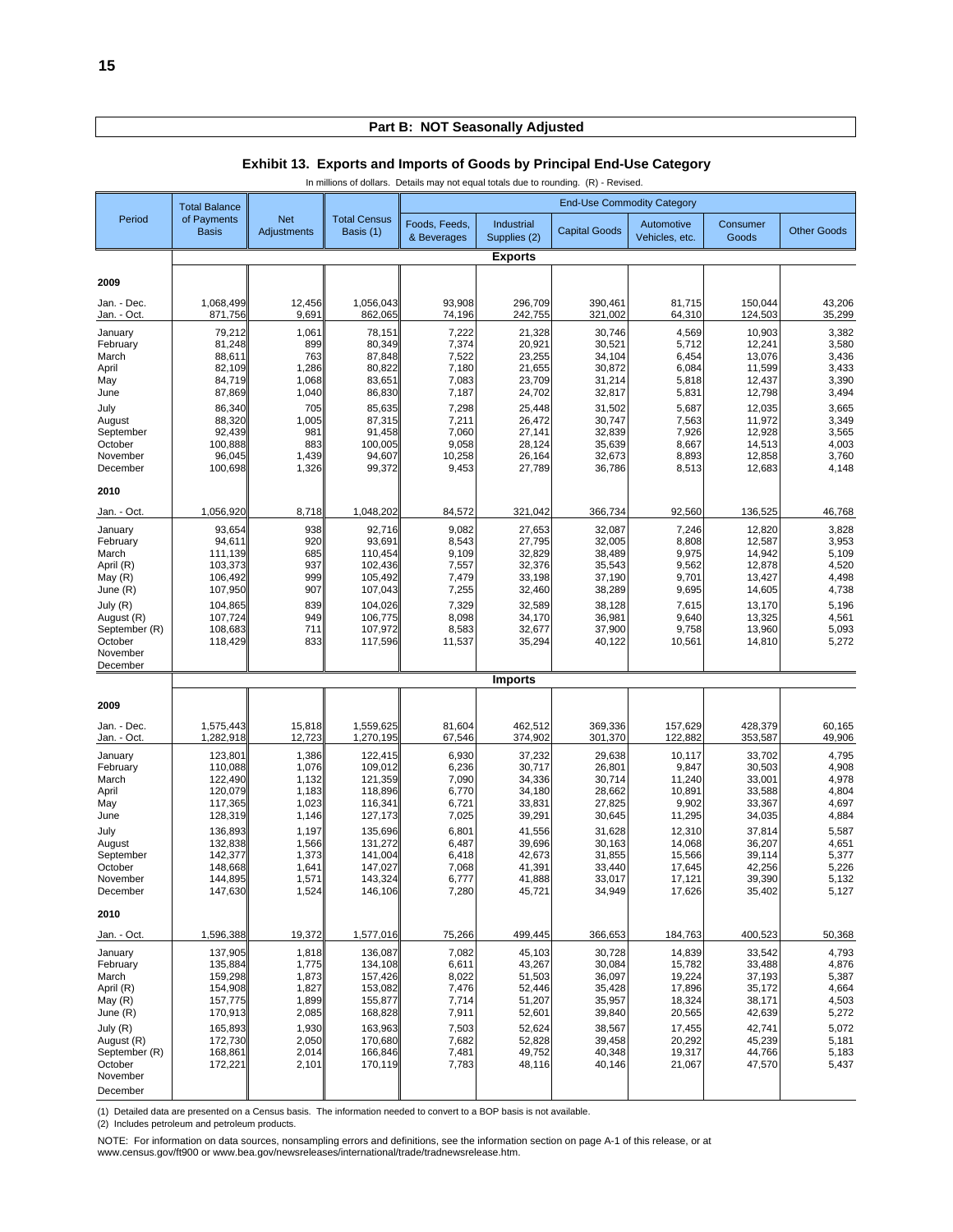**Exhibit 14. Exports, Imports, and Balance of Goods By Selected Countries and Areas--2010**

In millions of dollars. Details may not equal totals due to rounding. (-) Represents zero or less than one half of measurement shown.

|                                        |                  |                   |                    | (R) - Revised. (X) - Not applicable. |                |                 |                |                 |                  |
|----------------------------------------|------------------|-------------------|--------------------|--------------------------------------|----------------|-----------------|----------------|-----------------|------------------|
|                                        |                  | <b>Balance</b>    |                    |                                      | <b>Exports</b> |                 |                | <b>Imports</b>  |                  |
| Item $(1)$                             | October          | September         | Year-to-Date       | October                              | September      | Year-to-Date    | October        | September       | Year-to-Date     |
|                                        | 2010             | 2010              | 2010               | 2010                                 | 2010           | 2010            | 2010           | 2010            | 2010             |
| <b>Total Balance of Payments Basis</b> | $-53,792$ (R)    | $-60,178$         | $-539,468$         | 118,429 (R)                          | 108,683        | 1,056,920       | 172,221 (R)    | 168,861         | 1,596,388        |
| Net Adjustments                        | $-1,268$         | (R)<br>$-1,304$   | $-10,654$          | 833                                  | (R)<br>711     | 8,718           | 2,101          | (R)<br>2,014    | 19,372           |
| <b>Total Census Basis</b>              | $-52,523$        | (R)<br>-58,874    | $-528,814$         | 117,596 (R)                          | 107,972        | 1,048,202       | 170,119 (R)    | 166,846         | 1,577,016        |
| North America                          | $-6,846$ (R)     | $-6,686$          | $-78,055$          | 37,545                               | (R)<br>36,074  | 341,356         | 44,391         | 42,760          | 419,411          |
| Canada                                 | $-1,093$ (R)     | $-914$            | $-22,029$          | $22,193$ (R)                         | 22,066         | 207,394         | 23,285         | 22,980          | 229,423          |
| Mexico                                 | $-5,753$         | $-5,772$          | $-56,026$          | 15,353                               | 14,008         | 133,961         | 21,106         | 19,780          | 189,988          |
| Europe                                 | $-8,126$         | $-7,607$          | $-81,183$          | 26,262                               | 23,890         | 233,508         | 34,388         | 31,497          | 314,691          |
| European Union                         | $-7,123$         | $-6,066$          | $-66,077$          | 21,834                               | 20,331         | 196,645         | 28,957         | 26,398          | 262,722          |
| Austria                                | $-481$           | $-374$            | $-3,725$           | 144                                  | 170            | 1,807           | 625            | 545             | 5,531            |
| Belgium                                | 813              | 951               | 7,858              | 2,333                                | 2,136          | 21,073          | 1,519          | 1,184           | 13,215           |
| Czech Republic<br>Finland              | $-119$<br>$-148$ | $-67$<br>$-100$   | $-855$<br>$-1,467$ | 111<br>225                           | 123<br>238     | 1,165<br>1,782  | 230<br>374     | 190<br>338      | 2,020<br>3,249   |
| France                                 | $-693$           | $-1,207$          | $-9,792$           | 2,538                                | 2,266          | 21,818          | 3,231          | 3,473           | 31,610           |
| Germany                                | $-3,296$         | $-2,658$          | $-28,118$          | 4,373                                | 4,110          | 39,537          | 7,669          | 6,768           | 67,655           |
| Hungary                                | $-93$            | $-201$            | $-1,019$           | 117                                  | 101            | 1,059           | 210            | 302             | 2,078            |
| Ireland                                | $-2,711$         | $-2,247$          | $-21,701$          | 581                                  | 636            | 6,141           | 3,292          | 2,884           | 27,841           |
| Italy                                  | $-1,343$         | $-895$            | $-11,731$          | 1,288                                | 1,249          | 11,718          | 2,631          | 2,144           | 23,449           |
| Netherlands                            | 1,702            | 1,677             | 12,518             | 3,387                                | 3,146          | 28,441          | 1,685          | 1,469           | 15,923           |
| Poland                                 | 43               | 17                | 23                 | 291                                  | 269            | 2,433           | 248            | 252             | 2,410            |
| Spain                                  | 230              | 213               | 957                | 950                                  | 833            | 7,892           | 720            | 620             | 6,935            |
| Sweden                                 | $-532$           | $-436$            | $-4,652$           | 433                                  | 401            | 3,871           | 965            | 837             | 8,523            |
| United Kingdom                         | $-108$           | $-32$             | $-656$             | 4,273                                | 3,940          | 40,476          | 4,382          | 3,972           | 41,132           |
| Other EU                               | $-386$           | $-707$            | $-3,716$           | 790                                  | 712            | 7,435           | 1,175          | 1,419           | 11,151           |
| Norway                                 | $-387$           | $-76$<br>$-1,796$ | $-3,432$           | 242<br>586                           | 341<br>523     | 2,540           | 629            | 417<br>2,319    | 5,973            |
| Russia<br>Switzerland                  | $-1,547$<br>25   | $-174$            | $-16,647$<br>1,095 | 1,910                                | 1,409          | 4,729<br>16,518 | 2,133<br>1,885 | 1,583           | 21,376<br>15,422 |
| Other Europe                           | 906              | 506               | 3,877              | 1,690                                | 1,286          | 13,075          | 784            | 781             | 9,198            |
| Euro Area                              | $-5,957$         | $-4,772$          | $-55,515$          | 16,212                               | 15,140         | 144,202         | 22,169         | 19,912          | 199,717          |
| Pacific Rim Countries                  | $-31,009$        | $-32,884$         | $-270,373$         | 30,069                               | 27,212         | 265,028         | 61,078         | 60,096          | 535,401          |
| Australia                              | 1,314            | 1,232             | 10,890             | 2,033                                | 1,968          | 17,967          | 719            | 737             | 7,077            |
| China                                  | $-25,517$        | $-27,831$         | $-226,750$         | 9,303                                | 7,168          | 72,276          | 34,820         | 34,999          | 299,026          |
| Indonesia                              | $-663$           | $-920$            | $-7,752$           | 660                                  | 607            | 5,738           | 1,324          | 1,527           | 13,490           |
| Japan                                  | $-5,666$         | $-5,037$          | $-48,108$          | 5,551                                | 4,979          | 49,865          | 11,217         | 10,017          | 97,973           |
| Malaysia                               | $-884$           | $-1,026$          | $-9,973$           | 1,281                                | 1,174          | 11,548          | 2,165          | 2,201           | 21,521           |
| Philippines                            | $-89$            | $-109$            | $-599$             | 657                                  | 603            | 6,029           | 746            | 712             | 6,628            |
| Newly Industrialized Countries (NICS)  | 40 <sup>°</sup>  | 722               | 11,812             | 10,274                               | 10,413         | 98,966          | 9,873          | 9,691           | 87,154           |
| Hong Kong                              | 1,878            | 2,269             | 18,198             | 2,278                                | 2,720          | 21,692          | 399            | 45 <sup>′</sup> | 3,494            |
| Korea                                  | $-1,091$         | $-1,265$          | $-7,737$           | 3,335                                | 3,004          | 32,203          | 4,427          | 4,269           | 39,940           |
| Singapore                              | 642              | 663<br>$-945$     | 9,828<br>$-8,478$  | 2,443                                | 2,331          | 24,180          | 1,801          | 1,668           | 14,352           |
| Taiwan<br>Other Pacific Rim            | $-1,028$<br>95   | 87                | 107                | 2,218<br>309                         | 2,358<br>298   | 20,890<br>2,640 | 3,246<br>215   | 3,303<br>212    | 29,368<br>2,533  |
|                                        |                  |                   |                    |                                      |                |                 |                |                 |                  |
| South/Central America                  | 2,243            | 417               | 5,764              | 12,969                               | 11,381         | 114,012         | 10,726         | 10,964          | 108,248          |
| Argentina<br>Brazil                    | 315<br>1,141     | 255<br>1,260      | 2,978<br>9,605     | 740<br>3,219                         | 609<br>2,974   | 5,956<br>29,318 | 424<br>2,078   | 354<br>1,714    | 2,978<br>19,712  |
| Chile                                  | 522              | 503               | 3,219              | 1,009                                | 942            | 9,066           | 488            | 439             | 5,847            |
| Colombia                               | $-143$           | $-332$            | $-2,728$           | 1,108                                | 930            | 9,872           | 1,251          | 1,261           | 12,600           |
| Other S/C A                            | 408              | $-1,269$          | $-7,310$           | 6,893                                | 5,927          | 59,801          | 6,485          | 7,196           | 67,111           |
| OPEC                                   | $-5,694$         | $-8,878$          | $-80,366$          | 4,904                                | 4,345          | 44,713          | 10,598         | 13,223          | 125,079          |
| Nigeria                                | $-1,844$         | $-2,465$          | $-22,203$          | 365                                  | 352            | 3,294           | 2,209          | 2,817           | 25,497           |
| Saudi Arabia                           | $-1,398$         | $-1,790$          | $-15,963$          | 1,026                                | 900            | 9,518           | 2,424          | 2,690           | 25,480           |
| Venezuela                              | $-1,231$         | $-1,899$          | $-18,539$          | 1,201                                | 944            | 8,801           | 2,432          | 2,843           | 27,340           |
| Other OPEC                             | $-1,221$         | $-2,724$          | $-23,661$          | 2,312                                | 2,149          | 23,100          | 3,532          | 4,873           | 46,761           |
| Africa                                 | $-3,841$         | $-5,142$          | $-48,611$          | 2,743                                | 2,673          | 22,887          | 6,584          | 7,815           | 71,498           |
| Algeria                                | $-908$           | $-1,121$          | $-11,026$          | 150                                  | 131            | 996             | 1,058          | 1,252           | 12,021           |
| Egypt                                  | 544              | 562               | 3,500              | 744                                  | 723            | 5,457           | 199            | 161             | 1,957            |
| South Africa                           | $-164$           | $-286$            | $-1,953$           | 468                                  | 599            | 4,703           | 633            | 885             | 6,656            |
| Other Africa                           | $-3,312$         | $-4,296$          | $-39,132$          | 1,382                                | 1,221          | 11,731          | 4,694          | 5,517           | 50,863           |
| <b>Other Countries</b>                 | $-4,238$         | $-4,386$          | $-40,270$          | 5,340                                | 4,343          | 45,554          | 9,578          | 8,729           | 85,824           |
| India                                  | $-977$           | $-968$            | $-8,958$           | 1,921                                | 1,447          | 16,086          | 2,899          | 2,415           | 25,044           |
| Thailand                               | $-1,268$         | $-1,395$          | $-11,362$          | 814                                  | 709            | 7,250           | 2,082          | 2,103           | 18,611           |
| Other                                  | $-1,992$         | $-2,024$          | $-19,951$          | 2,605                                | 2,187          | 22,219          | 4,597          | 4,210           | 42,169           |
| Unidentified Countries (2)             | 123              | 62                | 256                | 123                                  | 62             | 256             | (X)            | (X)             | (X)              |
| <b>Timing Adjustments</b>              | (X)              | $-473$            | $-167$             | (X)                                  |                | 5               | (X)            | 474             | 172              |

(1) Detailed data are presented on a Census basis. The information needed to convert to a BOP basis is not available.<br>(2) The export totals reflect shipments of certain grains, oilseeds, and satellites that are not include

NOTES:

\* This exhibit is not additive; countries may be included in more than one area grouping. See page A-2 for a list of countries.<br>\* Country grouping data reflect the groups as they were at the time of reporting.<br>\* For inform

www.census.gov/ft900 or www.bea.gov/newsreleases/international/trade/tradnewsrelease.htm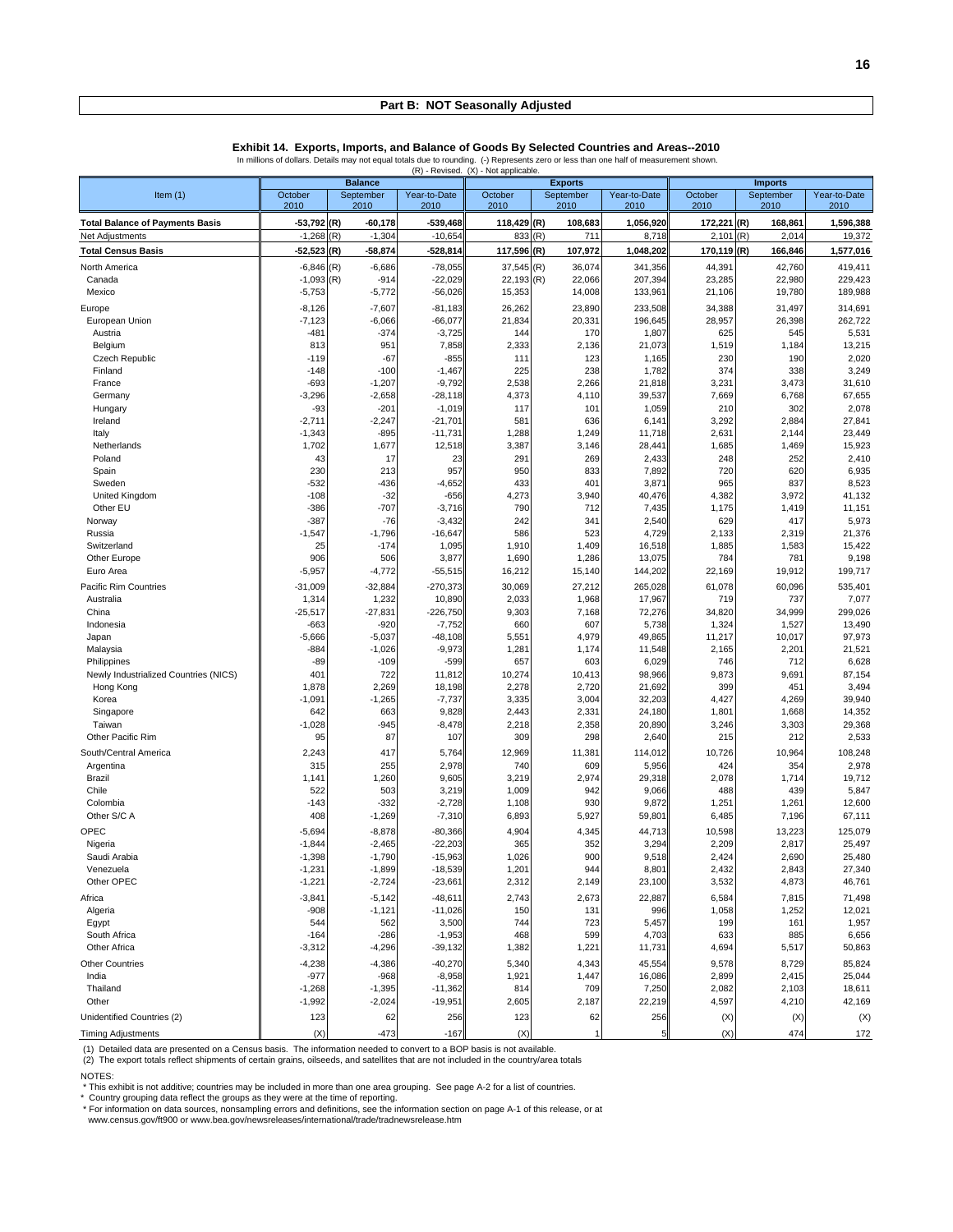|                                        |                    |                  |                       | (A) - ivot applicable |                 |                   |               |                |                  |
|----------------------------------------|--------------------|------------------|-----------------------|-----------------------|-----------------|-------------------|---------------|----------------|------------------|
|                                        |                    | <b>Balance</b>   |                       |                       | <b>Exports</b>  |                   |               | <b>Imports</b> |                  |
| Item $(1)$                             | October            | September        | Year-to-Date          | October               | September       | Year-to-Date      | October       | September      | Year-to-Date     |
|                                        | 2009               | 2009             | 2009                  | 2009                  | 2009            | 2009              | 2009          | 2009           | 2009             |
| <b>Total Balance of Payments Basis</b> | $-47,780$          | $-49,938$        | -411,162              | 100,888               | 92,439          | 871,756           | 148,668       | 142,377        | 1,282,918        |
| Net Adjustments                        | $-758$             | $-392$           | $-3,032$              | 883                   | 98 <sup>′</sup> | 9,691             | 1,641         | 1,373          | 12,723           |
| <b>Total Census Basis</b>              | $-47,021$          | $-49,546$        | $-408,130$            | 100,005               | 91,458          | 862,065           | 147,027       | 141,004        | 1,270,195        |
| North America                          | $-6,957$           | $-6,074$         | $-53,752$             | 31,562                | 29,969          | 272,634           | 38,519        | 36,043         | 326,386          |
| Canada                                 | $-2,399$           | $-1,521$         | $-16,466$             | 18,831                | 18,392          | 167,539           | 21,229        | 19,913         | 184,005          |
| Mexico                                 | $-4,559$           | $-4,554$         | $-37,286$             | 12,731                | 11,577          | 105,095           | 17,290        | 16,130         | 142,381          |
| Europe                                 | $-6,215$           | $-6,675$         | $-57,078$             | 23,958                | 21,145          | 214,219           | 30,173        | 27,820         | 271,297          |
| European Union                         | $-5,100$           | $-5,473$         | $-48,238$             | 20,591                | 18,056          | 182,920           | 25,692        | 23,529         | 231,158          |
| Austria                                | 103                | $-293$           | $-3,191$              | 700                   | 177             | 2,145             | 597           | 469            | 5,337            |
| Belgium                                | 745                | 654              | 7,297                 | 1,930                 | 1,822           | 17,878            | 1,185         | 1,168          | 10,581           |
| <b>Czech Republic</b>                  | $-78$              | $-75$            | $-776$                | 95                    | 77              | 793               | 172           | 152            | 1,568            |
| Finland                                | $-140$             | $-135$           | $-2,040$              | 144                   | 136             | 1,358             | 284           | 271            | 3,398            |
| France                                 | $-570$             | $-752$           | $-6,135$              | 2,425                 | 2,066           | 22,024            | 2,996         | 2,818          | 28,158           |
| Germany                                | $-2,790$           | $-2,037$         | $-21,910$             | 4,104                 | 3,633           | 35,676            | 6,894         | 5,671          | 57,586           |
| Hungary                                | $-79$              | -98              | $-828$                | 103                   | 95              | 1,041             | 182           | 193            | 1,868            |
| Ireland                                | $-2,116$           | $-1,715$         | $-18,067$             | 471                   | 579             | 6,143             | 2,587         | 2,294          | 24,210           |
| Italy                                  | $-1,115$           | $-934$           | $-11,554$             | 1,134                 | 1,089           | 10,170            | 2,249         | 2,023          | 21,725           |
| Netherlands                            | 1,328              | 1,139            | 13,527                | 2,598                 | 2,670           | 26,689            | 1,269         | 1,531          | 13,162           |
| Poland                                 | 37                 | $-25$            | 136                   | 220                   | 158             | 1,822             | 182           | 182            | 1,686            |
| Spain                                  | 179                | 120              | 775                   | 834                   | 727             | 7,260             | 655           | 607            | 6,486            |
| Sweden                                 | $-284$             | $-365$           | $-2,790$              | 413                   | 358             | 3,802             | 697           | 724            | 6,593            |
| United Kingdom                         | $-460$             | $-503$           | $-950$                | 4,216                 | 3,749           | 38,182            | 4,676         | 4,252          | 39,132           |
| Other EU                               | 139                | $-454$<br>$-214$ | $-1,732$              | 1,205<br>294          | 720             | 7,936<br>2,368    | 1,066<br>549  | 1,174<br>468   | 9,668            |
| Norway<br>Russia                       | $-255$<br>$-774$   | $-1,267$         | $-2,209$<br>$-10,760$ | 554                   | 255<br>497      | 4,496             | 1,328         | 1,764          | 4,577<br>15,256  |
| Switzerland                            | $-137$             | 114              | 1,993                 | 1,458                 | 1,313           | 14,673            | 1,595         | 1,198          | 12,680           |
| Other Europe                           | 52                 | 165              | 2,136                 | 1,061                 | 1,026           | 9,762             | 1,009         | 861            | 7,626            |
| Euro Area                              | $-3,902$           | $-4,121$         | $-39,952$             | 15,234                | 13,292          | 134,134           | 19,136        | 17,413         | 174,086          |
| Pacific Rim Countries                  |                    |                  |                       |                       |                 |                   |               |                |                  |
| Australia                              | $-26,757$<br>1,342 | $-26,476$<br>930 | $-231,290$<br>9,425   | 24,937<br>2,086       | 22,413<br>1,632 | 203,573<br>15,955 | 51,695<br>744 | 48,889<br>702  | 434,864<br>6,530 |
| China                                  | $-22,678$          | $-22,130$        | $-188,565$            | 6,879                 | 5,764           | 53,798            | 29,558        | 27,894         | 242,362          |
| Indonesia                              | $-853$             | $-694$           | $-6,962$              | 389                   | 401             | 3,838             | 1,242         | 1,095          | 10,800           |
| Japan                                  | $-4,560$           | $-4,151$         | $-34,837$             | 4,637                 | 4,437           | 41,971            | 9,198         | 8,588          | 76,808           |
| Malaysia                               | $-1,174$           | $-1,163$         | $-10,520$             | 1,066                 | 955             | 8,359             | 2,240         | 2,118          | 18,879           |
| Philippines                            | $-89$              | $-123$           | $-933$                | 545                   | 489             | 4,568             | 635           | 611            | 5,501            |
| Newly Industrialized Countries (NICS)  | 1,226              | 773              | 1,404                 | 9,103                 | 8,499           | 72,897            | 7,877         | 7,726          | 71,492           |
| Hong Kong                              | 1,626              | 1,888            | 14,065                | 1,952                 | 2,234           | 17,022            | 326           | 345            | 2,957            |
| Korea                                  | $-528$             | $-756$           | $-9,357$              | 2,898                 | 2,612           | 23,171            | 3,426         | 3,368          | 32,529           |
| Singapore                              | 815                | 338              | 5,050                 | 2,294                 | 1,992           | 18,209            | 1,479         | 1,654          | 13,159           |
| Taiwan                                 | -687               | $-697$           | $-8,354$              | 1,959                 | 1,662           | 14,494            | 2,645         | 2,359          | 22,848           |
| Other Pacific Rim                      | 30                 | 81               | $-302$                | 231                   | 236             | 2,189             | 201           | 155            | 2,491            |
| South/Central America                  | 1,113              | $-772$           | 629                   | 10,431                | 9,130           | 88,937            | 9,318         | 9,901          | 88,308           |
| Argentina                              | 238                | 180              | 1,430                 | 520                   | 446             | 4,640             | 282           | 266            | 3,209            |
| Brazil                                 | 941                | 580              | 4,929                 | 2,578                 | 2,339           | 21,331            | 1,637         | 1,759          | 16,402           |
| Chile                                  | 336                | 265              | 2,293                 | 732                   | 696             | 7,245             | 396           | 432            | 4,952            |
| Colombia                               | $-103$             | $-262$           | $-1,579$              | 958                   | 84 <sup>′</sup> | 7,631             | 1,061         | 1,103          | 9,210            |
| Other S/C A                            | $-299$             | $-1,534$         | $-6,444$              | 5,643                 | 4,807           | 48,090            | 5,942         | 6,342          | 54,534           |
| OPEC                                   | $-5,841$           | $-7,721$         | $-48,881$             | 4,503                 | 4,187           | 40,653            | 10,344        | 11,908         | 89,534           |
| Nigeria                                | $-1,391$           | $-1,908$         | $-11,201$             | 320                   | 264             | 3,057             | 1,712         | 2,172          | 14,258           |
| Saudi Arabia                           | $-970$             | $-1,276$         | $-8,924$              | 980                   | 953             | 8,855             | 1,951         | 2,230          | 17,779           |
| Venezuela                              | $-1,675$           | $-1,973$         | $-14,997$             | 841                   | 804             | 7,833             | 2,517         | 2,777          | 22,831           |
| Other OPEC                             | $-1,803$           | $-2,563$         | $-13,759$             | 2,361                 | 2,166           | 20,907            | 4,164         | 4,730          | 34,666           |
| Africa                                 | $-3,734$           | $-4,620$         | $-28,690$             | 2,183                 | 2,107           | 20,250            | 5,917         | 6,727          | 48,940           |
| Algeria                                | $-988$             | $-1,329$         | $-7,692$              | 98                    | 97              | 919               | 1,086         | 1,426          | 8,611            |
| Egypt                                  | 364                | 324              | 2,867                 | 518                   | 524             | 4,596             | 154           | 200            | 1,729            |
| South Africa                           | $-212$             | $-151$           | $-826$                | 382                   | 352             | 3,726             | 594           | 503            | 4,552            |
| Other Africa                           | $-2,897$           | $-3,464$         | $-23,039$             | 1,186                 | 1,134           | 11,009            | 4,083         | 4,598          | 34,048           |
| <b>Other Countries</b>                 | $-3,871$           | $-3,604$         | $-32,229$             | 4,177                 | 4,112           | 38,032            | 8,048         | 7,716          | 70,260           |

India -487 -427 -3,692 1,503 1,642 13,965 1,990 2,069 17,657 Thailand -1,256 -1,104 -9,837 641 644 5,574 1,897 1,748 15,411 Other -2,128 -2,072 -18,699 2,034 1,827 18,494 4,162 3,899 37,193  $\frac{1 \text{ indicating a Count of 20} (x)}{2 \text{ of 20} (x)}$   $\frac{1}{2 \text{ of 3}}$   $\frac{2 \text{ of 30} (x)}{2 \text{ of 30} (x)}$   $\frac{1}{2 \text{ of 30} (x)}$   $\frac{1}{2 \text{ of 30} (x)}$   $\frac{1}{2 \text{ of 30} (x)}$   $\frac{1}{2 \text{ of 30} (x)}$   $\frac{1}{2 \text{ of 30} (x)}$ 

#### **Exhibit 14a. Exports, Imports, and Balance of Goods By Selected Countries and Areas--2009**

In millions of dollars. Details may not equal totals due to rounding. (-) Represents zero or less than one half of measurement shown. (X) - Not applicable.

(1) Detailed data are presented on a Census basis. The information needed to convert to a BOP basis is not available.

(2) The export totals reflect shipments of certain grains, oilseeds, and satellites that are not included in the country/area totals.

NOTES:

\* This exhibit is not additive; countries may be included in more than one area grouping. See page A-2 for a list of countries.

\* Country grouping data reflect the groups as they were at the time of reporting.

\* For information on data sources, nonsampling errors and definitions, see the information section on page A-1 of this release, or at

www.census.gov/ft900 or www.bea.gov/newsreleases/international/trade/tradnewsrelease.htm.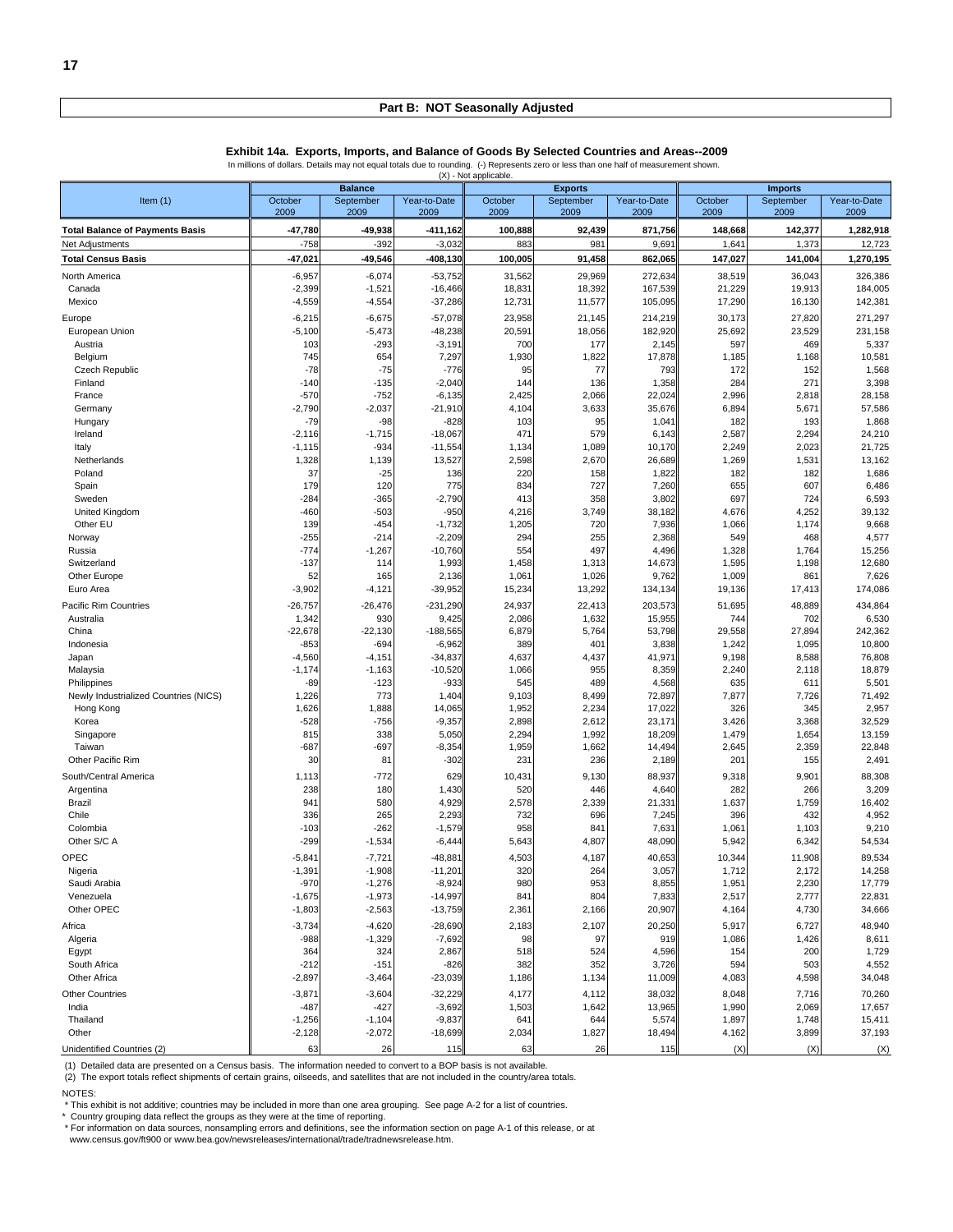#### **Exhibit 15. Exports and Imports of Goods By Principal SITC Commodities**

In millions of dollars. Details may not equal totals due to rounding. This exhibit is not additive. (R) - Revised. (X) - Not applicable. (-) Represents zero or less than one half of measurement shown.

|                                       | 2010      |               |               |                |                |           | 2009         |           |  |
|---------------------------------------|-----------|---------------|---------------|----------------|----------------|-----------|--------------|-----------|--|
| Item $(1)$                            | October   |               |               | September      | Year-to-Date   |           | Year-to-Date |           |  |
|                                       | Exports   | Imports       | Exports       | Imports        | <b>Exports</b> | Imports   | Exports      | Imports   |  |
|                                       |           |               |               |                |                |           |              |           |  |
| <b>Total Balance of Payment Basis</b> | 118,429   | 172,221 (R)   | $108,683$ (R) | 168,861        | 1,056,920      | 1,596,388 | 871,756      | 1,282,918 |  |
| Net Adjustments                       | 833       | $2,101$ (R)   | 711           | (R)<br>2,014   | 8,718          | 19,372    | 9,691        | 12,723    |  |
| <b>Total Census Basis (2)</b>         | 117,596   | $170,119$ (R) | 107,972 (R)   | 166,846        | 1,048,202      | 1,577,016 | 862,065      | 1,270,195 |  |
| Manufactured goods (3)                | 78,495    | 133,004       | 73,546        | 127,769        | 722,342        | 1,183,196 | 610,709      | 967,730   |  |
| Agricultural commodities (3)          | 11,891    | 6,670         | 8,701         | 6,546          | 90,372         | 67,577    | 77,692       | 59,567    |  |
| Mineral fuels (3)                     | 7,772     | 26,987        | 6,671         | 28,810         | 64,329         | 295,281   | 44,217       | 218,171   |  |
| Selected commodities (3)              |           |               |               |                |                |           |              |           |  |
| ADP equipment and office machines     | 1,946     | 9,430         | 1,868         | 9,631          | 18,385         | 93,336    | 17,253       | 71,717    |  |
| Airplanes, engines, and parts (4)     | 6,212     | 1,931         | 6,032         | 2,409          | 60,639         | 18,641    | 64,541       | 18,372    |  |
| Alcoholic beverages, distilled        | 119       | 601           | 130           | 470            | 917            | 4,488     | 827          | 4,022     |  |
| Aluminum                              | 452       | 871           | 472           | 866            | 4,265          | 9,138     | 3,518        | 7,162     |  |
| Animal feeds                          | 731       | 127           | 639           | 116            | 7,368          | 1,092     | 6,066        | 989       |  |
| Artwork and antiques                  | 269       | 838           | 257           | 532            | 2,541          | 5,197     | 4,196        | 3,847     |  |
| Basketware, etc.                      | 785       | 1,094         | 720           | 1,123          | 6,978          | 11,008    | 6,783        | 9,564     |  |
| Cereal flour                          | 279       | 440           | 263           | 423            | 2,536          | 3,707     | 2,464        | 3,423     |  |
| Chemicals - cosmetics                 | 1,137     | 879           | 1,071         | 794            | 10,430         | 7,947     | 9,161        | 6,951     |  |
| Chemicals - dyeing                    | 672       | 275           | 623           | 266            | 6,100          | 2,601     | 4,530        | 1,983     |  |
| Chemicals - fertilizers               | 303       | 560           | 270           | 433            | 3,098          | 5,097     | 3,077        | 3,365     |  |
| Chemicals - inorganic                 | 1,045     | 1,212         | 1,025         | 1,406          | 9,843          | 11,194    | 8,366        | 8,876     |  |
| Chemicals - medicinal                 | 3,438     | 5,446         | 3,111         | 5,140          | 34,546         | 54,168    | 35,449       | 47,606    |  |
| Chemicals - n.e.s.                    | 2,084     | 965           | 2,015         | 922            | 20,135         | 9,378     | 16,735       | 7,852     |  |
| Chemicals - organic                   | 3,281     | 4,497         | 3,045         | 3,861          | 30,318         | 38,308    | 22.650       | 36,357    |  |
| Chemicals - plastics                  | 3,601     | 1,532         | 3,520         | 1,548          | 35,012         | 14,915    | 27,039       | 11,294    |  |
| Cigarettes                            | 11        | 13            | 6             | 14             | 333            | 156       | 351          | 157       |  |
| Clothing                              | 287       | 7,928         | 275           | 7,887          | 2,686          | 66,172    | 2,453        | 58,698    |  |
| Coal                                  | 877       | 164           | 929           | 187            | 8,244          | 1,732     | 4,970        | 1,462     |  |
| Coffee                                | $(\cdot)$ | 346           | $(\cdot)$     | 337            | 5              | 3,182     | 5            | 2,898     |  |
| Copper                                | 304       | 609           | 294           | 505            | 2,837          | 6,373     | 1,945        | 4,381     |  |
| Cork, wood, and lumber                | 416       | 352           | 412           | 348            | 3,917          | 3,772     | 2,879        | 2,973     |  |
| Corn                                  | 775       | 15            | 897           | 12             |                | 251       |              | 273       |  |
|                                       | 204       |               | 203           | $\overline{2}$ | 8,222          |           | 7,774        |           |  |
| Cotton, raw and linters               |           |               | 195           |                | 4,312          | 6         | 2,846        | $(\cdot)$ |  |
| Crude fertilizers and minerals        | 211       | 225           |               | 186            | 1,983          | 1,834     | 1,431        | 1,350     |  |
| Crude oil                             | 63        | 19,571        | 85            | 21,657         | 1,252          | 216,746   | 1,240        | 155,361   |  |
| Electrical machinery (4)              | 6,780     | 11,395        | 6,588         | 11,415         | 63,688         | 97,701    | 52,345       | 74,859    |  |
| Fish and preparations                 | 408       | 1,374         | 517           | 1,289          | 3,541          | 11,747    | 3,212        | 10,698    |  |
| Footwear                              | 74        | 1,929         | 68            | 2,004          | 595            | 17,644    | 512          | 14,900    |  |
| Furniture and bedding (4)             | 432       | 2,587         | 430           | 2,641          | 3,990          | 26,048    | 3,291        | 20,288    |  |
| Gem diamonds                          | 280       | 1,960         | 201           | 1,482          | 2,401          | 15,569    | 1,761        | 10,298    |  |
| General industrial machines           | 4,807     | 5,438         | 4,311         | 5,013          | 42,767         | 50,154    | 37,405       | 41,886    |  |
| Glass (4)                             | 302       | 221           | 285           | 217            | 2,829          | 2,159     | 2,308        | 1,743     |  |
| Glassware                             | 92        | 201           | 92            | 216            | 841            | 1,935     | 711          | 1,631     |  |
| Gold, nonmonetary                     | 1,654     | 1,091         | 1,435         | 948            | 14,729         | 9,046     | 11,473       | 6,996     |  |
| Hides and skins                       | 185       | 5             | 185           | 4              | 1,685          | 47        | 1,046        | 23        |  |
| Iron and steel mill products          | 1,312     | 2,108         | 1,327         | 2,095          | 13,106         | 20,396    | 9,868        | 15,574    |  |
| Jewelry                               | 471       | 1,165         | 465           | 904            | 3,973          | 8,157     | 3,583        | 6,874     |  |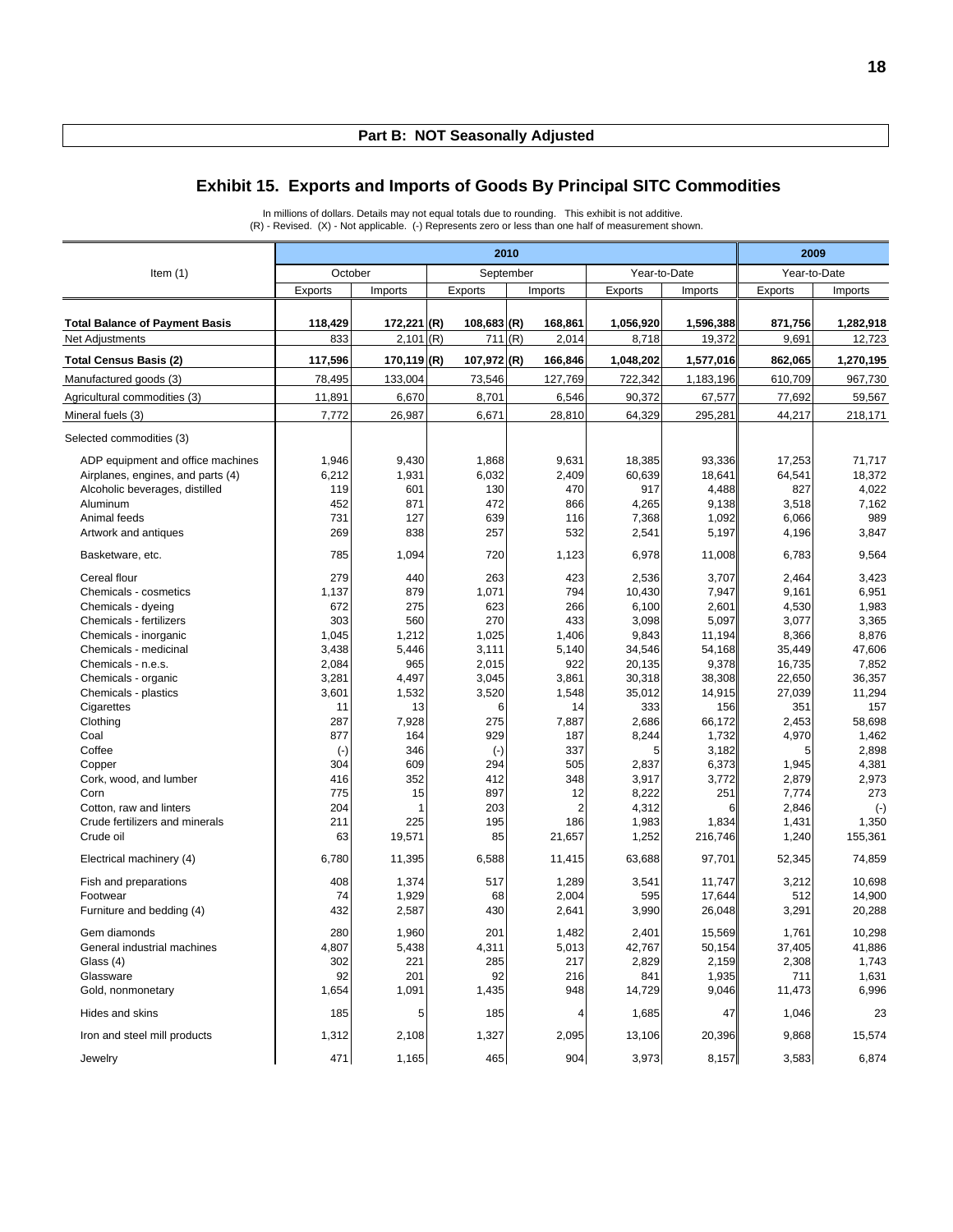|                                                                                                                                               |                                                    |                                                      |                                                       | 2010                                                  |                                                                 |                                                             | 2009                                                    |                                                               |
|-----------------------------------------------------------------------------------------------------------------------------------------------|----------------------------------------------------|------------------------------------------------------|-------------------------------------------------------|-------------------------------------------------------|-----------------------------------------------------------------|-------------------------------------------------------------|---------------------------------------------------------|---------------------------------------------------------------|
| Item $(1)$                                                                                                                                    | October                                            |                                                      |                                                       | September                                             | Year-to-Date                                                    |                                                             | Year-to-Date                                            |                                                               |
|                                                                                                                                               | Exports                                            | Imports                                              | Exports                                               | Imports                                               | Exports                                                         | Imports                                                     | Exports                                                 | Imports                                                       |
| Lighting and plumbing                                                                                                                         | 236                                                | 754                                                  | 242                                                   | 743                                                   | 2,095                                                           | 6,218                                                       | 1,756                                                   | 5,136                                                         |
| Liquefied propane and butane                                                                                                                  | 245                                                | 186                                                  | 194                                                   | 120                                                   | 1,926                                                           | 1,904                                                       | 1,029                                                   | 1,669                                                         |
| Live animals                                                                                                                                  | 78                                                 | 212                                                  | 53                                                    | 189                                                   | 563                                                             | 1,925                                                       | 560                                                     | 1,616                                                         |
| Meat and preparations                                                                                                                         | 1,207                                              | 402                                                  | 1,107                                                 | 386                                                   | 10,686                                                          | 4,293                                                       | 9,643                                                   | 3,868                                                         |
| Metal manufactures, n.e.s.                                                                                                                    | 1,605                                              | 2,327                                                | 1,525                                                 | 2,258                                                 | 14,499                                                          | 21,648                                                      | 12,157                                                  | 17,849                                                        |
| Metal ores and scrap                                                                                                                          | 2,894                                              | 692                                                  | 2,492                                                 | 601                                                   | 23,238                                                          | 6,135                                                       | 16,135                                                  | 4,571                                                         |
| Metalworking machines                                                                                                                         | 496                                                | 531                                                  | 467                                                   | 428                                                   | 4,391                                                           | 4,330                                                       | 3,554                                                   | 4,165                                                         |
| Mineral fuels, other                                                                                                                          | 696                                                | 225                                                  | 612                                                   | 297                                                   | 6,075                                                           | 2,913                                                       | 4,187                                                   | 2,097                                                         |
| Natural gas                                                                                                                                   | 745                                                | 1,022                                                | 280                                                   | 1,100                                                 | 3,704                                                           | 14,080                                                      | 2,779                                                   | 12,810                                                        |
| Nickel                                                                                                                                        | 114                                                | 291                                                  | 105                                                   | 235                                                   | 929                                                             | 2,539                                                       | 781                                                     | 1,338                                                         |
| Oils and fats of vegetable                                                                                                                    | 274                                                | 298                                                  | 155                                                   | 321                                                   | 2,024                                                           | 3,195                                                       | 1,603                                                   | 2,816                                                         |
| Optical goods                                                                                                                                 | 277                                                | 484                                                  | 288                                                   | 451                                                   | 2,785                                                           | 4,475                                                       | 2,288                                                   | 3,698                                                         |
| Paper and paperboard                                                                                                                          | 1,327                                              | 1,381                                                | 1,303                                                 | 1,367                                                 | 12,454                                                          | 12,763                                                      | 10,641                                                  | 12,108                                                        |
| Petroleum preparations                                                                                                                        | 5,065                                              | 5,681                                                | 4,507                                                 | 5,278                                                 | 42,571                                                          | 56,020                                                      | 29,522                                                  | 43,049                                                        |
| Photographic equipment                                                                                                                        | 284                                                | 178                                                  | 263                                                   | 190                                                   | 2,795                                                           | 1,702                                                       | 2,645                                                   | 1,441                                                         |
| Plastic articles, n.e.s.                                                                                                                      | 846                                                | 1,384                                                | 811                                                   | 1,397                                                 | 8,130                                                           | 13,479                                                      | 6,793                                                   | 11,451                                                        |
| Platinum                                                                                                                                      | 111                                                | 354                                                  | 104                                                   | 428                                                   | 1,156                                                           | 3,452                                                       | 732                                                     | 2,299                                                         |
| Pottery                                                                                                                                       | 9                                                  | 161                                                  | 8                                                     | 153                                                   | 82                                                              | 1,236                                                       | 79                                                      | 975                                                           |
| Power generating machines (4)                                                                                                                 | 3,064                                              | 3,844                                                | 2,676                                                 | 3,801                                                 | 27,413                                                          | 34,749                                                      | 23,155                                                  | 30,217                                                        |
| <b>Printed materials</b>                                                                                                                      | 538                                                | 423                                                  | 515                                                   | 451                                                   | 4,856                                                           | 3,812                                                       | 4,644                                                   | 3,532                                                         |
| Pulp and waste paper                                                                                                                          | 794                                                | 289                                                  | 733                                                   | 369                                                   | 7,082                                                           | 3,177                                                       | 5,431                                                   | 1,974                                                         |
| Records and magnetic media                                                                                                                    | 505                                                | 536                                                  | 379                                                   | 527                                                   | 3,589                                                           | 4,297                                                       | 3,554                                                   | 4,253                                                         |
| Rice                                                                                                                                          | 149                                                | 43                                                   | 165                                                   | 43                                                    | 1,948                                                           | 468                                                         | 1,812                                                   | 488                                                           |
| Rubber articles, n.e.s.                                                                                                                       | 188                                                | 293                                                  | 179                                                   | 291                                                   | 1,709                                                           | 2,743                                                       | 1,321                                                   | 2,020                                                         |
| Rubber tires and tubes (4)                                                                                                                    | 408                                                | 961                                                  | 382                                                   | 968                                                   | 3,472                                                           | 8,662                                                       | 3,033                                                   | 6,742                                                         |
| Scientific instruments (4)<br>Ships and boats<br>Silver and bullion<br>Soybeans<br>Spacecraft (4)<br>Specialized industrial machines<br>Sugar | 3,870<br>356<br>150<br>3,495<br>$(\cdot)$<br>4,265 | 3,432<br>88<br>355<br>16<br>$(\cdot)$<br>2,791<br>77 | 3,775<br>159<br>155<br>851<br>$(\cdot)$<br>3,849<br>5 | 3,396<br>110<br>345<br>8<br>$(\cdot)$<br>2,725<br>238 | 36,330<br>2,112<br>1,159<br>12,462<br>$(\cdot)$<br>38,669<br>54 | 30,640<br>1,184<br>3,430<br>176<br>$(-)$<br>24,708<br>1,087 | 31,236<br>1,555<br>689<br>10,574<br>150<br>30,692<br>35 | 26,120<br>1,191<br>1,696<br>171<br>$(\cdot)$<br>20,237<br>632 |
| TV's, VCR's, etc. (4)                                                                                                                         | 1,857                                              | 13,235                                               | 1,819                                                 | 12,841                                                | 17,709                                                          | 110,574                                                     | 16,436                                                  | 95,932                                                        |
| Textile yarn, fabric                                                                                                                          | 1,011                                              | 1,939                                                | 976                                                   | 1,926                                                 | 9,532                                                           | 18,513                                                      | 7,704                                                   | 15,068                                                        |
| Tobacco, unmanufactured                                                                                                                       | 80                                                 | 63                                                   | 35                                                    | 70                                                    | 918                                                             | 579                                                         | 889                                                     | 717                                                           |
| Toys, games, and sporting goods                                                                                                               | 414                                                | 4,174                                                | 357                                                   | 3,661                                                 | 3,477                                                           | 24,716                                                      | 3,415                                                   | 22,833                                                        |
| Travel goods                                                                                                                                  | 46                                                 | 762                                                  | 36                                                    | 756                                                   | 375                                                             | 6,647                                                       | 371                                                     | 5,333                                                         |
| Vegetables and fruits                                                                                                                         | 1,604                                              | 1,510                                                | 1,198                                                 | 1,357                                                 | 12,319                                                          | 17,295                                                      | 11,152                                                  | 15,399                                                        |
| Vehicles                                                                                                                                      | 8,433                                              | 16,756                                               | 7,620                                                 | 15,115                                                | 72,687                                                          | 146,971                                                     | 51,408                                                  | 99,349                                                        |
| Watches, clocks, and parts                                                                                                                    | 42                                                 | 443                                                  | 36                                                    | 361                                                   | 304                                                             | 2,968                                                       | 290                                                     | 2,456                                                         |
| Wheat                                                                                                                                         | 661                                                | 39                                                   | 908                                                   | 43                                                    | 5,309                                                           | 489                                                         | 4,625                                                   | 638                                                           |
| Wood manufactures                                                                                                                             | 174                                                | 549                                                  | 176                                                   | 585                                                   | 1,748                                                           | 5,886                                                       | 1,436                                                   | 5,254                                                         |
| Re-exports                                                                                                                                    | 14,296                                             | (X)                                                  | 14,097                                                | (X)                                                   | 126,917                                                         | (X)                                                         | 97,343                                                  | (X)                                                           |
| Agricultural commodities                                                                                                                      | 260                                                | (X)                                                  | 221                                                   | (X)                                                   | 2,895                                                           | (X)                                                         | 2,316                                                   | (X)                                                           |
| Manufactured goods                                                                                                                            | 13,788                                             | $(\mathsf{X})$                                       | 13,619                                                | (X)                                                   | 122,366                                                         | (X)                                                         | 94,106                                                  | (X)                                                           |
| Mineral fuels                                                                                                                                 | 132                                                | (X)                                                  | 164                                                   | (X)                                                   | 672                                                             | (X)                                                         | 245                                                     | (X)                                                           |

#### **Exhibit 15. Exports and Imports of Goods By Principal SITC Commodities--continued**

(1) Detailed data are presented on a Census basis. The information needed to convert to a BOP basis is not available.

(2) Total exports, including re-exports (exports of foreign merchandise)

(3) Domestic exports

(4) Due to non-disclosure requirements, certain 10-digit Schedule B commodity classifications are

subject to suppression and require a change in aggregation. For additional information see www.census.gov/foreign-trade/statistics/notices/aircraft.

NOTE: For information on data sources, nonsampling errors and definitions, see the information section on page A-1 of this

release, or at www.census.gov/ft900 or www.bea.gov/newsreleases/international/trade/tradnewsrelease.htm.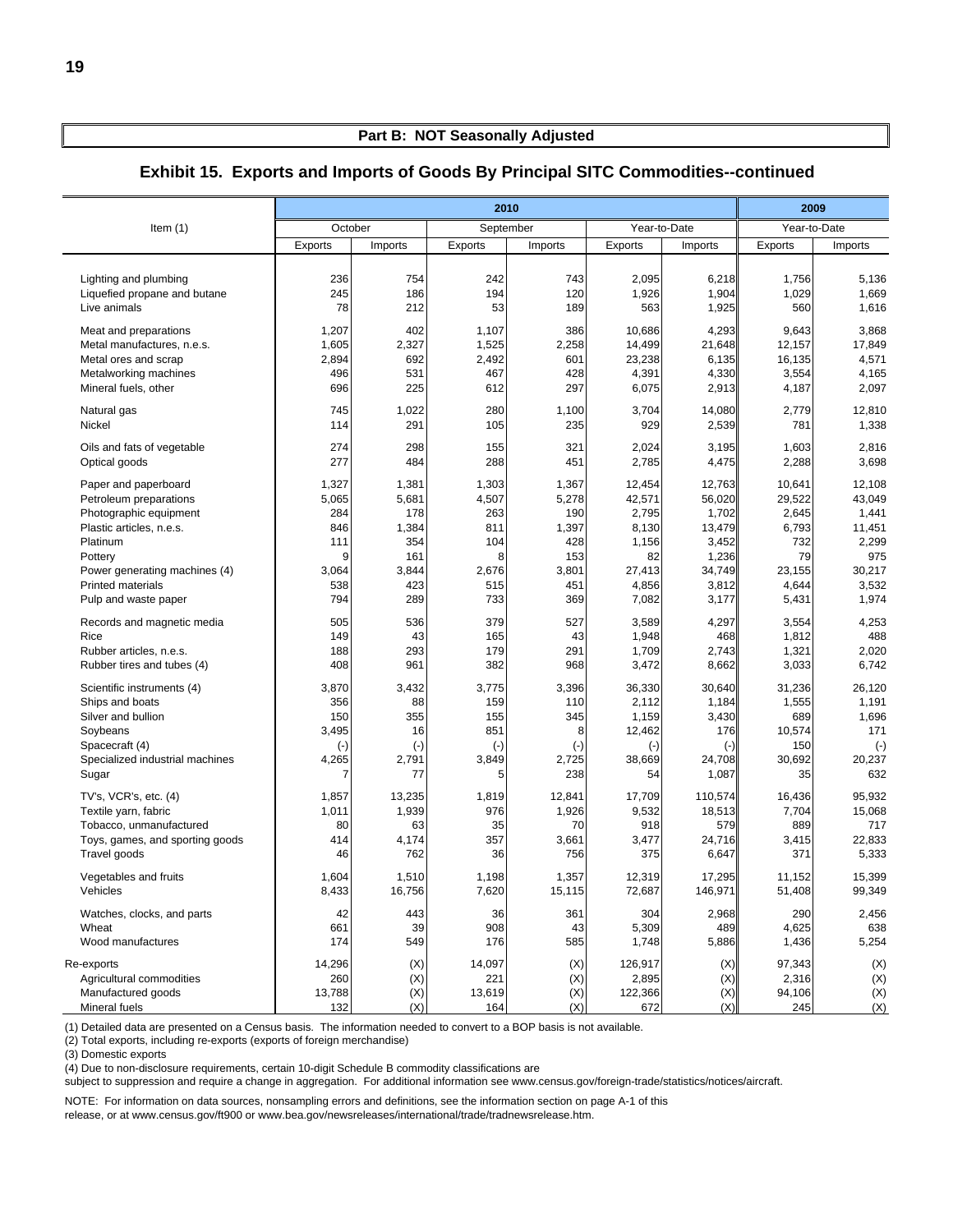| Period     | <b>Balance</b> | <b>Exports</b> | <b>Imports</b> |
|------------|----------------|----------------|----------------|
| 2008       |                |                |                |
| Jan.- Dec. | $-61,050$      | 270,131        | 331,181        |
| Jan.- Oct. | $-53,651$      | 228,508        | 282,159        |
| January    | $-3,976$       | 21,730         | 25,706         |
| February   | $-4,011$       | 21,373         | 25,384         |
| March      | $-4,126$       | 23,942         | 28,068         |
| April      | $-5,773$       | 22,865         | 28,638         |
| May        | $-4,593$       | 23,228         | 27,821         |
| June       | $-4,738$       | 24,220         | 28,957         |
| July       | $-7,438$       | 22,927         | 30,366         |
| August     | $-4,037$       | 24,077         | 28,114         |
| September  | $-7,450$       | 21,904         | 29,354         |
| October    | $-7,509$       | 22,242         | 29,751         |
| November   | $-4,413$       | 20,393         | 24,807         |
| December   | $-2,986$       | 21,230         | 24,216         |
| 2009       |                |                |                |
| Jan.- Dec. | $-56,184$      | 244,708        | 300,892        |
| Jan.- Oct. | $-42,859$      | 199,732        | 242,591        |
| January    | $-2,004$       | 18,731         | 20,735         |
| February   | $-1,423$       | 18,851         | 20,274         |
| March      | $-2,644$       | 20,759         | 23,403         |
| April      | $-4,714$       | 18,703         | 23,417         |
| May        | $-3,618$       | 19,152         | 22,769         |
| June       | $-4,584$       | 20,741         | 25,325         |
| July       | $-6,588$       | 20,000         | 26,587         |
| August     | $-5,632$       | 18,516         | 24,148         |
| September  | $-6,025$       | 20,589         | 26,614         |
| October    | $-5,628$       | 23,689         | 29,318         |
| November   | $-8,333$       | 20,999         | 29,332         |
| December   | $-4,992$       | 23,977         | 28,969         |
| 2010       |                |                |                |
| Jan.- Oct. | $-65,036$      | 223,493        | 288,530        |
| January    | $-3,274$       | 21,328         | 24,602         |
| February   | $-3,882$       | 19,746         | 23,628         |
| March      | $-4,856$       | 23,873         | 28,729         |
| April      | $-5,787$       | 21,100         | 26,887         |
| May        | $-5,800$       | 21,775         | 27,575         |
| June       | $-8,407$       | 23,188         | 31,595         |
| July       | $-6,844$       | 23,923         | 30,768         |
| August     | $-8,759$       | 21,848         | 30,606         |
| September  | $-8,980$       | 22,967         | 31,947         |
| October    | $-8,449$       | 23,745         | 32,194         |
| November   |                |                |                |
| December   |                |                |                |

#### **Exhibit 16. Exports, Imports, and Balance of Advanced Technology Products** In millions of dollars. Details may not equal totals due to rounding.

NOTES:

\* Due to non-disclosure requirements, certain 10-digit Schedule B commodity classifications are subject to suppression and require a change in aggregation. As a result, Advanced Technology Product exports are overstated by \$401 million in October 2010. For additional information see www.census.gov/ft900.

\* Data not available on a BOP basis. For information on data sources,

nonsampling errors and definitions, see the information section on page A-1 of this release, or at www.census.gov/ft900 or www.bea.gov/newsreleases/international/trade/tradnewsrelease.htm.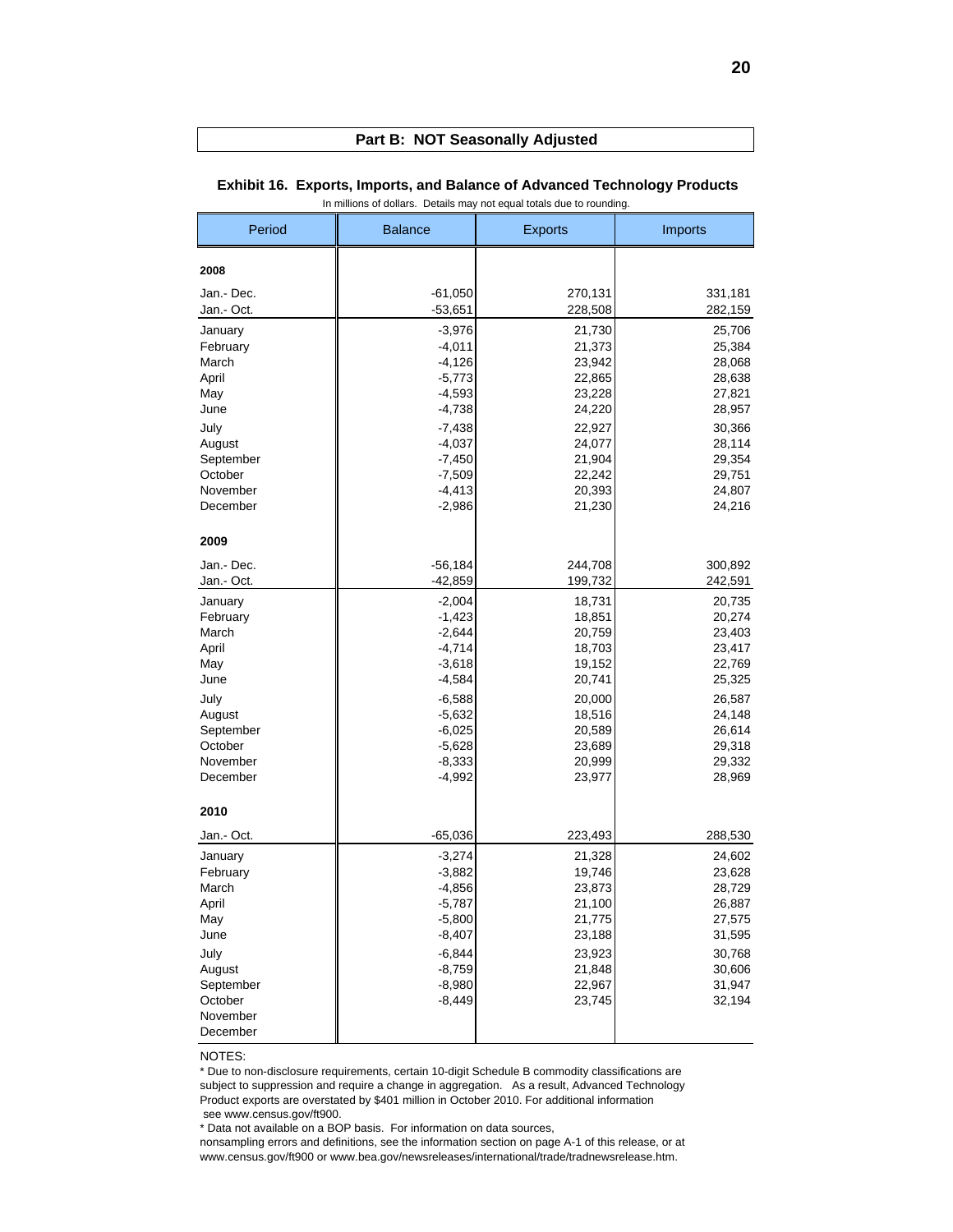#### **Exhibit 16a. Exports, Imports, and Balance of Advanced Technology Products by Technology Group and Selected Countries and Areas**

|                                    |           |         |         |             | 2010      |         |             |              |         |           | 2009         |         |
|------------------------------------|-----------|---------|---------|-------------|-----------|---------|-------------|--------------|---------|-----------|--------------|---------|
| <b>Technology Group</b>            |           | October |         |             | September |         |             | Year-to-Date |         |           | Year-to-Date |         |
|                                    | Balance   | Exports | Imports | Balance     | Exports   | Imports | Balance     | Exports      | Imports | Balance   | Exports      | Imports |
| Total                              | $-8,449$  | 23,745  | 32,194  | $-8,980$    | 22,967    | 31,947  | $-65,036$   | 223,493      | 288,530 | $-42,859$ | 199,732      | 242,591 |
| <b>Advanced Materials</b>          | $-26$     | 167     | 192     | $\mathbf 0$ | 178       | 178     | 134         | 1,774        | 1,640   | 178       | 1,390        | 1,212   |
| Aerospace (1)                      | 4,055     | 6,700   | 2,645   | 4,163       | 6,625     | 2,462   | 41,860      | 65,986       | 24,127  | 44,392    | 69,204       | 24,811  |
| Biotechnology                      | $-62$     | 723     | 785     | $-147$      | 554       | 701     | 3,346       | 9,571        | 6,226   | 5,873     | 10,153       | 4,281   |
| Electronics                        | 1,144     | 3,947   | 2,802   | 1,105       | 3,975     | 2,870   | 16,220      | 38,453       | 22,233  | 13,220    | 30,457       | 17,238  |
| Flexible Manufacturing             | 679       | 1,450   | 771     | 584         | 1,422     | 838     | 5,826       | 12,791       | 6,965   | 1,030     | 6,461        | 5,431   |
| Information and Communications (1) | $-10,711$ | 7,235   | 17,946  | $-11,473$   | 6,701     | 18,174  | $-104, 157$ | 62,964       | 167,120 | $-81,130$ | 53,946       | 135,076 |
| Life Science                       | $-1,343$  | 2,476   | 3,819   | $-1,143$    | 2,319     | 3,462   | $-11,914$   | 22,812       | 34,726  | $-11,136$ | 20,553       | 31,689  |
| Nuclear Technology                 | $-178$    | 186     | 364     | $-480$      | 151       | 631     | $-1,959$    | 1,804        | 3,763   | $-1,456$  | 1,978        | 3,434   |
| Opto-Electronics (1)               | $-2,229$  | 549     | 2,778   | $-1,924$    | 627       | 2,551   | $-15,888$   | 5,023        | 20,911  | $-15,014$ | 3,689        | 18,703  |
| Weapons                            | 221       | 312     | 91      | 334         | 415       | 81      | 1,497       | 2,316        | 818     | 1,184     | 1,900        | 716     |

In millions of dollars. Details may not equal totals due to rounding.

|                                       |          |         |         |          | 2010      |         |           |              |         | 2009      |              |         |
|---------------------------------------|----------|---------|---------|----------|-----------|---------|-----------|--------------|---------|-----------|--------------|---------|
| <b>Selected Countries and Areas</b>   |          | October |         |          | September |         |           | Year-to-Date |         |           | Year-to-Date |         |
|                                       | Balance  | Exports | Imports | Balance  | Exports   | Imports | Balance   | Exports      | Imports | Balance   | Exports      | Imports |
| <b>Total</b>                          | $-8,449$ | 23,745  | 32,194  | $-8,980$ | 22,967    | 31,947  | $-65,036$ | 223,493      | 288,530 | $-42,859$ | 199,732      | 242,591 |
| North America                         | $-799$   | 5,066   | 5,866   | $-632$   | 5,022     | 5,653   | $-6,322$  | 44,491       | 50,813  | $-7,483$  | 36,143       | 43,626  |
| Canada                                | 1,313    | 2,517   | 1,204   | 1,360    | 2,508     | 1,148   | 11,751    | 22,339       | 10,588  | 7,740     | 19,446       | 11,707  |
| Mexico                                | $-2,113$ | 2,549   | 4,662   | $-1,992$ | 2,514     | 4,506   | $-18,073$ | 22,152       | 40,225  | $-15,222$ | 16,697       | 31,919  |
| European Union                        | $-565$   | 5,381   | 5,946   | $-516$   | 5,112     | 5,628   | 122       | 54,330       | 54,208  | 8,084     | 57,887       | 49,803  |
| France                                | 158      | 962     | 804     | -8       | 807       | 815     | $-345$    | 8,434        | 8.778   | 1,012     | 9,590        | 8,578   |
| Germany                               | 282      | 1,297   | 1,015   | 367      | 1,328     | 962     | 5,269     | 13,664       | 8,396   | 5,402     | 13,827       | 8,426   |
| Ireland                               | $-1,504$ | 235     | 1,739   | $-1,215$ | 226       | 1,441   | $-11,685$ | 2,568        | 14,254  | $-10,041$ | 2,875        | 12,916  |
| Italy                                 | 46       | 274     | 229     | 10       | 239       | 229     | $-157$    | 2,258        | 2,415   | -9        | 2,140        | 2,149   |
| United Kingdom                        | 162      | 939     | 777     | 6        | 868       | 862     | 2,224     | 10,037       | 7,814   | 3,312     | 10,953       | 7,640   |
| Other EU                              | 290      | 1,673   | 1,383   | 325      | 1,643     | 1,318   | 4,816     | 17,368       | 12,552  | 8,408     | 18,503       | 10,095  |
| Pacific Rim Countries                 | $-9,787$ | 8,318   | 18,105  | $-9,573$ | 8,504     | 18,076  | $-82,512$ | 79,776       | 162,289 | $-68,068$ | 62,962       | 131,030 |
| Australia                             | 249      | 314     | 65      | 331      | 414       | 84      | 2,752     | 3,451        | 699     | 2.899     | 3,556        | 657     |
| China                                 | $-8,385$ | 1,760   | 10,145  | $-8,598$ | 1,811     | 10,409  | $-75,024$ | 17,729       | 92,753  | $-57,121$ | 13,702       | 70,823  |
| Indonesia                             | 82       | 233     | 151     | 72       | 215       | 143     | 665       | 1,812        | 1,146   | $-354$    | 770          | 1,124   |
| Japan                                 | $-569$   | 1,507   | 2.076   | $-692$   | 1,431     | 2,123   | $-5,803$  | 12,911       | 18,714  | $-4,322$  | 11,814       | 16,136  |
| Malaysia                              | $-506$   | 807     | 1,313   | $-461$   | 776       | 1,236   | $-5,754$  | 6,959        | 12,713  | $-6,954$  | 5,068        | 12,022  |
| Philippines                           | 53       | 319     | 266     | 24       | 287       | 264     | 480       | 2,908        | 2,428   | $-12$     | 2,134        | 2,146   |
| Newly Industrialized Countries (NICS) | $-775$   | 3,295   | 4,070   | $-294$   | 3,506     | 3,799   | $-331$    | 33,341       | 33,672  | $-2,577$  | 25,410       | 27,987  |
| Hong Kong                             | 544      | 633     | 89      | 537      | 608       | 70      | 6,160     | 6,746        | 586     | 6,112     | 6,589        | 476     |
| Korea                                 | $-849$   | 864     | 1,713   | $-595$   | 921       | 1,515   | $-4,806$  | 9,276        | 14,081  | $-6,134$  | 6,686        | 12,820  |
| Singapore                             | 198      | 970     | 773     | 202      | 878       | 676     | 2,624     | 9,014        | 6,390   | 1,244     | 6,574        | 5,330   |
| Taiwan                                | $-668$   | 828     | 1,496   | $-439$   | 1,099     | 1,538   | $-4,309$  | 8,305        | 12,615  | $-3,800$  | 5,561        | 9,360   |
| Other Pacific Rim                     | 64       | 83      | 19      | 46       | 64        | 19      | 502       | 665          | 162     | 374       | 508          | 134     |
| South/Central America                 | 1,501    | 2,236   | 735     | 1,290    | 2,081     | 792     | 14,697    | 20,748       | 6,051   | 15,268    | 18,899       | 3,631   |
| Brazil                                | 787      | 941     | 154     | 787      | 855       | 68      | 8,414     | 9,061        | 647     | 7,250     | 8,014        | 765     |
| Other S/C America                     | 714      | 1,295   | 581     | 502      | 1,226     | 724     | 6,283     | 11,687       | 5,404   | 8,018     | 10,884       | 2,866   |
| <b>Other Countries</b>                | 1,202    | 2,743   | 1,542   | 451      | 2,249     | 1,798   | 8,979     | 24,148       | 15,169  | 9,340     | 23,841       | 14,501  |
| India                                 | 142      | 263     | 121     | 68       | 193       | 126     | 1,466     | 2,668        | 1,203   | 2,745     | 3,519        | 774     |
| Israel                                | -5       | 196     | 201     | -42      | 164       | 206     | $-323$    | 1,857        | 2,180   | $-1,906$  | 2,051        | 3,958   |
| Thailand                              | $-358$   | 311     | 668     | $-421$   | 295       | 716     | $-3,995$  | 2,464        | 6,459   | $-3,497$  | 1,854        | 5,351   |
| Other                                 | 1,422    | 1,973   | 551     | 846      | 1,596     | 750     | 11,832    | 17,158       | 5,326   | 11,998    | 16,417       | 4,419   |

(1) Due to non-disclosure requirements, certain 10-digit Schedule B commodity classifications are subject to suppression and require a change in aggregation. As a result,<br>Advanced Technology Product exports are overstated

NOTES:<br>\* Data not available on a BOP basis. For information on data sources, nonsampling errors and definitions, see the information section on page A-1 of this release, or at www.census.gov/ft900 or www.bea.gov/newsreleases/international/trade/tradnewsrelease.htm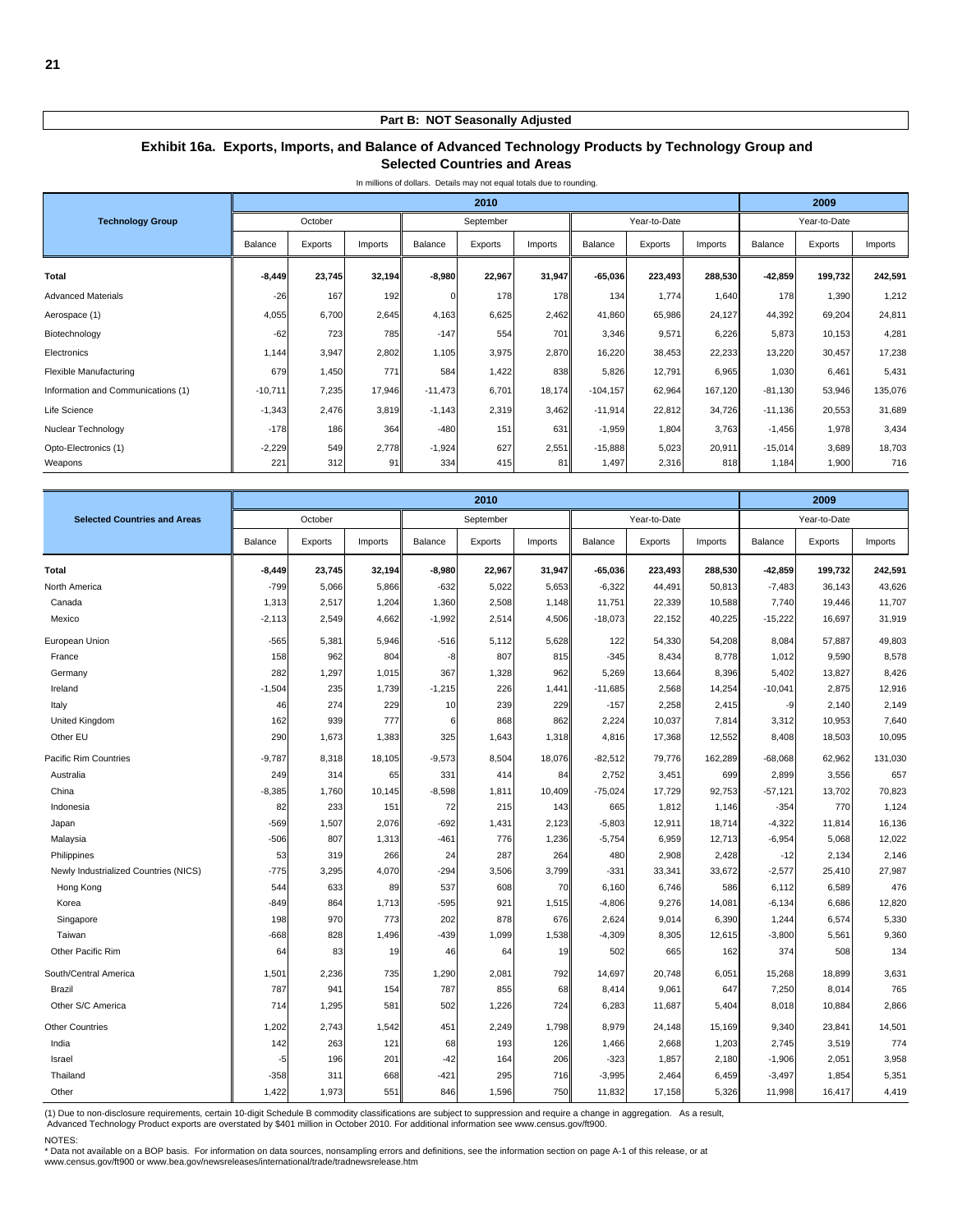### **Exhibit 17. Imports of Energy-Related Petroleum Products, Including Crude Oil**

|                                                                        | Total energy-related petroleum<br>products (1)                                       |                                                                                                              |                                                                                      | Crude oil                                                              |                                                                                                              |                                                                      |
|------------------------------------------------------------------------|--------------------------------------------------------------------------------------|--------------------------------------------------------------------------------------------------------------|--------------------------------------------------------------------------------------|------------------------------------------------------------------------|--------------------------------------------------------------------------------------------------------------|----------------------------------------------------------------------|
| Period                                                                 | Quantity<br>(thousands of<br>barrels)                                                | Value<br>(thousands of<br>dollars)                                                                           | Quantity<br>(thousands of<br>barrels)                                                | Thousands of<br>barrels per day<br>(average)                           | Value<br>(thousands of<br>dollars)                                                                           | Unit price<br>(dollars)                                              |
| 2009                                                                   |                                                                                      |                                                                                                              |                                                                                      |                                                                        |                                                                                                              |                                                                      |
| Jan.- Dec.<br>Jan.- Oct.                                               | 4,266,007<br>3,601,025                                                               | 245,690,140<br>196,988,068                                                                                   | 3,314,787<br>2,789,545                                                               | 9,082<br>9,176                                                         | 188,711,775<br>150,436,031                                                                                   | 56.93<br>53.93                                                       |
| January<br>February<br>March<br>April<br>May<br>June                   | 405,890<br>335,510<br>378,997<br>366,401<br>337,118<br>371,612                       | 16,398,894<br>13,586,823<br>16,084,729<br>17,354,644<br>17,682,576<br>22,515,808                             | 301,069<br>254,504<br>291,514<br>290,973<br>261,296<br>282,057                       | 9,712<br>9,089<br>9,404<br>9,699<br>8,429<br>9,402                     | 12,000,941<br>9,962,489<br>12,033,939<br>13,582,121<br>13,404,650<br>16,691,240                              | 39.86<br>39.14<br>41.28<br>46.68<br>51.30<br>59.18                   |
| July<br>August<br>September<br>October<br>November<br>December         | 375,723<br>339,446<br>361,561<br>328,767<br>314,726<br>350,256                       | 23,642,907<br>22,459,799<br>24,845,000<br>22,416,890<br>23,011,887<br>25,690,185                             | 294,634<br>268,878<br>286,200<br>258,420<br>245,925<br>279,317                       | 9,504<br>8,673<br>9,540<br>8,336<br>8,198<br>9,010                     | 18,421,260<br>17,417,873<br>19,511,044<br>17,410,475<br>17,847,016<br>20,428,728                             | 62.52<br>64.78<br>68.17<br>67.37<br>72.57<br>73.14                   |
| 2010<br>Jan.- Oct.                                                     | 3,595,153                                                                            | 269,199,649                                                                                                  | 2,836,936                                                                            | 9,332                                                                  | 209,808,191                                                                                                  | 73.96                                                                |
| January<br>February<br>March<br>April<br>May<br>June<br>July<br>August | 329,246<br>313,293<br>369,473<br>368,731<br>355,344<br>382,177<br>388,659<br>392,801 | 24,681,956<br>23,040,666<br>27,809,434<br>28,828,138<br>27,597,395<br>28,015,041<br>28,430,320<br>29,180,574 | 245,273<br>243,305<br>299,473<br>294,118<br>280,029<br>311,932<br>311,724<br>306,909 | 7,912<br>8,689<br>9,660<br>9,804<br>9,033<br>10,398<br>10,056<br>9,900 | 18,122,185<br>17,742,303<br>22,258,328<br>22,685,592<br>21,542,988<br>22,595,686<br>22,473,270<br>22,548,205 | 73.89<br>72.92<br>74.32<br>77.13<br>76.93<br>72.44<br>72.09<br>73.47 |
| September<br>October<br>November<br>December                           | 364,678<br>330,752                                                                   | 26,623,444<br>24,992,682                                                                                     | 289,694<br>254,479                                                                   | 9,656<br>8,209                                                         | 20,961,556<br>18,878,078                                                                                     | 72.36<br>74.18                                                       |

Details may not equal totals due to rounding.

(1) Details shown for these Energy-Related Petroleum Products are not available on a BOP basis. These products include the following SITC commodity groupings: crude oil, petroleum preparations, and liquefied propane and butane gas.

NOTE: For information on data sources, nonsampling errors and definitions, see the information section on page A-1 of this release, or at www.census.gov/ft900 or www.bea.gov/newsreleases/international/trade/tradnewsrelease.htm.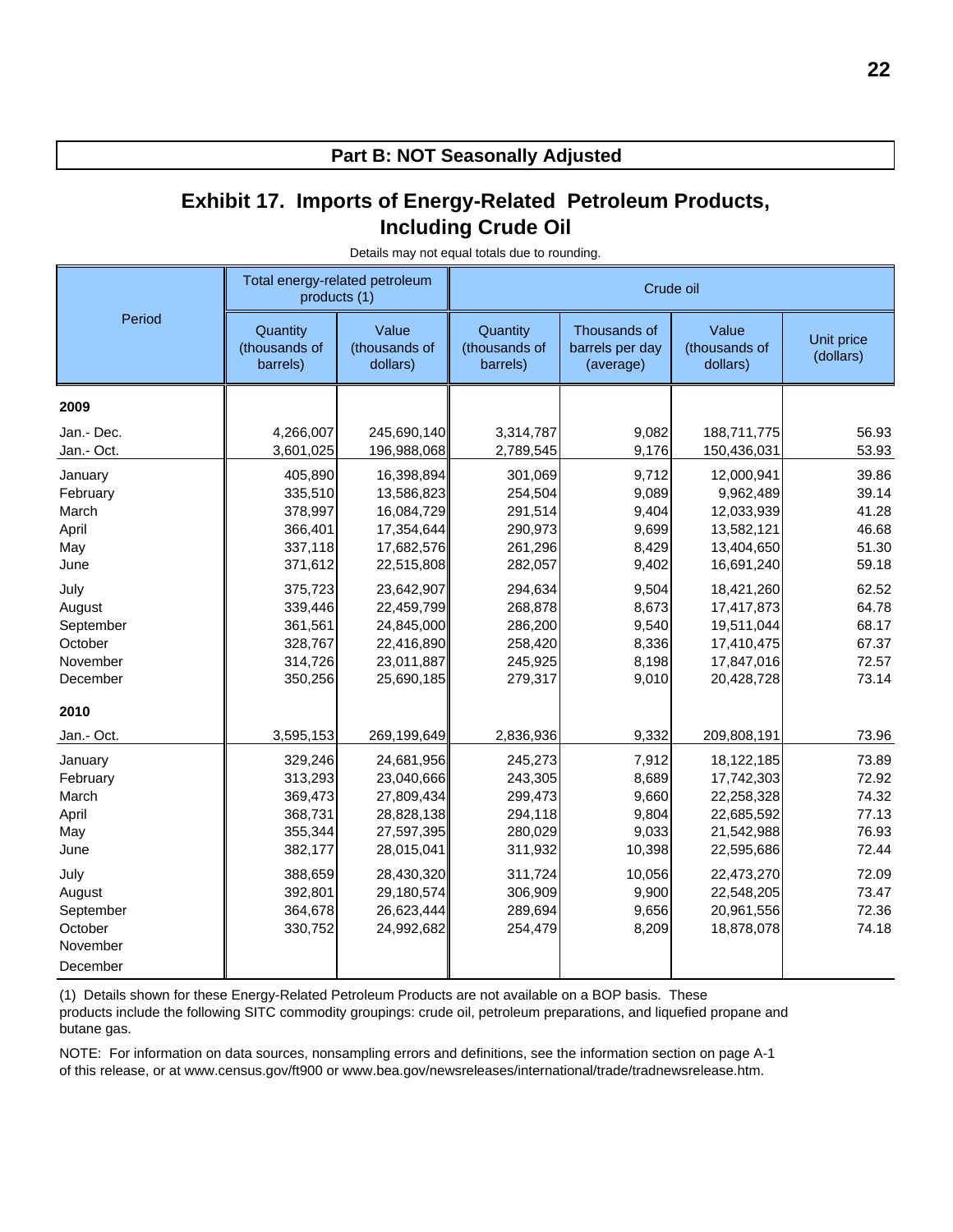#### In millions of dollars. Details may not equal totals due to rounding. (X) Not applicable. (-) Represents zero or less than one half of the measurement shown. **Country Total Passenger Cars Passenger Cars Passenger Cars Special Purpose Vehicles Parts** October September Year-to-Date October September Year-to-Date October September Year-to-Date October September Year-to-Date **Exports TOTAL 11,106 10,122 96,109 3,717 3,248 31,057 1,962 1,726 16,062 5,427 5,147 48,990** Australia || 342| 192| 2,015|| 55| 40| 501|| 183| 61| 726|| 103| 91| 787 Austria || 14| 10| 145|| 4| 2| 17|| (-)| (-)| 1|| 10| 8| 127 Belgium || 55| 65| 529|| 6| 8| 82|| 7| 10| 35|| 42| 47| 412 Brazil 127 116 1,033 31 34 179 21 5 144 76 77 710 Canada 4,421 4,340 42,562 925 868 9,331 1,143 1,146 10,820| 2,353 2,326 22,411 Germany || 675| 556| 4,676|| 516| 393| 3,253|| 9| 12| 101|| 150| 152| 1,322 Japan || 157| 139| 1,396|| 39| 31| 293|| 5| 4| 34|| 114| 104| 1,068 Korea || 116| 77| 730|| 40| 27| 300|| 9| 6| 41|| 68| 45| 389 Mexico || 2,025| 1,904| 17,304|| 288| 321| 2,354|| 67| 56| 538|| 1,670| 1,527| 14,411 Saudi Arabia || 384| 312| 3,069|| 318| 256| 2,629|| 45| 32| 198|| 21| 24| 242 Sweden || 63| 41| 334|| 11| 10| 88|| 25| 8| 48|| 27| 23| 198 Taiwan || 15| 22| 219|| 8| 15| 157|| (-)| (-)| 6|| 7| 7| 56 United Kingdom || 224| 226| 1,573|| 134| 140| 768|| 1| 2| 54|| 89| 84| 751 Other 2,486 2,120 20,526 1,343 1,105 11,106 447 383 3,315 696 632 6,105 **Imports TOTAL 21,198 19,413 185,899 10,797 9,486 93,956 1,601 1,491 12,946 8,800 8,437 78,997** Australia 18 | 15 | 137|| (-)| 4|| (-)| (-)| 5|| 17 | 14 | 128 Austria || 104| 105| 812|| 10| 18| 221|| (-)| (-)| 2|| 94| 87| 590 Belgium || 63| 61| 589|| 43| 53| 443|| 9| 2| 65|| 11| 6| 81 Brazil 132 123 1,069 (-) (-) 2 2 3 18 130 120 1,049 Canada 4,812 4,847 43,917|| 3,284 3,393 30,137|| 151| 120 974|| 1,377 1,334 12,806 Germany 2,340 1,790 19,252 1,741 1,212 13,794 20 8 86 579 571 5,372 Japan || 4,286 3,353 37,210|| 2,999| 2,178| 25,828|| 38| 67| 356|| 1,249| 1,108| 11,026 Korea 1,002 979 9,385 524 532 5,199 2 (-) 2 477 447 4,185 Mexico 5,598 5,347 48,251 1,431 1,356 1,3082 1,331 1,252 11,070|| 2,836 2,738 25,099 Saudi Arabia (-) (-) 4 (-) (-) (-) (-) (-) (-) (-) (-) 4 Sweden || 159| 126| 1,133|| 122| 100| 868|| 5| 5| 68|| 32| 21| 197 Taiwan || 186| 194| 1,808|| 8| 8| 33|| (-)| (-)| 2|| 179| 185| 1,772 United Kingdom || 479| 395| 3,429|| 379| 312| 2,636|| 24| 16| 124|| 76| 68| 669 Other 2,020 2,079 18,901 257 323 2,711 20 18 173 1,743 1,738 16,018

#### **Exhibit 18. Exports and Imports of Motor Vehicles and Parts By Selected Countries: 2010**

NOTE: Data not available on a BOP basis. For information on data sources, nonsampling errors and definitions, see the information section on

page A-1 of this release, or at www.census.gov/ft900 or www.bea.gov/newsreleases/international/trade/tradnewsrelease.htm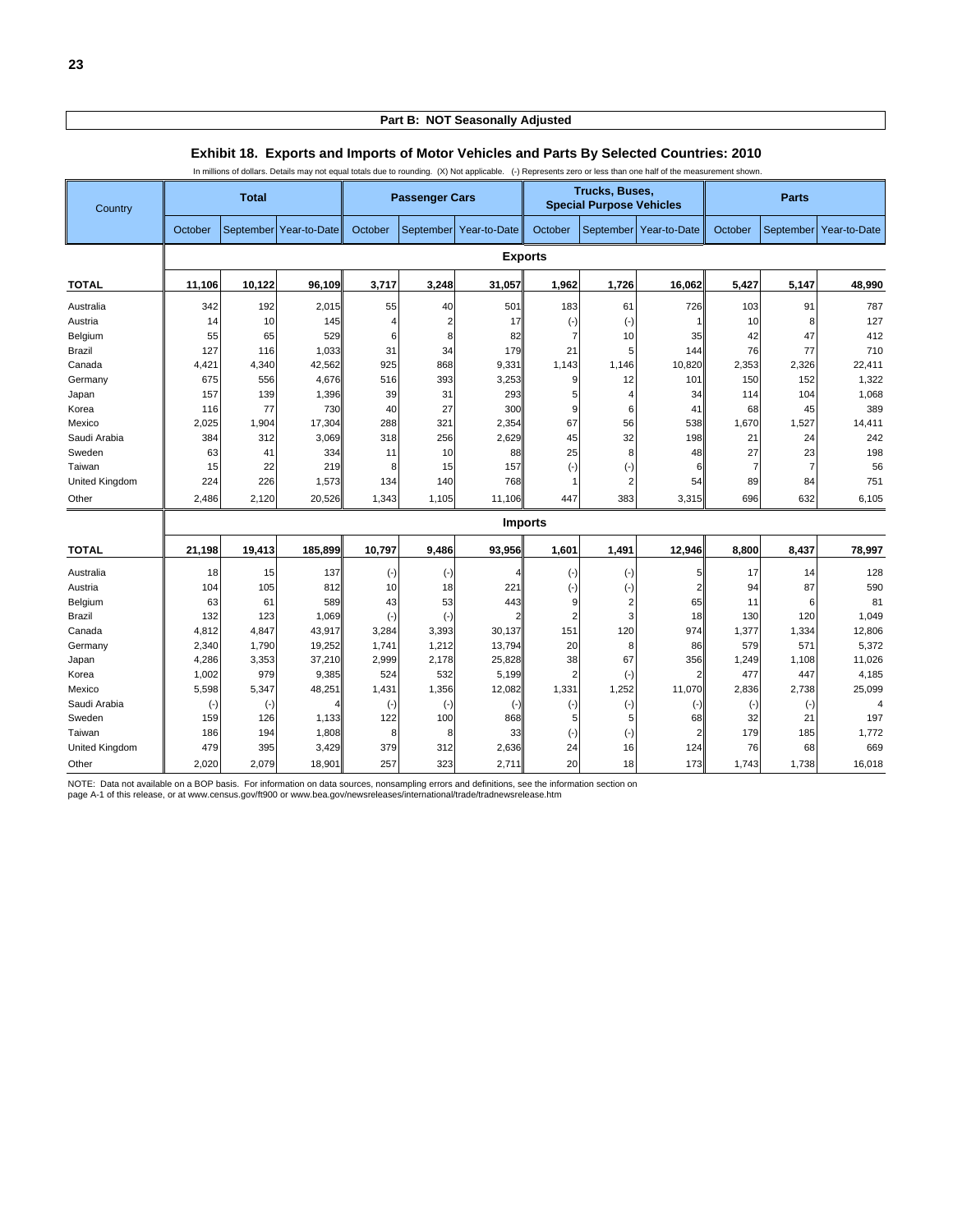#### **GOODS (CENSUS BASIS)**

The Census basis goods data are compiled from the documents collected by the U.S. Customs and Border Protection and reflect the movement of goods between foreign countries and the 50 states, the District of Columbia, Puerto Rico, the U.S. Virgin Islands, and U.S. Foreign Trade Zones. They include government and non-government shipments of goods, and exclude shipments between the United States and its territories and possessions, transactions with U.S. military, diplomatic and consular installations abroad, U.S. goods returned to the United States by its Armed Forces, personal and household effects of travelers, and in-transit shipments. The General Imports value reflects the total arrival of merchandise from foreign countries that immediately enters consumption channels, warehouses, or Foreign Trade Zones.

For imports, the value reported is the U.S. Customs and Border Protection appraised value of merchandise; generally, the price paid for merchandise for export to the United States. Import duties, freight, insurance, and other charges incurred in bringing merchandise to the United States are excluded.

Exports are valued at the f.a.s. (free alongside ship) value of merchandise at the U.S. port of export, based on the transaction price including inland freight, insurance, and other charges incurred in placing the merchandise alongside the carrier at the U.S. port of exportation.

**Revision policy for goods on a Census basis:** Monthly data include actual month's transactions as well as a small number of transactions for previous months. Each month the U.S. Census Bureau revises the aggregate seasonally adjusted (current and chain-weighted dollar) and unadjusted export, import and trade balance figures, as well as the end-use totals for the prior month. SITC and country detail data are not revised monthly. The timing adjustment shown in Exhibit 14 is the difference between monthly data as originally reported and as recompiled. Quarterly revisions are made to the chain-weighted dollar series. In the last month of each quarter, the current and previous quarter are revised to incorporate the Bureau of Labor Statistics' monthly revisions to price indexes, which are used to produce the chained-dollar series and to align Census data with data published by the U.S. Bureau of Economic Analysis in the National Income and Product Accounts. Annual revisions for the months are made in June to reflect corrections received subsequent to the monthly revisions. These revisions are reflected in totals, end-use, SITC, and country summary data. The monthly end-use, commodity, and country and area data presented in Exhibits 6-18 in this release are on a Census basis.

#### *U.S./CANADA DATA EXCHANGE AND SUBSTITUTION*

The data for U.S. exports to Canada are derived from import data compiled by Canada. The use of Canada's import data to produce U.S. export data requires several alignments in order to compare the two series.

1. *Coverage* - Canadian imports are based on country of origin. U.S. goods shipped from a third country are included. U.S. exports exclude these foreign shipments. For October 2010, these shipments totaled \$83.2 million. U.S. export coverage also excludes U.S. postal shipments to Canada. For October 2010, these shipments totaled \$21.1 million.

U.S. import coverage includes shipments of railcars and locomotives from Canada. Effective with January 2004 statistics, Canada excludes these shipments from its goods exports to the United States, therefore creating coverage differences between the two countries for these goods.

- 2. *Valuation* Canadian imports are valued at the point of origin in the United States. However, U.S. exports are valued at the port of exit in the United States and include inland freight charges, making the U.S. export value slightly larger than the Canadian import value. Canada requires inland freight to be reported separately from the value of the goods. Combining the inland freight and the Canadian reported import value provides a consistent valuation for all U.S. exports. Inland freight charges for October 2010 accounted for 2.3 percent of the value of U.S. exports to Canada.
- 3. *Reexports* Unlike Canadian imports, which are based on country of origin, U.S. exports include reexports of foreign goods. Therefore, the aggregate U.S. export figure is slightly larger than the Canadian import figure. For October 2010, reexports to Canada were \$3,943.6 million.
- 4. *Exchange Rate* Average monthly exchange rates are applied to convert the published data to U.S. currency. For October 2010, the average exchange rate was 1.0187 Canadian dollars per U.S. dollar.
- 5. *Other* There are other minor differences, which are statistically insignificant, such as rounding error.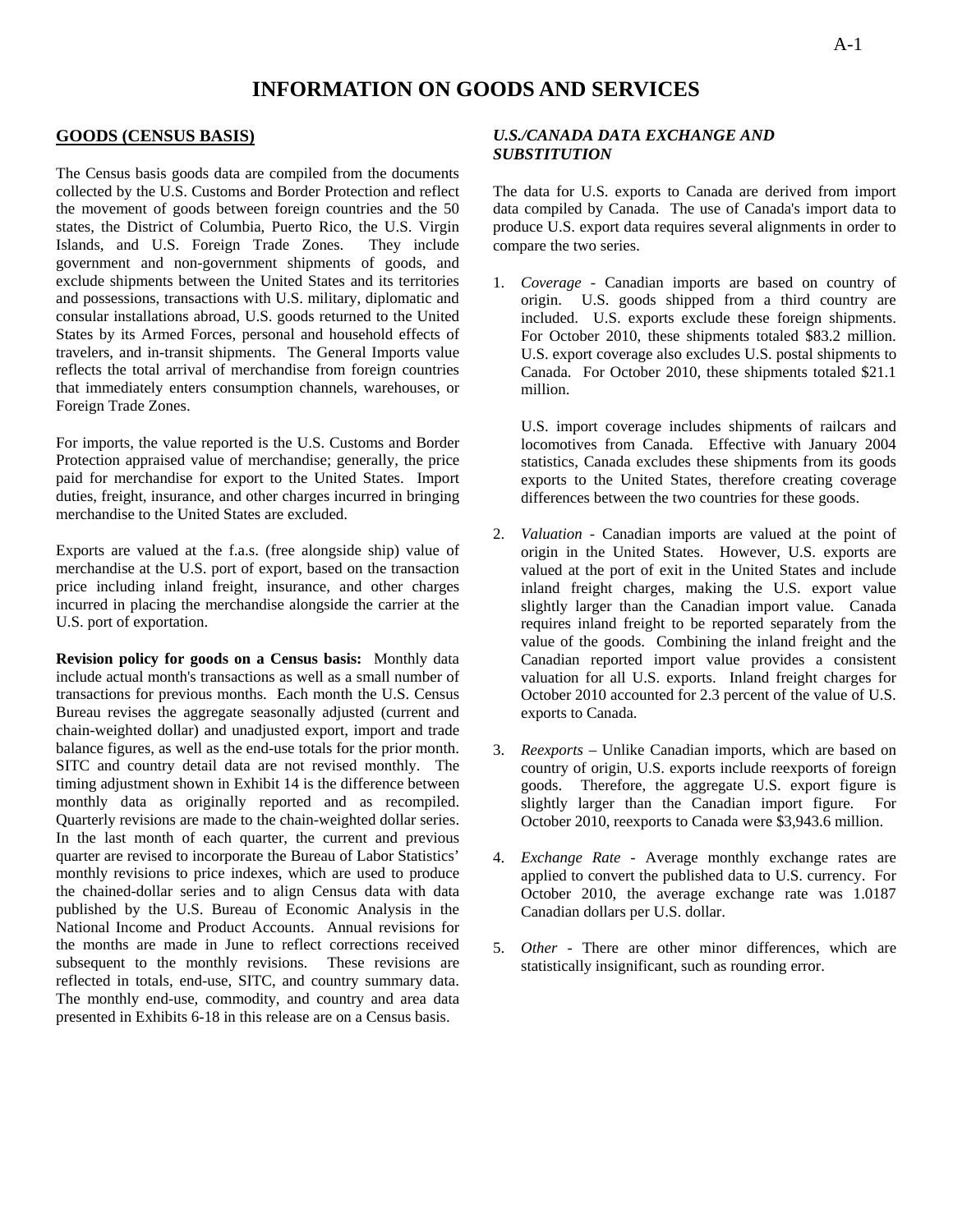#### A-2 **Canadian Estimates**

Effective with January 2001 statistics, the current month data for exports to Canada contain an estimate for late arrivals and corrections. The following month, this estimate is replaced, in the press release tables only, with the actual value of late receipts and corrections. This estimate improves the current month data for exports to Canada and treats late receipts for exports to Canada in a manner more consistent with the treatment of late receipts for exports to other countries.

#### *Nonsampling errors*

The goods data are a complete enumeration of documents collected by the U.S. Customs and Border Protection and are not subject to sampling errors. Quality assurance procedures are performed at every stage of collection, processing and tabulation; however, the data are still subject to several types of nonsampling errors. The most significant of these include reporting errors, undocumented shipments, timeliness, data capture errors, and errors in the estimation of low-valued transactions.

**Reporting Errors**: Reporting errors are mistakes or omissions made by importers, exporters or their agents in their import or export declarations. Most errors involve missing or invalid commodity classification codes and missing or incorrect quantities or shipping weights. They have a negligible effect on aggregate import, export and balance of trade statistics. However, they can affect the detailed commodity statistics.

**Undocumented Shipments**: Federal regulations require importers, exporters or their agents to report all merchandise shipments above established exemption levels. The U.S. Census Bureau has determined that not all required documents are filed, particularly for exports.

**Timeliness and Data Capture Errors**: The U.S. Census Bureau captures import and export information from administrative documents and through various automated collection programs. Documents may be lost, and data may be incorrectly keyed, coded or recorded. Transactions may be included in a subsequent month's statistics if received late.

**Low-valued Transactions**: The total values of transactions valued as much as or below \$2,500 for exports and \$2,000 (\$250 for certain quota items) for imports are estimated for each country, using factors based on the ratios of low-valued shipments to individual country totals for past periods.

The U.S. Census Bureau recommends that data users incorporate this information into their analyses, as nonsampling errors could impact the conclusion drawn from the results. For a detailed discussion of errors affecting the goods data, see "U.S. Merchandise Trade Statistics: A Quality Profile" available on the internet at www.census.gov/foreigntrade/aip/index.html#infopapers or from the Foreign Trade Division, U.S. Census Bureau.

#### *AREA GROUPINGS* (See Exhibits 14 and 14A)

**North America** - Canada, Mexico

**Europe** - Albania, Andorra, Armenia, Austria, Azerbijan, Belarus, Belgium, Bosnia-Herzegovina, Bulgaria, Croatia, Cyprus, Czech Republic, Denmark, Estonia, Faroe Islands, Finland, France, Georgia, Germany, Gibraltar, Greece, Hungary, Iceland, Ireland, Italy, Kazakhstan, Kosovo, Kyrgyzstan, Latvia, Liechtenstein, Lithuania, Luxembourg, Macedonia, Malta, Moldova, Monaco, Montenegro, Netherlands, Norway, Poland, Portugal, Romania, Russia, San Marino, Serbia, Slovakia, Slovenia, Spain, Svalbard-Jan Mayen Island, Sweden, Switzerland, Tajikistan, Turkey, Turkmenistan, Ukraine, United Kingdom, Uzbekistan, Vatican City.

**European Union** - Austria, Belgium, Bulgaria, Cyprus, Czech Republic, Denmark, Estonia, Finland, France, Germany, Greece, Hungary, Ireland, Italy, Latvia, Lithuania, Luxembourg, Malta, Netherlands, Poland, Portugal, Romania, Slovakia, Slovenia, Spain, Sweden, United Kingdom.

**Euro Area** - Austria, Belgium, Cyprus, Finland, France, Germany, Greece, Ireland, Italy, Luxembourg, Malta, Netherlands, Portugal, Slovakia, Slovenia, Spain.

**Pacific Rim** - Australia, Brunei, China, Hong Kong, Indonesia, Japan, Korea, Macao, Malaysia, New Zealand, Papua New Guinea, Philippines, Singapore, Taiwan.

**South/Central America** - Anguilla, Antigua and Barbuda, Argentina, Aruba, Bahamas, Barbados, Belize, Bermuda, Bolivia, Brazil, British Virgin Islands, Cayman Islands, Chile, Colombia, Costa Rica, Cuba, Dominica, Dominican Republic, Ecuador, El Salvador, Falkland Islands, French Guiana, Grenada, Guadeloupe, Guatemala, Guyana, Haiti, Honduras, Jamaica, Martinique, Montserrat, Netherlands Antilles, Nicaragua, Panama, Paraguay, Peru, St. Kitts and Nevis, St. Lucia, St. Vincent and the Grenadines, Suriname, Trinidad and Tobago, Turks and Caicos Islands, Uruguay, Venezuela.

**OPEC** - Algeria, Angola, Ecuador, Iran, Iraq, Kuwait, Libya, Nigeria, Qatar, Saudi Arabia, United Arab Emirates, Venezuela.

**Africa** - Algeria, Angola, Benin, Botswana, British Indian Ocean Territories, Burkina, Burundi, Cameroon, Cape Verde, Central African Republic, Chad, Comoros, Congo (Brazzaville), Congo (Kinshasa), Djibouti, Egypt, Equatorial Guinea, Eritrea, Ethiopia, French Southern and Antarctic Lands, Gabon, Gambia, Ghana, Guinea, Guinea-Bissau, Ivory Coast, Kenya, Lesotho, Liberia, Libya, Madagascar, Malawi, Mali, Mauritania, Mauritius, Mayotte, Morocco, Mozambique, Namibia, Niger, Nigeria, Reunion, Rwanda, St. Helena, Sao Tome and Principe, Senegal, Seychelles, Sierra Leone, Somalia, South Africa, Sudan, Swaziland, Tanzania, Togo, Tunisia, Uganda, Western Sahara, Zambia, Zimbabwe.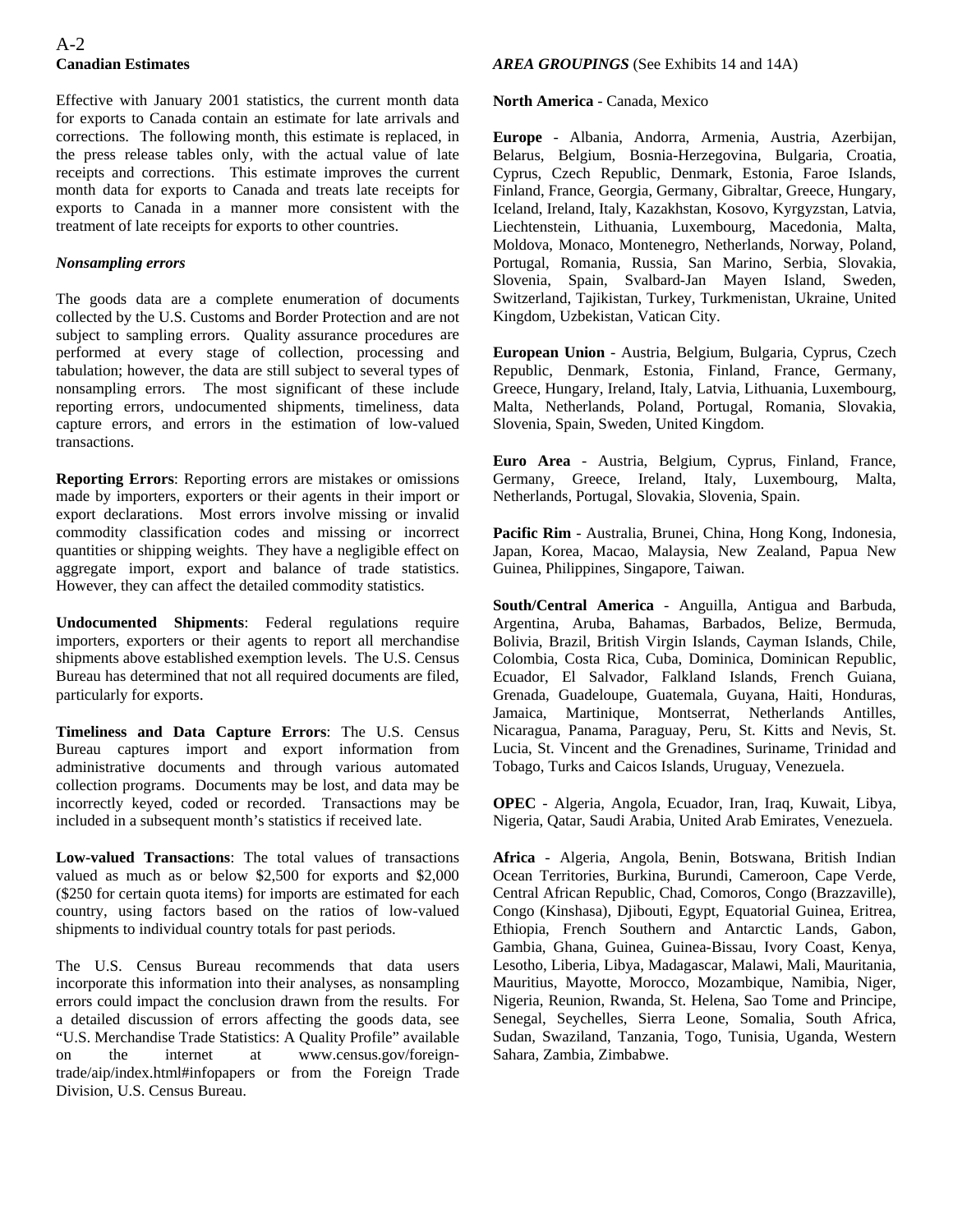#### *Adjustments for Seasonal and Working-Day Variations*

Goods are initially classified under the Harmonized System (HS), which describes and measures the characteristics of goods traded. Combining trade into approximately 140 export and 140 import end-use categories makes it possible to examine goods according to their principal uses (See Exhibits 7 and 8). These categories are used as the basis for computing the seasonal and working-day adjusted data. These adjusted data are then summed to the six end-use aggregates for publication (Exhibit 6). These data are provided to the U.S. Bureau of Economic Analysis, from the U.S. Census Bureau, for use in the Balance of Payments and the National Income and Product Accounts.

The seasonal adjustment procedure is based on a model that estimates the monthly movements as percentages above or below the general level of each end-use commodity series (unlike other methods that redistribute the actual series values over the calendar year). Because of the extremely variable movements of the data series for aircraft, users studying data trends may wish to analyze aircraft separately from other trade.

#### *Adjustments for Price Change*

Data adjusted for seasonal variation on a chained-dollar basis (2005 base year) are presented in Exhibits 10 and 11. This adjustment for price change is done using the Fisher chainweighted methodology. The deflators are primarily based upon the monthly price indexes published by the Bureau of Labor Statistics using techniques developed for the National Income and Product Accounts by the U.S. Bureau of Economic Analysis.

#### *SITC Data*

Goods data appearing in Exhibit 15 are classified in terms of the Standard International Trade Classification (SITC) Revision 3. Agricultural goods consist of non-marine food products and other products of agriculture which have not passed through complex processes of manufacture, such as raw hides and skins, fats and oils, and wine. A few goods such as essential oils, starches, casein, and albumin, considered to be agricultural by the U.S. Department of Agriculture, have been excluded from agricultural goods and are included in manufactured goods where they are classified in the SITC.

Manufactured goods conform to the SITC sections that include chemicals and related products; manufactured goods classified chiefly by material; machinery and transport equipment; miscellaneous manufactured articles; and goods and transactions not classified elsewhere.

Reexports are foreign merchandise entering the country as imports, and at the time of exportation are in substantially the same condition as when imported. Reexports, included in overall export totals, appear as separate line items in Exhibit 15.

#### *Advanced Technology Products (ATP)*

About 500 of some 22,000 commodity classification codes used in reporting U.S. merchandise trade are identified as "advanced technology" codes and they meet the following criteria:

- 1. The code contains products whose technology is from a recognized high technology field (e.g., biotechnology).
- 2. These products represent leading edge technology in that field.
- 3. Such products constitute a significant part of all items covered in the selected classification code.

The aggregation of the goods results in a measure of advanced technology trade which appears in Exhibits 16 and 16A. This product and commodity-based measure of advanced technology differs from broader NAICS industry-based measures which include all goods produced by a particular industry group, regardless of the level of technology embodied in the goods.

#### **GOODS (BALANCE OF PAYMENTS BASIS)**

Goods on a Census basis are adjusted by the U.S. Bureau of Economic Analysis (BEA) to goods on a balance of payments basis to align the data with the concepts and definitions used to prepare the international and national economic accounts. The adjustments, which are applied separately to exports and imports, are necessary to supplement coverage of the Census basis data, to eliminate duplication of transactions recorded elsewhere in the international accounts, and to value transactions according to a standard definition. The adjustments, which include both *additions* to and *deductions* from goods on a Census basis, are presented in this release as "Net Adjustments." BEA also publishes more detailed quarterly and annual statistics for Net Adjustments in a standard table of the U.S. international transactions accounts, Table 2. U.S. Trade in Goods (see the BEA Web site at http://www.bea.gov/international/bp\_web or the January, April, July, and October issues of the *Survey of Current Business*).

The export adjustments include:

**Exports under U.S. military sales contracts** - Beginning with statistics for 1999, this adjustment reflects the net amount of two separate adjustments. BEA first *deducts* goods identified in the Census data as exports under the U.S. Foreign Military Sales (FMS) program. BEA then *adds* primary source data for these exports, which are reported to BEA by the U.S. Department of Defense. For statistics prior to 1999, this adjustment reflects the *deduction* of goods exported under the FMS program because these exports are included, along with exports of services under the FMS program, in the services category "Transfers under U.S. military sales contracts."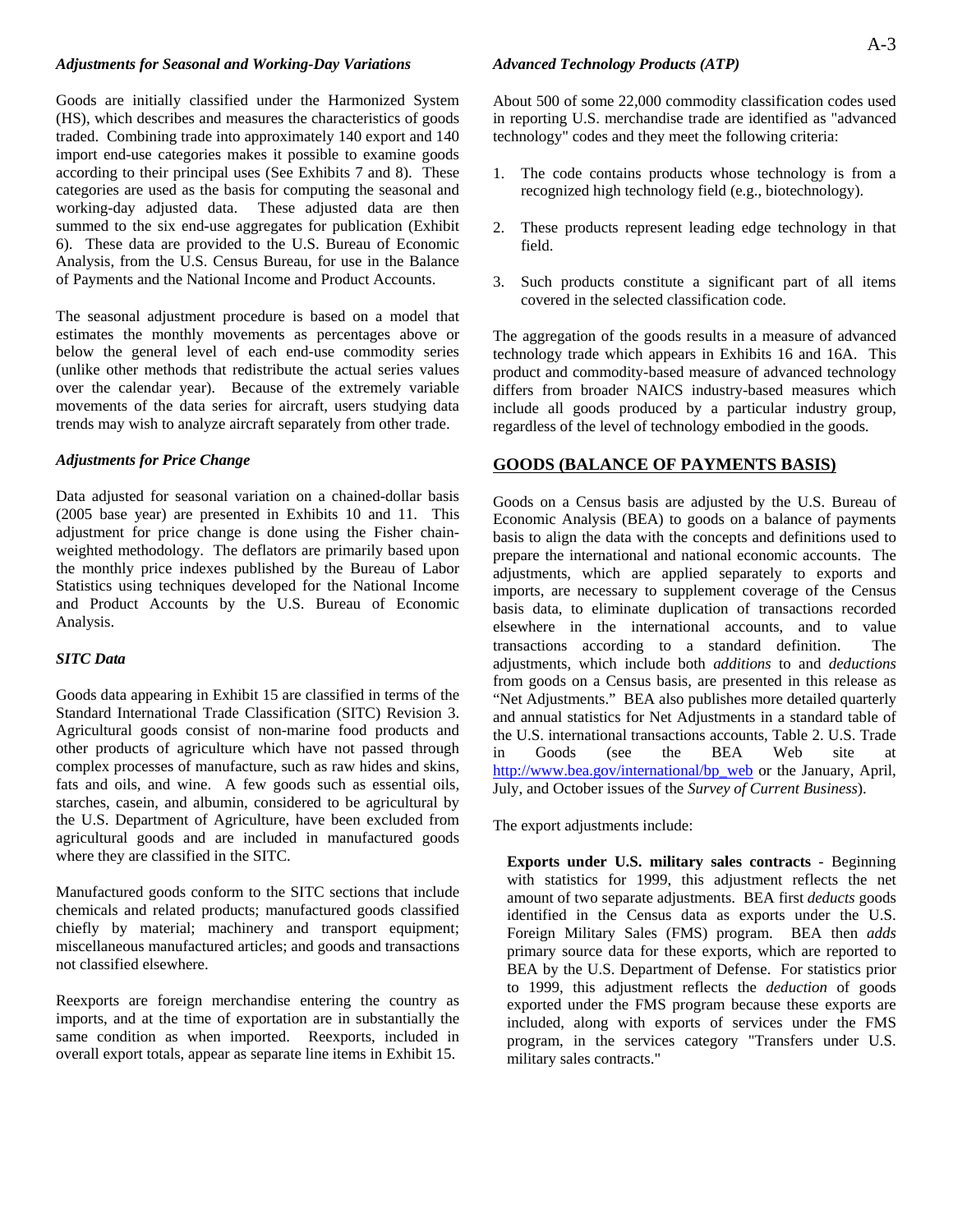**Gold exports, nonmonetary -** This *addition* is made for gold that is purchased by foreign official agencies from private dealers in the United States and held at the Federal Reserve Bank of New York. The Census data only include gold that leaves the U.S. customs territory.

**Goods procured in U.S. ports by foreign carriers -**  Beginning with statistics for 1999, this *addition* is made for foreign air and ocean carriers' fuel purchases in U.S. ports. For statistics prior to 1999, these transactions are included in the services category "Other transportation."

**Low-value transactions -** This *addition* to statistics for 2007- 2009 is made to phase in a revised Census methodology for low-value goods. The revised Census methodology was implemented for goods on a Census basis beginning with statistics for 2010.

Other adjustments to exports include:

*Deductions* for equipment repairs (parts and labor), private gift parcels, developed motion picture film, and military grant-aid. *Additions* for sales of fish caught in U.S. territorial waters, exports of electricity to Mexico, and vessels and oil rigs for which ownership changes.

The import adjustments include:

**Gold imports, nonmonetary -** This *addition* is made for gold sold by foreign official agencies to private U.S. purchasers out of stock held at the Federal Reserve Bank of New York. The Census data only include gold that enters the U.S. customs territory.

**Goods procured in foreign ports by U.S. carriers -**  Beginning with statistics for 1999, this *addition* is made for U.S. air and ocean carriers' fuel purchases in foreign ports. For statistics prior to 1999, these transactions are included in the services category "Other transportation."

**Imports by U.S. military agencies -** Beginning with statistics for 1999, this adjustment reflects the net amount of two separate adjustments. BEA first *deducts* goods (petroleum and non-petroleum) identified in the Census data as imports by U.S. military agencies. BEA then *adds* primary source data for purchases of petroleum abroad by U.S. military agencies, which are reported to BEA by the U.S. Department of Defense. Non-petroleum imports are included, along with imports of services by U.S. military agencies, in the services category "Direct defense expenditures." For statistics prior to 1999, this adjustment reflects the *deduction* of goods imported by U.S. military agencies because these imports are included, along with imports of services by U.S. military agencies, in the services category "Direct defense expenditures."

**Inland freight in Canada and Mexico -** This *addition* is made for inland freight in Canada and Mexico. Imports of goods from all countries should be valued at the customs value—the value at the foreign port of export including inland freight charges. For imports from Canada and Mexico, this should be the cost of the goods at the U.S. border. However, the customs value for imports for certain Canadian and Mexican goods is the point of origin in Canada or Mexico. BEA makes an *addition* for the inland freight charges of transporting these goods to the U.S. border to make the value comparable to the customs value reported for imports from other countries.

**Low-value transactions -** This *addition* to statistics for 2007- 2009 is made to phase in a revised Census methodology for low-value goods. The revised Census methodology was implemented for goods on a Census basis beginning with statistics for 2010.

Other adjustments made to imports include:

*Deductions* for equipment repairs (parts and labor), repairs to U.S. vessels abroad, and developed motion picture film. *Additions* for non-reported imports of locomotives and railcars, imports of electricity from Mexico, conversion of vessels for commercial use, and valuation of software imports at market value.

#### **SERVICES**

The services statistics cover transactions between foreign countries and the 50 states, the District of Columbia, Puerto Rico, the U.S. Virgin Islands, and other U.S. territories and possessions. Transactions with U.S. military, diplomatic, and consular installations abroad are excluded because these installations are considered to be part of the U.S. economy.

Services statistics are based on quarterly, annual, and benchmark surveys and information obtained from monthly government and industry reports. Services are seasonally adjusted when statistically significant seasonal patterns are present. No monthly country or area detail is available due to the lack of adequate source data.

Services are shown in seven broad categories. The types of services for exports and imports are the same for six of the categories. For the seventh, the export category is "Transfers under U.S. military sales contracts" and the import category is "Direct defense expenditures." The following is a brief description of the types of services included in each category:

**Travel** - Purchases of services and goods by U.S. travelers abroad and by foreign visitors to the United States. A traveler is defined as a person who stays for a period of less than 1 year in a country of which the person is not a resident. Includes expenditures for food, lodging, recreation, gifts, and other items incidental to a foreign visit.

**Passenger fares** - Fares paid by residents of one country to transportation carriers of other countries. Receipts consist of fares received by U.S. carriers from foreign residents for travel between the United States and foreign countries and between two foreign points. Payments consist of fares paid by U.S. residents to foreign carriers for travel between the United States and foreign countries.

**Other transportation** - Beginning with statistics for 1999, includes charges for the transportation of goods by ocean, air, waterway, pipeline, and rail carriers to and from the

#### A-4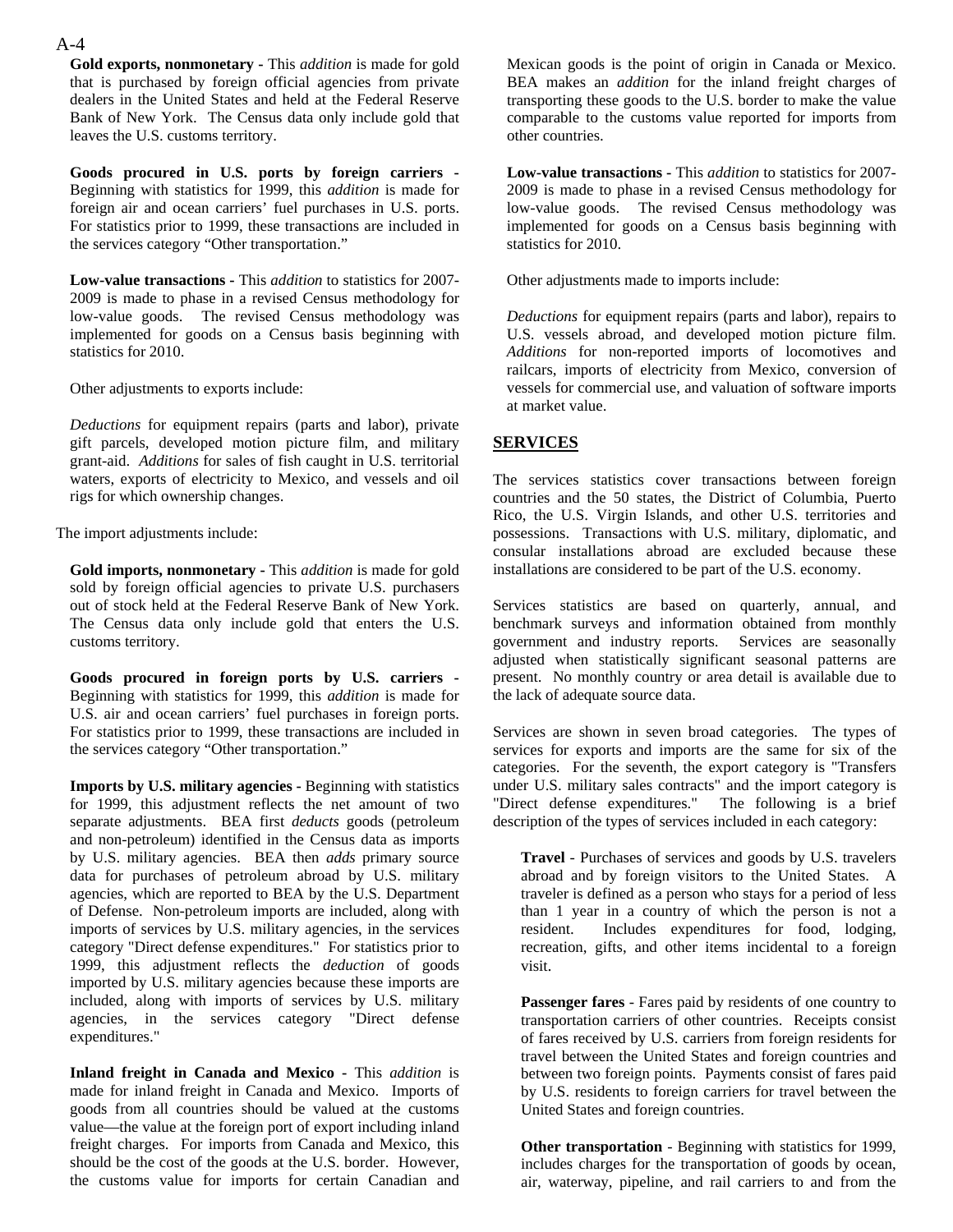United States. Includes freight charges, operating expenses that transportation companies incur in foreign ports (excluding air and ocean carriers' fuel purchases in foreign ports, which are included in exports and imports of goods), and payments for vessel charter and aircraft rentals with crew. For statistics prior to 1999, also includes air and ocean carriers' fuel purchases in foreign ports.

**Royalties and license fees** - Transactions that involve intangible assets and proprietary rights such as patents, techniques, processes, formulas, designs, know-how, trademarks, copyrights, franchises, and manufacturing rights. The term "royalties" generally refers to payments for the use of copyrights or trademarks, and the term "license fees" generally refers to payments for the use of patents or industrial processes. Includes transactions with both affiliated (related parties) and unaffiliated foreign residents.

**Other private services** - Transactions consist of education services; financial services (includes fees and commissions and excludes investment income); insurance services; telecommunications services (includes transmission services and value-added services); business, professional, and technical services (includes advertising services; computer and data processing services; database and other information services; research, development, and testing services; management, consulting, and public relations services; legal services; construction services; architectural and engineering services; mining services; industrial engineering services; installation, maintenance, and repair of equipment; and medical services); and other services (includes film and tape rentals). Includes transactions with both affiliated (related parties) and unaffiliated foreign residents.

**Transfers under U.S. military sales contracts** (*Exports only*) - Beginning with statistics for 1999, includes exports of services, such as training services and repair services, provided by U.S. government military agencies through grants and the U.S. Foreign Military Sales (FMS) program; also includes exports of goods that are commingled in the source data and cannot be separately identified. Excludes exports of goods under the FMS program, which are included in exports of goods. For statistics prior to 1999, also includes exports of goods under the FMS program because they are commingled in the source data and cannot be separately identified.

**Direct defense expenditures** (*Imports only*) - Beginning with statistics for 1999, includes expenditures by U.S. military agencies abroad, including expenditures by U.S. personnel, payments of wages to foreign residents, construction expenditures, payments for foreign contractual services, and procurement of foreign goods (excluding petroleum purchases abroad, which are included in imports of goods). For statistics prior to 1999, also includes petroleum purchases abroad by U.S. military agencies.

**U.S. government miscellaneous services** - Transactions of U.S. government nonmilitary agencies with foreign residents. Most of these transactions involve the provision

of services to, or purchases of services from, foreigners; transfers of some goods are also included.

**Revision policy for goods on a balance of payments basis and for services:** Each month, a preliminary estimate for the current month and a revised estimate for the immediately preceding month are released. After the initial revision, no further revisions are made to a month until more

|       | <b>MONTHLY RELEASE SCHEDULE</b> |           |  |  |  |  |  |  |  |
|-------|---------------------------------|-----------|--|--|--|--|--|--|--|
| Month | Date                            | Day       |  |  |  |  |  |  |  |
| Oct   | $12 - 10 - 10$                  | Friday    |  |  |  |  |  |  |  |
| Nov   | $01 - 13 - 11$                  | Thursday  |  |  |  |  |  |  |  |
| Dec   | $02 - 11 - 11$                  | Friday    |  |  |  |  |  |  |  |
| Jan   | $03-10-11$                      | Thursday  |  |  |  |  |  |  |  |
| Feb   | $04 - 12 - 11$                  | Tuesday   |  |  |  |  |  |  |  |
| Mar   | $05 - 11 - 11$                  | Wednesday |  |  |  |  |  |  |  |
| Apr   | 06-09-11                        | Thursday  |  |  |  |  |  |  |  |
| May   | $07 - 12 - 11$                  | Tuesday   |  |  |  |  |  |  |  |
| Jun   | $08 - 11 - 11$                  | Thursday  |  |  |  |  |  |  |  |
| Jul   | 09-08-11                        | Thursday  |  |  |  |  |  |  |  |
| Aug   | 10-13-11                        | Thursday  |  |  |  |  |  |  |  |
| Sep   | $11 - 10 - 11$                  | Thursday  |  |  |  |  |  |  |  |
| Oct   | 12-09-11                        | Friday    |  |  |  |  |  |  |  |
|       |                                 |           |  |  |  |  |  |  |  |

complete source data become available in March, June, September, and December. The releases in March, June, September, and December contain revised estimates for the previous six months. The release in March also contains revisions for all months of the previous year in order to align the seasonally adjusted monthly data with annual totals. The release in June contains annual revisions, which reflect updated source data, changes in definitions and classifications, and changes in estimating methodologies.

#### **U.S. INTERNATIONAL TRANSACTIONS ACCOUNTS**

Quarterly and annual estimates of goods on a balance of payments basis and services are included in the U.S. international transactions accounts, which are published in news releases in March, June, September, and December and in the Survey of Current Business in the January, April, July, and October issues. The next release of the international transactions accounts is scheduled for December 16, 2010. The Survey is available online at www.bea.gov/scb/index.htm or from the Superintendent of Documents, U.S. Government Printing Office, Washington, D.C. 20402.

#### **ELECTRONIC AVAILABILITY**

The FT-900 and supplement are available on the following:

**INTERNET** The U.S. International Trade in Goods and Services reports are available at: www.census.gov/ft900 or www.bea.gov/newsreleases/international/trade/tradnewsrelease.htm.

Additional data and information on goods can be obtained from: **Foreign Trade Division, U.S. Census Bureau, Washington, D.C. 20233**

Additional data and information on services can be obtained from: **Balance of Payments Division, U.S. Bureau of Economic Analysis, Washington, D.C. 20230**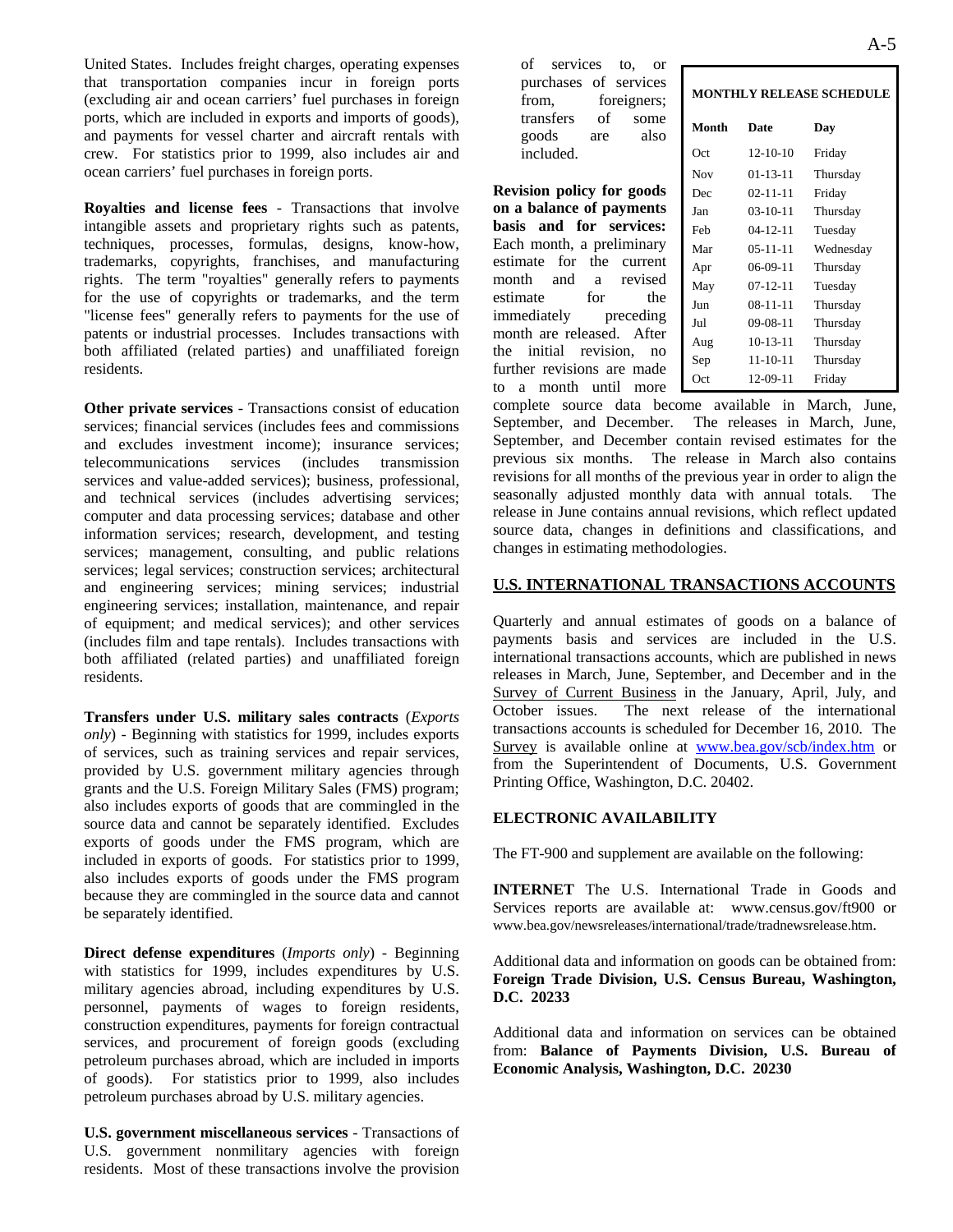# U.S. Census Bureau News

U.S. Department of Commerce • Washington, D.C. 20230

#### **FOR IMMEDIATE RELEASE 8:30 A.M. EST FRIDAY, DECEMBER 10, 2010**

For information on goods contact: **U.S. Census Bureau:** *Matthew Przybocki* (301) 763-3148 *Maria Iseman* (301) 763-2311

> **FT-900 SUPPLEMENT October 2010**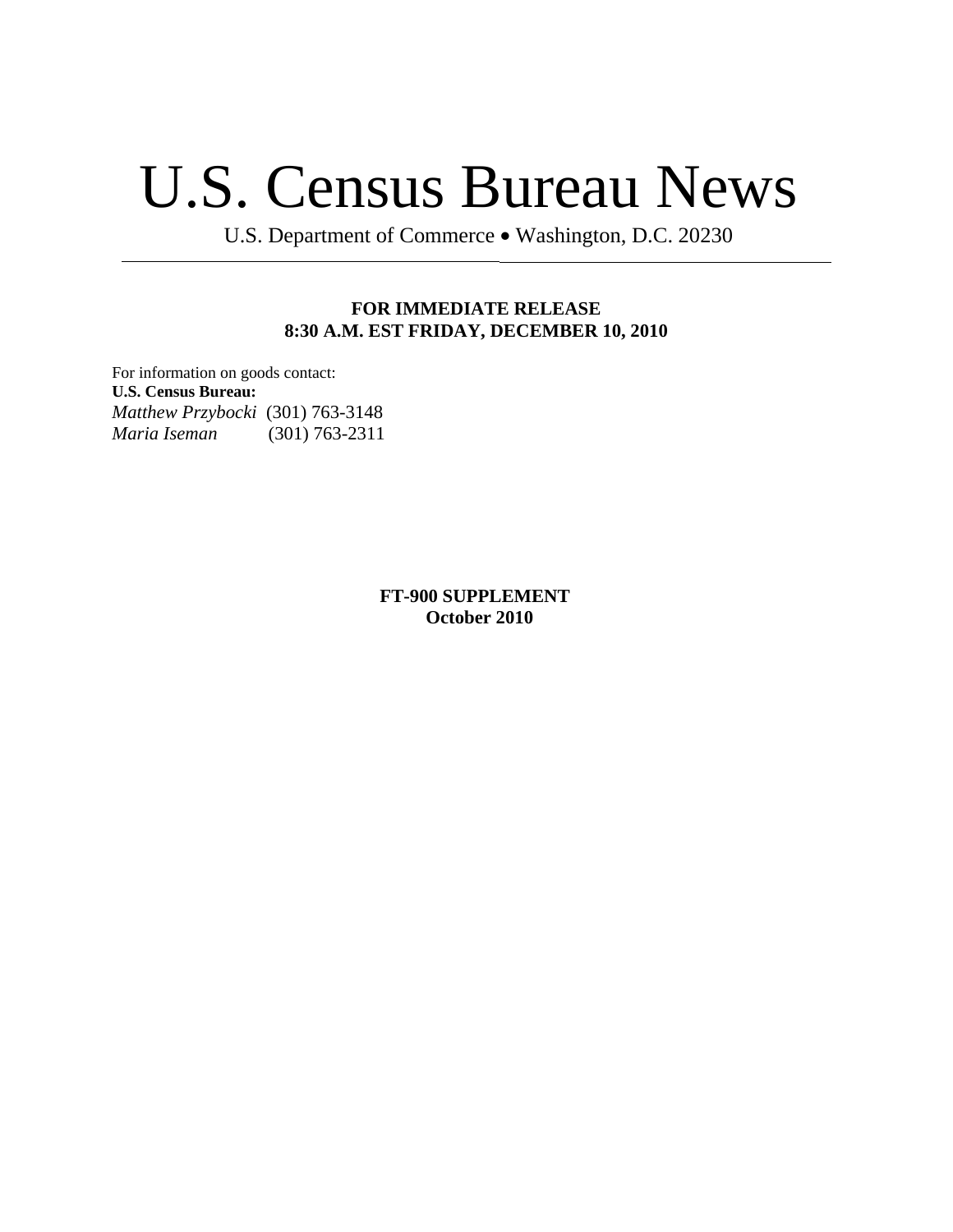#### Exhibit 1: Exports, Imports and Balance of Goods by Selected NAICS-Based Product Code, Not Seasonally Adjusted: October 2010

In millions of dollars. Details may not equal total due to rounding. (X) Not Applicable. (-) Represents zero or less than one-half unit of measurement shown.

|                                           | <b>Balance</b> |              |          | Exports               | Imports for Consumption (Customs Value) |                       |                        |              |
|-------------------------------------------|----------------|--------------|----------|-----------------------|-----------------------------------------|-----------------------|------------------------|--------------|
| <b>NAICS-Based Product</b>                |                |              |          |                       |                                         | <b>Totals</b>         | <b>Calculated Duty</b> |              |
| <b>Code Description</b>                   | October        | Year-        | October  | Year-                 | October                                 | Year-                 | October                | Year-        |
|                                           |                | to-Date      |          | to-Date               |                                         | to-Date               |                        | to-Date      |
|                                           |                |              |          |                       |                                         |                       |                        |              |
| <b>GRAND TOTAL</b>                        | $-51.893.1$    | $-518,378.1$ |          | 117,596.0 1,048,202.0 |                                         | 169,489.1 1,566,580.0 | 2,509.8                | 21,628.2     |
|                                           |                |              |          |                       |                                         |                       |                        |              |
| Agricultural, Forestry & Fishery Products | 4,157.8        | 14,777.4     | 7,516.7  | 49,626.5              | 3,358.9                                 | 34,849.2              | 2.9                    | 41.9         |
|                                           |                |              |          |                       |                                         |                       |                        |              |
| (Domestic)                                |                |              |          |                       |                                         |                       |                        |              |
|                                           |                |              |          |                       |                                         |                       |                        |              |
| Agricultural Products, Total              | 5,138.0        | 23,540.5     | 6,798.2  | 43.288.7              | 1,660.2                                 | 19,748.2              | 2.3                    | 36.1         |
| <b>Livestock And Livestock Products</b>   | $-214.4$       | $-2,222.3$   | 129.0    | 1,205.4               | 343.4                                   | 3,427.7               | 0.1                    | 1.7          |
| <b>Forestry Products</b>                  | $-79.1$        | $-956.7$     | 190.6    | 1,767.4               | 269.7                                   | 2,724.1               | 0.1                    | 1.1          |
| Fish, Fresh Or Chilled; And Other Marine  |                |              |          |                       |                                         |                       |                        |              |
| Products                                  | $-686.7$       | $-5,584.1$   | 398.9    | 3,365.1               | 1,085.5                                 | 8,949.2               | 0.3                    | 2.9          |
|                                           |                |              |          |                       |                                         |                       |                        |              |
| Mining, Total                             | $-15,137.0$    | $-174,572.2$ | 2,800.8  | 21,363.9              | 17,937.9                                | 195,936.0             | 4.8                    | 59.9         |
|                                           |                |              |          |                       |                                         |                       |                        |              |
| (Domestic)                                |                |              |          |                       |                                         |                       |                        |              |
|                                           |                |              |          |                       |                                         |                       |                        |              |
| Oil And Gas                               | $-16, 186.8$   | $-182,712.9$ | 1,086.9  | 7,139.1               | 17,273.7                                | 189,852.0             | 4.6                    | 58.6         |
| <b>Minerals And Ores</b>                  | 1,049.8        | 8,140.7      | 1,713.9  | 14,224.8              | 664.2                                   | 6,084.1               | 0.1                    | 1.3          |
| Manufacturing, Total                      | $-55,925.0$    | $-490,212.8$ | 85,493.3 | 785,817.3             | 141,418.3                               | 1,276,030.2           | 2.484.8                | 21,449.9     |
|                                           |                |              |          |                       |                                         |                       |                        |              |
| (Domestic)                                |                |              |          |                       |                                         |                       |                        |              |
|                                           |                |              |          |                       |                                         |                       |                        |              |
| Food And Kindred Products                 | 963.6          | 7,648.7      | 4,487.3  | 41,489.8              | 3,523.7                                 | 33,841.1              | 49.5                   | 497.2        |
| Beverages And Tobacco                     | $-1,033.7$     | $-8,318.1$   | 477.9    | 4,429.4               | 1,511.6                                 | 12,747.4              | 8.7                    | 73.5         |
| <b>Textile And Fabrics</b>                | 149.9          | 1,156.6      | 692.0    | 6,562.0               | 542.1                                   | 5,405.4               | 26.1                   | 272.6        |
| <b>Textile Mill Products</b>              | $-1,195.8$     | $-11,138.6$  | 228.9    | 2,163.7               | 1,424.8                                 | 13,302.4              | 88.6                   | 825.4        |
| <b>Apparel And Accessories</b>            | $-7,394.3$     | $-60,978.7$  | 276.7    | 2,580.9               | 7,671.0                                 | 63,559.6              | 991.8                  | 8,032.2      |
| <b>Leather And Allied Products</b>        | $-2,624.8$     | $-23,874.4$  | 239.5    | 1,967.6               | 2,864.3                                 | 25,842.1              | 295.3                  | 2,591.7      |
| <b>Wood Products</b>                      | $-446.2$       | $-5,362.5$   | 445.4    | 4,269.7               | 891.7                                   | 9,632.2               | 8.8                    | 117.7        |
| Paper Products                            | 209.9          | 1,619.0      | 2,053.8  | 19,075.0              | 1,843.9                                 | 17,456.0              | 5.9                    | 55.9         |
| Printing, Publishing & Similar Products   | 75.8           | 515.2        | 552.3    | 4,968.7               | 476.6                                   | 4,453.5               | 0.2                    | 2.1          |
| Petroleum And Coal Products               | $-2,462.9$     | $-35,633.1$  | 5,778.7  | 48,699.4              | 8,241.6                                 | 84,332.6              | 11.8                   | 121.5        |
| Chemicals                                 | $-1,550.9$     | $-13,837.9$  | 14,674.1 | 141,668.7             | 16,225.1                                | 155,506.6             | 93.9                   | 1,013.3      |
| Plastic And Rubber Products (1)           | $-854.1$       | $-8,205.4$   | 2,154.9  | 20,282.2              | 3,009.0                                 | 28,487.6              | 100.5                  | 965.1        |
| Nonmetallic Mineral Products (1)          | $-612.0$       | $-5,703.7$   | 846.9    | 7,671.3               | 1,458.9                                 | 13,375.1              | 45.4                   | 410.7        |
| <b>Primary Metal Products</b>             | $-2,321.3$     | $-23,072.3$  | 4,398.3  | 41,245.2              | 6,719.6                                 | 64,317.5              | 22.4                   | 212.0        |
| <b>Fabricated Metal Products</b>          | $-1,032.3$     | $-11,563.2$  | 3,154.6  | 27,182.1              | 4,186.9                                 | 38,745.4              | 92.1                   | 820.1        |
| Machinery, Except Electrical              | 2,070.5        | 18,476.4     | 11,788.4 | 103,929.1             | 9,718.0                                 | 85,452.7              | 79.2                   | 679.2        |
| Computers and Electronic Products (1)     | $-19,466.6$    | $-163,872.2$ | 10,593.7 | 99,987.8              | 30,060.3                                | 263,860.0             | 106.2                  | 829.4        |
| Electrical Equipment, Appliances and      |                |              |          |                       |                                         |                       |                        |              |
| Components (1)                            | $-3,741.5$     | $-30,968.8$  | 2,693.9  | 25,664.6              | 6,435.4                                 | 56,633.4              | 123.1                  | 1,011.4      |
| Transportation Equipment (1)              | $-6,185.2$     | $-52,695.4$  | 15,822.3 | 144,747.5             | 22,007.5                                | 197,442.9             | 238.3                  | 2,093.2      |
| Furniture and Fixtures                    | $-1,710.3$     | $-18,251.6$  | 366.8    | 3,282.8               | 2,077.1                                 | 21,534.4              | 3.0                    | 29.8         |
| Miscellaneous Manufactured Commodities    | $-6,762.6$     | $-46,783.3$  | 3,766.8  | 33,319.1              | 10,529.4                                | 80,102.4              | 94.0                   | 796.0        |
|                                           |                |              |          |                       |                                         |                       |                        |              |
| <b>Special Classification Provisions</b>  | 715.1          | 4,706.8      | 7,489.2  | 64,471.4              | 6,774.0                                 | 59,764.6              | 17.4                   | 76.5         |
| (Domestic)                                |                |              |          |                       |                                         |                       |                        |              |
|                                           |                |              |          |                       |                                         |                       |                        |              |
| Scrap & Waste                             | 2,377.5        | 19,555.8     | 2,858.9  | 23,904.5              | 481.4                                   | 4.348.7               | $(\cdot)$              | 0.5          |
| Used Or Second-Hand Merchandise (1)       | $-440.5$       | $-1,352.5$   | 409.5    | 3,952.9               | 850.1                                   | 5,305.4               | $(\cdot)$              | $(\cdot)$    |
| Goods Returned Or Reimported              | $-3,824.0$     | $-33,791.3$  | 4.8      | 19.1                  | 3,828.7                                 | 33,810.4              | $(\cdot)$              | $(\text{-})$ |
| Special Classification Provision, Nspf    | 2,602.1        | 20,294.8     | 4,215.9  | 36,594.9              | 1,613.8                                 | 16,300.1              | 17.4                   | 75.9         |
|                                           |                |              |          |                       |                                         |                       |                        |              |
| Reexports                                 | 14,295.9       | 126,917.3    | 14,295.9 | 126,917.3             | (X)                                     | (X)                   | (X)                    | (X)          |
| <b>Timing Adjustments</b>                 | (X)            | 5.5          | (X)      | 5.5                   | (X)                                     | (X)                   | (X)                    | (X)          |

 aggregation. For additional information see www.census.gov/ft900. (1) Due to non-disclosure requirements, certain 10-digit Schedule B commodity classifications are subject to supression and require a change in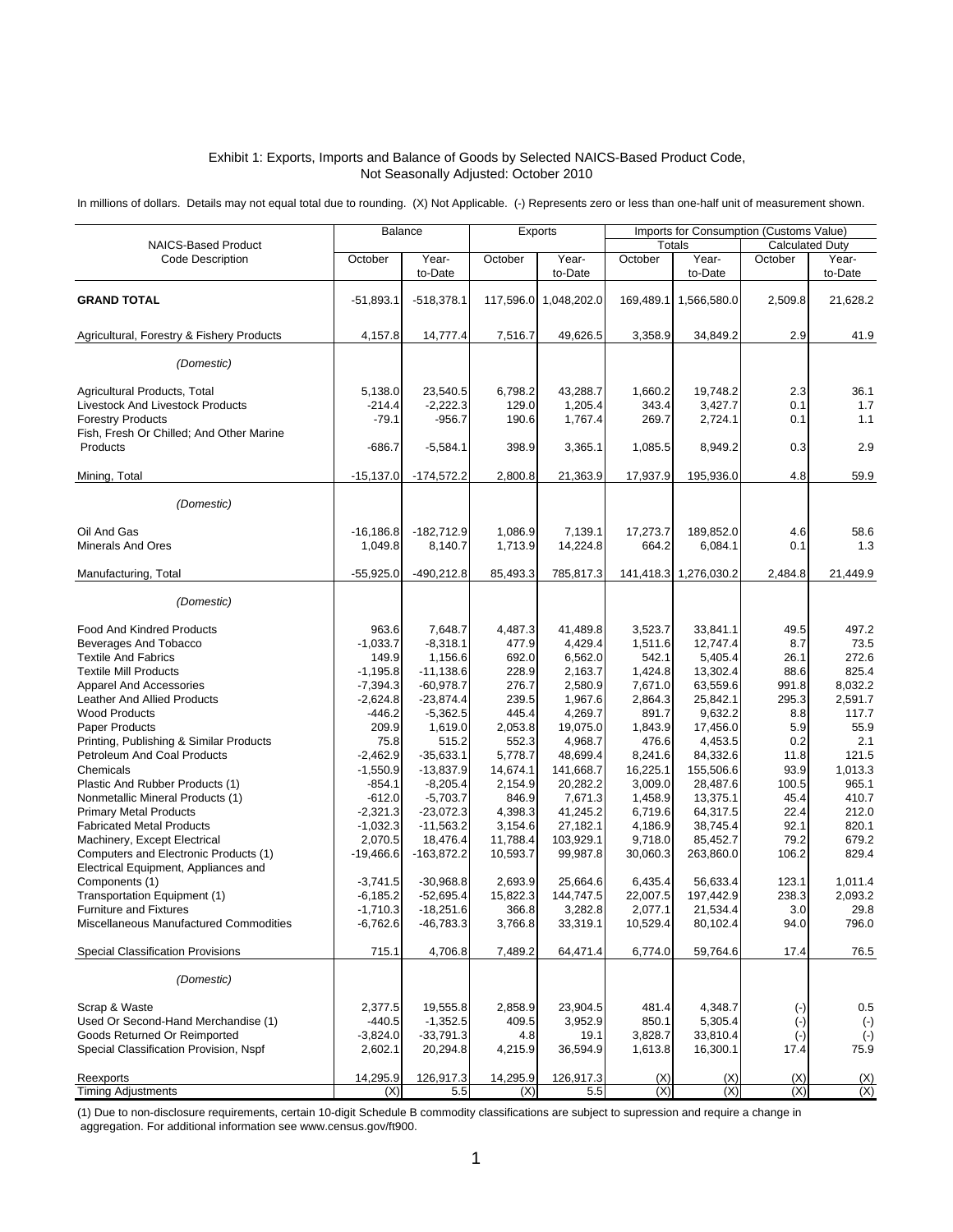#### **Exhibit 2. Origin of Movement of U. S. Exports of Goods by State by NAICS-Based Product Code Groupings, Not Seasonally Adjusted: 2010**

|                            |          |                          |           | ו וויטווטטטווט בטוט טו וטטט נוומון טווט וומון מווג טו וווטמטמוטוווטווג טווטזיו ו |                                  |              |           |           |           |             |
|----------------------------|----------|--------------------------|-----------|----------------------------------------------------------------------------------|----------------------------------|--------------|-----------|-----------|-----------|-------------|
|                            |          |                          |           | NAICS-Based Product Code Groupings                                               |                                  |              | Reexports |           |           | Total       |
|                            |          | Manufactured Commodities |           |                                                                                  | Non-Manufactured Commodities (1) |              |           |           |           |             |
| Item                       | October  | Year-to-Date             |           | October                                                                          |                                  | Year-to-Date | October   | Year-     | October   | Year-       |
|                            |          |                          |           |                                                                                  |                                  |              |           |           |           |             |
|                            |          | Total                    | Percent   |                                                                                  | Total                            | Percent      |           | to-Date   |           | to-Date     |
|                            |          |                          |           |                                                                                  |                                  |              |           |           |           |             |
| U.S. Total                 | 85,464.8 | 785,452.0                | 100.0     | 15,221.7                                                                         | 112,473.6                        | 100.0        | 14,295.9  | 126,917.3 | 117,596.0 | 1,048,202.0 |
| Foreign Trade Zone         | 2,297.9  | 18,176.6                 | 2.3       | 237.8                                                                            | 2,213.8                          | 2.0          | 139.4     | 1,210.0   | 2,675.0   | 21,600.5    |
|                            |          |                          |           |                                                                                  |                                  |              |           |           |           |             |
|                            |          |                          |           |                                                                                  |                                  |              |           |           |           |             |
|                            |          |                          |           |                                                                                  |                                  |              |           |           |           |             |
| Alabama                    | 1,144.2  | 10,144.4                 | 1.3       | 261.6                                                                            | 2,130.4                          | 1.9          | 39.2      | 374.2     | 1,445.0   | 12,649.1    |
| Alaska                     | 43.8     | 374.4                    | $(\cdot)$ | 470.3                                                                            | 3,369.7                          | 3.0          | 3.3       | 64.9      | 517.4     | 3,809.0     |
| Arizona                    | 963.3    | 8,971.0                  | 1.1       | 135.5                                                                            | 1,264.8                          | 1.1          | 292.3     | 2,680.8   | 1,391.1   | 12,916.6    |
|                            |          |                          |           |                                                                                  |                                  |              |           |           |           |             |
| Arkansas                   | 475.8    | 3,543.8                  | 0.5       | 50.2                                                                             | 417.4                            | 0.4          | 19.0      | 273.6     | 545.0     | 4,234.8     |
| California                 | 8,316.1  | 78,518.6                 | 10.0      | 1,838.9                                                                          | 13,844.8                         | 12.3         | 2,752.1   | 25.069.8  | 12,907.0  | 117,433.2   |
| Colorado                   | 542.9    | 4.411.4                  | 0.6       | 43.6                                                                             | 551.4                            | 0.5          | 68.7      | 565.7     | 655.1     | 5,528.6     |
| Connecticut                | 1,128.3  | 11,103.5                 | 1.4       | 204.1                                                                            | 1,552.5                          | 1.4          | 58.3      | 466.7     | 1,390.7   | 13,122.7    |
| Delaware                   | 345.4    | 3,517.2                  | 0.4       | 7.4                                                                              | 30.6                             | $(\cdot)$    | 55.6      | 635.0     | 408.4     | 4,182.8     |
|                            |          |                          |           |                                                                                  |                                  |              |           |           |           |             |
| Florida                    | 3,668.6  | 32,255.1                 | 4.1       | 754.3                                                                            | 6,415.7                          | 5.7          | 767.1     | 6,784.9   | 5,190.0   | 45,455.7    |
| Georgia                    | 2,125.8  | 19,478.5                 | 2.5       | 207.7                                                                            | 2,026.0                          | 1.8          | 170.8     | 1,792.3   | 2,504.3   | 23,296.8    |
| Hawaii                     | 46.5     | 449.7                    | 0.1       | 8.9                                                                              | 110.5                            | 0.1          | 3.4       | 46.2      | 58.9      | 606.4       |
| Idaho                      | 260.4    | 2,530.4                  | 0.3       | 41.5                                                                             | 364.9                            | 0.3          | 109.8     | 1,353.2   | 411.7     | 4,248.5     |
| Illinois                   | 3,772.3  | 33,669.8                 | 4.3       | 314.9                                                                            | 2,800.5                          | 2.5          | 650.7     | 4,517.5   | 4,738.0   | 40,987.7    |
|                            |          |                          |           |                                                                                  |                                  |              |           |           |           |             |
| Indiana                    | 2,371.0  | 22,423.7                 | 2.9       | 60.4                                                                             | 437.7                            | 0.4          | 133.9     | 1,353.5   | 2,565.3   | 24,214.9    |
| lowa                       | 809.0    | 7,699.1                  | 1.0       | 133.3                                                                            | 891.1                            | 0.8          | 24.4      | 260.8     | 966.7     | 8,851.0     |
| Kansas                     | 694.0    | 6,704.4                  | 0.9       | 95.1                                                                             | 1,001.2                          | 0.9          | 56.3      | 493.2     | 845.3     | 8,198.8     |
| Kentucky                   | 1,389.8  | 13,354.2                 | 1.7       | 58.1                                                                             | 389.5                            | 0.3          | 228.9     | 2,158.8   | 1,676.9   | 15,902.5    |
|                            |          |                          |           |                                                                                  |                                  |              |           |           |           |             |
| Louisiana                  | 2,064.6  | 19,658.0                 | 2.5       | 2,279.0                                                                          | 11,920.1                         | 10.6         | 22.2      | 240.8     | 4,365.9   | 31,818.9    |
| Maine                      | 233.9    | 2,035.7                  | 0.3       | 77.2                                                                             | 445.3                            | 0.4          | 9.1       | 89.2      | 320.2     | 2,570.2     |
| Maryland                   | 627.1    | 6,132.0                  | 0.8       | 107.9                                                                            | 796.1                            | 0.7          | 181.6     | 1,471.3   | 916.7     | 8,399.4     |
| Massachusetts              | 1,759.9  | 18,068.8                 | 2.3       | 144.6                                                                            | 1,118.2                          | 1.0          | 316.5     | 2,788.6   | 2,221.0   | 21,975.6    |
| Michigan                   | 3,683.9  | 32,400.9                 | 4.1       | 179.3                                                                            | 2,143.2                          | 1.9          | 319.2     | 2,584.1   | 4.182.4   | 37,128.2    |
|                            |          |                          |           |                                                                                  |                                  |              |           |           |           |             |
| Minnesota                  | 1,438.0  | 12,943.8                 | 1.6       | 129.9                                                                            | 1,426.5                          | 1.3          | 120.3     | 1,235.4   | 1,688.2   | 15,605.8    |
| Mississippi                | 564.1    | 5,274.1                  | 0.7       | 55.1                                                                             | 397.1                            | 0.4          | 92.8      | 921.7     | 712.0     | 6,593.0     |
| Missouri                   | 1,010.5  | 8,978.7                  | 1.1       | 208.5                                                                            | 1,207.4                          | 1.1          | 37.4      | 413.9     | 1,256.4   | 10,600.1    |
| Montana                    | 85.0     | 894.8                    | 0.1       | 23.4                                                                             | 209.5                            | 0.2          | 8.1       | 82.2      | 116.4     | 1,186.5     |
| Nebraska                   | 374.8    | 3,625.4                  | 0.5       | 155.0                                                                            | 1,038.0                          | 0.9          | 23.0      | 180.9     | 552.7     | 4,844.3     |
|                            |          |                          |           |                                                                                  |                                  |              |           |           |           |             |
| Nevada                     | 433.2    | 3,572.1                  | 0.5       | 53.2                                                                             | 630.2                            | 0.6          | 78.3      | 655.8     | 564.6     | 4,858.2     |
| New Hampshire              | 292.8    | 2,684.5                  | 0.3       | 14.3                                                                             | 181.9                            | 0.2          | 90.1      | 636.9     | 397.2     | 3,503.3     |
| New Jersey                 | 2,287.9  | 19,789.9                 | 2.5       | 266.0                                                                            | 2,571.2                          | 2.3          | 473.6     | 4,336.1   | 3,027.5   | 26,697.2    |
| New Mexico                 | 87.0     | 915.3                    | 0.1       | 5.9                                                                              | 107.2                            | 0.1          | 32.7      | 292.4     | 125.6     | 1,314.9     |
| New York                   | 3,444.6  | 33,464.8                 | 4.3       | 993.5                                                                            | 8,389.7                          | 7.5          | 1,632.3   | 13,467.6  | 6,070.4   | 55,322.1    |
|                            |          |                          |           |                                                                                  |                                  |              |           |           |           |             |
| North Carolina             | 1,767.3  | 17,412.7                 | 2.2       | 165.7                                                                            | 1,393.7                          | 1.2          | 166.8     | 1,777.1   | 2,099.8   | 20,583.4    |
| North Dakota               | 156.6    | 1,354.0                  | 0.2       | 87.3                                                                             | 666.9                            | 0.6          | 5.5       | 45.8      | 249.4     | 2,066.7     |
| Ohio                       | 3,178.6  | 30,360.7                 | 3.9       | 267.2                                                                            | 1,417.9                          | 1.3          | 263.8     | 2,369.0   | 3,709.6   | 34,147.6    |
| Oklahoma                   | 377.5    | 3,699.1                  | 0.5       | 39.7                                                                             | 451.3                            | 0.4          | 43.8      | 253.9     | 461.0     | 4,404.3     |
| Oregon                     | 1,033.4  | 10,902.6                 | 1.4       | 271.4                                                                            | 2,171.7                          | 1.9          | 123.3     | 1,532.8   | 1,428.2   | 14,607.1    |
|                            |          |                          |           |                                                                                  |                                  |              |           |           |           |             |
| Pennsylvania               | 2,366.2  | 23,057.3                 | 2.9       | 319.2                                                                            | 2,668.3                          | 2.4          | 327.3     | 3,285.8   | 3,012.7   | 29,011.5    |
| Rhode Island               | 108.5    | 990.3                    | 0.1       | 62.0                                                                             | 463.6                            | 0.4          | 13.9      | 135.7     | 184.5     | 1,589.6     |
| South Carolina             | 1,798.7  | 15,495.2                 | 2.0       | 43.6                                                                             | 501.2                            | 0.4          | 103.6     | 952.1     | 1,945.9   | 16,948.4    |
| South Dakota               | 111.6    | 927.1                    | 0.1       | 13.4                                                                             | 91.1                             | 0.1          | 1.9       | 25.6      | 126.9     | 1,043.8     |
| Tennessee                  |          |                          |           | 91.6                                                                             |                                  |              | 475.5     |           |           | 21,445.3    |
|                            | 1,852.7  | 16,020.9                 | 2.0       |                                                                                  | 1,432.0                          | 1.3          |           | 3,992.5   | 2,419.7   |             |
| Texas                      | 14,789.5 | 130,970.3                | 16.7      | 1,690.2                                                                          | 10,522.2                         | 9.4          | 3,099.7   | 27,330.3  | 19,579.5  | 168,822.8   |
| Utah                       | 1,228.7  | 10,527.1                 | 1.3       | 87.8                                                                             | 565.4                            | 0.5          | 45.2      | 307.2     | 1,361.7   | 11,399.8    |
| Vermont                    | 289.5    | 2,087.8                  | 0.3       | 8.7                                                                              | 70.0                             | 0.1          | 195.3     | 1,502.0   | 493.5     | 3,659.8     |
| Virginia                   | 1,131.0  | 10,856.9                 | 1.4       | 187.4                                                                            | 2,199.5                          | 2.0          | 119.6     | 1,070.7   | 1,438.0   | 14,127.1    |
|                            | 3,157.9  |                          |           |                                                                                  |                                  |              |           | 2,372.5   |           |             |
| Washington                 |          | 30,549.1                 | 3.9       | 1,482.6                                                                          | 9,299.3                          | 8.3          | 234.2     |           | 4,874.7   | 42,220.8    |
| West Virginia              | 291.9    | 2,772.6                  | 0.4       | 260.0                                                                            | 2,348.7                          | 2.1          | 20.8      | 189.5     | 572.7     | 5,310.7     |
| Wisconsin                  | 1,639.0  | 14,311.1                 | 1.8       | 152.1                                                                            | 1,002.0                          | 0.9          | 125.7     | 993.3     | 1,916.8   | 16,306.3    |
| Wyoming                    | 66.8     | 698.5                    | 0.1       | 5.8                                                                              | 95.1                             | 0.1          | 2.7       | 17.7      | 75.3      | 811.2       |
| Dist of Columbia           | 90.5     | 1,173.2                  | 0.1       | 62.3                                                                             | 137.2                            | 0.1          | 4.1       | 21.0      | 157.0     | 1,331.4     |
|                            |          |                          |           |                                                                                  |                                  |              |           |           |           |             |
| Puerto Rico                | 2,016.4  | 16,923.6                 | 2.2       | 31.0                                                                             | 388.4                            | 0.3          | 46.4      | 417.3     | 2,093.9   | 17,729.3    |
| US Virgin Islands          | 198.2    | 1,604.9                  | 0.2       | 4.8                                                                              | 32.2                             | $(\cdot)$    | 3.9       | 18.6      | 206.9     | 1,655.7     |
| Other                      | 1,330.0  | 13,163.8                 | 1.7       | 509.1                                                                            | 4,375.6                          | 3.9          | 1.9       | 18.6      | 4,454.4   | 40,917.1    |
| <b>Estimated Shipments</b> | (X)      | (X)                      | (X)       | (X)                                                                              | (X)                              | (X)          | (X)       | (X)       | 2,613.5   | 23,359.1    |
| Unreported (2)             | 1,330.0  | 13,163.8                 | 1.7       | 509.1                                                                            | 4,375.6                          | 3.9          | 1.9       | 18.6      | 1,840.9   | 17,558.0    |
|                            |          |                          |           |                                                                                  |                                  |              |           |           |           |             |
|                            |          |                          |           |                                                                                  |                                  |              |           |           |           |             |
| <b>Timing Adjustment</b>   | (X)      | 5.5                      | (X)       | (X)                                                                              | (X)                              | (X)          | (X)       | (X)       | (X)       | 5.5         |

In millions of dollars. Foreign Trade Zone (FTZ) shipments are included in the U. S. total and distributed among individual states and territories. Separate FTZ total line is for reference only. Details may not equal totals due to rounding. (X) Not applicable. (-) Represents zero or less than one-half unit of measurement shown.

(1) Includes agricultural, forestry, fishery products, mineral commodities, scrap, waste and used or second-hand merchandise. The state

of origin of movement value totals for non-manufactured commodities usually reflect the state where the U.S. port of export is located.

(2) Includes prior month's revision to exports to Canada.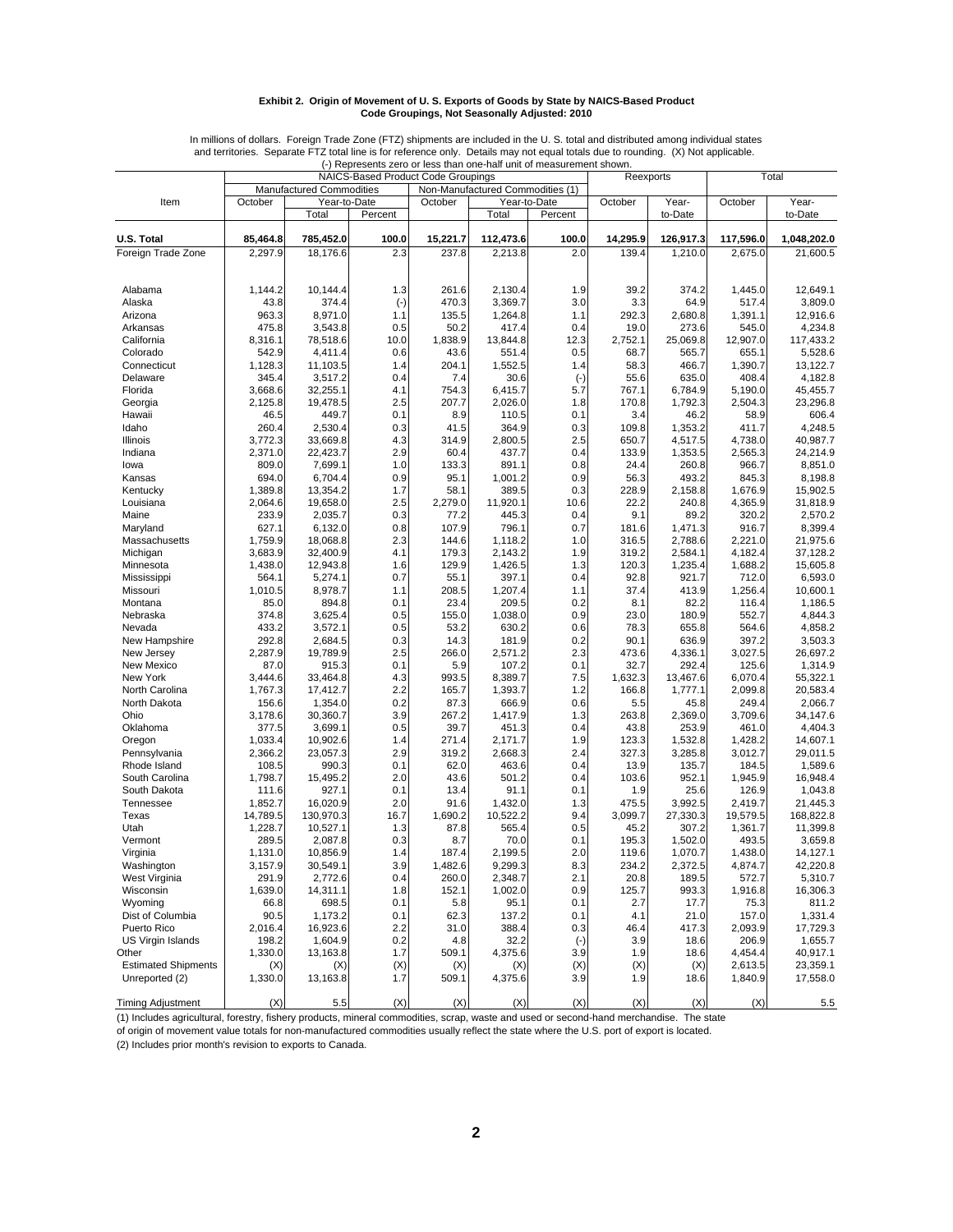#### **Exhibit 2a. U. S. General Imports of Goods by State, State of Destination, by NAICS-Based Product Code Groupings, Not Seasonally Adjusted: 2010**

In millions of dollars. Foreign Trade Zone (FTZ) shipments are included in the U. S. total and distributed among individual states and territories. Separate FTZ total line is for reference only. Details may not equal totals due to rounding. (X) Not applicable. (-) Represents zero or less than one-half unit of measurement shown.

|                             |                  | $\cdot$ ) includes this zero of less than one-half unit of incasurement shown. |              | <b>NAICS-Based Product Code Groupings</b> |                                  |              |                  | Total               |                    |
|-----------------------------|------------------|--------------------------------------------------------------------------------|--------------|-------------------------------------------|----------------------------------|--------------|------------------|---------------------|--------------------|
|                             |                  | <b>Manufactured Commodities</b>                                                |              |                                           | Non-Manufactured Commodities (1) |              |                  |                     |                    |
| Item                        | October          | Year-to-Date                                                                   |              | October                                   |                                  | Year-to-Date | October          | Year-to-Date        |                    |
|                             |                  | Total                                                                          | Percent      |                                           | Total                            | Percent      |                  | Total               | Percent            |
|                             |                  |                                                                                |              |                                           |                                  |              |                  |                     |                    |
| <b>U.S. Total</b>           | 138,652.1        | 1,244,815.7                                                                    | 100.0        | 30,363.2                                  | 320,729.7                        | 100.0        | 170,119.5        | 1,577,016.4         | 100.0              |
| Warehouse/Foreign           |                  |                                                                                |              |                                           |                                  |              |                  |                     |                    |
| <b>Trade Zone</b>           | 6,190.1          | 54,239.5                                                                       | 4.4          | 11,497.1                                  | 131,348.8                        | 41.0         | 17,687.2         | 185,588.3           | 11.8               |
| Alabama                     | 1,139.3          | 10,448.2                                                                       | 0.8          | 175.3                                     | 2,070.3                          | 0.6          | 1,314.6          | 12,518.5            | 0.8                |
| Alaska                      | 96.3             | 810.2                                                                          | 0.1          | 7.9                                       | 370.9                            | 0.1          | 104.2            | 1,181.1             | 0.1                |
| Arizona                     | 1,010.3          | 9,766.8                                                                        | 0.8          | 190.2                                     | 3,190.3                          | 1.0          | 1,200.5          | 12,957.1            | 0.8                |
| Arkansas                    | 643.4            | 5,094.3                                                                        | 0.4          | 58.5                                      | 501.8                            | 0.2          | 701.9            | 5,596.1             | 0.4                |
| California                  | 25,686.8         | 238,135.3                                                                      | 19.1         | 3,158.6                                   | 31,513.1                         | 9.8          | 28,845.4         | 269,648.4           | 17.1               |
| Colorado                    | 780.9            | 7,058.6                                                                        | 0.6          | 212.3                                     | 2,370.9                          | 0.7          | 993.1            | 9,429.6             | 0.6                |
| Connecticut                 | 1,475.3          | 14,401.1                                                                       | 1.2          | 101.0                                     | 817.1                            | 0.3          | 1,576.3          | 15,218.2            | 1.0                |
| Delaware                    | 1,207.7          | 7,560.6                                                                        | 0.6          | 58.6                                      | 603.3                            | 0.2          | 1,266.3          | 8,163.9             | 0.5                |
| Florida                     | 4,269.1          | 39,567.4                                                                       | 3.2          | 762.9                                     | 6,433.3                          | 2.0          | 5,032.0          | 46,000.7            | 2.9                |
| Georgia                     | 5,503.8          | 47,072.4                                                                       | 3.8          | 220.2                                     | 2,494.4                          | 0.8          | 5,724.0          | 49,566.8            | 3.1<br>0.2         |
| Hawaii<br>Idaho             | 72.4<br>284.3    | 952.5<br>3,144.8                                                               | 0.1<br>0.3   | 231.5<br>25.9                             | 2,805.9<br>233.3                 | 0.9<br>0.1   | 303.9<br>310.2   | 3,758.3<br>3,378.2  | 0.2                |
| Illinois                    | 8,012.8          | 64,857.3                                                                       | 5.2          | 2,376.4                                   | 24,013.8                         | 7.5          | 10,389.2         | 88,871.2            | 5.6                |
| Indiana                     | 2,956.2          | 25,593.8                                                                       | 2.1          | 225.4                                     | 2,017.4                          | 0.6          | 3,181.7          | 27,611.2            | 1.8                |
| lowa                        | 511.2            | 4,762.0                                                                        | 0.4          | 96.6                                      | 1,051.4                          | 0.3          | 607.8            | 5,813.4             | 0.4                |
| Kansas                      | 684.4            | 7,352.9                                                                        | 0.6          | 59.5                                      | 2,110.0                          | 0.7          | 743.9            | 9,462.9             | 0.6                |
| Kentucky                    | 2,928.1          | 24,630.5                                                                       | 2.0          | 139.4                                     | 1,276.7                          | 0.4          | 3,067.5          | 25,907.2            | 1.6                |
| Louisiana                   | 1,287.5          | 12,054.4                                                                       | 1.0          | 3,409.1                                   | 38,502.1                         | 12.0         | 4,696.6          | 50,556.4            | 3.2                |
| Maine                       | 301.8            | 2,714.9                                                                        | 0.2          | 43.2                                      | 697.4                            | 0.2          | 345.0            | 3,412.3             | 0.2                |
| Maryland                    | 1,828.6          | 15,114.6                                                                       | 1.2          | 94.4                                      | 1,072.9                          | 0.3          | 1,923.0          | 16,187.5            | 1.0                |
| Massachusetts               | 2,477.1          | 21,558.1                                                                       | 1.7          | 392.9                                     | 3,940.0                          | 1.2          | 2,870.0          | 25,498.1            | 1.6                |
| Michigan                    | 7,538.8          | 67,799.9                                                                       | 5.4          | 489.7                                     | 5,539.3                          | 1.7          | 8,028.6          | 73,339.2            | 4.7                |
| Minnesota                   | 2,228.5          | 16,329.7                                                                       | 1.3          | 654.2                                     | 4,946.4                          | 1.5          | 2,882.7          | 21,276.2            | 1.3                |
| Mississippi                 | 681.9            | 5,660.2                                                                        | 0.5          | 338.5                                     | 7,471.2                          | 2.3          | 1,020.4          | 13,131.4            | 0.8                |
| Missouri                    | 1,101.3          | 10,240.1                                                                       | 0.8          | 39.6                                      | 428.9                            | 0.1          | 1,141.0          | 10,669.1            | 0.7                |
| Montana                     | 50.8             | 539.6                                                                          | $(\cdot)$    | 306.5                                     | 3,345.1                          | 1.0          | 357.2            | 3,884.7             | 0.2                |
| Nebraska                    | 227.4            | 2,205.9                                                                        | 0.2          | 15.0                                      | 195.2                            | 0.1          | 242.4            | 2,401.2             | 0.2                |
| Nevada                      | 510.4<br>593.0   | 4,593.5                                                                        | 0.4          | 30.2<br>50.8                              | 298.6<br>668.1                   | 0.1          | 540.6<br>643.8   | 4,892.1             | 0.3                |
| New Hampshire<br>New Jersey | 8,499.0          | 6,604.4<br>77,536.1                                                            | 0.5<br>6.2   | 833.2                                     | 12,977.3                         | 0.2<br>4.0   | 9,332.2          | 7,272.5<br>90,513.3 | 0.5<br>5.7         |
| New Mexico                  | 256.7            | 2,360.8                                                                        | 0.2          | 26.8                                      | 178.7                            | 0.1          | 283.5            | 2,539.4             | 0.2                |
| New York                    | 9,224.8          | 80,127.3                                                                       | 6.4          | 1,698.0                                   | 12,964.4                         | 4.0          | 10,922.8         | 93,091.7            | 5.9                |
| North Carolina              | 3,559.2          | 33,806.5                                                                       | 2.7          | 155.0                                     | 1,740.8                          | 0.5          | 3,714.1          | 35,547.4            | 2.3                |
| North Dakota                | 155.4            | 1,483.8                                                                        | 0.1          | 39.2                                      | 594.9                            | 0.2          | 194.5            | 2,078.7             | 0.1                |
| Ohio                        | 4,197.2          | 36,406.1                                                                       | 2.9          | 662.6                                     | 6,985.8                          | 2.2          | 4,859.8          | 43,391.9            | 2.8                |
| Oklahoma                    | 461.6            | 4,305.3                                                                        | 0.3          | 197.9                                     | 1,102.3                          | 0.3          | 659.4            | 5,407.6             | 0.3                |
| Oregon                      | 1,208.0          | 10,479.1                                                                       | 0.8          | 60.2                                      | 671.5                            | 0.2          | 1,268.2          | 11,150.5            | 0.7                |
| Pennsylvania                | 4,454.8          | 42,866.5                                                                       | 3.4          | 1,749.5                                   | 18,681.8                         | 5.8          | 6,204.3          | 61,548.3            | 3.9                |
| Rhode Island                | 568.2            | 5,709.2                                                                        | 0.5          | 20.2                                      | 185.4                            | 0.1          | 588.5            | 5,894.6             | 0.4                |
| South Carolina              | 2,163.7          | 19,926.5                                                                       | 1.6          | 117.9                                     | 1,118.7                          | 0.3          | 2,281.5          | 21,045.2            | 1.3                |
| South Dakota                | 44.0             | 533.4                                                                          | $(\cdot)$    | 6.7                                       | 53.8                             | $(\text{-})$ | 50.7             | 587.2               | $(-)$              |
| Tennessee                   | 4,066.1          | 37,602.7                                                                       | 3.0          | 205.5                                     | 2,038.5                          | 0.6          | 4,271.5          | 39,641.2            | 2.5                |
| Texas                       | 14,528.0         | 133,364.5                                                                      | 10.7         | 7,905.2                                   | 84,378.8                         | 26.3         | 22,433.2         | 217,743.3           | 13.8               |
| Utah                        | 600.8            | 5,940.9                                                                        | 0.5          | 63.2                                      | 477.9                            | 0.1          | 664.0            | 6,418.8             | 0.4                |
| Vermont<br>Virginia         | 262.2<br>1,736.4 | 2,364.5<br>14,402.7                                                            | 0.2<br>1.2   | 41.8<br>191.1                             | 460.4<br>2,653.3                 | 0.1<br>0.8   | 304.0<br>1,927.5 | 2,824.9<br>17,056.0 | 0.2<br>1.1         |
| Washington                  | 2,794.8          | 23,967.7                                                                       | 1.9          | 1,015.8                                   | 10,933.1                         | 3.4          | 3,810.6          | 34,900.8            | 2.2                |
| West Virginia               | 286.8            | 2,528.6                                                                        | 0.2          | 8.8                                       | 187.2                            | 0.1          | 295.6            | 2,715.9             | 0.2                |
| Wisconsin                   | 1,838.7          | 15,580.6                                                                       | $1.3$        | 75.5                                      | 810.1                            | 0.3          | 1,914.1          | 16,390.7            | 1.0                |
| Wyoming                     | 44.4             | 521.3                                                                          | $(\text{-})$ | 110.5                                     | 900.4                            | 0.3          | 155.0            | 1,421.7             | 0.1                |
| Dist of Columbia            | 22.5             | 257.8                                                                          | $(\cdot)$    | 19.4                                      | 349.1                            | 0.1          | 42.0             | 606.9               | $(\textnormal{-})$ |
| Puerto Rico                 | 1,547.7          | 15,491.4                                                                       | 1.2          | 65.6                                      | 656.6                            | 0.2          | 1,613.3          | 16,148.0            | 1.0                |
| US Virgin Islands           | 40.2             | 595.7                                                                          | $(\text{-})$ | 1,095.2                                   | 8,500.4                          | 2.7          | 1,135.4          | 9,096.0             | 0.6                |
| Other                       | 1.7              | 32.6                                                                           | $(\cdot)$    | 34.3                                      | 149.4                            | $(-)$        | 1,140.2          | 11,480.7            | 0.7                |
| <b>Estimated Shipments</b>  | (X)              | (X)                                                                            | (X)          | (X)                                       | (X)                              | (X)          | 1,104.2          | 11,298.6            | 0.7                |
| Unreported                  | 1.7              | 32.6                                                                           | $(\cdot)$    | 34.3                                      | 149.4                            | $(\cdot)$    | 36.0             | 182.0               | $(\cdot)$          |
|                             |                  |                                                                                |              |                                           |                                  |              |                  |                     |                    |
| <b>Timing Adjustment</b>    | (X)              | (X)                                                                            | (X)          | (X)                                       | (X)                              | (X)          | (X)              | 172.4               | $(-)$              |

(1) Includes agricultural, forestry, fishery products, mineral commodities, scrap, waste and used or second-hand merchandise.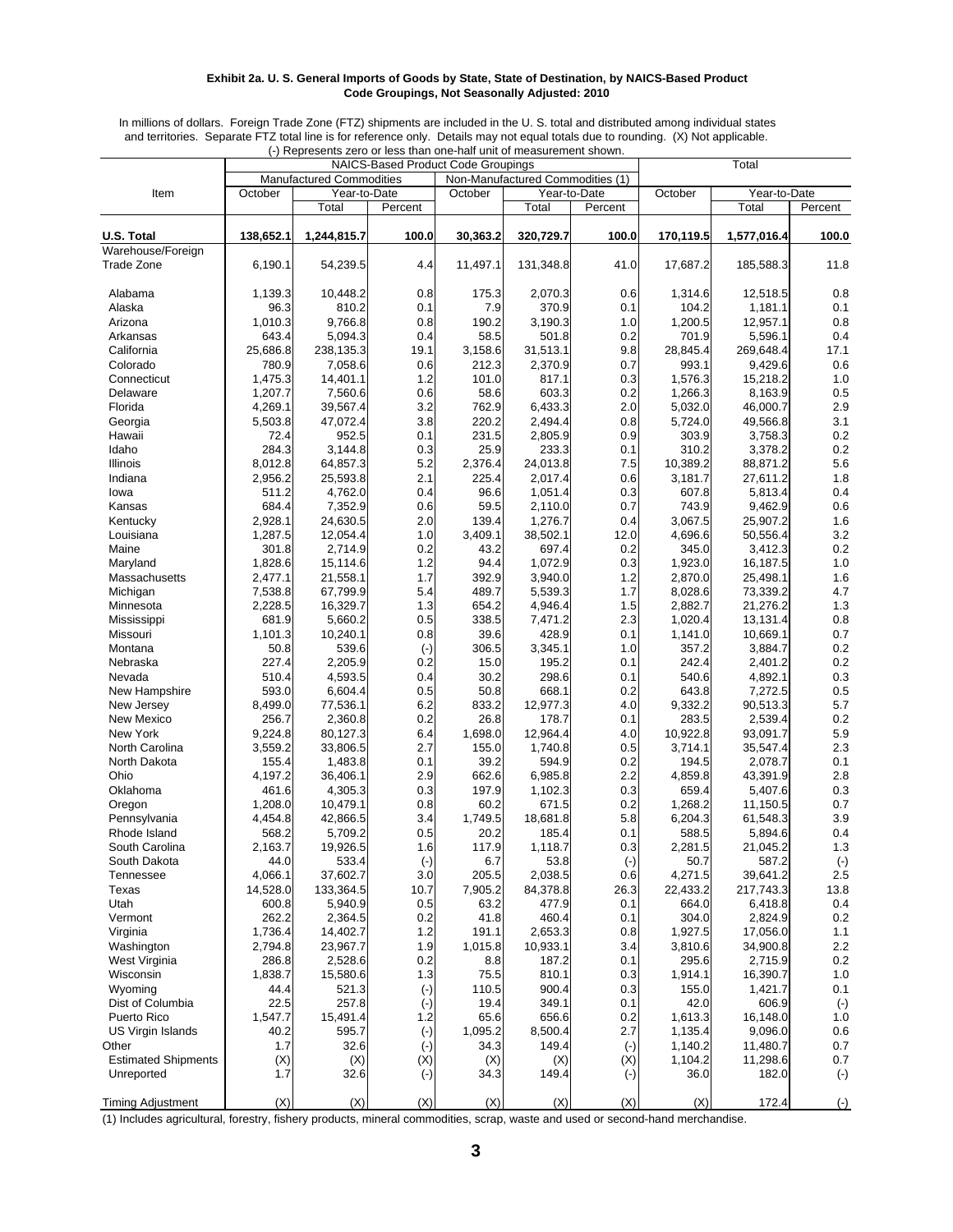#### **Exhibit 3. General Imports of Crude Oil by Country, Not Seasonally Adjusted**

| Country                     |                 | Quantity in<br>thousands of barrels |                      |                 | Customs value in<br>thousands of dollars |                      |           | C.I.F. value in<br>thousands of dollars<br>October<br>September<br>2010<br>2010<br>19,288,456<br>21,512,725<br>9,083,626<br>11,743,482<br>631,898<br>865,492<br>757,241<br>1,007,492<br>470,451<br>539,297<br>$(\cdot)$<br>$(\cdot)$<br>576,325<br>989,306<br>218,014<br>740,624<br>66,037<br>80,890<br>1,944,722<br>2,457,560<br>$(\cdot)$<br>$(-)$<br>2,392,412<br>2,638,825<br>24,496<br>$(\cdot)$<br>2,026,525<br>2,399,500<br>10,204,830<br>9,769,243<br>157,562<br>80,709 |                      |  |
|-----------------------------|-----------------|-------------------------------------|----------------------|-----------------|------------------------------------------|----------------------|-----------|---------------------------------------------------------------------------------------------------------------------------------------------------------------------------------------------------------------------------------------------------------------------------------------------------------------------------------------------------------------------------------------------------------------------------------------------------------------------------------|----------------------|--|
|                             | October<br>2010 | September<br>2010                   | Year-to-Date<br>2010 | October<br>2010 | September<br>2010                        | Year-to-Date<br>2010 |           |                                                                                                                                                                                                                                                                                                                                                                                                                                                                                 | Year-to-Date<br>2010 |  |
|                             |                 |                                     |                      |                 |                                          |                      |           |                                                                                                                                                                                                                                                                                                                                                                                                                                                                                 |                      |  |
| Total                       | 254,479         | 289,694                             | 2,836,936            | 18,878,078      | 20,961,556                               | 209,808,191          |           |                                                                                                                                                                                                                                                                                                                                                                                                                                                                                 | 215,243,557          |  |
| <b>OPEC Total</b>           | 115,553         | 154,441                             | 1,430,446            | 8,853,196       | 11,387,700                               | 107,658,301          |           |                                                                                                                                                                                                                                                                                                                                                                                                                                                                                 | 110,951,792          |  |
| Algeria                     | 7,610           | 10,904                              | 101,702              | 616,941         | 840,635                                  | 7,947,692            |           |                                                                                                                                                                                                                                                                                                                                                                                                                                                                                 | 8,174,312            |  |
| Angola                      | 9,207           | 12,622                              | 129,728              | 738,020         | 982,284                                  | 10,065,911           |           |                                                                                                                                                                                                                                                                                                                                                                                                                                                                                 | 10,360,584           |  |
| Ecuador                     | 5,892           | 7,342                               | 63,774               | 455,703         | 522,897                                  | 4,672,968            |           |                                                                                                                                                                                                                                                                                                                                                                                                                                                                                 | 4,842,407            |  |
| Iran                        | $(\cdot)$       | $(-)$                               | $(\cdot)$            | $(-)$           | $(\cdot)$                                | $(-)$                |           |                                                                                                                                                                                                                                                                                                                                                                                                                                                                                 | $(-)$                |  |
| Iraq                        | 7,459           | 13,050                              | 137,758              | 557,703         | 952,340                                  | 10,345,687           |           |                                                                                                                                                                                                                                                                                                                                                                                                                                                                                 | 10,768,532           |  |
| Kuwait                      | 2,881           | 9,558                               | 59,023               | 209,291         | 691,143                                  | 4,351,651            |           |                                                                                                                                                                                                                                                                                                                                                                                                                                                                                 | 4,517,692            |  |
| Libya                       | 830             | 1,023                               | 9,555                | 64,817          | 79,246                                   | 736,802              |           |                                                                                                                                                                                                                                                                                                                                                                                                                                                                                 | 754,106              |  |
| Nigeria                     | 23,056          | 30,880                              | 288,002              | 1,907,383       | 2,402,257                                | 22,773,063           |           |                                                                                                                                                                                                                                                                                                                                                                                                                                                                                 | 23,406,490           |  |
| Qatar                       | $(\cdot)$       | $(-)$                               | $(-)$                | $(-)$           | $(\cdot)$                                | $(\cdot)$            |           |                                                                                                                                                                                                                                                                                                                                                                                                                                                                                 | $(\cdot)$            |  |
| Saudi Arabia                | 30,909          | 34,136                              | 323,987              | 2,303,972       | 2,533,934                                | 24,376,619           |           |                                                                                                                                                                                                                                                                                                                                                                                                                                                                                 | 25,336,274           |  |
| <b>United Arab Emirates</b> | $(-)$           | 314                                 | 314                  | $(-)$           | 23,896                                   | 23,896               |           |                                                                                                                                                                                                                                                                                                                                                                                                                                                                                 | 24,496               |  |
| Venezuela                   | 27,708          | 34,611                              | 316,602              | 1,999,365       | 2,359,067                                | 22,364,013           |           |                                                                                                                                                                                                                                                                                                                                                                                                                                                                                 | 22,766,899           |  |
| Non-OPEC                    | 138,927         | 135,253                             | 1,406,490            | 10,024,882      | 9,573,857                                | 102,149,889          |           |                                                                                                                                                                                                                                                                                                                                                                                                                                                                                 | 104,291,765          |  |
| Argentina                   | 1,956           | 984                                 | 6,951                | 155,156         | 76,293                                   | 535,312              |           |                                                                                                                                                                                                                                                                                                                                                                                                                                                                                 | 558,422              |  |
| <b>Bahamas</b>              | $(\cdot)$       | $(-)$                               | $(\cdot)$            | $(-)$           | $(\cdot)$                                | $(\cdot)$            | $(\cdot)$ | $(\cdot)$                                                                                                                                                                                                                                                                                                                                                                                                                                                                       | $(\cdot)$            |  |
| <b>Brazil</b>               | 7,304           | 4,726                               | 80,830               | 558,566         | 351,389                                  | 6,085,307            | 572,674   | 361,217                                                                                                                                                                                                                                                                                                                                                                                                                                                                         | 6,288,498            |  |
| <b>Brunei</b>               | $(\cdot)$       | $(\cdot)$                           | $(\cdot)$            | $(\cdot)$       | $(\cdot)$                                | $(\cdot)$            | $(\cdot)$ | $(\cdot)$                                                                                                                                                                                                                                                                                                                                                                                                                                                                       | $(\cdot)$            |  |
| Cameroon                    | $(\cdot)$       | $(-)$                               | 1,199                | $(-)$           | $(\cdot)$                                | 91,479               | $(-)$     | $(-)$                                                                                                                                                                                                                                                                                                                                                                                                                                                                           | 93,901               |  |
| Canada                      | 56,369          | 59,088                              | 571,460              | 3,851,887       | 4,078,325                                | 40,612,786           | 3,919,837 | 4,152,977                                                                                                                                                                                                                                                                                                                                                                                                                                                                       | 41,360,538           |  |
| Chad                        | 2,697           | 2,806                               | 21,280               | 194,112         | 204,669                                  | 1,518,369            | 199,701   | 210,960                                                                                                                                                                                                                                                                                                                                                                                                                                                                         | 1,569,978            |  |
| China                       | 241             | $(-)$                               | 1,466                | 17,250          | 5                                        | 107,945              | 17,902    | 5                                                                                                                                                                                                                                                                                                                                                                                                                                                                               | 112,318              |  |
| Colombia                    | 9,401           | 9,278                               | 96,988               | 686,318         | 635,166                                  | 6,976,345            | 696,879   | 646,823                                                                                                                                                                                                                                                                                                                                                                                                                                                                         | 7,112,138            |  |
| Congo (Brazzaville)         | 1,378           | 1,887                               | 35,551               | 114,643         | 144,102                                  | 2,748,769            | 116,622   | 147,820                                                                                                                                                                                                                                                                                                                                                                                                                                                                         | 2,809,534            |  |
| Congo (Kinshasa)            | 1,013           | 1,283                               | 5,750                | 77,176          | 95,350                                   | 448,668              | 79,759    | 98,936                                                                                                                                                                                                                                                                                                                                                                                                                                                                          | 464,028              |  |
| Egypt                       | 572             | 501                                 | 3,966                | 40,078          | 34,862                                   | 290,183              | 41,485    | 35,820                                                                                                                                                                                                                                                                                                                                                                                                                                                                          | 298,307              |  |
| <b>Equatorial Guinea</b>    | 2,326           | 3,046                               | 17,642               | 183,620         | 232,114                                  | 1,329,246            | 187,768   | 237,299                                                                                                                                                                                                                                                                                                                                                                                                                                                                         | 1,368,299            |  |
| Gabon                       | 5,828           | 3,413                               | 21,692               | 458,145         | 259,141                                  | 1,655,738            | 468,436   | 265,568                                                                                                                                                                                                                                                                                                                                                                                                                                                                         | 1,702,891            |  |
| Indonesia                   | 511             | 1,053                               | 8,088                | 36,564          | 80,900                                   | 634,230              | 37,956    | 82,878                                                                                                                                                                                                                                                                                                                                                                                                                                                                          | 656,607              |  |
| Malaysia                    | $(\text{-})$    | $(-)$                               | 957                  | $(\text{-})$    | $(\cdot)$                                | 78,892               | $(\cdot)$ | $(-)$                                                                                                                                                                                                                                                                                                                                                                                                                                                                           | 82,177               |  |
| Mexico                      | 35,551          | 31,043                              | 336,660              | 2,563,275       | 2,170,388                                | 23,901,449           | 2,593,139 | 2,199,980                                                                                                                                                                                                                                                                                                                                                                                                                                                                       | 24,258,748           |  |
| <b>Netherlands Antilles</b> | $(\cdot)$       | $(\text{-})$                        | $(\cdot)$            | $(-)$           | $(\cdot)$                                | $(-)$                | $(\cdot)$ | $(-)$                                                                                                                                                                                                                                                                                                                                                                                                                                                                           | $(\cdot)$            |  |
| Norway                      | 743             | $(\text{-})$                        | 6,769                | 59,201          | $(\cdot)$                                | 549,527              | 60,836    | $(\cdot)$                                                                                                                                                                                                                                                                                                                                                                                                                                                                       | 562,041              |  |
| Oman                        | 2,671           | 617                                 | 3,289                | 205,869         | 45,064                                   | 250,933              | 211,477   | 46,410                                                                                                                                                                                                                                                                                                                                                                                                                                                                          | 257,886              |  |
| Peru                        | $(\cdot)$       | 780                                 | 4,563                | $(-)$           | 52,870                                   | 330,832              | $(-)$     | 54,405                                                                                                                                                                                                                                                                                                                                                                                                                                                                          | 341,705              |  |
| Russia                      | 4,966           | 6,333                               | 77,926               | 393,400         | 471,109                                  | 5,980,757            | 403,434   | 487,979                                                                                                                                                                                                                                                                                                                                                                                                                                                                         | 6,160,168            |  |
| <b>Trinidad and Tobago</b>  | 1,657           | 1,338                               | 15,183               | 132,698         | 99,527                                   | 1,173,616            | 134,495   | 100,659                                                                                                                                                                                                                                                                                                                                                                                                                                                                         | 1,196,123            |  |
| United Kingdom              | $(\cdot)$       | 2,031                               | 37,632               | $(\cdot)$       | 163,225                                  | 2,963,869            | $(\cdot)$ | 166,937                                                                                                                                                                                                                                                                                                                                                                                                                                                                         | 3,031,180            |  |
| Vietnam                     | 310             | 469                                 | 4,875                | 25,353          | 37,432                                   | 384,906              | 26,358    | 38,854                                                                                                                                                                                                                                                                                                                                                                                                                                                                          | 399,973              |  |
| All Other                   | 3,431           | 4,576                               | 45,772               | 271,569         | 341,926                                  | 3,500,735            | 278,509   | 353,009                                                                                                                                                                                                                                                                                                                                                                                                                                                                         | 3,606,305            |  |

**Details may not equal totals due to rounding. (-) Represents zero or less than one-half unit of measurement shown.**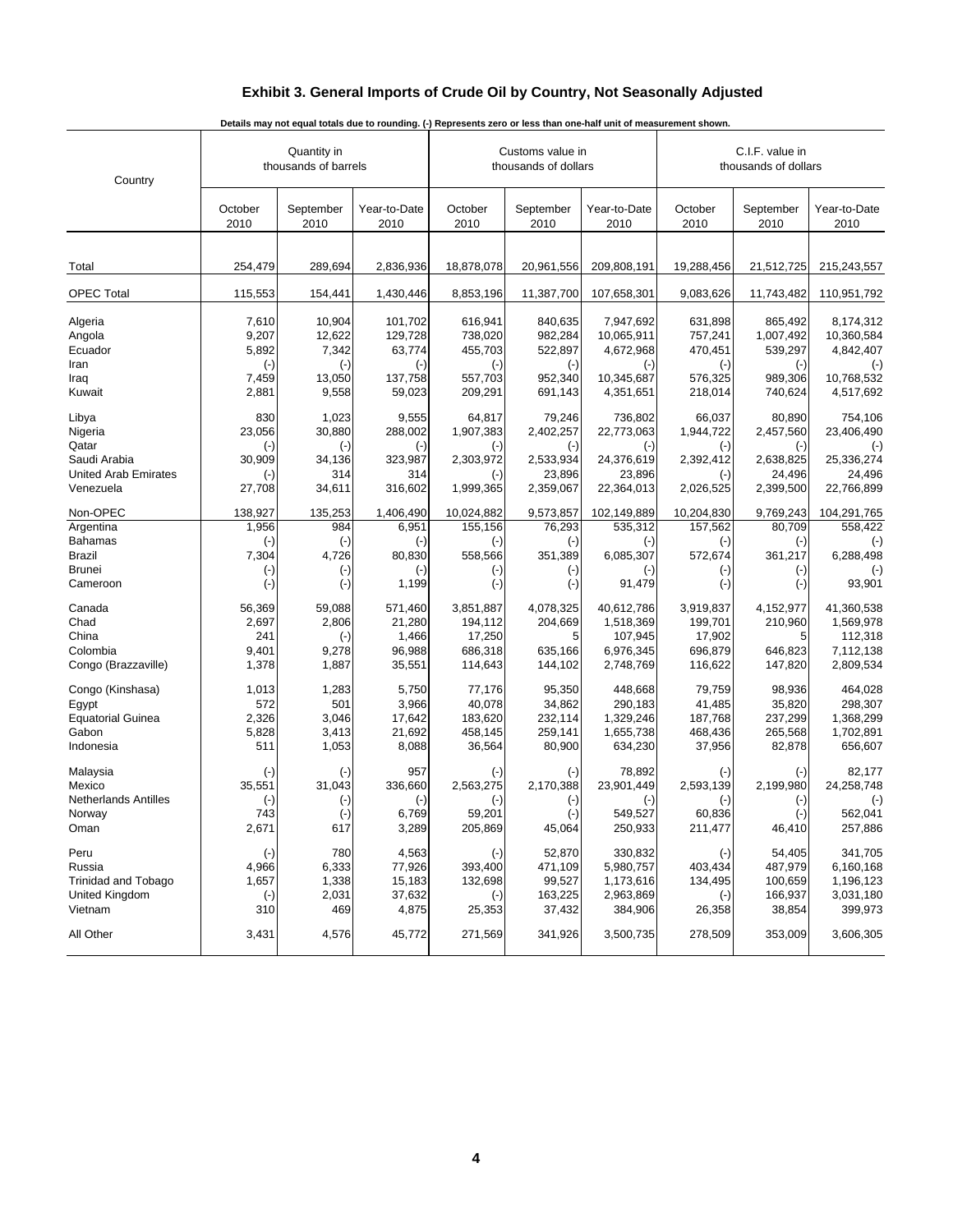#### **Exhibit 4. Exports and Imports of Goods by SITC Commodity Sections: Not Seasonally Adjusted**

|                                                                        |           |           |           | 2010      |              |             | 2009      |           |              |             |
|------------------------------------------------------------------------|-----------|-----------|-----------|-----------|--------------|-------------|-----------|-----------|--------------|-------------|
| <b>SITC</b>                                                            |           | October   |           | September | Year-to-Date |             | October   |           | Year-to-Date |             |
| <b>Section Description</b>                                             | Exports   | Imports   | Exports   | Imports   | Exports      | Imports     | Exports   | Imports   | Exports      | Imports     |
| Total                                                                  | 117,596.0 | 170,119.5 | 107,972.0 | 166,846.5 | 1,048,202.0  | 1,577,016.4 | 100,005.5 | 147,026.9 | 862,064.6    | 1,270,194.7 |
| Summary:                                                               |           |           |           |           |              |             |           |           |              |             |
| Food and live animals                                                  | 7,193.4   | 5,840.3   | 7,015.4   | 5,728.5   | 64,356.5     | 57,694.1    | 6,226.9   | 5,211.7   | 56,720.0     | 51,364.5    |
| Beverages and tobacco                                                  | 427.5     | 1,597.7   | 365.6     | 1,410.1   | 4,126.8      | 13,706.3    | 487.0     | 1,495.5   | 3,833.3      | 12,840.9    |
| Crude materials,<br>inedible except<br>fuels                           | 9,004.7   | 2,367.4   | 5,808.1   | 2,309.0   | 62,285.0     | 23,533.3    | 6,267.6   | 1,844.1   | 46,752.2     | 17,082.0    |
| Mineral fuels,<br>lubricants and<br>related materials                  | 7,772.2   | 26,987.2  | 6,670.7   | 28,810.3  | 64,328.9     | 295,280.5   | 5,230.0   | 24,255.2  | 44,216.8     | 218,170.9   |
| Animal and vegetable<br>oils, fats<br>and waxes                        | 406.9     | 322.6     | 285.5     | 344.8     | 3,209.6      | 3,433.3     | 314.2     | 289.3     | 2,490.7      | 3,006.9     |
| Chemicals and related<br>products, n.e.s.                              | 15,561.6  | 15,367.2  | 14,677.7  | 14,370.8  | 149,482.2    | 143,607.7   | 14,582.5  | 13,847.2  | 127,007.6    | 124,283.8   |
| Manufactured goods<br>classified chiefly<br>by material (1)            | 8,939.0   | 17,270.0  | 8,665.2   | 16,548.6  | 82,940.1     | 162,014.0   | 7,648.6   | 13,803.1  | 66,373.5     | 125,517.6   |
| Machinery and<br>transport equipment (1)                               | 38,397.9  | 65,568.8  | 35,632.3  | 63,561.9  | 350,359.0    | 583,237.1   | 34,558.8  | 56,352.4  | 300,189.9    | 458,777.5   |
| Miscellaneous manufac-<br>tured articles (1)                           | 10,049.6  | 28,558.9  | 9,566.1   | 27,472.9  | 90,195.8     | 238,273.4   | 9,368.2   | 24,119.2  | 81,779.1     | 205,211.3   |
| Commodities and<br>transactions not<br>classified elsewhere<br>in SITC | 5,547.1   | 6,239.3   | 5,187.7   | 5,815.3   | 49,995.3     | 56,064.2    | 3,746.5   | 5,809.1   | 35,359.0     | 53,939.3    |
| Reexports                                                              | 14,295.9  | (X)       | 14,096.8  | (X)       | 126,917.3    | (X)         | 11,575.1  | (X)       | 97,342.5     | (X)         |
| Timing adjustments                                                     | (X)       | (X)       | 0.8       | 474.2     | 5.5          | 172.4       | (X)       | (X)       | (X)          | (X)         |

In millions of dollars. Details may not equal totals due to rounding. (X) - Not applicable.

 For additional information see www.census.gov/foreign-trade/statistics/notices/aircraft. (1) Due to non-disclosure requirements, certain 10-digit Schedule B commodity classifications are subject to supression and require a change in aggregation.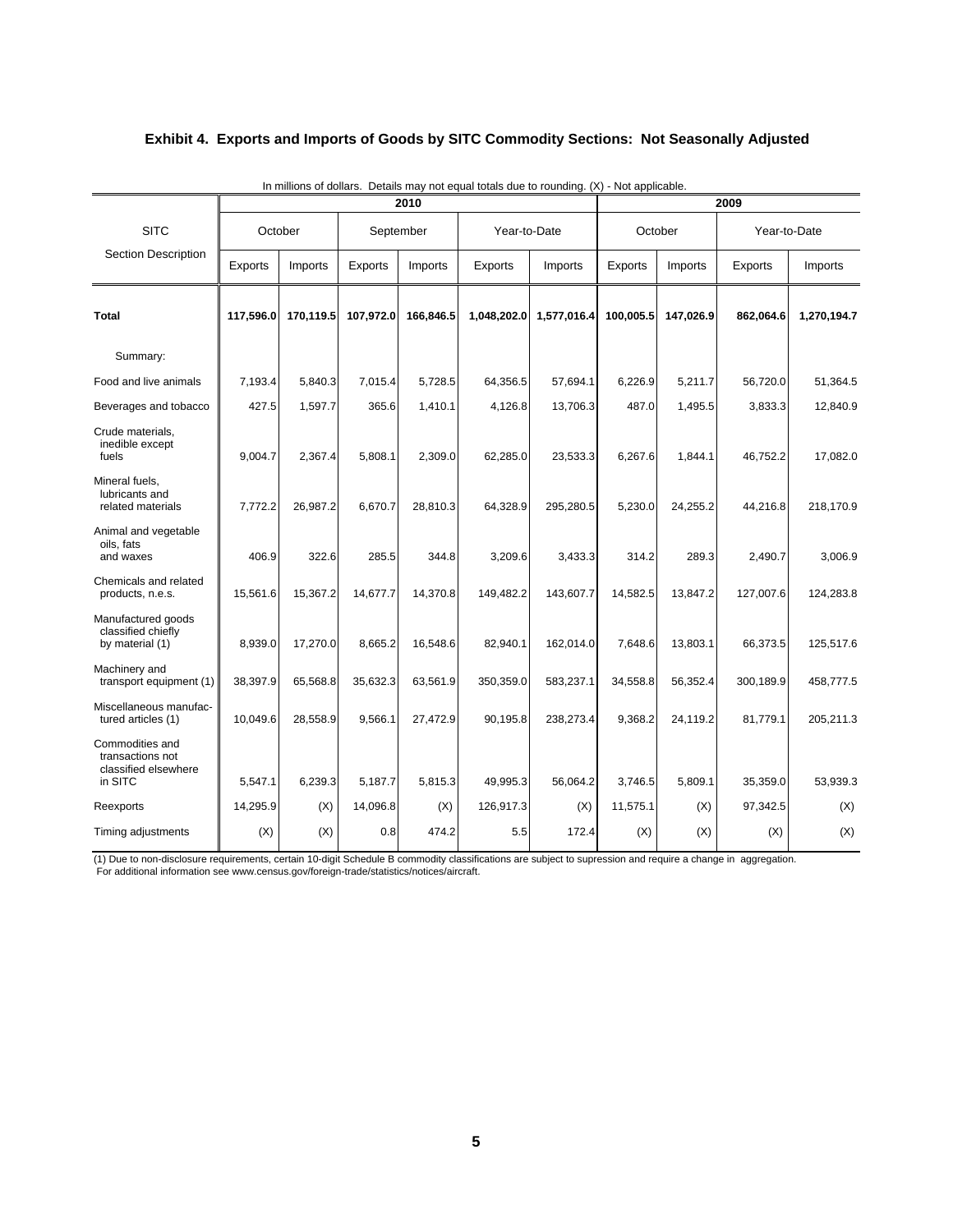|                         | In millions of dollars. Details may not equal totals due to seasonal adjustment and rounding |                               |                                |                            |                            |
|-------------------------|----------------------------------------------------------------------------------------------|-------------------------------|--------------------------------|----------------------------|----------------------------|
| Period                  | Trade balance                                                                                |                               | Exports                        | Imports                    |                            |
|                         | Customs                                                                                      | C.I.F.                        | F.A.S. Value                   | Customs value              | C.I.F. Value               |
|                         |                                                                                              |                               | <b>Seasonally Adjusted</b>     |                            |                            |
| 2009                    |                                                                                              |                               |                                |                            |                            |
| Jan.-Dec.<br>Jan.- Oct. | -503,581.9<br>-407,766.7                                                                     | $-549,252.7$<br>-445,685.3    | 1,056,043.0<br>863,448.3       | 1,559,624.8<br>1,271,215.0 | 1,605,295.7<br>1,309,133.6 |
| January                 | $-45,586.9$                                                                                  | $-50,343.0$                   | 83,223.7                       | 128,810.6                  | 133,566.7                  |
| February<br>March       | $-36,507.0$<br>$-38,231.8$                                                                   | $-40,464.9$<br>$-42,200.6$    | 85,026.3<br>84,071.2           | 121,533.3<br>122,303.1     | 125,491.1<br>126,271.8     |
| April<br>May            | $-39,468.7$<br>$-35,945.1$                                                                   | $-43,262.2$<br>$-39,519.0$    | 81,398.1                       | 120,866.9<br>119,633.2     | 124,660.3                  |
| June                    | $-38,135.6$                                                                                  | $-41,616.5$                   | 83,688.2<br>85,539.8           | 123,675.3                  | 123,207.1<br>127,156.3     |
| July                    | $-43,254.3$                                                                                  | $-46,759.4$                   | 87,527.5                       | 130,781.7                  | 134,286.8                  |
| August<br>September     | $-41,543.8$<br>$-45,875.5$                                                                   | $-45,022.1$<br>$-49,578.1$    | 87,606.3<br>91,033.4           | 129,150.1<br>136,909.0     | 132,628.4<br>140,611.5     |
| October                 | $-43,217.9$                                                                                  | -46,919.6                     | 94,333.8                       | 137,551.7                  | 141,253.4                  |
| November<br>December    | -46,930.5<br>-48,884.7                                                                       | $-50,729.7$<br>-52,837.7      | 94,290.4<br>98,304.3           | 141,220.9<br>147,189.0     | 145,020.1<br>151,142.0     |
| 2010                    |                                                                                              |                               |                                |                            |                            |
| Jan - Oct.              | -532,812.7                                                                                   | -579,413.1                    | 1,048,451.3                    | 1,581,264.0                | 1,627,864.4                |
| January<br>February     | $-46,371.4$<br>$-50,812.5$                                                                   | $-50,393.6$<br>$-54,998.6$    | 99.444.3<br>99,235.2           | 145,815.7<br>150,047.6     | 149.837.9<br>154,233.7     |
| March                   | $-51,214.3$                                                                                  | $-55,618.2$                   | 104,417.0                      | 155,631.3                  | 160,035.2                  |
| April<br>May            | -51,850.9<br>$-53,723.3$                                                                     | -56,333.2<br>$-58,385.2$      | 103,188.4<br>106,121.8         | 155,039.3<br>159,845.2     | 159,521.6<br>164,507.0     |
| June                    | $-61,030.3$                                                                                  | $-65,990.3$                   | 104,009.2                      | 165,039.4                  | 169,999.5                  |
| July                    | $-53,927.3$                                                                                  | $-58,933.0$                   | 106,858.8                      | 160,786.1                  | 165,791.8                  |
| August<br>September (R) | $-57,947.6$<br>$-55,786.2$                                                                   | $-63,056.2$<br>$-60,783.5$    | 106,627.1<br>107,076.3         | 164,574.7<br>162,862.4     | 169,683.3<br>167,859.7     |
| October<br>November     | $-50,148.9$                                                                                  | $-54,921.4$                   | 111,473.3                      | 161,622.2                  | 166,394.7                  |
| December                |                                                                                              |                               |                                |                            |                            |
|                         |                                                                                              |                               | <b>Not Seasonally Adjusted</b> |                            |                            |
| 2009                    |                                                                                              |                               |                                |                            |                            |
| Jan.-Dec.<br>Jan - Oct. | $-503,581.9$<br>$-408, 130.1$                                                                | $-549,252.7$<br>$-446, 101.0$ | 1,056,043.0<br>862,064.6       | 1,559,624.8<br>1,270,194.7 | 1,605,295.7<br>1,308,165.6 |
| January                 | $-44,264.0$                                                                                  | $-48,851.1$                   | 78,150.6                       | 122,414.6                  | 127,001.7                  |
| February<br>March       | $-28,662.9$<br>$-33,510.7$                                                                   | $-32,225.5$<br>$-37,450.2$    | 80,349.3<br>87,848.0           | 109,012.2<br>121,358.7     | 112,574.8<br>125,298.1     |
| April                   | -38,073.4                                                                                    | -41,853.9                     | 80,822.5                       | 118,895.8                  | 122,676.4                  |
| May<br>June             | $-32,690.4$<br>$-40,343.7$                                                                   | $-36,221.2$<br>$-43,938.4$    | 83,651.0<br>86,829.5           | 116,341.5<br>127, 173.2    | 119,872.2<br>130,767.9     |
| July                    | $-50,061.1$                                                                                  | $-53,732.9$                   | 85,634.7                       | 135,695.8                  | 139,367.6                  |
| August<br>September     | $-43,956.5$<br>-49,546.1                                                                     | $-47,528.4$<br>$-53,342.5$    | 87,315.1<br>91,458.4           | 131,271.6<br>141,004.5     | 134,843.5<br>144,800.9     |
| October                 | $-47,021.4$                                                                                  | $-50,956.9$                   | 100,005.5                      | 147,026.9                  | 150,962.4                  |
| November<br>December    | $-48,717.8$<br>-46,733.9                                                                     | $-52,517.1$<br>-50,634.7      | 94,606.5<br>99,371.9           | 143,324.3<br>146,105.8     | 147,123.6<br>150,006.6     |
| 2010                    |                                                                                              |                               |                                |                            |                            |
| Jan - Oct.              | -528,814.4                                                                                   | $-575,527.4$                  | 1,048,202.0                    | 1,577,016.4                | 1,623,729.4                |
| January                 | $-43,371.0$                                                                                  | $-47,179.5$                   | 92,715.8                       | 136,086.8                  | 139,895.3                  |
| February<br>March       | $-40,417.4$<br>$-46,971.5$                                                                   | $-44.174.4$<br>$-51,397.3$    | 93,691.1<br>110,454.2          | 134,108.5<br>157,425.8     | 137,865.5<br>161,851.5     |
| April                   | $-50,645.2$                                                                                  | $-55,099.6$                   | 102,436.4                      | 153,081.6                  | 157,536.0                  |
| May<br>June             | $-50,384.2$<br>$-61,785.1$                                                                   | -54,967.9<br>$-66,854.6$      | 105,492.3<br>107,043.1         | 155,876.5<br>168,828.2     | 160,460.2<br>173,897.7     |
| July                    | $-59,936.5$                                                                                  | $-65,090.7$                   | 104,026.2                      | 163,962.7                  | 169,116.9                  |
| August<br>September (R) | $-63,905.6$<br>$-58,874.4$                                                                   | $-69,255.5$<br>$-63,993.8$    | 106,774.8<br>107,972.0         | 170,680.4<br>166,846.4     | 176,030.3<br>171,965.8     |
| October                 | $-52,523.5$                                                                                  | $-57,514.2$                   | 117,596.0                      | 170,119.5                  | 175,110.2                  |
| November<br>December    |                                                                                              |                               |                                |                            |                            |

#### **Exhibit 5. Exports, Imports, and Trade Balance of Goods**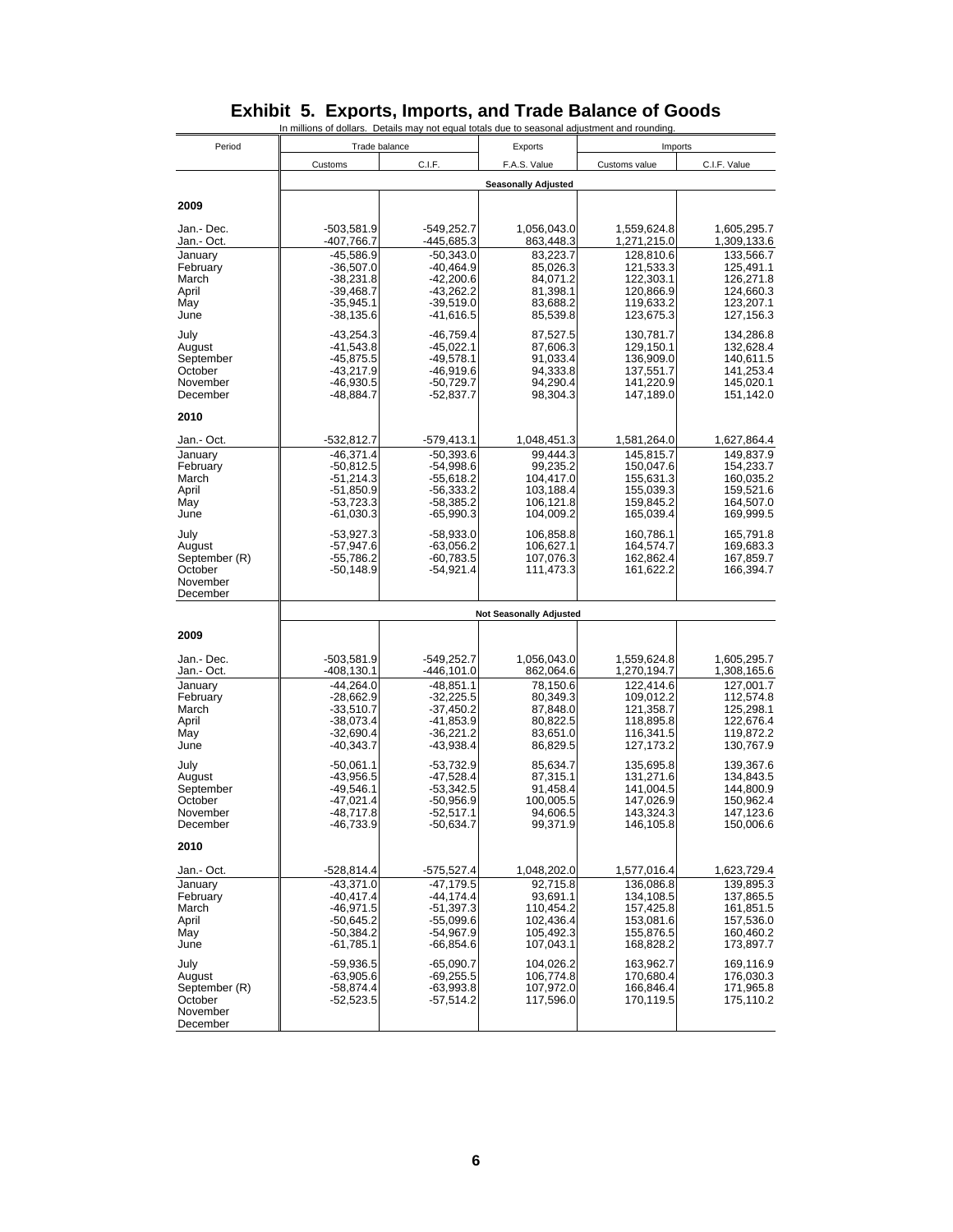|  | Exhibit 6. Exports, Imports and Trade Balance by Country and Area, Not Seasonally Adjusted: 2010 |  |  |  |  |
|--|--------------------------------------------------------------------------------------------------|--|--|--|--|
|--|--------------------------------------------------------------------------------------------------|--|--|--|--|

In millions of dollars. Details may not equal totals due to rounding. (X) Not applicable. (-) Represents zero or less than one-half unit of measurement shown.

|                                                          |                     | Trade balance              |            |                 | <b>Exports</b>                            |            |                  |                        |            | <b>Imports</b>    |                       |            |
|----------------------------------------------------------|---------------------|----------------------------|------------|-----------------|-------------------------------------------|------------|------------------|------------------------|------------|-------------------|-----------------------|------------|
| Country                                                  |                     | (Customs imports)<br>Year- |            |                 | Domestic & Foreign, F.A.S. basis<br>Year- |            |                  | Customs basis<br>Year- |            |                   | C.I.F. basis<br>Year- |            |
|                                                          | October             | to-Date                    | Rank       | October         | to-Date                                   | Rank       | October          | to-Date                | Rank       | October           | to-Date               | Rank       |
| <b>TOTAL</b>                                             | $-52,523.5$         | $-528,814.5$               | (X)        | 117,596.0       | 1,048,202.0                               | (X)        | 170,119.5        | 1,577,016.4            | (X)        | 175,110.2         | 1,623,729.3           | (X)        |
| Afghanistan                                              | 180.6               | 1,758.3                    | 217        | 182.1           | 1,841.8                                   | 54         | 1.5              | 83.5                   | 123        | 1.5               | 85.7                  | 124        |
| Albania                                                  | 1.8                 | 14.9                       | 131        | 3.9             | 39.4                                      | 162        | 2.1              | 24.5                   | 147        | 2.2               | 25.7                  | 146        |
| Algeria                                                  | $-908.3$            | $-11,025.6$                | 13         | 149.7           | 995.8                                     | 72         | 1,058.0          | 12,021.5               | 28         | 1,086.0           | 12,391.7              | 28         |
| Andorra                                                  | 1.4                 | 7.0                        | 120        | 1.5             | 7.4                                       | 194        | 0.1              | 0.4                    | 210        | 0.1               | 0.4                   | 210        |
| Angola<br>Anguilla                                       | $-701.7$<br>1.8     | $-9,432.7$<br>27.1         | 16<br>144  | 81.2<br>2.5     | 976.6<br>29.0                             | 73<br>172  | 782.8<br>0.7     | 10,409.3<br>1.9        | 29<br>186  | 802.9<br>0.7      | 10,716.3<br>1.9       | 30<br>186  |
| Antigua and Barbuda                                      | 13.2                | 116.3                      | 175        | 13.6            | 120.9                                     | 129        | 0.3              | 4.7                    | 171        | 0.3               | 4.8                   | 172        |
| Argentina                                                | 315.5               | 2,978.2                    | 221        | 739.7           | 5,955.9                                   | 31         | 424.2            | 2,977.7                | 51         | 445.5             | 3,134.6               | 51         |
| Armenia                                                  | $-0.6$              | 34.0                       | 151        | 5.3             | 97.4                                      | 138        | 6.0              | 63.3                   | 127        | 6.2               | 66.1                  | 129        |
| Aruba<br>Australia                                       | 36.7<br>1,314.2     | 393.5<br>10,889.8          | 198<br>230 | 37.8<br>2,032.9 | 409.6<br>17,967.1                         | 91<br>15   | 1.1<br>718.7     | 16.1<br>7,077.3        | 153<br>33  | 1.1<br>740.5      | 16.7<br>7,321.3       | 153<br>33  |
| Austria                                                  | -481.0              | $-3,724.6$                 | 26         | 143.8           | 1,806.9                                   | 55         | 624.8            | 5,531.5                | 41         | 641.0             | 5,673.8               | 41         |
| Azerbaijan                                               | $-147.4$            | $-1,605.3$                 | 39         | 19.4            | 193.9                                     | 114        | 166.8            | 1,799.2                | 65         | 170.2             | 1,848.7               | 65         |
| Bahamas                                                  | 220.9               | 2,041.1                    | 218        | 261.3           | 2,711.7                                   | 47         | 40.4             | 670.6                  | 78         | 42.3              | 693.7                 | 78         |
| Bahrain                                                  | 236.5               | 768.9                      | 205        | 271.8           | 1,100.7                                   | 68         | 35.2             | 331.7                  | 92         | 37.6              | 350.7                 | 90         |
| Bangladesh                                               | -371.6              | $-3,148.3$                 | 28         | 37.3            | 439.8                                     | 88         | 408.8            | 3,588.1                | 45         | 435.9             | 3,798.8               | 45         |
| Barbados<br>Belarus                                      | 34.6<br>6.0         | 290.8<br>$-50.9$           | 192<br>71  | 39.7<br>13.1    | 327.1<br>101.1                            | 97<br>137  | 5.2<br>7.1       | 36.3<br>152.0          | 140<br>111 | 5.3<br>7.6        | 37.6<br>158.1         | 140<br>111 |
| Belgium                                                  | 813.4               | 7,857.5                    | 226        | 2,332.7         | 21,072.5                                  | 13         | 1,519.3          | 13,215.0               | 25         | 1,546.3           | 13,471.4              | 25         |
| <b>Belize</b>                                            | 2.7                 | 139.9                      | 179        | 17.9            | 231.3                                     | 109        | 15.2             | 91.4                   | 122        | 16.4              | 98.9                  | 121        |
| Benin                                                    | 45.6                | 382.3                      | 197        | 45.6            | 382.5                                     | 93         | $(\cdot)$        | 0.2                    | 213        | $\left( -\right)$ | 0.3                   | 213        |
| Bermuda<br><b>Bhutan</b>                                 | 58.8<br>0.3         | 534.4<br>2.5               | 200<br>106 | 59.6<br>0.3     | 551.5<br>2.9                              | 83<br>208  | 0.8<br>$(\cdot)$ | 17.1<br>0.4            | 152<br>209 | 0.9<br>$(\cdot)$  | 17.7<br>0.4           | 152<br>209 |
| Bolivia                                                  | 0.6                 | $-108.6$                   | 64         | 48.8            | 414.9                                     | 90         | 48.2             | 523.5                  | 81         | 49.0              | 534.6                 | 83         |
| Bosnia-Hercegovina                                       | $-0.8$              | 2.4                        | 105        | 1.1             | 24.1                                      | 176        | 1.9              | 21.7                   | 149        | 2.0               | 22.7                  | 148        |
| Botswana                                                 | $-12.4$             | $-116.1$                   | 62         | 5.1             | 28.7                                      | 173        | 17.6             | 144.8                  | 115        | 17.6              | 145.4                 | 116        |
| <b>Brazil</b><br><b>British Indian Ocean Territories</b> | 1,140.7<br>0.1      | 9,605.4<br>0.1             | 228<br>88  | 3,218.7<br>0.2  | 29,317.8<br>1.2                           | 8<br>218   | 2,078.0<br>0.1   | 19,712.4<br>1.1        | 18<br>200  | 2,163.6<br>0.1    | 20,594.7<br>1.1       | 18<br>202  |
| British Virgin Islands                                   | 11.7                | 98.0                       | 169        | 13.4            | 116.1                                     | 132        | 1.8              | 18.1                   | 150        | 1.8               | 18.2                  | 150        |
| <b>Brunei</b>                                            | 8.2                 | 91.8                       | 167        | 9.6             | 102.4                                     | 134        | 1.4              | 10.6                   | 158        | 1.5               | 11.9                  | 157        |
| Bulgaria                                                 | $-17.0$             | -54.8                      | 70         | 13.5            | 140.8                                     | 126        | 30.5             | 195.6                  | 102        | 32.4              | 206.3                 | 102        |
| <b>Burkina</b><br>Burma (Myanmar)                        | 4.1<br>0.7          | 33.9<br>6.5                | 150<br>119 | 4.3<br>0.7      | 36.0<br>6.5                               | 164<br>197 | 0.2<br>$(\cdot)$ | 2.1                    | 185<br>(X) | 0.2               | 2.1<br>$(\cdot)$      | 185<br>(X) |
| Burundi                                                  | 1.1                 | 10.3                       | 125        | 1.3             | 11.7                                      | 187        | 0.2              | $(-)$<br>1.3           | 199        | $(\cdot)$<br>0.2  | 1.4                   | 199        |
| Cambodia                                                 | $-218.8$            | $-1,756.2$                 | 35         | 14.3            | 131.4                                     | 128        | 233.1            | 1,887.6                | 61         | 243.3             | 1,971.8               | 61         |
| Cameroon                                                 | 2.1                 | $-147.5$                   | 59         | 14.1            | 107.3                                     | 133        | 12.0             | 254.8                  | 97         | 12.8              | 266.4                 | 97         |
| Canada                                                   | $-1,092.6$          | $-22,028.9$                | 6          | 22,192.6        | 207,394.2                                 | -1         | 23,285.2         | 229,423.1              | 2          | 23,606.3          | 232,700.4             | 2          |
| Cape Verde<br>Cayman Islands                             | 0.5<br>54.5         | 5.4<br>467.3               | 117<br>199 | 0.5<br>55.1     | 6.4<br>477.1                              | 198<br>86  | 0.1<br>0.6       | 1.1<br>9.8             | 202<br>160 | 0.1<br>0.6        | 1.1<br>10.1           | 203<br>160 |
| Central African Republic                                 | 0.1                 | 4.5                        | 114        | 0.4             | 9.5                                       | 188        | 0.4              | 5.1                    | 170        | 0.4               | 5.2                   | 171        |
| Chad                                                     | $-202.5$            | $-1,684.6$                 | 38         | 8.8             | 79.9                                      | 146        | 211.3            | 1,764.5                | 66         | 217.3             | 1,823.7               | 66         |
| Chile                                                    | 521.6               | 3,218.8                    | 222        | 1,009.3         | 9,065.5                                   | 24         | 487.7            | 5,846.7                | 39         | 513.5             | 6,426.4               | 38         |
| China<br>Christmas Island                                | $-25,516.8$<br>0.0  | $-226,749.8$<br>0.9        | 97         | 9,303.4<br>0.1  | 72,276.2<br>1.5                           | 3<br>217   | 34,820.2<br>0.1  | 299,026.0<br>0.5       | 1<br>206   | 36,615.2<br>0.1   | 313,987.9<br>0.6      | -1<br>206  |
| Cocos (Keeling) Island                                   | $-0.4$              | $-1.2$                     | 83         | 0.2             | 0.6                                       | 223        | 0.6              | 1.8                    | 187        | 0.7               | 1.9                   | 188        |
| Colombia                                                 | $-143.0$            | $-2,728.3$                 | 32         | 1,108.2         | 9,871.5                                   | 20         | 1,251.2          | 12,599.8               | 26         | 1,296.4           | 13,080.0              | 27         |
| Comoros                                                  | $-0.2$              | $-0.1$                     | 85         | $(\cdot)$       | 1.0                                       | 220        | 0.2              | 1.1                    | 201        | 0.3               | 1.1                   | 201        |
| Congo (Brazzaville)<br>Congo (Kinshasa)                  | $-110.0$<br>$-68.8$ | $-2.743.7$<br>-441.6       | 31<br>54   | 19.4<br>10.2    | 221.5<br>75.6                             | 111<br>148 | 129.4<br>79.0    | 2,965.1<br>517.3       | 52<br>83   | 131.8<br>81.7     | 3,034.3<br>535.6      | 53<br>82   |
| Cook Islands                                             | 0.3                 | 1.8                        | 100        | 0.3             | 3.2                                       | 204        | 0.1              | 1.4                    | 198        | 0.1               | 1.4                   | 198        |
| Costa Rica                                               | -285.8              | $-2,824.1$                 | 30         | 444.6           | 4,337.7                                   | 40         | 730.3            | 7,161.8                | 32         | 749.4             | 7,361.3               | 32         |
| Cote d'Ivoire                                            | $-78.0$             | $-830.8$                   | 50<br>75   | 9.0             | 147.1<br>268.9                            | 125        | 87.1<br>27.1     | 977.9<br>282.4         | 71<br>95   | 90.1<br>28.7      | 1,009.4<br>297.5      | 71         |
| Croatia<br>Cuba                                          | 11.3<br>19.8        | $-13.5$<br>310.3           | 194        | 38.4<br>19.8    | 310.6                                     | 105<br>98  | $(\cdot)$        | 0.3                    | 211        | $(\cdot)$         | 0.3                   | 95<br>211  |
| Cyprus                                                   | 6.7                 | 108.1                      | 174        | 7.5             | 116.2                                     | 131        | 0.8              | 8.1                    | 164        | 0.8               | 8.6                   | 164        |
| Czech Republic                                           | $-119.5$            | $-855.0$                   | 49         | 110.8           | 1,164.8                                   | 67         | 230.3            | 2,019.7                | 58         | 238.3             | 2,087.8               | 58         |
| Denmark                                                  | $-284.4$            | $-3,078.9$                 | 29         | 205.6           | 1,794.4                                   | 56         | 490.0            | 4,873.3                | 42         | 501.4             | 4,982.7               | 42         |
| Djibouti                                                 | 4.9                 | 116.6                      | 176        | 5.0             | 118.2                                     | 130        | 0.1              | 1.6                    | 188        | 0.1               | 1.7                   | 189        |
| Dominica<br>Dominican Republic                           | 6.8<br>261.0        | 58.8<br>2,282.0            | 158<br>219 | 6.9<br>588.9    | 60.3<br>5,352.2                           | 154<br>35  | 0.1<br>327.8     | 1.5<br>3,070.2         | 192<br>50  | 0.1<br>335.8      | 1.6<br>3,155.4        | 195<br>50  |
|                                                          |                     |                            |            |                 |                                           |            |                  |                        |            |                   |                       |            |
| Ecuador<br>Egypt                                         | $-81.2$<br>544.3    | $-1,708.9$<br>3,500.3      | 36<br>223  | 513.3<br>743.5  | 4,506.9<br>5,457.5                        | 39<br>34   | 594.5<br>199.2   | 6,215.8<br>1,957.1     | 37<br>59   | 623.4<br>210.2    | 6,543.6<br>2,057.5    | 37<br>59   |
| El Salvador                                              | $-7.3$              | 149.2                      | 182        | 198.3           | 2,016.3                                   | 53         | 205.6            | 1,867.1                | 62         | 211.3             | 1,925.6               | 62         |
| <b>Equatorial Guinea</b>                                 | -224.0              | $-1,697.0$                 | 37         | 16.9            | 221.7                                     | 110        | 240.9            | 1,918.7                | 60         | 248.2             | 1,986.2               | 60         |
| Eritrea                                                  | 0.2                 | 1.8                        | 101        | 0.2             | 1.9                                       | 212        | $(-)$            | 0.1                    | 217        | $(\cdot)$         | 0.1                   | 217        |
| Estonia                                                  | $-66.4$             | $-227.0$                   | 56         | 22.3            | 156.6                                     | 120        | 88.8             | 383.6                  | 87         | 91.9              | 398.6                 | 86         |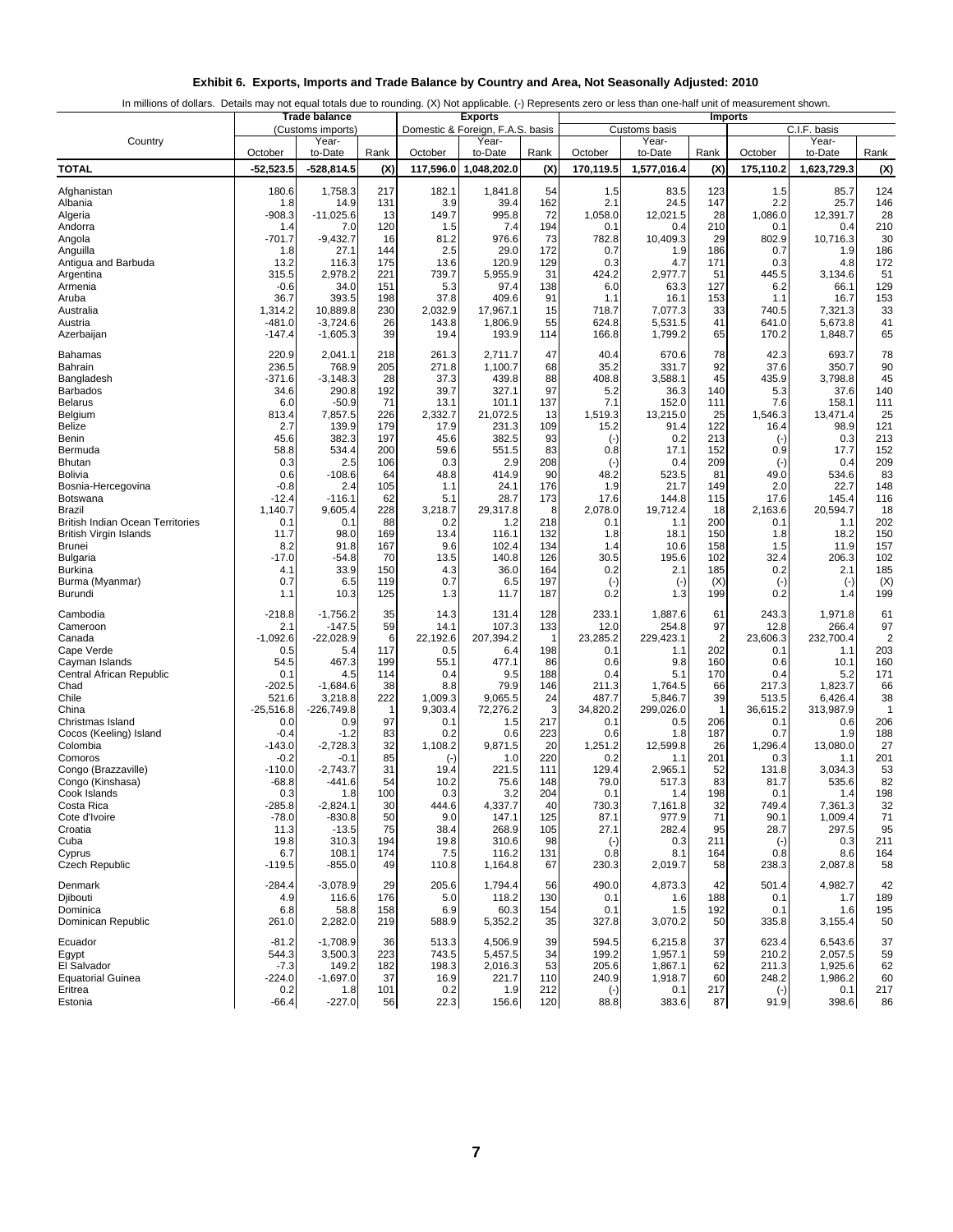|  |  |  | Exhibit 6. Exports, Imports and Trade Balance by Country and Area, Not Seasonally Adjusted: 2010 |  |
|--|--|--|--------------------------------------------------------------------------------------------------|--|
|  |  |  |                                                                                                  |  |

|  | In millions of dollars. Details may not equal totals due to rounding. (X) Not applicable. (-) Represents zero or less than one-half unit of measurement shown. |
|--|----------------------------------------------------------------------------------------------------------------------------------------------------------------|
|  |                                                                                                                                                                |
|  |                                                                                                                                                                |

|                                       |            | <b>Trade balance</b>       |      |           | <b>Exports</b>                            |      |           |                        |      | <b>Imports</b> |                       |                |
|---------------------------------------|------------|----------------------------|------|-----------|-------------------------------------------|------|-----------|------------------------|------|----------------|-----------------------|----------------|
| Country                               |            | (Customs imports)<br>Year- |      |           | Domestic & Foreign, F.A.S. basis<br>Year- |      |           | Customs basis<br>Year- |      |                | C.I.F. basis<br>Year- |                |
|                                       | October    | to-Date                    | Rank | October   | to-Date                                   | Rank | October   | to-Date                | Rank | October        | to-Date               | Rank           |
| Ethiopia                              | 73.0       | 260.1                      | 190  | 86.0      | 362.2                                     | 94   | 13.0      | 102.1                  | 119  | 13.5           | 107.5                 | 119            |
| <b>Falkland Islands</b>               | $-1.8$     | $-2.2$                     | 77   | 0.1       | 2.3                                       | 209  | 2.0       | 4.5                    | 173  | 2.0            | 4.6                   | 175            |
| Faroe Islands                         | $-8.0$     | $-55.9$                    | 69   | $(\cdot)$ | 2.0                                       | 211  | 8.1       | 57.9                   | 128  | 10.1           | 74.3                  | 126            |
| <b>Federal Republic of Germany</b>    | $-3,296.5$ | $-28,118.2$                | 4    | 4,373.0   | 39.536.7                                  | 6    | 7,669.4   | 67,654.9               | 5    | 7,830.4        | 69,048.6              | 5              |
| <b>Federated States of Micronesia</b> | 3.4        | 31.4                       | 148  | 3.7       | 35.2                                      | 165  | 0.3       | 3.8                    | 176  | 0.4            | 5.7                   | 170            |
| Fiji                                  | $-15.1$    | $-115.7$                   | 63   | 3.5       | 37.0                                      | 163  | 18.6      | 152.6                  | 109  | 21.0           | 177.2                 | 104            |
| Finland                               | $-148.3$   | $-1,466.9$                 | 41   | 225.3     | 1,782.0                                   | 57   | 373.6     | 3,248.9                | 48   | 390.3          | 3,385.5               | 48             |
| France                                | $-693.5$   | $-9,792.1$                 | 15   | 2,537.8   | 21,817.5                                  | 11   | 3,231.3   | 31,609.6               | 8    | 3,290.8        | 32,131.7              | 8              |
| <b>French Guiana</b>                  | 5.2        | 30.8                       | 146  | 5.2       | 30.9                                      | 170  | $(\cdot)$ | 0.1                    | 219  | $(\cdot)$      | 0.1                   | 219            |
| French Polynesia                      | 7.6        | 59.2                       | 159  | 10.4      | 101.6                                     | 135  | 2.8       | 42.4                   | 138  | 3.0            | 43.7                  | 139            |
| French Southern and Antarctic Lands   | 0.0        | 0.5                        | 92   | $(\cdot)$ | 0.5                                       | 228  | $(\cdot)$ | $(\cdot)$              | 222  | $(\cdot)$      | $(\cdot)$             | 223            |
| Gabon                                 | -459.1     | $-1,515.6$                 | 40   | 19.1      | 215.9                                     | 112  | 478.2     | 1,731.5                | 67   | 489.8          | 1,784.5               | 67             |
| Gambia                                | 1.6        | 23.9                       | 141  | 1.7       | 26.8                                      | 175  | $(\cdot)$ | 3.0                    | 181  | 0.1            | 3.8                   | 177            |
| Gaza Strip Administered by Israel     | $(\cdot)$  | $-1.4$                     | 81   | $(\cdot)$ | 1.8                                       | 214  | $(\cdot)$ | 3.2                    | 179  | $(-)$          | 3.2                   | 182            |
| Georgia                               | 13.2       | 97.5                       | 168  | 22.5      | 245.1                                     | 107  | 9.3       | 147.6                  | 114  | 9.5            | 153.5                 | 115            |
| Ghana                                 | 113.1      | 609.9                      | 204  | 125.4     | 827.2                                     | 78   | 12.3      | 217.3                  | 101  | 13.1           | 225.1                 | 101            |
| Gibraltar                             | 256.5      | 1,425.6                    | 214  | 256.5     | 1,426.1                                   | 63   | $(-)$     | 0.6                    | 205  | $(\cdot)$      | 0.6                   | 205            |
| Greece                                | 18.2       | 273.9                      | 191  | 71.5      | 899.9                                     | 75   | 53.3      | 626.0                  | 79   | 56.2           | 665.5                 | 79             |
| Greenland                             | $-0.6$     | 0.5                        | 93   | 0.3       | 7.3                                       | 196  | 0.9       | 6.8                    | 167  | 1.0            | 7.0                   | 168            |
| Grenada                               | 5.9        | 48.1                       | 154  | 6.4       | 55.0                                      | 156  | 0.6       | 6.8                    | 166  | 0.6            | 7.4                   | 166            |
| Guadeloupe                            | 40.7       | 309.1                      | 193  | 40.9      | 310.5                                     | 99   | 0.1       | 1.4                    | 197  | 0.1            | 1.4                   | 197            |
| Guatemala                             | 137.9      | 852.1                      | 207  | 381.3     | 3,634.0                                   | 43   | 243.4     | 2,781.8                | 54   | 259.0          | 2,972.6               | 54             |
| Guinea                                | $-1.4$     | 11.4                       | 126  | 8.1       | 68.6                                      | 152  | 9.6       | 57.2                   | 129  | 14.7           | 95.0                  | 123            |
| Guinea-Bissau                         | 0.1        | 3.7                        | 113  | 0.1       | 4.2                                       | 201  | $(-)$     | 0.5                    | 207  | $(\cdot)$      | 0.5                   | 207            |
| Guyana                                | -4.9       | $-1.2$                     | 82   | 22.0      | 240.4                                     | 108  | 26.9      | 241.6                  | 99   | 27.8           | 249.3                 | 99             |
| Haiti                                 | 38.7       | 587.7                      | 201  | 90.2      | 1,036.2                                   | 71   | 51.6      | 448.5                  | 84   | 52.8           | 460.2                 | 85             |
| <b>Heard and McDonald Islands</b>     | $(\cdot)$  | 2.9                        | 107  | $(-)$     | 2.9                                       | 207  | $(-)$     | $(-)$                  | 228  | $(\cdot)$      | $(\cdot)$             | 228            |
| Honduras                              | 102.4      | 594.6                      | 202  | 450.9     | 3,828.5                                   | 42   | 348.5     | 3,233.9                | 49   | 360.8          | 3,378.3               | 49             |
| Hong Kong                             | 1,878.1    | 18,198.4                   | 232  | 2,277.5   | 21,692.0                                  | 12   | 399.5     | 3,493.6                | 46   | 413.0          | 3,613.6               | 47             |
| Hungary                               | -92.5      | $-1,019.0$                 | 46   | 117.2     | 1,059.2                                   | 70   | 209.7     | 2,078.2                | 57   | 214.3          | 2,122.9               | 57             |
| Iceland                               | 17.1       | 104.1                      | 173  | 34.0      | 269.0                                     | 104  | 16.9      | 164.9                  | 106  | 17.6           | 173.4                 | 106            |
| India                                 | -977.5     | $-8,958.0$                 | 19   | 1,921.2   | 16,085.6                                  | 17   | 2,898.7   | 25,043.6               | 14   | 3,007.5        | 26,037.5              | 14             |
| Indonesia                             | $-663.2$   | $-7,752.2$                 | 22   | 660.3     | 5,737.6                                   | 32   | 1,323.5   | 13,489.8               | 24   | 1,395.7        | 14,255.7              | 24             |
| Iran                                  | 10.5       | 76.2                       | 165  | 11.5      | 169.9                                     | 118  | 1.0       | 93.7                   | 121  | 1.1            | 96.4                  | 122            |
| Iraq                                  | -435.6     | $-9,022.3$                 | 18   | 123.0     | 1,337.1                                   | 65   | 558.5     | 10,359.4               | 30   | 577.1          | 10,782.6              | 29             |
| Ireland                               | -2,711.5   | $-21,700.8$                | 7    | 580.9     | 6,140.7                                   | 29   | 3,292.3   | 27,841.5               | 10   | 3,302.4        | 27,946.4              | 10             |
| Israel                                | $-480.7$   | $-8,077.7$                 | 21   | 1,040.3   | 9,219.6                                   | 23   | 1,521.0   | 17,297.3               | 20   | 1,539.0        | 17,506.5              | 20             |
| Italy                                 | $-1,342.6$ | $-11,730.6$                | 11   | 1,288.1   | 11,718.0                                  | 18   | 2,630.7   | 23,448.6               | 15   | 2,718.2        | 24,242.8              | 15             |
| Jamaica                               | 141.5      | 1,061.9                    | 209  | 161.8     | 1,349.1                                   | 64   | 20.3      | 287.2                  | 94   | 23.1           | 320.2                 | 94             |
| Japan                                 | $-5,665.8$ | $-48,107.9$                | 3    | 5,551.1   | 49,864.7                                  | 4    | 11,216.9  | 97,972.6               | 4    | 11,519.7       | 100,571.4             | 4              |
| Jordan                                | 42.8       | 153.2                      | 183  | 139.7     | 974.6                                     | 74   | 96.9      | 821.4                  | 76   | 100.6          | 850.2                 | 76             |
| Kazakhstan                            | 100.7      | $-1,055.4$                 | 45   | 116.3     | 551.8                                     | 82   | 15.6      | 1,607.2                | 69   | 16.2           | 1,663.8               | 69             |
| Kenya                                 | $-3.9$     | 43.7                       | 152  | 36.4      | 304.5                                     | 100  | 40.3      | 260.8                  | 96   | 42.1           | 272.4                 | 96             |
| Kiribati                              | $-0.4$     | 8.3                        | 123  | $(\cdot)$ | 9.2                                       | 190  | 0.4       | 0.9                    | 204  | 0.4            | 1.1                   | 204            |
| Korea, South                          | $-1,091.4$ | $-7,736.9$                 | 23   | 3,335.4   | 32,203.4                                  | 7    | 4,426.8   | 39,940.3               | 7    | 4,585.1        | 41,372.7              | $\overline{7}$ |
| Kosovo                                | 1.1        | 7.9                        | 122  | 1.1       | 8.0                                       | 192  | $(-)$     | 0.1                    | 218  | $(\cdot)$      | 0.1                   | 218            |
| Kuwait                                | $-2.0$     | $-2.169.8$                 | 33   | 220.4     | 2,379.3                                   | 50   | 222.4     | 4,549.1                | 43   | 232.6          | 4,730.1               | 43             |
| Kyrgyzstan                            | 6.0        | 67.7                       | 162  | 6.1       | 70.9                                      | 150  | 0.1       | 3.3                    | 178  | 0.1            | 3.4                   | 179            |
| Laos                                  | -5.7       | $-39.6$                    | 72   | 0.8       | 9.4                                       | 189  | 6.5       | 49.1                   | 136  | 6.8            | 51.6                  | 135            |
| Latvia                                | 15.6       | 132.5                      | 178  | 43.4      | 281.1                                     | 103  | 27.8      | 148.5                  | 113  | 31.5           | 158.4                 | 110            |
| Lebanon                               | 150.8      | 1,529.5                    | 216  | 157.9     | 1,599.9                                   | 59   | 7.0       | 70.4                   | 125  | 7.3            | 73.6                  | 127            |
| Lesotho                               | $-25.0$    | $-247.4$                   | 55   | 0.1       | 0.7                                       | 222  | 25.1      | 248.1                  | 98   | 26.5           | 259.2                 | 98             |
| Liberia                               | 20.2       | 3.2                        | 108  | 33.5      | 155.8                                     | 121  | 13.3      | 152.6                  | 108  | 13.8           | 156.6                 | 112            |
| Libya                                 | $-98.2$    | $-1,281.9$                 | 44   | 49.1      | 542.3                                     | 84   | 147.3     | 1,824.2                | 63   | 151.4          | 1,886.9               | 64             |
| Liechtenstein                         | $-18.3$    | $-158.0$                   | 58   | 1.6       | 15.2                                      | 183  | 20.0      | 173.2                  | 104  | 20.2           | 175.4                 | 105            |
| Lithuania                             | 19.5       | 44.6                       | 153  | 59.7      | 489.7                                     | 85   | 40.2      | 445.1                  | 85   | 41.9           | 464.6                 | 84             |
| Luxembourg                            | 61.9       | 837.0                      | 206  | 101.1     | 1,214.1                                   | 66   | 39.3      | 377.1                  | 88   | 40.9           | 395.9                 | 88             |
| Macao                                 | 12.5       | 56.8                       | 157  | 23.9      | 178.0                                     | 116  | 11.4      | 121.2                  | 117  | 11.8           | 126.5                 | 117            |
| Macedonia (Skopje)                    | 0.7        | 2.2                        | 104  | 3.2       | 28.4                                      | 174  | 2.5       | 26.2                   | 144  | 2.7            | 27.7                  | 144            |
| Madagascar                            | 1.1        | 5.0                        | 115  | 4.2       | 101.4                                     | 136  | 3.1       | 96.4                   | 120  | 3.3            | 100.7                 | 120            |
| Malawi                                | $-7.7$     | $-22.5$                    | 74   | 1.3       | 29.9                                      | 171  | 9.1       | 52.4                   | 132  | 9.4            | 55.5                  | 132            |
| Malaysia                              | $-884.5$   | $-9,973.1$                 | 14   | 1,280.7   | 11,548.3                                  | 19   | 2,165.2   | 21,521.4               | 16   | 2,225.2        | 22,124.9              | 16             |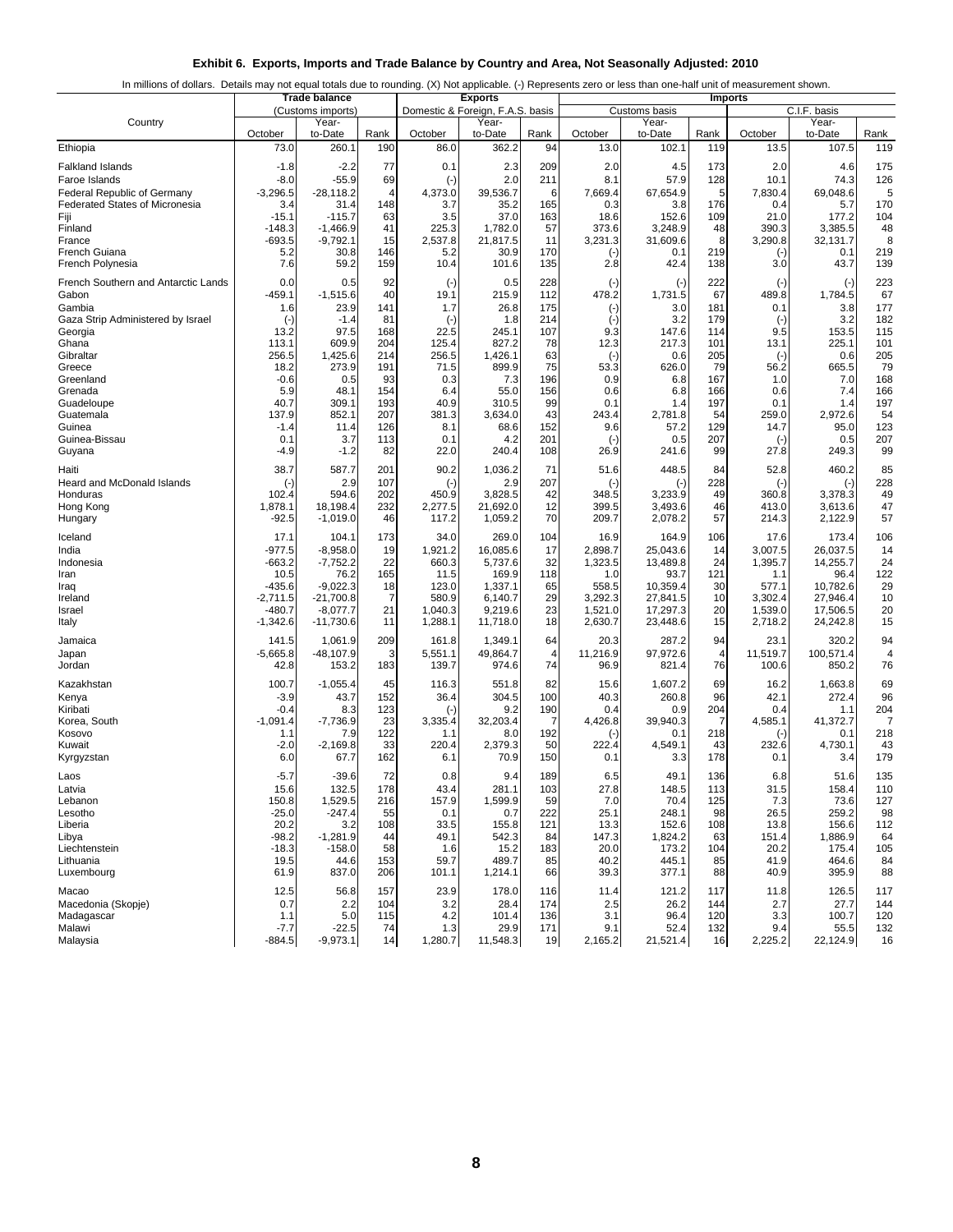| Exhibit 6. Exports, Imports and Trade Balance by Country and Area, Not Seasonally Adjusted: 2010 |  |  |  |
|--------------------------------------------------------------------------------------------------|--|--|--|
|                                                                                                  |  |  |  |

| In millions of dollars. Details may not equal totals due to rounding. (X) Not applicable. (-) Represents zero or less than one-half unit of measurement shown. |  |  |
|----------------------------------------------------------------------------------------------------------------------------------------------------------------|--|--|
|                                                                                                                                                                |  |  |
|                                                                                                                                                                |  |  |

|                               |                   | <b>Trade balance</b> |                |                | <b>Exports</b>                   |                 |                    |                  |            | <b>Imports</b>    |                      |            |
|-------------------------------|-------------------|----------------------|----------------|----------------|----------------------------------|-----------------|--------------------|------------------|------------|-------------------|----------------------|------------|
|                               |                   | (Customs imports)    |                |                | Domestic & Foreign, F.A.S. basis |                 |                    | Customs basis    |            |                   | C.I.F. basis         |            |
| Country                       | October           | Year-<br>to-Date     | Rank           | October        | Year-<br>to-Date                 | Rank            | October            | Year-<br>to-Date | Rank       | October           | Year-<br>to-Date     | Rank       |
| Maldives                      | 3.8               | 21.0                 | 137            | 3.9            | 22.4                             | 179             | $(\cdot)$          | 1.4              | 196        | $(\cdot)$         | 1.6                  | 193        |
| Mali                          | 0.4               | 25.7                 | 142            | 2.2            | 31.7                             | 169             | 1.8                | 6.0              | 169        | 1.8               | 6.1                  | 169        |
| Malta                         | 1.7               | 168.7                | 186            | 21.2           | 388.1                            | 92              | 19.5               | 219.4            | 100        | 20.2              | 225.9                | 100        |
| Marshall Islands              | 3.7               | 70.0                 | 163            | 4.1            | 81.0                             | 143             | 0.4                | 11.0             | 157        | 0.5               | 14.1                 | 156        |
| Martinique<br>Mauritania      | 17.9<br>5.6       | 246.0<br>18.5        | 189<br>134     | 21.0<br>5.6    | 260.2<br>71.0                    | 106<br>149      | 3.1                | 14.1<br>52.5     | 155<br>131 | 3.3               | 14.6<br>54.5         | 155<br>133 |
| Mauritius                     | $-15.4$           | $-128.2$             | 61             | 3.3            | 34.0                             | 166             | $(\cdot)$<br>18.7  | 162.2            | 107        | $(-)$<br>19.8     | 170.3                | 109        |
| Mayotte                       | 0.4               | 5.6                  | 118            | 0.4            | 5.7                              | 199             | $(-)$              | $(-)$            | 225        | $(\cdot)$         | $(\cdot)$            | 225        |
| Mexico                        | $-5,753.1$        | $-56,026.4$          | $\overline{2}$ | 15,352.9       | 133,961.4                        | $\overline{2}$  | 21,106.0           | 189,987.7        | 3          | 21,288.6          | 191,896.9            | 3          |
| Moldova                       | 2.8               | 23.0                 | 139            | 4.4            | 33.1                             | 168             | 1.5                | 10.1             | 159        | 1.6               | 10.8                 | 159        |
| Monaco                        | $-2.0$            | 31.0                 | 147            | 0.4            | 48.3                             | 159             | 2.4                | 17.3             | 151        | 2.6               | 18.0                 | 151        |
| Mongolia<br>Montenegro        | 8.6<br>1.4        | 62.8<br>8.7          | 160<br>124     | 9.6<br>1.6     | 70.3<br>12.1                     | 151<br>185      | 1.0<br>0.3         | 7.6<br>3.3       | 165<br>177 | 1.1<br>0.3        | 8.3<br>3.5           | 165<br>178 |
| Montserrat                    | 0.4               | 3.4                  | 109            | 0.6            | 3.8                              | 202             | 0.1                | 0.5              | 208        | 0.1               | 0.5                  | 208        |
| Morocco                       | 196.8             | 1,122.0              | 211            | 256.9          | 1,639.9                          | 58              | 60.1               | 517.9            | 82         | 66.8              | 567.8                | 80         |
| Mozambique                    | 4.6               | 125.9                | 177            | 19.0           | 181.5                            | 115             | 14.4               | 55.6             | 130        | 14.7              | 56.7                 | 130        |
| Namibia                       | $-2.1$            | -75.7                | 67             | 14.3           | 95.4                             | 140             | 16.3               | 171.0            | 105        | 16.4              | 171.4                | 107        |
| Nauru                         | $(\cdot)$         | 2.0                  | 103            | 0.1            | 2.2                              | 210             | $(-)$              | 0.2              | 214        | $(-)$             | 0.2                  | 214        |
| Nepal                         | -3.3              | $-26.9$              | 73             | 2.4            | 24.0                             | 177             | 5.7                | 50.9             | 133        | 6.5               | 55.6                 | 131        |
| Netherlands                   | 1,702.1           | 12,517.7             | 231            | 3,386.8        | 28,441.1                         | 9               | 1,684.7            | 15,923.3         | 21         | 1,733.5           | 16,385.1             | 21         |
| <b>Netherlands Antilles</b>   | 203.5             | 1,387.8              | 213            | 284.0          | 2,230.3                          | 51              | 80.5<br>2.9        | 842.5<br>49.2    | 75<br>135  | 82.2<br>3.0       | 861.9                | 75         |
| New Caledonia<br>New Zealand  | 5.5<br>68.2       | 30.7<br>$-139.5$     | 145<br>60      | 8.4<br>258.5   | 79.9<br>2,184.9                  | 145<br>52       | 190.3              | 2,324.4          | 56         | 201.0             | 50.5<br>2,470.7      | 137<br>56  |
| Nicaragua                     | -64.9             | $-857.5$             | 48             | 127.3          | 815.0                            | 79              | 192.2              | 1,672.5          | 68         | 200.8             | 1,747.6              | 68         |
| Niger                         | 1.5               | 19.6                 | 135            | 1.6            | 45.5                             | 160             | 0.1                | 26.0             | 145        | 0.2               | 26.5                 | 145        |
| Nigeria                       | $-1,844.1$        | $-22,203.2$          | 5              | 365.1          | 3,293.9                          | 44              | 2,209.2            | 25,497.1         | 12         | 2,258.7           | 26,240.4             | 13         |
| Niue                          | $(\cdot)$         | 1.5                  | 99             | $(\cdot)$      | 1.6                              | 216             | $(\cdot)$          | $(\cdot)$        | 220        | (-)               | $(-)$                | 220        |
| Norfolk Island<br>North Korea | 0.1<br>1.5        | 0.6<br>1.9           | 96<br>102      | 0.1<br>1.5     | 0.6<br>1.9                       | 226<br>213      | $(\cdot)$          | $(-)$            | 226<br>227 | $(\cdot)$         | $(-)$                | 226<br>227 |
| Norway                        | $-387.2$          | $-3,432.3$           | 27             | 241.9          | 2,540.4                          | 48              | $(\cdot)$<br>629.2 | $(-)$<br>5,972.7 | 38         | (∹<br>652.1       | $(\cdot)$<br>6,186.6 | 39         |
|                               |                   |                      |                |                |                                  |                 |                    |                  |            |                   |                      |            |
| Oman                          | $-160.0$          | 367.9                | 196            | 79.7           | 895.9                            | 76              | 239.8              | 528.0            | 80         | 246.6             | 553.7                | 81         |
| Pakistan                      | -135.9            | $-1,340.6$           | 42             | 170.5          | 1,570.0                          | 61              | 306.4              | 2,910.6          | 53         | 326.4             | 3,093.6              | 52         |
| Palau<br>Panama               | 1.3<br>561.3      | 11.9<br>4,553.5      | 127<br>224     | 1.3<br>590.2   | 12.0<br>4,879.0                  | 186<br>36       | $(-)$<br>28.9      | 0.1<br>325.6     | 215<br>93  | $(\cdot)$<br>30.4 | 0.2<br>343.8         | 215<br>93  |
| Papua New Guinea              | 5.8               | 98.3                 | 170            | 17.3           | 175.0                            | 117             | 11.5               | 76.7             | 124        | 12.0              | 80.6                 | 125        |
| Paraguay                      | 162.1             | 1,448.9              | 215            | 170.1          | 1,495.1                          | 62              | 8.1                | 46.2             | 137        | 9.1               | 51.0                 | 136        |
| Peru                          | 180.9             | 1,347.1              | 212            | 625.4          | 5,490.2                          | 33              | 444.5              | 4,143.1          | 44         | 476.7             | 4,345.9              | 44         |
| Philippines                   | -89.0             | $-599.0$             | 53             | 656.9          | 6,028.6                          | 30              | 745.9              | 6,627.6          | 36         | 773.5             | 6,891.6              | 35         |
| Pitcairn Island<br>Poland     | $(\cdot)$<br>43.0 | $(\cdot)$<br>23.0    | 86<br>138      | $(-)$<br>291.3 | $(-)$<br>2,432.9                 | 232<br>49       | $(-)$<br>248.3     | $(-)$<br>2,409.9 | 229<br>55  | (∹<br>259.3       | $(-)$<br>2,531.1     | 229<br>55  |
| Portugal                      | -51.0             | -946.4               | 47             | 103.5          | 877.3                            | 77              | 154.4              | 1,823.8          | 64         | 161.7             | 1,894.2              | 63         |
| Qatar                         | 68.6              | 2,460.1              | 220            | 124.6          | 2,801.2                          | 46              | 55.9               | 341.2            | 89         | 59.9              | 358.0                | 89         |
| Republic of Yemen             | 27.6              | 177.2                | 188            | 28.5           | 329.3                            | 96              | 0.9                | 152.1            | 110        | 0.9               | 170.4                | 108        |
| Reunion                       | $-0.7$            | $-1.9$               | 78             | 1.0            | 7.3                              | 195             | 1.7                | 9.2              | 161        | 1.7               | 9.4                  | 161        |
| Romania                       | $-23.7$           | $-218.1$             | 57             | 51.0           | 577.7                            | 81              | 74.7               | 795.8            | 77         | 77.3              | 834.8                | 77         |
| Russia                        | $-1,546.8$        | $-16,646.9$          | 9              | 585.9          | 4,729.3                          | 37              | 2,132.8            | 21,376.2         | 17         | 2,201.5           | 22,099.7             | 17         |
| Rwanda                        | $-1.5$            | 12.1                 | 128            | 1.8            | 23.3                             | 178             | 3.3                | 11.2             | 156        | 3.5               | 11.5                 | 158        |
| San Marino                    | $-0.2$            | 0.3                  | 90             | 0.2            | 3.1                              | 205             | 0.4                | 2.8              | 182        | 0.4               | 3.3                  | 181        |
| Sao Tome and Principe         | $(\cdot)$         | 0.5                  | 95             | $(\cdot)$      | 0.8                              | 221             | $(\cdot)$          | 0.3              | 212        | $(\cdot)$         | 0.3                  | 212        |
| Saudi Arabia                  | $-1,397.7$        | $-15,962.5$          | 10             | 1,026.5        | 9,517.8                          | 21              | 2,424.2            | 25,480.3         | 13         | 2,518.6           | 26,509.2             | 12         |
| Senegal<br>Serbia             | 0.Z<br>$-4.8$     | 158.9<br>$-70.0$     | 184<br>68      | 7.3<br>7.7     | 163.3<br>81.3                    | 119<br>142      | Ί.Ο<br>12.5        | 4.4<br>151.3     | 174<br>112 | 1.1<br>13.1       | 4.7<br>154.5         | 173<br>114 |
| Seychelles                    | 1.2               | 5.1                  | 116            | 1.5            | 9.2                              | 191             | 0.3                | 4.1              | 175        | 0.4               | 4.2                  | 176        |
| Sierra Leone                  | 6.8               | 27.1                 | 143            | 9.9            | 48.8                             | 158             | 3.1                | 21.8             | 148        | 3.2               | 22.3                 | 149        |
| Singapore                     | 642.1             | 9,828.0              | 229            | 2,442.7        | 24,180.3                         | 10 <sup>1</sup> | 1,800.5            | 14,352.4         | 23         | 1,824.3           | 14,567.3             | 23         |
| Slovakia                      | $-92.9$           | $-668.1$             | 51             | 19.8           | 203.2                            | 113             | 112.7              | 871.3            | 74         | 115.3             | 891.3                | 74         |
| Slovenia                      | 26.3              | -87.7                | 66             | 69.6           | 295.9                            | 102             | 43.4               | 383.6            | 86         | 45.0              | 397.3                | 87         |
| Solomon Islands<br>Somalia    | 0.5<br>0.1        | 3.4<br>1.0           | 110<br>98      | 0.6<br>0.1     | 4.3<br>1.2                       | 200<br>219      | 0.1<br>$(-)$       | 0.9<br>0.1       | 203<br>216 | 0.2<br>$(-)$      | 1.2<br>0.1           | 200<br>216 |
| South Africa                  | $-164.5$          | $-1,953.2$           | 34             | 468.1          | 4,703.1                          | 38              | 632.5              | 6,656.3          | 35         | 648.8             | 6,816.8              | 36         |
| Spain                         | 229.7             | 957.1                | 208            | 949.8          | 7,891.7                          | 27              | 720.0              | 6,934.6          | 34         | 745.0             | 7,198.5              | 34         |
| Sri Lanka                     | $-154.0$          | $-1,300.8$           | 43             | 13.4           | 149.5                            | 124             | 167.4              | 1,450.3          | 70         | 174.6             | 1,521.4              | 70         |
| St Helena                     | $(\cdot)$         | $-3.9$               | 76             | 0.1            | 0.6                              | 224             | 0.1                | 4.5              | 172        | 0.1               | 4.6                  | 174        |
| St Kitts and Nevis            | 13.0              | 54.8                 | 156            | 16.8           | 96.8                             | 139             | 3.8                | 42.1             | 139        | 4.1               | 44.0                 | 138        |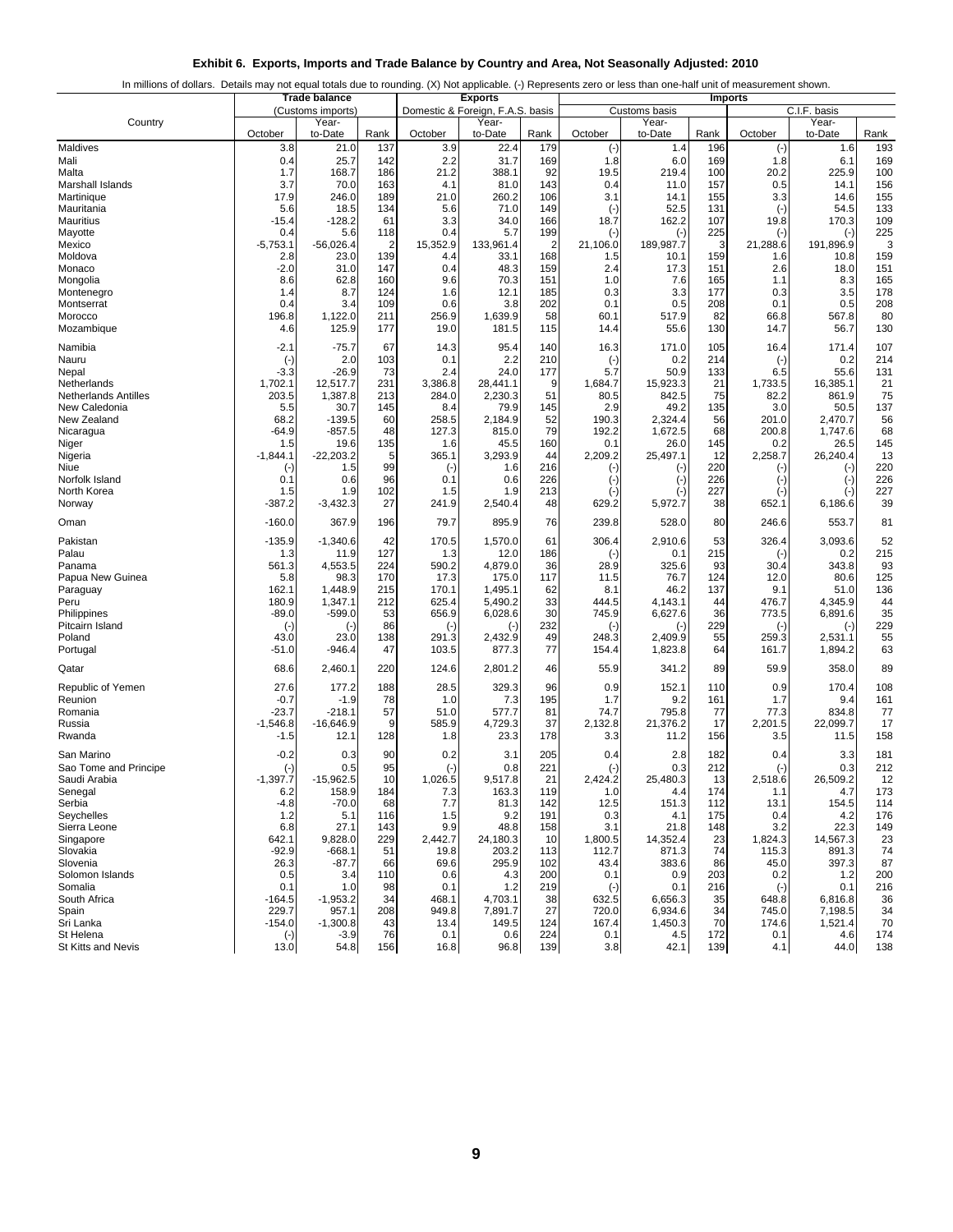| Exhibit 6. Exports, Imports and Trade Balance by Country and Area, Not Seasonally Adjusted: 2010 |  |  |  |
|--------------------------------------------------------------------------------------------------|--|--|--|
|--------------------------------------------------------------------------------------------------|--|--|--|

|  | In millions of dollars. Details may not equal totals due to rounding. (X) Not applicable. (-) Represents zero or less than one-half unit of measurement shown. |
|--|----------------------------------------------------------------------------------------------------------------------------------------------------------------|
|  |                                                                                                                                                                |

|                                         |                     | <b>Trade balance</b> |           |                    | <b>Exports</b>                   |            |                     |                   |              | <b>Imports</b>   |                   |            |
|-----------------------------------------|---------------------|----------------------|-----------|--------------------|----------------------------------|------------|---------------------|-------------------|--------------|------------------|-------------------|------------|
|                                         |                     | (Customs imports)    |           |                    | Domestic & Foreign, F.A.S. basis |            |                     | Customs basis     |              |                  | C.I.F. basis      |            |
| Country                                 |                     | Year-                |           |                    | Year-                            |            |                     | Year-             |              |                  | Year-             |            |
|                                         | October             | to-Date              | Rank      | October            | to-Date                          | Rank       | October             | to-Date           | Rank         | October          | to-Date           | Rank       |
| St Lucia                                | 12.8                | 343.4                | 195       | 14.1               | 358.5                            | 95         | 1.3                 | 15.1              | 154          | 1.4              | 15.9              | 154        |
| St Pierre and Miquelon                  | $-0.3$              | $-1.5$               | 80        | $(-)$              | $(-)$                            | 231        | 0.3                 | 1.6               | 190          | 0.3              | 1.6               | 194        |
| St Vincent and the Grenadines           | 4.7                 | 63.0                 | 161       | 4.8                | 64.4                             | 153        | 0.1                 | 1.5               | 193          | 0.1              | 1.6               | 192        |
| Sudan                                   | 13.9                | 72.4                 | 164       | 14.4               | 79.2                             | 147        | 0.5                 | 6.7               | 168          | 0.6              | 7.4               | 167        |
| Suriname                                | 31.9                | 160.6                | 185       | 51.6               | 302.7                            | 101        | 19.6                | 142.1             | 116<br>221   | 21.4             | 155.1             | 113<br>221 |
| Svalbard, Jan Mayen Island<br>Swaziland | $(\cdot)$<br>$-6.2$ | 7.6<br>$-95.3$       | 121<br>65 | $(-)$<br>1.6       | 7.7<br>13.8                      | 193<br>184 | $(\text{-})$<br>7.8 | $(-)$<br>109.1    | 118          | $(-)$<br>8.2     | $(-)$<br>113.6    | 118        |
| Sweden                                  | $-531.8$            | $-4,652.5$           | 24        | 433.5              | 3,870.6                          | 41         | 965.3               | 8,523.1           | 31           | 993.3            | 8,767.7           | 31         |
| Switzerland                             | 25.3                | 1,095.4              | 210       | 1,910.3            | 16,517.7                         | 16         | 1,885.0             | 15,422.3          | 22           | 1,906.0          | 15,607.3          | 22         |
| Syria                                   | 24.7                | 81.8                 | 166       | 63.3               | 415.0                            | 89         | 38.7                | 333.2             | 91           | 39.9             | 345.6             | 92         |
|                                         |                     |                      |           |                    |                                  |            |                     |                   |              |                  |                   |            |
| Taiwan                                  | $-1,028.0$          | $-8,477.7$           | 20        | 2,218.5            | 20,889.8                         | 14         | 3,246.5             | 29,367.5          | $\mathbf{Q}$ | 3,366.4          | 30,456.0          | 9          |
| Tajikistan                              | 9.9                 | 51.6                 | 155       | 9.9                | 53.1                             | 157        | 0.1                 | 1.4               | 194          | 0.1              | 1.5               | 196        |
| Tanzania                                | 14.8                | 100.6                | 171       | 17.8               | 133.5                            | 127        | 2.9                 | 33.0              | 142          | 3.0              | 33.9              | 142        |
| Thailand                                | $-1,268.1$          | $-11,361.6$          | 12        | 814.1              | 7,249.8                          | 28         | 2,082.2             | 18,611.3          | 19           | 2,169.3          | 19,381.4          | 19         |
| Timor-Leste                             | 0.5                 | 3.4                  | 111       | 0.5                | 3.4                              | 203        | $(-)$               | $(-)$             | (X)          | $(\cdot)$        | $(-)$             | (X)        |
| Togo                                    | 13.4                | 146.4                | 180<br>84 | 13.7               | 155.2                            | 122        | 0.3                 | 8.9               | 162<br>180   | 0.3<br>0.3       | 9.2<br>3.3        | 162        |
| Tokelau                                 | $-0.2$<br>1.0       | $-0.1$<br>16.5       | 132       | 0.1<br>1.2         | 3.0<br>17.9                      | 206<br>181 | 0.3<br>0.1          | 3.1<br>1.5        | 191          | 0.2              | 1.9               | 180<br>187 |
| Tonga<br><b>Trinidad and Tobago</b>     | $-390.4$            | $-4,021.5$           | 25        | 189.5              | 1,589.8                          | 60         | 580.0               | 5,611.4           | 40           | 614.1            | 5,951.3           | 40         |
| Tunisia                                 | 13.7                | 104.0                | 172       | 39.7               | 443.6                            | 87         | 26.0                | 339.6             | 90           | 26.7             | 350.6             | 91         |
| Turkey                                  | 645.9               | 4,810.0              | 225       | 1,014.4            | 8,281.5                          | 26         | 368.5               | 3,471.5           | 47           | 386.2            | 3,653.7           | 46         |
| Turkmenistan                            | 0.1                 | 3.7                  | 112       | 3.2                | 33.6                             | 167        | 3.1                 | 29.9              | 143          | 3.3              | 31.6              | 143        |
| <b>Turks and Caicos Islands</b>         | 14.5                | 146.7                | 181       | 16.1               | 155.1                            | 123        | 1.6                 | 8.4               | 163          | 1.9              | 8.9               | 163        |
| Tuvalu                                  | 0.1                 | 0.5                  | 94        | 0.1                | 0.5                              | 227        | $(\cdot)$           | $(-)$             | 224          | $(-)$            | $(-)$             | 224        |
|                                         |                     |                      |           |                    |                                  |            |                     |                   |              |                  |                   |            |
| Uganda                                  | 2.3                 | 31.9                 | 149       | 5.3                | 82.7                             | 141        | 3.0                 | 50.8              | 134          | 3.2              | 53.1              | 134        |
| Ukraine                                 | $-6.1$              | 172.3                | 187       | 105.0              | 1,089.9                          | 69         | 111.1               | 917.6             | 73           | 116.3            | 963.1             | 73         |
| United Arab Emirates<br>United Kingdom  | 927.0<br>$-108.4$   | 8,443.6<br>$-656.2$  | 227<br>52 | 1,038.8<br>4,273.4 | 9,390.7<br>40,475.8              | 22<br>5    | 111.8<br>4,381.8    | 947.1<br>41,132.0 | 72<br>6      | 116.2<br>4,456.7 | 989.2<br>41,892.7 | 72<br>6    |
| Uruguay                                 | 77.3                | 605.7                | 203       | 100.4              | 799.6                            | 80         | 23.2                | 194.0             | 103          | 24.7             | 204.1             | 103        |
| Uzbekistan                              | 18.2                | 14.4                 | 130       | 18.5               | 80.8                             | 144        | 0.3                 | 66.4              | 126          | 0.3              | 67.1              | 128        |
|                                         |                     |                      |           |                    |                                  |            |                     |                   |              |                  |                   |            |
| Vanuatu                                 | 0.4                 | 17.3                 | 133       | 0.5                | 18.7                             | 180        | 0.1                 | 1.4               | 195          | 0.1              | 1.6               | 191        |
| Vatican City                            | 0.2                 | 0.1                  | 89        | 0.3                | 1.7                              | 215        | 0.1                 | 1.6               | 189          | 0.1              | 1.7               | 190        |
| Venezuela                               | $-1,231.5$          | $-18,539.5$          | 8         | 1,200.9            | 8.801.0                          | 25         | 2,432.4             | 27,340.5          | 11           | 2,468.4          | 27,864.1          | 11         |
| Vietnam                                 | $-1,149.5$          | $-9,346.6$           | 17        | 349.4              | 2,972.0                          | 45         | 1,498.8             | 12,318.6          | 27           | 1,605.2          | 13,172.8          | 26         |
| <b>Wallis and Futuna</b>                | $(\cdot)$           | 0.5                  | 91        | $(-)$              | 0.5                              | 229        | $(\cdot)$           | $(-)$             | 223          | $(\cdot)$        | $(-)$             | 222        |
| West Bank Administered by Israel        | $-0.2$              | $-1.6$               | 79        | $(\cdot)$          | 0.6                              | 225        | 0.2                 | 2.2               | 184          | 0.3              | 2.9               | 184        |
| Western Sahara                          | $(\cdot)$           | $(\cdot)$            | 87        | $(\cdot)$          | $(\cdot)$                        | 230        | $(\cdot)$           | $(\cdot)$         | 230          | $(-)$            | $(-)$             | 230        |
| Western Samoa                           | 1.9                 | 12.6                 | 129       | 2.1                | 15.4                             | 182        | 0.1                 | 2.7               | 183          | 0.2              | 3.1               | 183        |
| Zambia                                  | 0.4                 | 20.1                 | 136       | 5.3                | 44.7                             | 161        | 4.9                 | 24.6              | 146          | 4.9              | 24.7              | 147        |
| Zimbabwe                                | 0.9                 | 23.4                 | 140       | 6.7                | 57.5                             | 155        | 5.8                 | 34.1              | 141          | 6.0              | 34.9              | 141        |
| Unidentified (1)                        | 122.7               | 255.9                | (X)       | 122.7              | 255.9                            | (X)        | $(-)$               | $(-)$             | (X)          | $(-)$            | $(-)$             | (X)        |
| Timing adjustment                       | $(-)$               | $-167.0$             | (X)       | $(-)$              | 5.5                              | (X)        | $(-)$               | 172.4             | (X)          | $(-)$            | 171.2             | (X)        |
|                                         |                     |                      |           |                    |                                  |            |                     |                   |              |                  |                   |            |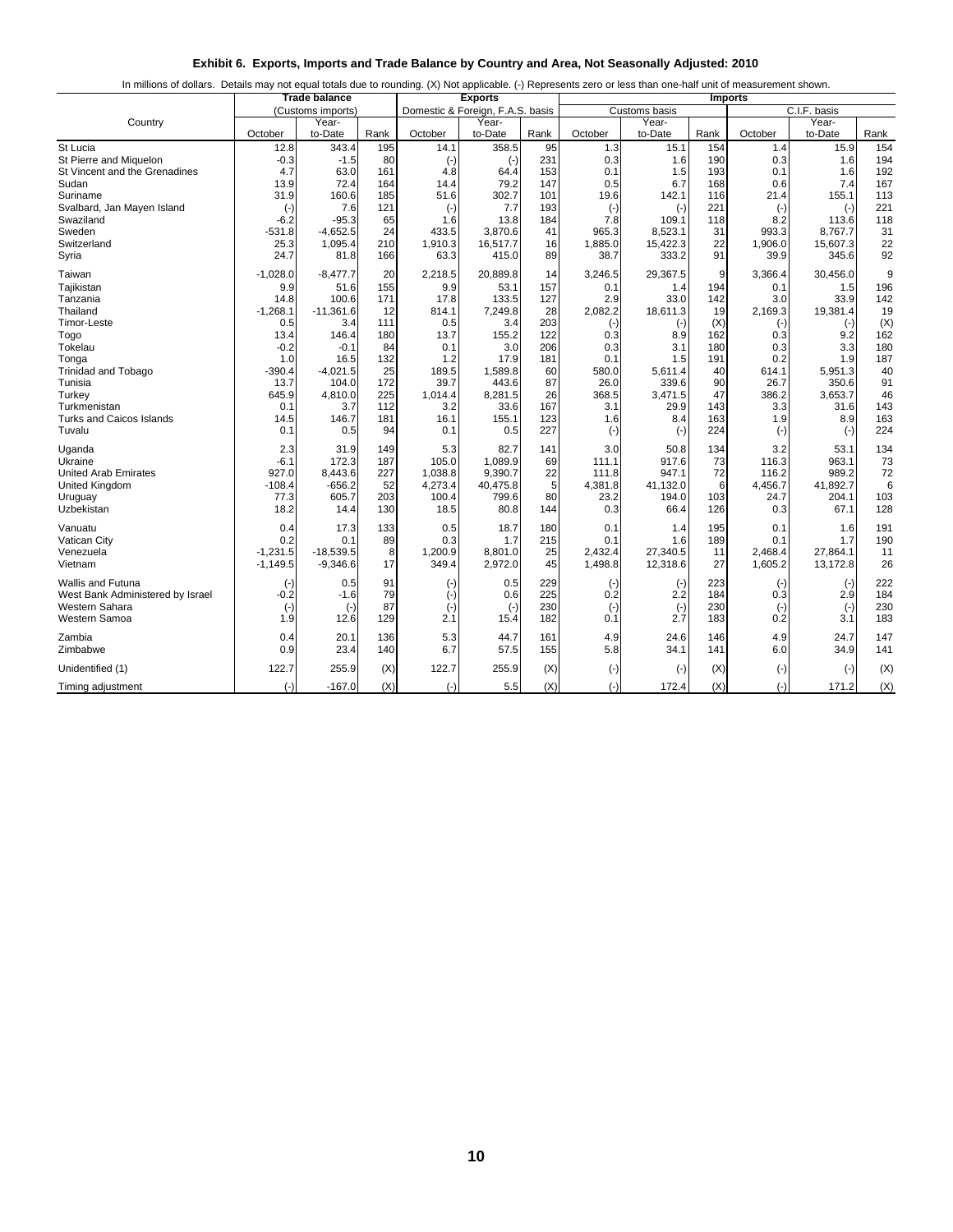| Exhibit 6. Exports, Imports and Trade Balance by Country and Area, Not Seasonally Adjusted: 2010 |  |  |  |  |  |  |  |
|--------------------------------------------------------------------------------------------------|--|--|--|--|--|--|--|
|--------------------------------------------------------------------------------------------------|--|--|--|--|--|--|--|

|  |  |  |  | In millions of dollars. Details may not equal totals due to rounding. (X) Not applicable. (-) Represents zero or less than one-half unit of measurement shown. |  |
|--|--|--|--|----------------------------------------------------------------------------------------------------------------------------------------------------------------|--|
|--|--|--|--|----------------------------------------------------------------------------------------------------------------------------------------------------------------|--|

|                                        | Trade balance |                   |      |          | <b>Exports</b>                   |      |           | <b>Imports</b> |      |           |              |      |
|----------------------------------------|---------------|-------------------|------|----------|----------------------------------|------|-----------|----------------|------|-----------|--------------|------|
|                                        |               | (Customs imports) |      |          | Domestic & Foreign, F.A.S. basis |      |           | Customs basis  |      |           | C.I.F. basis |      |
| Country                                |               | Year-             |      |          | Year-                            |      |           | Year-          |      |           | Year-        |      |
|                                        | October       | to-Date           | Rank | October  | to-Date                          | Rank | October   | to-Date        | Rank | October   | to-Date      | Rank |
|                                        |               |                   |      |          |                                  |      |           |                |      |           |              |      |
| Africa                                 | $-3,840.8$    | $-48,610.7$       | (X)  | 2,743.3  | 22,886.9                         | (X)  | 6,584.1   | 71,497.6       | (X)  | 6,767.1   | 73,723.3     | (X)  |
| APEC                                   | $-41,129.6$   | $-381,274.5$      | (X)  | 70,974.3 | 635,712.6                        | (X)  | 112,103.9 | 1,016,987.0    | (X)  | 115,534.3 | 1,047,749.1  | (X)  |
| ASEAN                                  | $-3,627.8$    | $-30,902.0$       | (X)  | 6,229.4  | 57,966.3                         | (X)  | 9,857.2   | 88,868.4       | (X)  | 10,244.8  | 92,429.1     | (X)  |
| Asia - South                           | $-1,461.6$    | $-13,016.3$       | (X)  | 2,327.0  | 20,110.7                         | (X)  | 3,788.6   | 33,127.0       | (X)  | 3,952.4   | 34,592.6     | (X)  |
| Asia Near East                         | $-987.6$      | $-21,176.9$       | (X)  | 4,326.0  | 40,133.4                         | (X)  | 5,313.6   | 61,310.3       | (X)  | 5,477.8   | 63,322.3     | (X)  |
| CAFTA-DR                               | 143.4         | 196.2             | (X)  | 2,191.3  | 19,983.6                         | (X)  | 2,047.8   | 19,787.4       | (X)  | 2,117.1   | 20,540.9     | (X)  |
| Central American Common Market         | $-117.6$      | $-2,085.7$        | (X)  | 1,602.4  | 14,631.4                         | (X)  | 1,720.0   | 16,717.2       | (X)  | 1,781.3   | 17,385.5     | (X)  |
| Euro Area                              | $-5,957.1$    | $-55,515.5$       | (X)  | 16,212.4 | 144,201.7                        | (X)  | 22,169.5  | 199,717.2      | (X)  | 22,638.2  | 203,962.6    | (X)  |
| Europe                                 | $-8,125.8$    | $-81,183.5$       | (X)  | 26,261.8 | 233,507.6                        | (X)  | 34,387.6  | 314,691.1      | (X)  | 35,153.6  | 321,904.0    | (X)  |
| European Union                         | $-7,122.8$    | $-66,076.8$       | (X)  | 21,834.1 | 196,645.3                        | (X)  | 28,957.0  | 262,722.1      | (X)  | 29,576.4  | 268,410.4    | (X)  |
| LAFTA                                  | $-4,810.0$    | $-59,907.6$       | (X)  | 24,087.9 | 209,679.7                        | (X)  | 28,897.9  | 269,587.3      | (X)  | 29,359.0  | 274,676.0    | (X)  |
| <b>NATO Allies</b>                     | $-4,075.5$    | $-55,355.8$       | (X)  | 43,904.9 | 401,026.0                        | (X)  | 47,980.4  | 456,381.8      | (X)  | 48,890.7  | 465,116.5    | (X)  |
| <b>NICS</b>                            | 400.8         | 11,811.7          | (X)  | 10,274.1 | 98,965.6                         | (X)  | 9,873.3   | 87,153.8       | (X)  | 10,188.8  | 90,009.6     | (X)  |
| North America                          | $-6,845.7$    | $-78,055.3$       | (X)  | 37,545.5 | 341,355.6                        | (X)  | 44,391.2  | 419,410.9      | (X)  | 44,894.9  | 424,597.3    | (X)  |
| <b>OECD</b>                            | $-19,004.8$   | $-186,515.7$      | (X)  | 73,469.7 | 665,383.6                        | (X)  | 92,474.6  | 851,899.2      | (X)  | 94,138.6  | 867,670.1    | (X)  |
| OPEC                                   | $-5,694.0$    | $-80,366.5$       | (X)  | 4,904.1  | 44,712.7                         | (X)  | 10,598.1  | 125,079.2      | (X)  | 10,896.3  | 129,108.4    | (X)  |
| <b>Pacific Rim Countries</b>           | $-31,009.5$   | $-270,373.3$      | (X)  | 30,068.7 | 265,028.2                        | (X)  | 61,078.1  | 535,401.5      | (X)  | 63,684.9  | 557,852.1    | (X)  |
| South/Central America                  | 2,242.7       | 5,764.3           | (X)  | 12,969.2 | 114,012.2                        | (X)  | 10,726.5  | 108,247.8      | (X)  | 11,122.5  | 112,662.3    | (X)  |
| <b>Twenty Latin American Republics</b> | $-4,046.9$    | $-54,259.9$       | (X)  | 26,979.4 | 235,889.1                        | (X)  | 31,026.2  | 290,149.1      | (X)  | 31,559.2  | 296,021.2    | (X)  |

Africa - Algeria, Angola, Benin, Botswana, British Indian Ocean Territories, Burkina, Burundi, Cameroon, Cape Verde, Central African Republic, Chad, Comoros,

Congo (Brazzaville), Congo (Kinshasa), Cote d'Ivoire, Djibouti, Egypt, Equatorial Guinea, Eritrea, Ethiopia, French Southern and Antarctic Lands, Gabon, Gambia, Ghana,

Guinea, Guinea-Bissau, Kenya, Lesotho, Liberia, Libya, Madagascar, Malawi, Mali, Mauritania, Mauritius, Mayotte, Morocco, Mozambique, Namibia, Niger, Nigeria, Reunion, Rwanda, Sao Tome and Principe, Senegal, Seychelles, Sierra Leone, Somalia, South Africa, St. Helena, Sudan, Swaziland, Tanzania, Togo, Tunisia, Uganda, Western Sahara, Zambia, Zimbabwe.

APEC (Asia - Pacific Economic Cooperation) - Australia, Brunei, Canada, Chile, China, Hong Kong, Indonesia, Japan, Korea (South), Malaysia, Mexico, New Zealand, Papua New Guinea, Peru, Philippines, Russia, Singapore, Taiwan, Thailand, Vietnam.

ASEAN (Association of Southeast Asian Nations) - Brunei, Burma (Myanmar), Cambodia, Indonesia, Laos, Malaysia, Philippines, Singapore, Thailand, Vietnam.

Asia Near East - Bahrain, Gaza Strip Administered by Israel, Iran, Iraq, Israel, Jordan, Kuwait, Lebanon, Oman, Qatar, Republic of Yemen, Saudi Arabia, Syria, United Arab Emirates, West Bank Administered by Israel .

Asia - South - Afghanistan, Bangladesh, India, Nepal, Pakistan, Sri Lanka.

CAFTA - DR (Dominican Republic-Central America-United States Free Trade Agreement) - Costa Rica, Dominican Republic, El Salvador, Guatemala, Honduras, Nicaragua

Central American Common Market - Costa Rica, El Salvador, Guatemala, Honduras, Nicaragua.

Euro Area - Austria, Belgium, Cyprus, Finland, France, Germany, Greece, Ireland, Italy, Luxembourg, Malta, Netherlands, Portugal, Slovakia, Slovenia, Spain.

Europe - Albania, Andorra, Armenia, Austria, Azerbaijan, Belarus, Belgium, Bosnia-Herzegovina, Bulgaria, Croatia, Cyprus, Czech Republic, Denmark, Estonia, Faroe Islands, Finland, France, Georgia, Germany, Gibraltar, Greece, Hungary, Iceland, Ireland, Italy, Kazakhstan, Kosovo, Kyrgyzstan, Latvia, Liechtenstein, Lithuania, Luxembourg, Macedonia (Skopje), Malta, Moldova, Monaco, Montenegro, Netherlands, Norway, Poland, Portugal, Romania, Russia, San Marino, Serbia, Slovakia, Slovenia, Spain, Svalbard, Jan Mayen Island, Sweden, Switzerland, Tajikistan, Turkey, Turkmenistan, Ukraine, United Kingdom, Uzbekistan, Vatican City.

European Union - Austria, Belgium, Bulgaria, Cyprus, Czech Republic, Denmark, Estonia, Finland, France, Germany, Greece, Hungary, Ireland, Italy, Latvia, Lithuania, Luxembourg, Malta, Netherlands, Poland, Portugal, Romania, Slovakia, Slovenia, Spain, Sweden, United Kingdom.

LAFTA (Latin American Free Trade Area) - Argentina, Bolivia, Brazil, Chile, Colombia, Ecuador, Mexico, Paraguay, Peru, Uruguay, Venezuela.

NATO (North Atlantic Treaty Organization) Allies - Belgium, Bulgaria, Canada, Czech Republic, Denmark, Estonia, France, Germany, Greece, Hungary, Iceland,

Italy, Latvia, Lithuania, Luxembourg, Netherlands, Norway, Poland, Portugal, Romania, Slovakia, Slovenia, Spain, Turkey, United Kingdom.

NICS (Newly Industrialized Countries) - Hong Kong, Korea (South), Singapore, Taiwan.

North America - Canada, Mexico

OECD (Organization for Economic Cooperation and Development) - Australia, Austria, Belgium, Canada, Czech Republic, Denmark, Finland, France, Germany, Greece, Hungary, Iceland, Ireland, Italy, Japan, Korea (South), Luxembourg, Mexico, Netherlands, New Zealand, Norway, Poland, Portugal, Slovakia, Spain, Sweden, Switzerland, Turkey, United Kingdom.

OPEC (Organization of the Petroleum Exporting Countries) - Algeria, Angola, Ecuador, Iran, Iraq, Kuwait, Libya, Nigeria, Qatar, Saudi Arabia, United Arab Emirates, Venezuela.

Pacific Rim Countries - Australia, Brunei, China, Hong Kong, Indonesia, Japan, Korea (South), Macao, Malaysia, New Zealand, Papua New Guinea, Philippines, Singapore, Taiwan.

South/Central America - Anguilla, Antigua and Barbuda, Argentina, Aruba, Bahamas, Barbados, Belize, Bermuda, Bolivia, Brazil, British Virgin Islands, Cayman Islands, Chile, Colombia, Costa Rica, Cuba, Dominica, Dominican Republic, Ecuador, El Salvador, Falkland Islands, French Guiana, Grenada, Guadeloupe, Guatemala, Guyana, Haiti, Honduras, Jamaica, Martinique, Montserrat, Netherlands Antilles, Nicaragua, Panama, Paraguay, Peru, St. Kitts and Nevis, St. Lucia, St. Vincent and the Grenadines, Suriname, Trinidad and Tobago, Turks and Caicos Islands, Uruguay, Venezuela.

Twenty Latin American Republics - Argentina, Bolivia, Brazil, Chile, Colombia, Costa Rica, Cuba, Dominican Republic, Ecuador, El Salvador, Guatemala, Haiti, Honduras, Mexico, Nicaragua, Panama, Paraguay, Peru, Uruguay, Venezuela.

(1) The export totals reflect shipments of certain grains, oilseeds, and satellites that are not included in the country/area totals. NOTE: Country grouping data reflect the groups as they were at the time of reporting.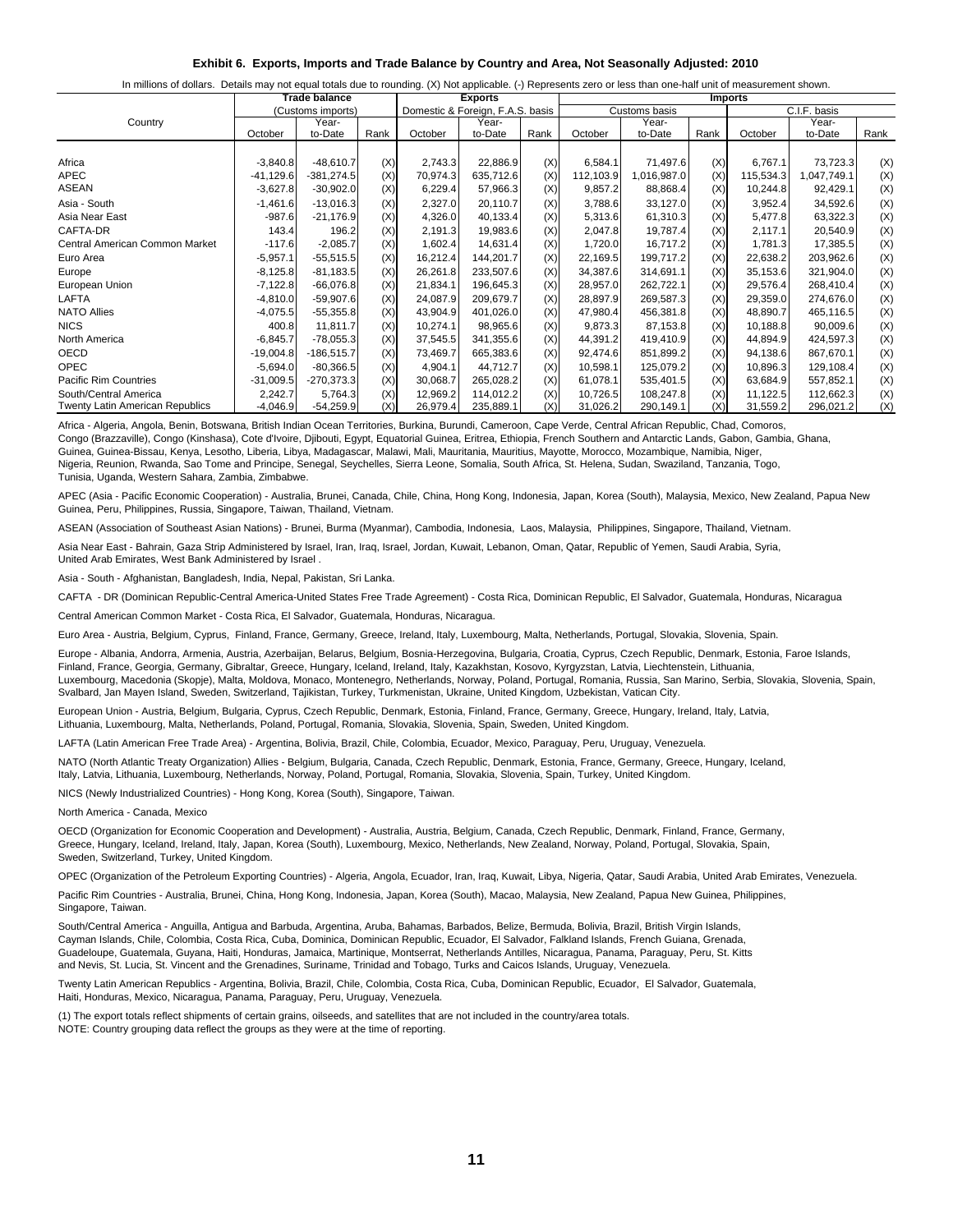| Exhibit 6a. Exports, Imports and Trade Balance by Country and Area, Not Seasonally Adjusted: 2009 |  |  |
|---------------------------------------------------------------------------------------------------|--|--|
|                                                                                                   |  |  |

|  |  | In millions of dollars. Details may not equal totals due to rounding. (X) Not applicable. (-) Represents zero or less than one-half unit of measurement shown. |  |
|--|--|----------------------------------------------------------------------------------------------------------------------------------------------------------------|--|

| <b>Trade balance</b>                                              |                       |                        |            |                  | <b>Exports</b>                   |                    |                   |                    |            | <b>Imports</b>            |                    |                |
|-------------------------------------------------------------------|-----------------------|------------------------|------------|------------------|----------------------------------|--------------------|-------------------|--------------------|------------|---------------------------|--------------------|----------------|
|                                                                   |                       | (Customs imports)      |            |                  | Domestic & Foreign, F.A.S. basis |                    |                   | Customs basis      |            |                           | C.I.F. basis       |                |
| Country                                                           | October               | Year-<br>to-Date       | Rank       | October          | Year-<br>to-Date                 | Rank               | October           | Year-<br>to-Date   | Rank       | October                   | Year-<br>to-Date   | Rank           |
| <b>TOTAL</b>                                                      | $-47,021.4$           | $-408, 130.1$          | (X)        | 100,005.5        | 862,064.6                        | (X)                | 147,026.9         | 1,270,194.7        | (X)        | 150,962.4                 | 1,308,165.6        | (X)            |
|                                                                   |                       |                        |            |                  |                                  |                    |                   |                    |            |                           |                    |                |
| Afghanistan                                                       | 203.2                 | 1,043.3                | 213        | 215.2            | 1.135.6                          | 64                 | 12.0              | 92.3               | 119        | 12.4                      | 100.0              | 119            |
| Albania<br>Algeria                                                | 1.2<br>-988.4         | 26.1<br>$-7,691.7$     | 142<br>17  | 2.8<br>97.8      | 38.7<br>919.0                    | 162<br>72          | 1.6<br>1,086.1    | 12.5<br>8,610.7    | 153<br>28  | 1.7<br>1,117.9            | 13.2<br>8,989.7    | 154<br>28      |
| Andorra                                                           | 0.5                   | 7.5                    | 127        | 0.6              | 7.9                              | 194                | 0.1               | 0.4                | 207        | 0.1                       | 0.4                | 207            |
| Angola                                                            | $-800.1$              | $-6,638.9$             | 20         | 94.4             | 1,089.0                          | 65                 | 894.4             | 7,727.9            | 29         | 923.8                     | 8,043.0            | 30             |
| Anguilla                                                          | 3.8                   | 40.8                   | 151        | 4.5              | 46.0                             | 159                | 0.7               | 5.2                | 175        | 0.8                       | 5.4                | 174            |
| Antigua and Barbuda<br>Argentina                                  | 13.3<br>238.1         | 117.5<br>1,430.4       | 176<br>217 | 13.4<br>520.4    | 125.8<br>4,639.7                 | 129<br>30          | 0.1<br>282.4      | 8.2<br>3,209.3     | 161<br>45  | 0.1<br>297.0              | 8.3<br>3,413.1     | 162<br>45      |
| Armenia                                                           | $-4.3$                | $-5.6$                 | 81         | 2.9              | 57.2                             | 151                | 7.1               | 62.8               | 125        | 7.3                       | 63.8               | 128            |
| Aruba                                                             | 27.1                  | $-901.0$               | 45         | 29.4             | 337.8                            | 91                 | 2.4               | 1,238.8            | 71         | 2.4                       | 1,269.3            | 71             |
| Australia<br>Austria                                              | 1,342.2<br>103.0      | 9,425.2<br>$-3,191.4$  | 230<br>24  | 2,086.3<br>700.1 | 15,955.1<br>2,145.2              | 14<br>47           | 744.1<br>597.1    | 6,529.9<br>5,336.6 | 32<br>35   | 766.0<br>607.8            | 6,761.0<br>5,450.6 | 31<br>36       |
| Azerbaijan                                                        | $-272.3$              | $-1,306.0$             | 39         | 17.8             | 156.4                            | 124                | 290.1             | 1,462.4            | 65         | 295.6                     | 1,504.7            | 65             |
|                                                                   |                       |                        |            |                  |                                  |                    |                   |                    |            |                           |                    |                |
| Bahamas<br>Bahrain                                                | 208.6<br>3.9          | 1,382.8<br>170.9       | 216<br>184 | 276.8<br>51.7    | 2,021.8<br>555.8                 | 50<br>83           | 68.2<br>47.9      | 639.0<br>384.9     | 76<br>88   | 69.3<br>51.9              | 658.8<br>421.2     | 76<br>86       |
| Bangladesh                                                        | -259.8                | $-2,817.6$             | 26         | 32.9             | 370.9                            | 88                 | 292.7             | 3,188.5            | 46         | 307.0                     | 3,348.8            | 46             |
| <b>Barbados</b>                                                   | 38.1                  | 309.6                  | 195        | 40.4             | 335.8                            | 92                 | 2.2               | 26.2               | 144        | 2.3                       | 27.1               | 144            |
| <b>Belarus</b>                                                    | $-7.0$                | $-417.7$               | 52         | 12.6             | 124.4                            | 130                | 19.5              | 542.1              | 78         | 20.1<br>1,206.7           | 563.5<br>10.784.9  | 79             |
| Belgium<br>Belize                                                 | 745.3<br>17.1         | 7,297.3<br>124.1       | 228<br>177 | 1,930.0<br>21.0  | 17,878.0<br>211.2                | 12<br>107          | 1,184.6<br>3.9    | 10,580.7<br>87.1   | 25<br>120  | 4.3                       | 93.8               | 26<br>120      |
| Benin                                                             | 67.3                  | 324.3                  | 197        | 67.4             | 324.6                            | 95                 | $(\cdot)$         | 0.3                | 211        | $(\cdot)$                 | 0.3                | 211            |
| Bermuda                                                           | 102.3                 | 703.1                  | 207        | 105.0            | 711.5                            | 76                 | 2.7               | 8.4                | 160        | 2.8                       | 8.9                | 160            |
| <b>Bhutan</b><br>Bolivia                                          | 0.1                   | 1.1<br>$-10.8$         | 106<br>79  | 0.1<br>42.6      | 1.3<br>364.3                     | 213<br>89          | $(\cdot)$<br>31.1 | 0.2<br>375.1       | 212<br>89  | $\left( -\right)$<br>31.8 | 0.2<br>390.1       | 212<br>89      |
| Bosnia-Hercegovina                                                | 11.5<br>$-0.9$        | $-1.3$                 | 86         | 0.8              | 18.4                             | 180                | 1.7               | 19.7               | 149        | 1.8                       | 20.7               | 149            |
| Botswana                                                          | $-10.0$               | $-59.1$                | 69         | 6.7              | 51.5                             | 154                | 16.6              | 110.5              | 114        | 16.8                      | 111.3              | 114            |
| Brazil                                                            | 941.1                 | 4,929.4                | 226        | 2.577.8          | 21.331.1                         | 10                 | 1,636.7           | 16,401.7           | 16         | 1,714.5                   | 17,198.8           | 16             |
| <b>British Indian Ocean Territories</b><br>British Virgin Islands | 0.1<br>10.4           | 1.2<br>189.3           | 108<br>188 | 0.1<br>11.0      | 1.5<br>194.1                     | 212<br>114         | $(\cdot)$<br>0.5  | 0.3<br>4.8         | 210<br>177 | $(\cdot)$<br>0.6          | 0.3<br>5.0         | 210<br>177     |
| <b>Brunei</b>                                                     | 5.7                   | 45.6                   | 159        | 8.2              | 85.5                             | 140                | 2.5               | 39.8               | 137        | 2.6                       | 40.9               | 137            |
| Bulgaria                                                          | $-5.7$                | 16.1                   | 134        | 12.9             | 199.8                            | 111                | 18.5              | 183.8              | 104        | 19.5                      | 194.4              | 104            |
| <b>Burkina</b>                                                    | 1.1                   | 21.3                   | 138        | 1.3              | 22.6                             | 177                | 0.2               | 1.3                | 191        | 0.2                       | 1.3                | 191            |
| Burma (Myanmar)<br>Burundi                                        | 0.3<br>3.2            | 6.1<br>4.6             | 122<br>117 | 0.3<br>3.2       | 6.1<br>8.2                       | 200<br>193         | $(\cdot)$         | 0.1<br>3.6         | 219<br>180 | $(\cdot)$<br>$(\cdot)$    | 0.1<br>3.8         | 219<br>181     |
|                                                                   |                       |                        |            |                  |                                  |                    | $(\cdot)$         |                    |            |                           |                    |                |
| Cambodia                                                          | $-174.3$              | $-1,524.3$             | 36         | 11.6             | 108.8                            | 134                | 185.8             | 1,633.1            | 60         | 192.6                     | 1,701.7            | 60             |
| Cameroon<br>Canada                                                | 3.3<br>$-2,398.5$     | $-90.6$<br>$-16,465.6$ | 67<br>6    | 14.5<br>18,830.7 | 120.8<br>167,539.3               | 132<br>$\mathbf 1$ | 11.2<br>21,229.2  | 211.4<br>184,004.9 | 100<br>2   | 12.0<br>21,553.7          | 226.6<br>186,902.3 | 99<br>2        |
| Cape Verde                                                        | 0.6                   | 5.0                    | 119        | 0.6              | 5.4                              | 201                | $(\cdot)$         | 0.4                | 208        | $(\cdot)$                 | 0.4                | 208            |
| Cayman Islands                                                    | 57.3                  | 523.3                  | 203        | 58.6             | 532.6                            | 85                 | 1.3               | 9.3                | 157        | 1.3                       | 9.7                | 158            |
| Central African Republic<br>Chad                                  | 0.3<br>$-215.8$       | 28.2<br>$-1,580.5$     | 147<br>33  | 0.9<br>6.5       | 30.5<br>48.4                     | 172<br>157         | 0.6<br>222.3      | 2.3<br>1,628.8     | 187<br>61  | 0.6<br>227.4              | 2.3<br>1,694.1     | 187<br>61      |
| Chile                                                             | 336.4                 | 2,293.0                | 222        | 732.2            | 7,245.4                          | 26                 | 395.8             | 4,952.4            | 36         | 428.6                     | 5,529.2            | 35             |
| China                                                             | $-22,678.5$           | $-188,564.6$           |            | 6,879.3          | 53,797.5                         | 3                  | 29,557.8          | 242,362.1          | -1         | 30,790.2                  | 253,210.0          | $\overline{1}$ |
| Christmas Island                                                  | 0.5                   | $(\cdot)$              | 93         | 0.5              | 0.8                              | 218                | $(-)$             | 0.7                | 198        | $(\cdot)$                 | 0.8                | 198            |
| Cocos (Keeling) Island<br>Colombia                                | $-0.2$<br>$-103.1$    | 0.3<br>$-1,579.1$      | 96<br>34   | 0.1<br>958.3     | 1.0<br>7,630.6                   | 215<br>24          | 0.3<br>1,061.3    | 0.7<br>9,209.8     | 200<br>27  | 0.3<br>1,103.4            | 0.7<br>9,690.9     | 200<br>27      |
| Comoros                                                           | 0.2                   | 0.3                    | 95         | 0.3              | 0.8                              | 219                | 0.1               | 0.5                | 205        | 0.1                       | 0.5                | 205            |
| Congo (Brazzaville)                                               | -342.6                | $-2,040.5$             | 30         | 14.0             | 221.0                            | 103                | 356.5             | 2,261.4            | 54         | 363.8                     | 2,329.1            | 54             |
| Congo (Kinshasa)<br>Cook Islands                                  | $-55.8$<br>$(\cdot)$  | $-123.2$<br>1.1        | 61<br>107  | 8.7<br>$(\cdot)$ | 70.0<br>1.6                      | 147<br>211         | 64.6<br>$(\cdot)$ | 193.2<br>0.5       | 102<br>206 | 65.6                      | 199.2<br>0.5       | 102<br>206     |
| Costa Rica                                                        | $-232.5$              | $-537.7$               | 51         | 438.3            | 3,787.2                          | 38                 | 670.7             | 4,324.9            | 41         | $(\cdot)$<br>686.9        | 4,495.3            | 41             |
| Cote d'Ivoire                                                     | $-3.2$                | $-360.1$               | 54         | 12.9             | 178.8                            | 116                | 16.1              | 538.9              | 79         | 16.8                      | 564.9              | 78             |
| Croatia                                                           | 10.3                  | $-32.4$                | 73         | 29.7             | 159.0                            | 123                | 19.4              | 191.5              | 103        | 20.1                      | 198.9              | 103            |
| Cuba<br>Cyprus                                                    | 38.8<br>14.3          | 448.4<br>109.2         | 201<br>174 | 38.8<br>15.2     | 448.4<br>160.8                   | 87<br>122          | $(\cdot)$<br>0.9  | $(-)$<br>51.6      | 227<br>129 | $(\cdot)$<br>0.9          | $(\cdot)$<br>52.0  | 227<br>133     |
| Czech Republic                                                    | $-77.6$               | $-775.8$               | 48         | 94.7             | 792.6                            | 74                 | 172.2             | 1,568.4            | 62         | 177.2                     | 1,615.9            | 62             |
| Denmark                                                           |                       | $-2,967.1$             |            |                  |                                  |                    |                   |                    | 37         |                           |                    | 37             |
| <b>Diibouti</b>                                                   | $-259.9$<br>24.8      | 181.6                  | 25<br>187  | 171.1<br>24.9    | 1,704.6<br>184.4                 | 53<br>115          | 431.0<br>0.1      | 4,671.7<br>2.7     | 183        | 442.0<br>0.1              | 4,789.4<br>2.8     | 184            |
| Dominica                                                          | 5.0                   | 63.6                   | 164        | 5.1              | 66.2                             | 148                | 0.1               | 2.5                | 184        | 0.1                       | 2.6                | 185            |
| Dominican Republic                                                | 200.2                 | 1,540.3                | 219        | 483.1            | 4,315.2                          | 34                 | 282.9             | 2,774.9            | 50         | 290.2                     | 2,853.0            | 51             |
| Ecuador                                                           | $-148.9$              | $-1,535.7$             | 35         | 402.8            | 2,891.2                          | 43                 | 551.6             | 4,427.0            | 40         | 576.0                     | 4,717.5            | 39             |
| Egypt                                                             | 363.8                 | 2,866.6                | 224        | 518.2            | 4,595.7                          | 31                 | 154.4             | 1,729.1            | 58         | 164.2                     | 1,822.8            | 58             |
| El Salvador                                                       | 10.2                  | 142.8                  | 181        | 169.7            | 1,667.6                          | 55                 | 159.5             | 1,524.8            | 64         | 164.5                     | 1,575.2            | 64             |
| <b>Equatorial Guinea</b><br>Eritrea                               | $-181.5$<br>$(\cdot)$ | $-1,653.3$<br>5.9      | 32<br>120  | 24.3<br>0.1      | 220.8<br>6.4                     | 104<br>196         | 205.7<br>$(-)$    | 1,874.1<br>0.5     | 56<br>204  | 210.8<br>$(\cdot)$        | 1,956.1<br>0.5     | 56<br>204      |
| Estonia                                                           | 1.4                   | $-4.1$                 | 83         | 11.9             | 133.0                            | 128                | 10.6              | 137.1              | 109        | 11.0                      | 142.6              | 108            |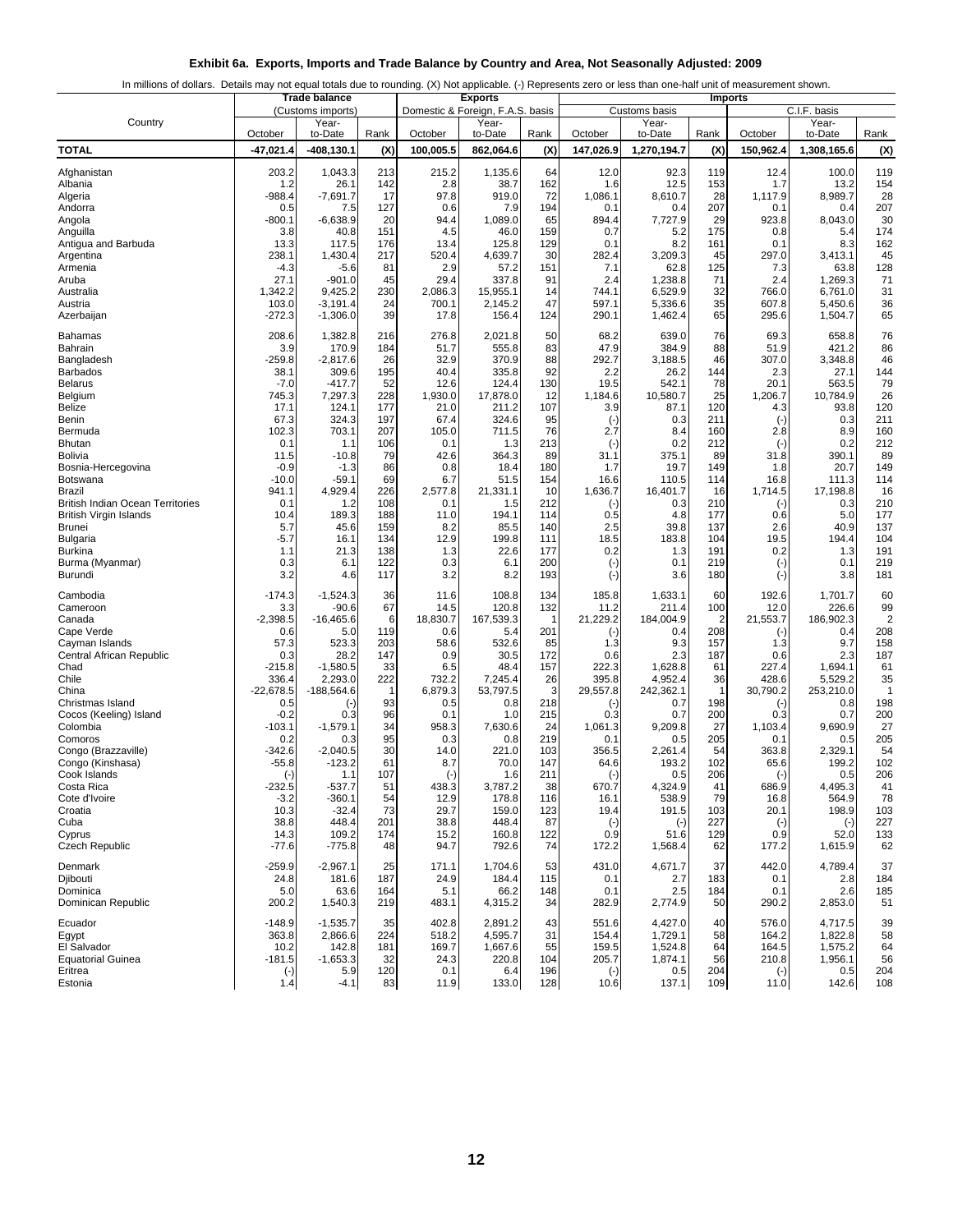|  |  | Exhibit 6a. Exports, Imports and Trade Balance by Country and Area, Not Seasonally Adjusted: 2009 |
|--|--|---------------------------------------------------------------------------------------------------|
|  |  |                                                                                                   |

|  |  | In millions of dollars. Details may not equal totals due to rounding. (X) Not applicable. (-) Represents zero or less than one-half unit of measurement shown. |
|--|--|----------------------------------------------------------------------------------------------------------------------------------------------------------------|
|  |  |                                                                                                                                                                |
|  |  |                                                                                                                                                                |

| Domestic & Foreign, F.A.S. basis<br>C.I.F. basis<br>(Customs imports)<br>Customs basis<br>Country<br>Year-<br>Year-<br>Year-<br>Year-<br>to-Date<br>Rank<br>to-Date<br>to-Date<br>October<br>October<br>to-Date<br>Rank<br>October<br>Rank<br>October<br>Rank<br>167<br>22.5<br>97.0<br>172<br>32.4<br>195.3<br>113<br>9.9<br>98.3<br>10.5<br>104.0<br>Ethiopia<br>116<br>80<br>0.2<br>220<br>7.2<br>126<br><b>Falkland Islands</b><br>$-1.1$<br>$-6.5$<br>0.8<br>1.3<br>166<br>1.3<br>7.5<br>$-6.1$<br>$-37.6$<br>72<br>0.3<br>9.6<br>190<br>47.2<br>133<br>8.9<br>64.6<br>5<br>Faroe Islands<br>6.4<br><b>Federal Republic of Germany</b><br>$-2,790.5$<br>$-21,909.9$<br>4<br>4,103.7<br>35,675.9<br>6<br>6.894.2<br>57,585.8<br>5<br>7,016.8<br>58,718.6<br>178<br>160<br>111<br><b>Federated States of Micronesia</b><br>4.0<br>42.1<br>152<br>4.1<br>44.4<br>0.1<br>2.4<br>185<br>0.3<br>4.9<br>Fiji<br>$-11.6$<br>-93.2<br>65<br>2.1<br>26.0<br>174<br>13.7<br>119.2<br>112<br>15.8<br>139.8<br>44<br>$-140.3$<br>$-2,040.3$<br>284.0<br>3,398.1<br>8<br>Finland<br>31<br>143.6<br>1,357.8<br>60<br>44<br>296.3<br>3,524.8<br>$-570.5$<br>$-6, 134.5$<br>21<br>2,425.4<br>22,024.0<br>2,995.8<br>222<br>France<br>9<br>28,158.5<br>8<br>3,046.2<br>28,641.7<br>0.9<br>184<br>222<br>146<br><b>French Guiana</b><br>15.3<br>133<br>0.9<br>15.4<br>0.1<br>0.1<br>$(\cdot)$<br>$(\cdot)$<br>French Polynesia<br>68.3<br>165<br>10.7<br>93.9<br>138<br>3.1<br>25.5<br>145<br>26.6<br>216<br>7.6<br>3.3<br>French Southern and Antarctic Lands<br>0.7<br>103<br>0.2<br>0.8<br>217<br>217<br>0.1<br>72<br>0.2<br>0.1<br>$(\cdot)$<br>$(\cdot)$<br>7.2<br>199<br>Gabon<br>-59.3<br>-915.1<br>44<br>147.8<br>125<br>66.5<br>1,062.9<br>72<br>67.7<br>1,109.9<br>Gambia<br>30.5<br>149<br>1.6<br>170<br>0.5<br>197<br>0.5<br>0.8<br>179<br>31.3<br>0.7<br>1.1<br>$-4.3$<br>82<br>232<br>0.9<br>4.3<br>178<br>142<br>Gaza Strip Administered by Israel<br>$-0.9$<br>$(\cdot)$<br>0.9<br>4.4<br>$(\cdot)$<br>97<br>194<br>3.0<br>34.5<br>116<br>Georgia<br>31.3<br>272.5<br>34.3<br>305.6<br>33.1<br>142<br>3.1<br>517.7<br>202<br>64.3<br>78<br>97.5<br>196<br>Ghana<br>53.8<br>615.2<br>10.6<br>117<br>105.5<br>11.1<br>73<br>75<br>Gibraltar<br>46.9<br>892.1<br>210<br>47.2<br>892.9<br>0.2<br>0.8<br>195<br>0.3<br>0.8<br>520.5<br>595.5<br>48<br>75.0<br>165<br>Greece<br>1,352.5<br>215<br>2,086.1<br>733.5<br>75<br>77.9<br>774.5<br>198<br>7.6<br>Greenland<br>$-0.3$<br>$-1.0$<br>87<br>0.4<br>6.3<br>0.7<br>7.3<br>165<br>0.8<br>172<br>42.9<br>188<br>Grenada<br>5.5<br>153<br>5.8<br>48.4<br>158<br>0.4<br>5.4<br>172<br>0.4<br>5.9<br>183<br>168.1<br>119<br>1.7<br>188<br>1.9<br>53<br>Guadeloupe<br>21.6<br>166.4<br>21.6<br>←<br>$\left( -\right)$<br>55.8<br>561.8<br>204<br>332.7<br>41<br>276.8<br>53<br>297.8<br>2,804.3<br>123<br>Guatemala<br>3,168.9<br>2,607.1<br>228<br>27.5<br>145<br>6.5<br>55.3<br>127<br>Guinea<br>1.3<br>82.7<br>144<br>74.1<br>5.2<br>7.1<br>228<br>110<br>Guinea-Bissau<br>0.1<br>105<br>0.1<br>214<br>1.0<br>1.0<br>$(-)$<br>$(\cdot)$<br>$(-)$<br>$(-)$<br>27.2<br>82<br>Guyana<br>11.2<br>86.3<br>170<br>217.3<br>105<br>16.0<br>131.0<br>110<br>16.8<br>140.0<br>662.2<br>77<br>45.4<br>469.3<br>(X)<br>Haiti<br>18.9<br>204.8<br>190<br>63.4<br>44.5<br>457.4<br>82<br>0.8<br>6.3<br>124<br>0.8<br>6.3<br>197<br>(X)<br>$(-)$<br>50<br>Heard and McDonald Islands<br>$(-)$<br>$(\cdot)$<br>$(\cdot)$<br>301.9<br>295.3<br>51<br>308.0<br>49<br>Honduras<br>6.6<br>6.4<br>125<br>2,725.4<br>44<br>2,859.1<br>2,719.0<br>232<br>14,065.5<br>1,951.8<br>17,022.2<br>13<br>325.9<br>2,956.7<br>48<br>57<br>Hong Kong<br>1,625.9<br>336.2<br>3,055.1<br>67<br>57<br>106<br>$-79.1$<br>-827.6<br>46<br>103.2<br>1,040.8<br>182.3<br>1,868.4<br>186.1<br>1,903.5<br>Hungary<br>Iceland<br>5.4<br>145.0<br>182<br>19.5<br>296.9<br>98<br>14.0<br>151.9<br>106<br>14.8<br>161.1<br>15<br>$-486.9$<br>$-3,692.5$<br>23<br>1,502.9<br>13,964.7<br>17<br>1,989.8<br>17,657.2<br>24<br>India<br>15<br>2,064.8<br>18,386.5<br>$-853.3$<br>$-6,962.3$<br>19<br>36<br>1,241.9<br>10,800.4<br>24<br>1,306.9<br>11,392.4<br>129<br>388.6<br>3,838.1<br>Indonesia<br>102<br>128<br>29<br>28.1<br>175.2<br>185<br>35.5<br>227.7<br>7.3<br>52.5<br>54.0<br>Iran<br>7.5<br>22<br>99.6<br>57<br>7,680.7<br>9<br>-911.1<br>$-6,103.8$<br>1,576.9<br>1,010.8<br>30<br>1,044.8<br>8,088.2<br>Iraq<br>27<br>19<br>Ireland<br>$-2,116.5$<br>$-18,067.0$<br>5<br>470.7<br>6,143.3<br>2,587.2<br>24,210.3<br>9<br>2,596.7<br>24,310.2<br>23<br>$-1,056.3$<br>$-7,532.1$<br>18<br>755.7<br>7,772.0<br>1,812.0<br>15,304.0<br>18<br>1,830.6<br>15,474.0<br>12<br>Israel<br>2,323.9<br>$-1,114.8$<br>$-11,554.4$<br>8<br>1,134.1<br>10,170.2<br>18<br>2,248.9<br>21,724.6<br>12<br>22,436.4<br>84<br>Italy<br>90.9<br>747.9<br>126.0<br>406.5<br>84<br>437.7<br>Jamaica<br>208<br>1,154.3<br>63<br>35.1<br>38.2<br>4<br>$-34,837.2$<br>41,970.7<br>74<br>$-4,560.3$<br>3<br>4,637.4<br>9,197.7<br>76,807.8<br>9,434.0<br>78,756.6<br>Japan<br>4<br>4<br>74<br>69<br>70<br>Jordan<br>26.1<br>179.4<br>186<br>112.9<br>975.6<br>86.8<br>796.2<br>89.7<br>822.1<br>$-767.1$<br>45.7<br>499.4<br>70<br>1,307.2<br>97<br>Kazakhstan<br>$-146.1$<br>50<br>86<br>191.8<br>1,266.4<br>199.6<br>77.3<br>338.5<br>199<br>97.1<br>580.6<br>80<br>19.8<br>242.2<br>96<br>20.8<br>252.7<br>192<br>Kenya<br>90<br>221<br>192<br>Kiribati<br>$-0.3$<br>0.1<br>0.7<br>0.1<br>1.1<br>0.1<br>7<br>1.3<br>$(\cdot)$<br>13<br>$-9,357.4$<br>2,898.1<br>3,426.5<br>32,528.8<br>$\overline{7}$<br>3,542.0<br>33,610.8<br>209<br>Korea, South<br>-528.4<br>23,171.4<br>8<br>206<br>209<br>48<br>Kosovo<br>113<br>0.6<br>0.6<br>2.8<br>3.1<br>0.3<br>0.4<br>$(\cdot)$<br>$(-)$<br>37<br>173<br>Kuwait<br>$-128.7$<br>$-1,386.0$<br>161.9<br>1,510.8<br>59<br>290.6<br>2,896.8<br>49<br>299.5<br>3,058.8<br>138<br>44.3<br>155<br>49.4<br>156<br>176<br>Kyrgyzstan<br>2.1<br>3.3<br>1.2<br>5.2<br>1.2<br>5.4<br>77<br>0.9<br>181<br>36.1<br>139<br>38.0<br>112<br>$-1.8$<br>$-18.1$<br>18.0<br>2.7<br>2.9<br>Laos<br>175<br>23.4<br>238.7<br>9.2<br>9.7<br>14.2<br>114.6<br>101<br>124.1<br>131.8<br>124<br>111<br>Latvia<br>7.3<br>7.5<br>95<br>184.9<br>1,492.9<br>218<br>192.2<br>1,558.9<br>58<br>66.0<br>123<br>67.9<br>Lebanon<br>$-239.6$<br>Lesotho<br>$-28.6$<br>57<br>182<br>28.6<br>255.9<br>95<br>29.8<br>265.5<br>125<br>$(\cdot)$<br>16.4<br>7.2<br>143<br>7.4<br>Liberia<br>$-0.2$<br>21.1<br>137<br>82.9<br>61.8<br>126<br>7.7<br>65.1<br>63<br>$-981.2$<br>-173.5<br>41<br>52.7<br>558.7<br>82<br>226.3<br>1,539.9<br>63<br>233.1<br>1,592.7<br>109<br>Libya<br>Liechtenstein<br>$-12.8$<br>$-120.1$<br>62<br>3.3<br>20.4<br>179<br>16.1<br>140.5<br>107<br>16.3<br>142.4<br>81<br>$-147.3$<br>39.9<br>328.1<br>498.9<br>$-74.9$<br>58<br>93<br>114.8<br>475.4<br>81<br>118.5<br>88<br>Lithuania<br>126.2<br>396.9<br>Luxembourg<br>644.9<br>206<br>158.4<br>1,030.3<br>68<br>32.2<br>385.5<br>87<br>34.7<br>100<br>$-43.6$<br>214.9<br>222.5<br>143<br>71<br>13.1<br>171.3<br>118<br>14.3<br>99<br>14.9<br>Macao<br>-1.2<br>101<br>30.4<br>143<br>32.0<br>98<br>Macedonia (Skopje)<br>3.2<br>0.6<br>4.8<br>31.0<br>171<br>1.6<br>1.7<br>232.6<br>Madagascar<br>$-9.4$<br>$-136.0$<br>59<br>13.9<br>85.3<br>141<br>23.3<br>221.3<br>98<br>24.4<br>132<br>36.0<br>3.7<br>Malawi<br>$-1.0$<br>$-12.6$<br>78<br>2.7<br>163<br>48.7<br>131<br>3.9<br>52.1<br>13<br>$-10,520.2$<br>8,359.3<br>21<br>19,377.8<br>Malaysia<br>$-1,174.3$<br>11<br>1,066.2<br>2,240.5<br>18,879.5<br>13<br>2,295.7<br>186<br>Maldives<br>11.3<br>186<br>2.4<br>182<br>1.8<br>128<br>2.3<br>13.6<br>0.5<br>186<br>0.5<br>2.3 | <b>Trade balance</b> |  |  | <b>Exports</b> | <b>Imports</b> |  |  |  |  |  |
|--------------------------------------------------------------------------------------------------------------------------------------------------------------------------------------------------------------------------------------------------------------------------------------------------------------------------------------------------------------------------------------------------------------------------------------------------------------------------------------------------------------------------------------------------------------------------------------------------------------------------------------------------------------------------------------------------------------------------------------------------------------------------------------------------------------------------------------------------------------------------------------------------------------------------------------------------------------------------------------------------------------------------------------------------------------------------------------------------------------------------------------------------------------------------------------------------------------------------------------------------------------------------------------------------------------------------------------------------------------------------------------------------------------------------------------------------------------------------------------------------------------------------------------------------------------------------------------------------------------------------------------------------------------------------------------------------------------------------------------------------------------------------------------------------------------------------------------------------------------------------------------------------------------------------------------------------------------------------------------------------------------------------------------------------------------------------------------------------------------------------------------------------------------------------------------------------------------------------------------------------------------------------------------------------------------------------------------------------------------------------------------------------------------------------------------------------------------------------------------------------------------------------------------------------------------------------------------------------------------------------------------------------------------------------------------------------------------------------------------------------------------------------------------------------------------------------------------------------------------------------------------------------------------------------------------------------------------------------------------------------------------------------------------------------------------------------------------------------------------------------------------------------------------------------------------------------------------------------------------------------------------------------------------------------------------------------------------------------------------------------------------------------------------------------------------------------------------------------------------------------------------------------------------------------------------------------------------------------------------------------------------------------------------------------------------------------------------------------------------------------------------------------------------------------------------------------------------------------------------------------------------------------------------------------------------------------------------------------------------------------------------------------------------------------------------------------------------------------------------------------------------------------------------------------------------------------------------------------------------------------------------------------------------------------------------------------------------------------------------------------------------------------------------------------------------------------------------------------------------------------------------------------------------------------------------------------------------------------------------------------------------------------------------------------------------------------------------------------------------------------------------------------------------------------------------------------------------------------------------------------------------------------------------------------------------------------------------------------------------------------------------------------------------------------------------------------------------------------------------------------------------------------------------------------------------------------------------------------------------------------------------------------------------------------------------------------------------------------------------------------------------------------------------------------------------------------------------------------------------------------------------------------------------------------------------------------------------------------------------------------------------------------------------------------------------------------------------------------------------------------------------------------------------------------------------------------------------------------------------------------------------------------------------------------------------------------------------------------------------------------------------------------------------------------------------------------------------------------------------------------------------------------------------------------------------------------------------------------------------------------------------------------------------------------------------------------------------------------------------------------------------------------------------------------------------------------------------------------------------------------------------------------------------------------------------------------------------------------------------------------------------------------------------------------------------------------------------------------------------------------------------------------------------------------------------------------------------------------------------------------------------------------------------------------------------------------------------------------------------------------------------------------------------------------------------------------------------------------------------------------------------------------------------------------------------------------------------------------------------------------------------------------------------------------------------------------------------------------------------------------------------------------------------------------------------------------------------------------------------------------------------------------------------------------------------------------------------------------------------------------------------------------------------------------------------------------------------|----------------------|--|--|----------------|----------------|--|--|--|--|--|
|                                                                                                                                                                                                                                                                                                                                                                                                                                                                                                                                                                                                                                                                                                                                                                                                                                                                                                                                                                                                                                                                                                                                                                                                                                                                                                                                                                                                                                                                                                                                                                                                                                                                                                                                                                                                                                                                                                                                                                                                                                                                                                                                                                                                                                                                                                                                                                                                                                                                                                                                                                                                                                                                                                                                                                                                                                                                                                                                                                                                                                                                                                                                                                                                                                                                                                                                                                                                                                                                                                                                                                                                                                                                                                                                                                                                                                                                                                                                                                                                                                                                                                                                                                                                                                                                                                                                                                                                                                                                                                                                                                                                                                                                                                                                                                                                                                                                                                                                                                                                                                                                                                                                                                                                                                                                                                                                                                                                                                                                                                                                                                                                                                                                                                                                                                                                                                                                                                                                                                                                                                                                                                                                                                                                                                                                                                                                                                                                                                                                                                                                                                                                                                                                                                                                                                                                                                                                                                                                                                                                                                                                                                                                                                                                                                                                                                                                                                                                                                                                                                                                                                                                                                                                                                              |                      |  |  |                |                |  |  |  |  |  |
|                                                                                                                                                                                                                                                                                                                                                                                                                                                                                                                                                                                                                                                                                                                                                                                                                                                                                                                                                                                                                                                                                                                                                                                                                                                                                                                                                                                                                                                                                                                                                                                                                                                                                                                                                                                                                                                                                                                                                                                                                                                                                                                                                                                                                                                                                                                                                                                                                                                                                                                                                                                                                                                                                                                                                                                                                                                                                                                                                                                                                                                                                                                                                                                                                                                                                                                                                                                                                                                                                                                                                                                                                                                                                                                                                                                                                                                                                                                                                                                                                                                                                                                                                                                                                                                                                                                                                                                                                                                                                                                                                                                                                                                                                                                                                                                                                                                                                                                                                                                                                                                                                                                                                                                                                                                                                                                                                                                                                                                                                                                                                                                                                                                                                                                                                                                                                                                                                                                                                                                                                                                                                                                                                                                                                                                                                                                                                                                                                                                                                                                                                                                                                                                                                                                                                                                                                                                                                                                                                                                                                                                                                                                                                                                                                                                                                                                                                                                                                                                                                                                                                                                                                                                                                                              |                      |  |  |                |                |  |  |  |  |  |
|                                                                                                                                                                                                                                                                                                                                                                                                                                                                                                                                                                                                                                                                                                                                                                                                                                                                                                                                                                                                                                                                                                                                                                                                                                                                                                                                                                                                                                                                                                                                                                                                                                                                                                                                                                                                                                                                                                                                                                                                                                                                                                                                                                                                                                                                                                                                                                                                                                                                                                                                                                                                                                                                                                                                                                                                                                                                                                                                                                                                                                                                                                                                                                                                                                                                                                                                                                                                                                                                                                                                                                                                                                                                                                                                                                                                                                                                                                                                                                                                                                                                                                                                                                                                                                                                                                                                                                                                                                                                                                                                                                                                                                                                                                                                                                                                                                                                                                                                                                                                                                                                                                                                                                                                                                                                                                                                                                                                                                                                                                                                                                                                                                                                                                                                                                                                                                                                                                                                                                                                                                                                                                                                                                                                                                                                                                                                                                                                                                                                                                                                                                                                                                                                                                                                                                                                                                                                                                                                                                                                                                                                                                                                                                                                                                                                                                                                                                                                                                                                                                                                                                                                                                                                                                              |                      |  |  |                |                |  |  |  |  |  |
|                                                                                                                                                                                                                                                                                                                                                                                                                                                                                                                                                                                                                                                                                                                                                                                                                                                                                                                                                                                                                                                                                                                                                                                                                                                                                                                                                                                                                                                                                                                                                                                                                                                                                                                                                                                                                                                                                                                                                                                                                                                                                                                                                                                                                                                                                                                                                                                                                                                                                                                                                                                                                                                                                                                                                                                                                                                                                                                                                                                                                                                                                                                                                                                                                                                                                                                                                                                                                                                                                                                                                                                                                                                                                                                                                                                                                                                                                                                                                                                                                                                                                                                                                                                                                                                                                                                                                                                                                                                                                                                                                                                                                                                                                                                                                                                                                                                                                                                                                                                                                                                                                                                                                                                                                                                                                                                                                                                                                                                                                                                                                                                                                                                                                                                                                                                                                                                                                                                                                                                                                                                                                                                                                                                                                                                                                                                                                                                                                                                                                                                                                                                                                                                                                                                                                                                                                                                                                                                                                                                                                                                                                                                                                                                                                                                                                                                                                                                                                                                                                                                                                                                                                                                                                                              |                      |  |  |                |                |  |  |  |  |  |
|                                                                                                                                                                                                                                                                                                                                                                                                                                                                                                                                                                                                                                                                                                                                                                                                                                                                                                                                                                                                                                                                                                                                                                                                                                                                                                                                                                                                                                                                                                                                                                                                                                                                                                                                                                                                                                                                                                                                                                                                                                                                                                                                                                                                                                                                                                                                                                                                                                                                                                                                                                                                                                                                                                                                                                                                                                                                                                                                                                                                                                                                                                                                                                                                                                                                                                                                                                                                                                                                                                                                                                                                                                                                                                                                                                                                                                                                                                                                                                                                                                                                                                                                                                                                                                                                                                                                                                                                                                                                                                                                                                                                                                                                                                                                                                                                                                                                                                                                                                                                                                                                                                                                                                                                                                                                                                                                                                                                                                                                                                                                                                                                                                                                                                                                                                                                                                                                                                                                                                                                                                                                                                                                                                                                                                                                                                                                                                                                                                                                                                                                                                                                                                                                                                                                                                                                                                                                                                                                                                                                                                                                                                                                                                                                                                                                                                                                                                                                                                                                                                                                                                                                                                                                                                              |                      |  |  |                |                |  |  |  |  |  |
|                                                                                                                                                                                                                                                                                                                                                                                                                                                                                                                                                                                                                                                                                                                                                                                                                                                                                                                                                                                                                                                                                                                                                                                                                                                                                                                                                                                                                                                                                                                                                                                                                                                                                                                                                                                                                                                                                                                                                                                                                                                                                                                                                                                                                                                                                                                                                                                                                                                                                                                                                                                                                                                                                                                                                                                                                                                                                                                                                                                                                                                                                                                                                                                                                                                                                                                                                                                                                                                                                                                                                                                                                                                                                                                                                                                                                                                                                                                                                                                                                                                                                                                                                                                                                                                                                                                                                                                                                                                                                                                                                                                                                                                                                                                                                                                                                                                                                                                                                                                                                                                                                                                                                                                                                                                                                                                                                                                                                                                                                                                                                                                                                                                                                                                                                                                                                                                                                                                                                                                                                                                                                                                                                                                                                                                                                                                                                                                                                                                                                                                                                                                                                                                                                                                                                                                                                                                                                                                                                                                                                                                                                                                                                                                                                                                                                                                                                                                                                                                                                                                                                                                                                                                                                                              |                      |  |  |                |                |  |  |  |  |  |
|                                                                                                                                                                                                                                                                                                                                                                                                                                                                                                                                                                                                                                                                                                                                                                                                                                                                                                                                                                                                                                                                                                                                                                                                                                                                                                                                                                                                                                                                                                                                                                                                                                                                                                                                                                                                                                                                                                                                                                                                                                                                                                                                                                                                                                                                                                                                                                                                                                                                                                                                                                                                                                                                                                                                                                                                                                                                                                                                                                                                                                                                                                                                                                                                                                                                                                                                                                                                                                                                                                                                                                                                                                                                                                                                                                                                                                                                                                                                                                                                                                                                                                                                                                                                                                                                                                                                                                                                                                                                                                                                                                                                                                                                                                                                                                                                                                                                                                                                                                                                                                                                                                                                                                                                                                                                                                                                                                                                                                                                                                                                                                                                                                                                                                                                                                                                                                                                                                                                                                                                                                                                                                                                                                                                                                                                                                                                                                                                                                                                                                                                                                                                                                                                                                                                                                                                                                                                                                                                                                                                                                                                                                                                                                                                                                                                                                                                                                                                                                                                                                                                                                                                                                                                                                              |                      |  |  |                |                |  |  |  |  |  |
|                                                                                                                                                                                                                                                                                                                                                                                                                                                                                                                                                                                                                                                                                                                                                                                                                                                                                                                                                                                                                                                                                                                                                                                                                                                                                                                                                                                                                                                                                                                                                                                                                                                                                                                                                                                                                                                                                                                                                                                                                                                                                                                                                                                                                                                                                                                                                                                                                                                                                                                                                                                                                                                                                                                                                                                                                                                                                                                                                                                                                                                                                                                                                                                                                                                                                                                                                                                                                                                                                                                                                                                                                                                                                                                                                                                                                                                                                                                                                                                                                                                                                                                                                                                                                                                                                                                                                                                                                                                                                                                                                                                                                                                                                                                                                                                                                                                                                                                                                                                                                                                                                                                                                                                                                                                                                                                                                                                                                                                                                                                                                                                                                                                                                                                                                                                                                                                                                                                                                                                                                                                                                                                                                                                                                                                                                                                                                                                                                                                                                                                                                                                                                                                                                                                                                                                                                                                                                                                                                                                                                                                                                                                                                                                                                                                                                                                                                                                                                                                                                                                                                                                                                                                                                                              |                      |  |  |                |                |  |  |  |  |  |
|                                                                                                                                                                                                                                                                                                                                                                                                                                                                                                                                                                                                                                                                                                                                                                                                                                                                                                                                                                                                                                                                                                                                                                                                                                                                                                                                                                                                                                                                                                                                                                                                                                                                                                                                                                                                                                                                                                                                                                                                                                                                                                                                                                                                                                                                                                                                                                                                                                                                                                                                                                                                                                                                                                                                                                                                                                                                                                                                                                                                                                                                                                                                                                                                                                                                                                                                                                                                                                                                                                                                                                                                                                                                                                                                                                                                                                                                                                                                                                                                                                                                                                                                                                                                                                                                                                                                                                                                                                                                                                                                                                                                                                                                                                                                                                                                                                                                                                                                                                                                                                                                                                                                                                                                                                                                                                                                                                                                                                                                                                                                                                                                                                                                                                                                                                                                                                                                                                                                                                                                                                                                                                                                                                                                                                                                                                                                                                                                                                                                                                                                                                                                                                                                                                                                                                                                                                                                                                                                                                                                                                                                                                                                                                                                                                                                                                                                                                                                                                                                                                                                                                                                                                                                                                              |                      |  |  |                |                |  |  |  |  |  |
|                                                                                                                                                                                                                                                                                                                                                                                                                                                                                                                                                                                                                                                                                                                                                                                                                                                                                                                                                                                                                                                                                                                                                                                                                                                                                                                                                                                                                                                                                                                                                                                                                                                                                                                                                                                                                                                                                                                                                                                                                                                                                                                                                                                                                                                                                                                                                                                                                                                                                                                                                                                                                                                                                                                                                                                                                                                                                                                                                                                                                                                                                                                                                                                                                                                                                                                                                                                                                                                                                                                                                                                                                                                                                                                                                                                                                                                                                                                                                                                                                                                                                                                                                                                                                                                                                                                                                                                                                                                                                                                                                                                                                                                                                                                                                                                                                                                                                                                                                                                                                                                                                                                                                                                                                                                                                                                                                                                                                                                                                                                                                                                                                                                                                                                                                                                                                                                                                                                                                                                                                                                                                                                                                                                                                                                                                                                                                                                                                                                                                                                                                                                                                                                                                                                                                                                                                                                                                                                                                                                                                                                                                                                                                                                                                                                                                                                                                                                                                                                                                                                                                                                                                                                                                                              |                      |  |  |                |                |  |  |  |  |  |
|                                                                                                                                                                                                                                                                                                                                                                                                                                                                                                                                                                                                                                                                                                                                                                                                                                                                                                                                                                                                                                                                                                                                                                                                                                                                                                                                                                                                                                                                                                                                                                                                                                                                                                                                                                                                                                                                                                                                                                                                                                                                                                                                                                                                                                                                                                                                                                                                                                                                                                                                                                                                                                                                                                                                                                                                                                                                                                                                                                                                                                                                                                                                                                                                                                                                                                                                                                                                                                                                                                                                                                                                                                                                                                                                                                                                                                                                                                                                                                                                                                                                                                                                                                                                                                                                                                                                                                                                                                                                                                                                                                                                                                                                                                                                                                                                                                                                                                                                                                                                                                                                                                                                                                                                                                                                                                                                                                                                                                                                                                                                                                                                                                                                                                                                                                                                                                                                                                                                                                                                                                                                                                                                                                                                                                                                                                                                                                                                                                                                                                                                                                                                                                                                                                                                                                                                                                                                                                                                                                                                                                                                                                                                                                                                                                                                                                                                                                                                                                                                                                                                                                                                                                                                                                              |                      |  |  |                |                |  |  |  |  |  |
|                                                                                                                                                                                                                                                                                                                                                                                                                                                                                                                                                                                                                                                                                                                                                                                                                                                                                                                                                                                                                                                                                                                                                                                                                                                                                                                                                                                                                                                                                                                                                                                                                                                                                                                                                                                                                                                                                                                                                                                                                                                                                                                                                                                                                                                                                                                                                                                                                                                                                                                                                                                                                                                                                                                                                                                                                                                                                                                                                                                                                                                                                                                                                                                                                                                                                                                                                                                                                                                                                                                                                                                                                                                                                                                                                                                                                                                                                                                                                                                                                                                                                                                                                                                                                                                                                                                                                                                                                                                                                                                                                                                                                                                                                                                                                                                                                                                                                                                                                                                                                                                                                                                                                                                                                                                                                                                                                                                                                                                                                                                                                                                                                                                                                                                                                                                                                                                                                                                                                                                                                                                                                                                                                                                                                                                                                                                                                                                                                                                                                                                                                                                                                                                                                                                                                                                                                                                                                                                                                                                                                                                                                                                                                                                                                                                                                                                                                                                                                                                                                                                                                                                                                                                                                                              |                      |  |  |                |                |  |  |  |  |  |
|                                                                                                                                                                                                                                                                                                                                                                                                                                                                                                                                                                                                                                                                                                                                                                                                                                                                                                                                                                                                                                                                                                                                                                                                                                                                                                                                                                                                                                                                                                                                                                                                                                                                                                                                                                                                                                                                                                                                                                                                                                                                                                                                                                                                                                                                                                                                                                                                                                                                                                                                                                                                                                                                                                                                                                                                                                                                                                                                                                                                                                                                                                                                                                                                                                                                                                                                                                                                                                                                                                                                                                                                                                                                                                                                                                                                                                                                                                                                                                                                                                                                                                                                                                                                                                                                                                                                                                                                                                                                                                                                                                                                                                                                                                                                                                                                                                                                                                                                                                                                                                                                                                                                                                                                                                                                                                                                                                                                                                                                                                                                                                                                                                                                                                                                                                                                                                                                                                                                                                                                                                                                                                                                                                                                                                                                                                                                                                                                                                                                                                                                                                                                                                                                                                                                                                                                                                                                                                                                                                                                                                                                                                                                                                                                                                                                                                                                                                                                                                                                                                                                                                                                                                                                                                              |                      |  |  |                |                |  |  |  |  |  |
|                                                                                                                                                                                                                                                                                                                                                                                                                                                                                                                                                                                                                                                                                                                                                                                                                                                                                                                                                                                                                                                                                                                                                                                                                                                                                                                                                                                                                                                                                                                                                                                                                                                                                                                                                                                                                                                                                                                                                                                                                                                                                                                                                                                                                                                                                                                                                                                                                                                                                                                                                                                                                                                                                                                                                                                                                                                                                                                                                                                                                                                                                                                                                                                                                                                                                                                                                                                                                                                                                                                                                                                                                                                                                                                                                                                                                                                                                                                                                                                                                                                                                                                                                                                                                                                                                                                                                                                                                                                                                                                                                                                                                                                                                                                                                                                                                                                                                                                                                                                                                                                                                                                                                                                                                                                                                                                                                                                                                                                                                                                                                                                                                                                                                                                                                                                                                                                                                                                                                                                                                                                                                                                                                                                                                                                                                                                                                                                                                                                                                                                                                                                                                                                                                                                                                                                                                                                                                                                                                                                                                                                                                                                                                                                                                                                                                                                                                                                                                                                                                                                                                                                                                                                                                                              |                      |  |  |                |                |  |  |  |  |  |
|                                                                                                                                                                                                                                                                                                                                                                                                                                                                                                                                                                                                                                                                                                                                                                                                                                                                                                                                                                                                                                                                                                                                                                                                                                                                                                                                                                                                                                                                                                                                                                                                                                                                                                                                                                                                                                                                                                                                                                                                                                                                                                                                                                                                                                                                                                                                                                                                                                                                                                                                                                                                                                                                                                                                                                                                                                                                                                                                                                                                                                                                                                                                                                                                                                                                                                                                                                                                                                                                                                                                                                                                                                                                                                                                                                                                                                                                                                                                                                                                                                                                                                                                                                                                                                                                                                                                                                                                                                                                                                                                                                                                                                                                                                                                                                                                                                                                                                                                                                                                                                                                                                                                                                                                                                                                                                                                                                                                                                                                                                                                                                                                                                                                                                                                                                                                                                                                                                                                                                                                                                                                                                                                                                                                                                                                                                                                                                                                                                                                                                                                                                                                                                                                                                                                                                                                                                                                                                                                                                                                                                                                                                                                                                                                                                                                                                                                                                                                                                                                                                                                                                                                                                                                                                              |                      |  |  |                |                |  |  |  |  |  |
|                                                                                                                                                                                                                                                                                                                                                                                                                                                                                                                                                                                                                                                                                                                                                                                                                                                                                                                                                                                                                                                                                                                                                                                                                                                                                                                                                                                                                                                                                                                                                                                                                                                                                                                                                                                                                                                                                                                                                                                                                                                                                                                                                                                                                                                                                                                                                                                                                                                                                                                                                                                                                                                                                                                                                                                                                                                                                                                                                                                                                                                                                                                                                                                                                                                                                                                                                                                                                                                                                                                                                                                                                                                                                                                                                                                                                                                                                                                                                                                                                                                                                                                                                                                                                                                                                                                                                                                                                                                                                                                                                                                                                                                                                                                                                                                                                                                                                                                                                                                                                                                                                                                                                                                                                                                                                                                                                                                                                                                                                                                                                                                                                                                                                                                                                                                                                                                                                                                                                                                                                                                                                                                                                                                                                                                                                                                                                                                                                                                                                                                                                                                                                                                                                                                                                                                                                                                                                                                                                                                                                                                                                                                                                                                                                                                                                                                                                                                                                                                                                                                                                                                                                                                                                                              |                      |  |  |                |                |  |  |  |  |  |
|                                                                                                                                                                                                                                                                                                                                                                                                                                                                                                                                                                                                                                                                                                                                                                                                                                                                                                                                                                                                                                                                                                                                                                                                                                                                                                                                                                                                                                                                                                                                                                                                                                                                                                                                                                                                                                                                                                                                                                                                                                                                                                                                                                                                                                                                                                                                                                                                                                                                                                                                                                                                                                                                                                                                                                                                                                                                                                                                                                                                                                                                                                                                                                                                                                                                                                                                                                                                                                                                                                                                                                                                                                                                                                                                                                                                                                                                                                                                                                                                                                                                                                                                                                                                                                                                                                                                                                                                                                                                                                                                                                                                                                                                                                                                                                                                                                                                                                                                                                                                                                                                                                                                                                                                                                                                                                                                                                                                                                                                                                                                                                                                                                                                                                                                                                                                                                                                                                                                                                                                                                                                                                                                                                                                                                                                                                                                                                                                                                                                                                                                                                                                                                                                                                                                                                                                                                                                                                                                                                                                                                                                                                                                                                                                                                                                                                                                                                                                                                                                                                                                                                                                                                                                                                              |                      |  |  |                |                |  |  |  |  |  |
|                                                                                                                                                                                                                                                                                                                                                                                                                                                                                                                                                                                                                                                                                                                                                                                                                                                                                                                                                                                                                                                                                                                                                                                                                                                                                                                                                                                                                                                                                                                                                                                                                                                                                                                                                                                                                                                                                                                                                                                                                                                                                                                                                                                                                                                                                                                                                                                                                                                                                                                                                                                                                                                                                                                                                                                                                                                                                                                                                                                                                                                                                                                                                                                                                                                                                                                                                                                                                                                                                                                                                                                                                                                                                                                                                                                                                                                                                                                                                                                                                                                                                                                                                                                                                                                                                                                                                                                                                                                                                                                                                                                                                                                                                                                                                                                                                                                                                                                                                                                                                                                                                                                                                                                                                                                                                                                                                                                                                                                                                                                                                                                                                                                                                                                                                                                                                                                                                                                                                                                                                                                                                                                                                                                                                                                                                                                                                                                                                                                                                                                                                                                                                                                                                                                                                                                                                                                                                                                                                                                                                                                                                                                                                                                                                                                                                                                                                                                                                                                                                                                                                                                                                                                                                                              |                      |  |  |                |                |  |  |  |  |  |
|                                                                                                                                                                                                                                                                                                                                                                                                                                                                                                                                                                                                                                                                                                                                                                                                                                                                                                                                                                                                                                                                                                                                                                                                                                                                                                                                                                                                                                                                                                                                                                                                                                                                                                                                                                                                                                                                                                                                                                                                                                                                                                                                                                                                                                                                                                                                                                                                                                                                                                                                                                                                                                                                                                                                                                                                                                                                                                                                                                                                                                                                                                                                                                                                                                                                                                                                                                                                                                                                                                                                                                                                                                                                                                                                                                                                                                                                                                                                                                                                                                                                                                                                                                                                                                                                                                                                                                                                                                                                                                                                                                                                                                                                                                                                                                                                                                                                                                                                                                                                                                                                                                                                                                                                                                                                                                                                                                                                                                                                                                                                                                                                                                                                                                                                                                                                                                                                                                                                                                                                                                                                                                                                                                                                                                                                                                                                                                                                                                                                                                                                                                                                                                                                                                                                                                                                                                                                                                                                                                                                                                                                                                                                                                                                                                                                                                                                                                                                                                                                                                                                                                                                                                                                                                              |                      |  |  |                |                |  |  |  |  |  |
|                                                                                                                                                                                                                                                                                                                                                                                                                                                                                                                                                                                                                                                                                                                                                                                                                                                                                                                                                                                                                                                                                                                                                                                                                                                                                                                                                                                                                                                                                                                                                                                                                                                                                                                                                                                                                                                                                                                                                                                                                                                                                                                                                                                                                                                                                                                                                                                                                                                                                                                                                                                                                                                                                                                                                                                                                                                                                                                                                                                                                                                                                                                                                                                                                                                                                                                                                                                                                                                                                                                                                                                                                                                                                                                                                                                                                                                                                                                                                                                                                                                                                                                                                                                                                                                                                                                                                                                                                                                                                                                                                                                                                                                                                                                                                                                                                                                                                                                                                                                                                                                                                                                                                                                                                                                                                                                                                                                                                                                                                                                                                                                                                                                                                                                                                                                                                                                                                                                                                                                                                                                                                                                                                                                                                                                                                                                                                                                                                                                                                                                                                                                                                                                                                                                                                                                                                                                                                                                                                                                                                                                                                                                                                                                                                                                                                                                                                                                                                                                                                                                                                                                                                                                                                                              |                      |  |  |                |                |  |  |  |  |  |
|                                                                                                                                                                                                                                                                                                                                                                                                                                                                                                                                                                                                                                                                                                                                                                                                                                                                                                                                                                                                                                                                                                                                                                                                                                                                                                                                                                                                                                                                                                                                                                                                                                                                                                                                                                                                                                                                                                                                                                                                                                                                                                                                                                                                                                                                                                                                                                                                                                                                                                                                                                                                                                                                                                                                                                                                                                                                                                                                                                                                                                                                                                                                                                                                                                                                                                                                                                                                                                                                                                                                                                                                                                                                                                                                                                                                                                                                                                                                                                                                                                                                                                                                                                                                                                                                                                                                                                                                                                                                                                                                                                                                                                                                                                                                                                                                                                                                                                                                                                                                                                                                                                                                                                                                                                                                                                                                                                                                                                                                                                                                                                                                                                                                                                                                                                                                                                                                                                                                                                                                                                                                                                                                                                                                                                                                                                                                                                                                                                                                                                                                                                                                                                                                                                                                                                                                                                                                                                                                                                                                                                                                                                                                                                                                                                                                                                                                                                                                                                                                                                                                                                                                                                                                                                              |                      |  |  |                |                |  |  |  |  |  |
|                                                                                                                                                                                                                                                                                                                                                                                                                                                                                                                                                                                                                                                                                                                                                                                                                                                                                                                                                                                                                                                                                                                                                                                                                                                                                                                                                                                                                                                                                                                                                                                                                                                                                                                                                                                                                                                                                                                                                                                                                                                                                                                                                                                                                                                                                                                                                                                                                                                                                                                                                                                                                                                                                                                                                                                                                                                                                                                                                                                                                                                                                                                                                                                                                                                                                                                                                                                                                                                                                                                                                                                                                                                                                                                                                                                                                                                                                                                                                                                                                                                                                                                                                                                                                                                                                                                                                                                                                                                                                                                                                                                                                                                                                                                                                                                                                                                                                                                                                                                                                                                                                                                                                                                                                                                                                                                                                                                                                                                                                                                                                                                                                                                                                                                                                                                                                                                                                                                                                                                                                                                                                                                                                                                                                                                                                                                                                                                                                                                                                                                                                                                                                                                                                                                                                                                                                                                                                                                                                                                                                                                                                                                                                                                                                                                                                                                                                                                                                                                                                                                                                                                                                                                                                                              |                      |  |  |                |                |  |  |  |  |  |
|                                                                                                                                                                                                                                                                                                                                                                                                                                                                                                                                                                                                                                                                                                                                                                                                                                                                                                                                                                                                                                                                                                                                                                                                                                                                                                                                                                                                                                                                                                                                                                                                                                                                                                                                                                                                                                                                                                                                                                                                                                                                                                                                                                                                                                                                                                                                                                                                                                                                                                                                                                                                                                                                                                                                                                                                                                                                                                                                                                                                                                                                                                                                                                                                                                                                                                                                                                                                                                                                                                                                                                                                                                                                                                                                                                                                                                                                                                                                                                                                                                                                                                                                                                                                                                                                                                                                                                                                                                                                                                                                                                                                                                                                                                                                                                                                                                                                                                                                                                                                                                                                                                                                                                                                                                                                                                                                                                                                                                                                                                                                                                                                                                                                                                                                                                                                                                                                                                                                                                                                                                                                                                                                                                                                                                                                                                                                                                                                                                                                                                                                                                                                                                                                                                                                                                                                                                                                                                                                                                                                                                                                                                                                                                                                                                                                                                                                                                                                                                                                                                                                                                                                                                                                                                              |                      |  |  |                |                |  |  |  |  |  |
|                                                                                                                                                                                                                                                                                                                                                                                                                                                                                                                                                                                                                                                                                                                                                                                                                                                                                                                                                                                                                                                                                                                                                                                                                                                                                                                                                                                                                                                                                                                                                                                                                                                                                                                                                                                                                                                                                                                                                                                                                                                                                                                                                                                                                                                                                                                                                                                                                                                                                                                                                                                                                                                                                                                                                                                                                                                                                                                                                                                                                                                                                                                                                                                                                                                                                                                                                                                                                                                                                                                                                                                                                                                                                                                                                                                                                                                                                                                                                                                                                                                                                                                                                                                                                                                                                                                                                                                                                                                                                                                                                                                                                                                                                                                                                                                                                                                                                                                                                                                                                                                                                                                                                                                                                                                                                                                                                                                                                                                                                                                                                                                                                                                                                                                                                                                                                                                                                                                                                                                                                                                                                                                                                                                                                                                                                                                                                                                                                                                                                                                                                                                                                                                                                                                                                                                                                                                                                                                                                                                                                                                                                                                                                                                                                                                                                                                                                                                                                                                                                                                                                                                                                                                                                                              |                      |  |  |                |                |  |  |  |  |  |
|                                                                                                                                                                                                                                                                                                                                                                                                                                                                                                                                                                                                                                                                                                                                                                                                                                                                                                                                                                                                                                                                                                                                                                                                                                                                                                                                                                                                                                                                                                                                                                                                                                                                                                                                                                                                                                                                                                                                                                                                                                                                                                                                                                                                                                                                                                                                                                                                                                                                                                                                                                                                                                                                                                                                                                                                                                                                                                                                                                                                                                                                                                                                                                                                                                                                                                                                                                                                                                                                                                                                                                                                                                                                                                                                                                                                                                                                                                                                                                                                                                                                                                                                                                                                                                                                                                                                                                                                                                                                                                                                                                                                                                                                                                                                                                                                                                                                                                                                                                                                                                                                                                                                                                                                                                                                                                                                                                                                                                                                                                                                                                                                                                                                                                                                                                                                                                                                                                                                                                                                                                                                                                                                                                                                                                                                                                                                                                                                                                                                                                                                                                                                                                                                                                                                                                                                                                                                                                                                                                                                                                                                                                                                                                                                                                                                                                                                                                                                                                                                                                                                                                                                                                                                                                              |                      |  |  |                |                |  |  |  |  |  |
|                                                                                                                                                                                                                                                                                                                                                                                                                                                                                                                                                                                                                                                                                                                                                                                                                                                                                                                                                                                                                                                                                                                                                                                                                                                                                                                                                                                                                                                                                                                                                                                                                                                                                                                                                                                                                                                                                                                                                                                                                                                                                                                                                                                                                                                                                                                                                                                                                                                                                                                                                                                                                                                                                                                                                                                                                                                                                                                                                                                                                                                                                                                                                                                                                                                                                                                                                                                                                                                                                                                                                                                                                                                                                                                                                                                                                                                                                                                                                                                                                                                                                                                                                                                                                                                                                                                                                                                                                                                                                                                                                                                                                                                                                                                                                                                                                                                                                                                                                                                                                                                                                                                                                                                                                                                                                                                                                                                                                                                                                                                                                                                                                                                                                                                                                                                                                                                                                                                                                                                                                                                                                                                                                                                                                                                                                                                                                                                                                                                                                                                                                                                                                                                                                                                                                                                                                                                                                                                                                                                                                                                                                                                                                                                                                                                                                                                                                                                                                                                                                                                                                                                                                                                                                                              |                      |  |  |                |                |  |  |  |  |  |
|                                                                                                                                                                                                                                                                                                                                                                                                                                                                                                                                                                                                                                                                                                                                                                                                                                                                                                                                                                                                                                                                                                                                                                                                                                                                                                                                                                                                                                                                                                                                                                                                                                                                                                                                                                                                                                                                                                                                                                                                                                                                                                                                                                                                                                                                                                                                                                                                                                                                                                                                                                                                                                                                                                                                                                                                                                                                                                                                                                                                                                                                                                                                                                                                                                                                                                                                                                                                                                                                                                                                                                                                                                                                                                                                                                                                                                                                                                                                                                                                                                                                                                                                                                                                                                                                                                                                                                                                                                                                                                                                                                                                                                                                                                                                                                                                                                                                                                                                                                                                                                                                                                                                                                                                                                                                                                                                                                                                                                                                                                                                                                                                                                                                                                                                                                                                                                                                                                                                                                                                                                                                                                                                                                                                                                                                                                                                                                                                                                                                                                                                                                                                                                                                                                                                                                                                                                                                                                                                                                                                                                                                                                                                                                                                                                                                                                                                                                                                                                                                                                                                                                                                                                                                                                              |                      |  |  |                |                |  |  |  |  |  |
|                                                                                                                                                                                                                                                                                                                                                                                                                                                                                                                                                                                                                                                                                                                                                                                                                                                                                                                                                                                                                                                                                                                                                                                                                                                                                                                                                                                                                                                                                                                                                                                                                                                                                                                                                                                                                                                                                                                                                                                                                                                                                                                                                                                                                                                                                                                                                                                                                                                                                                                                                                                                                                                                                                                                                                                                                                                                                                                                                                                                                                                                                                                                                                                                                                                                                                                                                                                                                                                                                                                                                                                                                                                                                                                                                                                                                                                                                                                                                                                                                                                                                                                                                                                                                                                                                                                                                                                                                                                                                                                                                                                                                                                                                                                                                                                                                                                                                                                                                                                                                                                                                                                                                                                                                                                                                                                                                                                                                                                                                                                                                                                                                                                                                                                                                                                                                                                                                                                                                                                                                                                                                                                                                                                                                                                                                                                                                                                                                                                                                                                                                                                                                                                                                                                                                                                                                                                                                                                                                                                                                                                                                                                                                                                                                                                                                                                                                                                                                                                                                                                                                                                                                                                                                                              |                      |  |  |                |                |  |  |  |  |  |
|                                                                                                                                                                                                                                                                                                                                                                                                                                                                                                                                                                                                                                                                                                                                                                                                                                                                                                                                                                                                                                                                                                                                                                                                                                                                                                                                                                                                                                                                                                                                                                                                                                                                                                                                                                                                                                                                                                                                                                                                                                                                                                                                                                                                                                                                                                                                                                                                                                                                                                                                                                                                                                                                                                                                                                                                                                                                                                                                                                                                                                                                                                                                                                                                                                                                                                                                                                                                                                                                                                                                                                                                                                                                                                                                                                                                                                                                                                                                                                                                                                                                                                                                                                                                                                                                                                                                                                                                                                                                                                                                                                                                                                                                                                                                                                                                                                                                                                                                                                                                                                                                                                                                                                                                                                                                                                                                                                                                                                                                                                                                                                                                                                                                                                                                                                                                                                                                                                                                                                                                                                                                                                                                                                                                                                                                                                                                                                                                                                                                                                                                                                                                                                                                                                                                                                                                                                                                                                                                                                                                                                                                                                                                                                                                                                                                                                                                                                                                                                                                                                                                                                                                                                                                                                              |                      |  |  |                |                |  |  |  |  |  |
|                                                                                                                                                                                                                                                                                                                                                                                                                                                                                                                                                                                                                                                                                                                                                                                                                                                                                                                                                                                                                                                                                                                                                                                                                                                                                                                                                                                                                                                                                                                                                                                                                                                                                                                                                                                                                                                                                                                                                                                                                                                                                                                                                                                                                                                                                                                                                                                                                                                                                                                                                                                                                                                                                                                                                                                                                                                                                                                                                                                                                                                                                                                                                                                                                                                                                                                                                                                                                                                                                                                                                                                                                                                                                                                                                                                                                                                                                                                                                                                                                                                                                                                                                                                                                                                                                                                                                                                                                                                                                                                                                                                                                                                                                                                                                                                                                                                                                                                                                                                                                                                                                                                                                                                                                                                                                                                                                                                                                                                                                                                                                                                                                                                                                                                                                                                                                                                                                                                                                                                                                                                                                                                                                                                                                                                                                                                                                                                                                                                                                                                                                                                                                                                                                                                                                                                                                                                                                                                                                                                                                                                                                                                                                                                                                                                                                                                                                                                                                                                                                                                                                                                                                                                                                                              |                      |  |  |                |                |  |  |  |  |  |
|                                                                                                                                                                                                                                                                                                                                                                                                                                                                                                                                                                                                                                                                                                                                                                                                                                                                                                                                                                                                                                                                                                                                                                                                                                                                                                                                                                                                                                                                                                                                                                                                                                                                                                                                                                                                                                                                                                                                                                                                                                                                                                                                                                                                                                                                                                                                                                                                                                                                                                                                                                                                                                                                                                                                                                                                                                                                                                                                                                                                                                                                                                                                                                                                                                                                                                                                                                                                                                                                                                                                                                                                                                                                                                                                                                                                                                                                                                                                                                                                                                                                                                                                                                                                                                                                                                                                                                                                                                                                                                                                                                                                                                                                                                                                                                                                                                                                                                                                                                                                                                                                                                                                                                                                                                                                                                                                                                                                                                                                                                                                                                                                                                                                                                                                                                                                                                                                                                                                                                                                                                                                                                                                                                                                                                                                                                                                                                                                                                                                                                                                                                                                                                                                                                                                                                                                                                                                                                                                                                                                                                                                                                                                                                                                                                                                                                                                                                                                                                                                                                                                                                                                                                                                                                              |                      |  |  |                |                |  |  |  |  |  |
|                                                                                                                                                                                                                                                                                                                                                                                                                                                                                                                                                                                                                                                                                                                                                                                                                                                                                                                                                                                                                                                                                                                                                                                                                                                                                                                                                                                                                                                                                                                                                                                                                                                                                                                                                                                                                                                                                                                                                                                                                                                                                                                                                                                                                                                                                                                                                                                                                                                                                                                                                                                                                                                                                                                                                                                                                                                                                                                                                                                                                                                                                                                                                                                                                                                                                                                                                                                                                                                                                                                                                                                                                                                                                                                                                                                                                                                                                                                                                                                                                                                                                                                                                                                                                                                                                                                                                                                                                                                                                                                                                                                                                                                                                                                                                                                                                                                                                                                                                                                                                                                                                                                                                                                                                                                                                                                                                                                                                                                                                                                                                                                                                                                                                                                                                                                                                                                                                                                                                                                                                                                                                                                                                                                                                                                                                                                                                                                                                                                                                                                                                                                                                                                                                                                                                                                                                                                                                                                                                                                                                                                                                                                                                                                                                                                                                                                                                                                                                                                                                                                                                                                                                                                                                                              |                      |  |  |                |                |  |  |  |  |  |
|                                                                                                                                                                                                                                                                                                                                                                                                                                                                                                                                                                                                                                                                                                                                                                                                                                                                                                                                                                                                                                                                                                                                                                                                                                                                                                                                                                                                                                                                                                                                                                                                                                                                                                                                                                                                                                                                                                                                                                                                                                                                                                                                                                                                                                                                                                                                                                                                                                                                                                                                                                                                                                                                                                                                                                                                                                                                                                                                                                                                                                                                                                                                                                                                                                                                                                                                                                                                                                                                                                                                                                                                                                                                                                                                                                                                                                                                                                                                                                                                                                                                                                                                                                                                                                                                                                                                                                                                                                                                                                                                                                                                                                                                                                                                                                                                                                                                                                                                                                                                                                                                                                                                                                                                                                                                                                                                                                                                                                                                                                                                                                                                                                                                                                                                                                                                                                                                                                                                                                                                                                                                                                                                                                                                                                                                                                                                                                                                                                                                                                                                                                                                                                                                                                                                                                                                                                                                                                                                                                                                                                                                                                                                                                                                                                                                                                                                                                                                                                                                                                                                                                                                                                                                                                              |                      |  |  |                |                |  |  |  |  |  |
|                                                                                                                                                                                                                                                                                                                                                                                                                                                                                                                                                                                                                                                                                                                                                                                                                                                                                                                                                                                                                                                                                                                                                                                                                                                                                                                                                                                                                                                                                                                                                                                                                                                                                                                                                                                                                                                                                                                                                                                                                                                                                                                                                                                                                                                                                                                                                                                                                                                                                                                                                                                                                                                                                                                                                                                                                                                                                                                                                                                                                                                                                                                                                                                                                                                                                                                                                                                                                                                                                                                                                                                                                                                                                                                                                                                                                                                                                                                                                                                                                                                                                                                                                                                                                                                                                                                                                                                                                                                                                                                                                                                                                                                                                                                                                                                                                                                                                                                                                                                                                                                                                                                                                                                                                                                                                                                                                                                                                                                                                                                                                                                                                                                                                                                                                                                                                                                                                                                                                                                                                                                                                                                                                                                                                                                                                                                                                                                                                                                                                                                                                                                                                                                                                                                                                                                                                                                                                                                                                                                                                                                                                                                                                                                                                                                                                                                                                                                                                                                                                                                                                                                                                                                                                                              |                      |  |  |                |                |  |  |  |  |  |
|                                                                                                                                                                                                                                                                                                                                                                                                                                                                                                                                                                                                                                                                                                                                                                                                                                                                                                                                                                                                                                                                                                                                                                                                                                                                                                                                                                                                                                                                                                                                                                                                                                                                                                                                                                                                                                                                                                                                                                                                                                                                                                                                                                                                                                                                                                                                                                                                                                                                                                                                                                                                                                                                                                                                                                                                                                                                                                                                                                                                                                                                                                                                                                                                                                                                                                                                                                                                                                                                                                                                                                                                                                                                                                                                                                                                                                                                                                                                                                                                                                                                                                                                                                                                                                                                                                                                                                                                                                                                                                                                                                                                                                                                                                                                                                                                                                                                                                                                                                                                                                                                                                                                                                                                                                                                                                                                                                                                                                                                                                                                                                                                                                                                                                                                                                                                                                                                                                                                                                                                                                                                                                                                                                                                                                                                                                                                                                                                                                                                                                                                                                                                                                                                                                                                                                                                                                                                                                                                                                                                                                                                                                                                                                                                                                                                                                                                                                                                                                                                                                                                                                                                                                                                                                              |                      |  |  |                |                |  |  |  |  |  |
|                                                                                                                                                                                                                                                                                                                                                                                                                                                                                                                                                                                                                                                                                                                                                                                                                                                                                                                                                                                                                                                                                                                                                                                                                                                                                                                                                                                                                                                                                                                                                                                                                                                                                                                                                                                                                                                                                                                                                                                                                                                                                                                                                                                                                                                                                                                                                                                                                                                                                                                                                                                                                                                                                                                                                                                                                                                                                                                                                                                                                                                                                                                                                                                                                                                                                                                                                                                                                                                                                                                                                                                                                                                                                                                                                                                                                                                                                                                                                                                                                                                                                                                                                                                                                                                                                                                                                                                                                                                                                                                                                                                                                                                                                                                                                                                                                                                                                                                                                                                                                                                                                                                                                                                                                                                                                                                                                                                                                                                                                                                                                                                                                                                                                                                                                                                                                                                                                                                                                                                                                                                                                                                                                                                                                                                                                                                                                                                                                                                                                                                                                                                                                                                                                                                                                                                                                                                                                                                                                                                                                                                                                                                                                                                                                                                                                                                                                                                                                                                                                                                                                                                                                                                                                                              |                      |  |  |                |                |  |  |  |  |  |
|                                                                                                                                                                                                                                                                                                                                                                                                                                                                                                                                                                                                                                                                                                                                                                                                                                                                                                                                                                                                                                                                                                                                                                                                                                                                                                                                                                                                                                                                                                                                                                                                                                                                                                                                                                                                                                                                                                                                                                                                                                                                                                                                                                                                                                                                                                                                                                                                                                                                                                                                                                                                                                                                                                                                                                                                                                                                                                                                                                                                                                                                                                                                                                                                                                                                                                                                                                                                                                                                                                                                                                                                                                                                                                                                                                                                                                                                                                                                                                                                                                                                                                                                                                                                                                                                                                                                                                                                                                                                                                                                                                                                                                                                                                                                                                                                                                                                                                                                                                                                                                                                                                                                                                                                                                                                                                                                                                                                                                                                                                                                                                                                                                                                                                                                                                                                                                                                                                                                                                                                                                                                                                                                                                                                                                                                                                                                                                                                                                                                                                                                                                                                                                                                                                                                                                                                                                                                                                                                                                                                                                                                                                                                                                                                                                                                                                                                                                                                                                                                                                                                                                                                                                                                                                              |                      |  |  |                |                |  |  |  |  |  |
|                                                                                                                                                                                                                                                                                                                                                                                                                                                                                                                                                                                                                                                                                                                                                                                                                                                                                                                                                                                                                                                                                                                                                                                                                                                                                                                                                                                                                                                                                                                                                                                                                                                                                                                                                                                                                                                                                                                                                                                                                                                                                                                                                                                                                                                                                                                                                                                                                                                                                                                                                                                                                                                                                                                                                                                                                                                                                                                                                                                                                                                                                                                                                                                                                                                                                                                                                                                                                                                                                                                                                                                                                                                                                                                                                                                                                                                                                                                                                                                                                                                                                                                                                                                                                                                                                                                                                                                                                                                                                                                                                                                                                                                                                                                                                                                                                                                                                                                                                                                                                                                                                                                                                                                                                                                                                                                                                                                                                                                                                                                                                                                                                                                                                                                                                                                                                                                                                                                                                                                                                                                                                                                                                                                                                                                                                                                                                                                                                                                                                                                                                                                                                                                                                                                                                                                                                                                                                                                                                                                                                                                                                                                                                                                                                                                                                                                                                                                                                                                                                                                                                                                                                                                                                                              |                      |  |  |                |                |  |  |  |  |  |
|                                                                                                                                                                                                                                                                                                                                                                                                                                                                                                                                                                                                                                                                                                                                                                                                                                                                                                                                                                                                                                                                                                                                                                                                                                                                                                                                                                                                                                                                                                                                                                                                                                                                                                                                                                                                                                                                                                                                                                                                                                                                                                                                                                                                                                                                                                                                                                                                                                                                                                                                                                                                                                                                                                                                                                                                                                                                                                                                                                                                                                                                                                                                                                                                                                                                                                                                                                                                                                                                                                                                                                                                                                                                                                                                                                                                                                                                                                                                                                                                                                                                                                                                                                                                                                                                                                                                                                                                                                                                                                                                                                                                                                                                                                                                                                                                                                                                                                                                                                                                                                                                                                                                                                                                                                                                                                                                                                                                                                                                                                                                                                                                                                                                                                                                                                                                                                                                                                                                                                                                                                                                                                                                                                                                                                                                                                                                                                                                                                                                                                                                                                                                                                                                                                                                                                                                                                                                                                                                                                                                                                                                                                                                                                                                                                                                                                                                                                                                                                                                                                                                                                                                                                                                                                              |                      |  |  |                |                |  |  |  |  |  |
|                                                                                                                                                                                                                                                                                                                                                                                                                                                                                                                                                                                                                                                                                                                                                                                                                                                                                                                                                                                                                                                                                                                                                                                                                                                                                                                                                                                                                                                                                                                                                                                                                                                                                                                                                                                                                                                                                                                                                                                                                                                                                                                                                                                                                                                                                                                                                                                                                                                                                                                                                                                                                                                                                                                                                                                                                                                                                                                                                                                                                                                                                                                                                                                                                                                                                                                                                                                                                                                                                                                                                                                                                                                                                                                                                                                                                                                                                                                                                                                                                                                                                                                                                                                                                                                                                                                                                                                                                                                                                                                                                                                                                                                                                                                                                                                                                                                                                                                                                                                                                                                                                                                                                                                                                                                                                                                                                                                                                                                                                                                                                                                                                                                                                                                                                                                                                                                                                                                                                                                                                                                                                                                                                                                                                                                                                                                                                                                                                                                                                                                                                                                                                                                                                                                                                                                                                                                                                                                                                                                                                                                                                                                                                                                                                                                                                                                                                                                                                                                                                                                                                                                                                                                                                                              |                      |  |  |                |                |  |  |  |  |  |
|                                                                                                                                                                                                                                                                                                                                                                                                                                                                                                                                                                                                                                                                                                                                                                                                                                                                                                                                                                                                                                                                                                                                                                                                                                                                                                                                                                                                                                                                                                                                                                                                                                                                                                                                                                                                                                                                                                                                                                                                                                                                                                                                                                                                                                                                                                                                                                                                                                                                                                                                                                                                                                                                                                                                                                                                                                                                                                                                                                                                                                                                                                                                                                                                                                                                                                                                                                                                                                                                                                                                                                                                                                                                                                                                                                                                                                                                                                                                                                                                                                                                                                                                                                                                                                                                                                                                                                                                                                                                                                                                                                                                                                                                                                                                                                                                                                                                                                                                                                                                                                                                                                                                                                                                                                                                                                                                                                                                                                                                                                                                                                                                                                                                                                                                                                                                                                                                                                                                                                                                                                                                                                                                                                                                                                                                                                                                                                                                                                                                                                                                                                                                                                                                                                                                                                                                                                                                                                                                                                                                                                                                                                                                                                                                                                                                                                                                                                                                                                                                                                                                                                                                                                                                                                              |                      |  |  |                |                |  |  |  |  |  |
|                                                                                                                                                                                                                                                                                                                                                                                                                                                                                                                                                                                                                                                                                                                                                                                                                                                                                                                                                                                                                                                                                                                                                                                                                                                                                                                                                                                                                                                                                                                                                                                                                                                                                                                                                                                                                                                                                                                                                                                                                                                                                                                                                                                                                                                                                                                                                                                                                                                                                                                                                                                                                                                                                                                                                                                                                                                                                                                                                                                                                                                                                                                                                                                                                                                                                                                                                                                                                                                                                                                                                                                                                                                                                                                                                                                                                                                                                                                                                                                                                                                                                                                                                                                                                                                                                                                                                                                                                                                                                                                                                                                                                                                                                                                                                                                                                                                                                                                                                                                                                                                                                                                                                                                                                                                                                                                                                                                                                                                                                                                                                                                                                                                                                                                                                                                                                                                                                                                                                                                                                                                                                                                                                                                                                                                                                                                                                                                                                                                                                                                                                                                                                                                                                                                                                                                                                                                                                                                                                                                                                                                                                                                                                                                                                                                                                                                                                                                                                                                                                                                                                                                                                                                                                                              |                      |  |  |                |                |  |  |  |  |  |
|                                                                                                                                                                                                                                                                                                                                                                                                                                                                                                                                                                                                                                                                                                                                                                                                                                                                                                                                                                                                                                                                                                                                                                                                                                                                                                                                                                                                                                                                                                                                                                                                                                                                                                                                                                                                                                                                                                                                                                                                                                                                                                                                                                                                                                                                                                                                                                                                                                                                                                                                                                                                                                                                                                                                                                                                                                                                                                                                                                                                                                                                                                                                                                                                                                                                                                                                                                                                                                                                                                                                                                                                                                                                                                                                                                                                                                                                                                                                                                                                                                                                                                                                                                                                                                                                                                                                                                                                                                                                                                                                                                                                                                                                                                                                                                                                                                                                                                                                                                                                                                                                                                                                                                                                                                                                                                                                                                                                                                                                                                                                                                                                                                                                                                                                                                                                                                                                                                                                                                                                                                                                                                                                                                                                                                                                                                                                                                                                                                                                                                                                                                                                                                                                                                                                                                                                                                                                                                                                                                                                                                                                                                                                                                                                                                                                                                                                                                                                                                                                                                                                                                                                                                                                                                              |                      |  |  |                |                |  |  |  |  |  |
|                                                                                                                                                                                                                                                                                                                                                                                                                                                                                                                                                                                                                                                                                                                                                                                                                                                                                                                                                                                                                                                                                                                                                                                                                                                                                                                                                                                                                                                                                                                                                                                                                                                                                                                                                                                                                                                                                                                                                                                                                                                                                                                                                                                                                                                                                                                                                                                                                                                                                                                                                                                                                                                                                                                                                                                                                                                                                                                                                                                                                                                                                                                                                                                                                                                                                                                                                                                                                                                                                                                                                                                                                                                                                                                                                                                                                                                                                                                                                                                                                                                                                                                                                                                                                                                                                                                                                                                                                                                                                                                                                                                                                                                                                                                                                                                                                                                                                                                                                                                                                                                                                                                                                                                                                                                                                                                                                                                                                                                                                                                                                                                                                                                                                                                                                                                                                                                                                                                                                                                                                                                                                                                                                                                                                                                                                                                                                                                                                                                                                                                                                                                                                                                                                                                                                                                                                                                                                                                                                                                                                                                                                                                                                                                                                                                                                                                                                                                                                                                                                                                                                                                                                                                                                                              |                      |  |  |                |                |  |  |  |  |  |
|                                                                                                                                                                                                                                                                                                                                                                                                                                                                                                                                                                                                                                                                                                                                                                                                                                                                                                                                                                                                                                                                                                                                                                                                                                                                                                                                                                                                                                                                                                                                                                                                                                                                                                                                                                                                                                                                                                                                                                                                                                                                                                                                                                                                                                                                                                                                                                                                                                                                                                                                                                                                                                                                                                                                                                                                                                                                                                                                                                                                                                                                                                                                                                                                                                                                                                                                                                                                                                                                                                                                                                                                                                                                                                                                                                                                                                                                                                                                                                                                                                                                                                                                                                                                                                                                                                                                                                                                                                                                                                                                                                                                                                                                                                                                                                                                                                                                                                                                                                                                                                                                                                                                                                                                                                                                                                                                                                                                                                                                                                                                                                                                                                                                                                                                                                                                                                                                                                                                                                                                                                                                                                                                                                                                                                                                                                                                                                                                                                                                                                                                                                                                                                                                                                                                                                                                                                                                                                                                                                                                                                                                                                                                                                                                                                                                                                                                                                                                                                                                                                                                                                                                                                                                                                              |                      |  |  |                |                |  |  |  |  |  |
|                                                                                                                                                                                                                                                                                                                                                                                                                                                                                                                                                                                                                                                                                                                                                                                                                                                                                                                                                                                                                                                                                                                                                                                                                                                                                                                                                                                                                                                                                                                                                                                                                                                                                                                                                                                                                                                                                                                                                                                                                                                                                                                                                                                                                                                                                                                                                                                                                                                                                                                                                                                                                                                                                                                                                                                                                                                                                                                                                                                                                                                                                                                                                                                                                                                                                                                                                                                                                                                                                                                                                                                                                                                                                                                                                                                                                                                                                                                                                                                                                                                                                                                                                                                                                                                                                                                                                                                                                                                                                                                                                                                                                                                                                                                                                                                                                                                                                                                                                                                                                                                                                                                                                                                                                                                                                                                                                                                                                                                                                                                                                                                                                                                                                                                                                                                                                                                                                                                                                                                                                                                                                                                                                                                                                                                                                                                                                                                                                                                                                                                                                                                                                                                                                                                                                                                                                                                                                                                                                                                                                                                                                                                                                                                                                                                                                                                                                                                                                                                                                                                                                                                                                                                                                                              |                      |  |  |                |                |  |  |  |  |  |
|                                                                                                                                                                                                                                                                                                                                                                                                                                                                                                                                                                                                                                                                                                                                                                                                                                                                                                                                                                                                                                                                                                                                                                                                                                                                                                                                                                                                                                                                                                                                                                                                                                                                                                                                                                                                                                                                                                                                                                                                                                                                                                                                                                                                                                                                                                                                                                                                                                                                                                                                                                                                                                                                                                                                                                                                                                                                                                                                                                                                                                                                                                                                                                                                                                                                                                                                                                                                                                                                                                                                                                                                                                                                                                                                                                                                                                                                                                                                                                                                                                                                                                                                                                                                                                                                                                                                                                                                                                                                                                                                                                                                                                                                                                                                                                                                                                                                                                                                                                                                                                                                                                                                                                                                                                                                                                                                                                                                                                                                                                                                                                                                                                                                                                                                                                                                                                                                                                                                                                                                                                                                                                                                                                                                                                                                                                                                                                                                                                                                                                                                                                                                                                                                                                                                                                                                                                                                                                                                                                                                                                                                                                                                                                                                                                                                                                                                                                                                                                                                                                                                                                                                                                                                                                              |                      |  |  |                |                |  |  |  |  |  |
|                                                                                                                                                                                                                                                                                                                                                                                                                                                                                                                                                                                                                                                                                                                                                                                                                                                                                                                                                                                                                                                                                                                                                                                                                                                                                                                                                                                                                                                                                                                                                                                                                                                                                                                                                                                                                                                                                                                                                                                                                                                                                                                                                                                                                                                                                                                                                                                                                                                                                                                                                                                                                                                                                                                                                                                                                                                                                                                                                                                                                                                                                                                                                                                                                                                                                                                                                                                                                                                                                                                                                                                                                                                                                                                                                                                                                                                                                                                                                                                                                                                                                                                                                                                                                                                                                                                                                                                                                                                                                                                                                                                                                                                                                                                                                                                                                                                                                                                                                                                                                                                                                                                                                                                                                                                                                                                                                                                                                                                                                                                                                                                                                                                                                                                                                                                                                                                                                                                                                                                                                                                                                                                                                                                                                                                                                                                                                                                                                                                                                                                                                                                                                                                                                                                                                                                                                                                                                                                                                                                                                                                                                                                                                                                                                                                                                                                                                                                                                                                                                                                                                                                                                                                                                                              |                      |  |  |                |                |  |  |  |  |  |
|                                                                                                                                                                                                                                                                                                                                                                                                                                                                                                                                                                                                                                                                                                                                                                                                                                                                                                                                                                                                                                                                                                                                                                                                                                                                                                                                                                                                                                                                                                                                                                                                                                                                                                                                                                                                                                                                                                                                                                                                                                                                                                                                                                                                                                                                                                                                                                                                                                                                                                                                                                                                                                                                                                                                                                                                                                                                                                                                                                                                                                                                                                                                                                                                                                                                                                                                                                                                                                                                                                                                                                                                                                                                                                                                                                                                                                                                                                                                                                                                                                                                                                                                                                                                                                                                                                                                                                                                                                                                                                                                                                                                                                                                                                                                                                                                                                                                                                                                                                                                                                                                                                                                                                                                                                                                                                                                                                                                                                                                                                                                                                                                                                                                                                                                                                                                                                                                                                                                                                                                                                                                                                                                                                                                                                                                                                                                                                                                                                                                                                                                                                                                                                                                                                                                                                                                                                                                                                                                                                                                                                                                                                                                                                                                                                                                                                                                                                                                                                                                                                                                                                                                                                                                                                              |                      |  |  |                |                |  |  |  |  |  |
|                                                                                                                                                                                                                                                                                                                                                                                                                                                                                                                                                                                                                                                                                                                                                                                                                                                                                                                                                                                                                                                                                                                                                                                                                                                                                                                                                                                                                                                                                                                                                                                                                                                                                                                                                                                                                                                                                                                                                                                                                                                                                                                                                                                                                                                                                                                                                                                                                                                                                                                                                                                                                                                                                                                                                                                                                                                                                                                                                                                                                                                                                                                                                                                                                                                                                                                                                                                                                                                                                                                                                                                                                                                                                                                                                                                                                                                                                                                                                                                                                                                                                                                                                                                                                                                                                                                                                                                                                                                                                                                                                                                                                                                                                                                                                                                                                                                                                                                                                                                                                                                                                                                                                                                                                                                                                                                                                                                                                                                                                                                                                                                                                                                                                                                                                                                                                                                                                                                                                                                                                                                                                                                                                                                                                                                                                                                                                                                                                                                                                                                                                                                                                                                                                                                                                                                                                                                                                                                                                                                                                                                                                                                                                                                                                                                                                                                                                                                                                                                                                                                                                                                                                                                                                                              |                      |  |  |                |                |  |  |  |  |  |
|                                                                                                                                                                                                                                                                                                                                                                                                                                                                                                                                                                                                                                                                                                                                                                                                                                                                                                                                                                                                                                                                                                                                                                                                                                                                                                                                                                                                                                                                                                                                                                                                                                                                                                                                                                                                                                                                                                                                                                                                                                                                                                                                                                                                                                                                                                                                                                                                                                                                                                                                                                                                                                                                                                                                                                                                                                                                                                                                                                                                                                                                                                                                                                                                                                                                                                                                                                                                                                                                                                                                                                                                                                                                                                                                                                                                                                                                                                                                                                                                                                                                                                                                                                                                                                                                                                                                                                                                                                                                                                                                                                                                                                                                                                                                                                                                                                                                                                                                                                                                                                                                                                                                                                                                                                                                                                                                                                                                                                                                                                                                                                                                                                                                                                                                                                                                                                                                                                                                                                                                                                                                                                                                                                                                                                                                                                                                                                                                                                                                                                                                                                                                                                                                                                                                                                                                                                                                                                                                                                                                                                                                                                                                                                                                                                                                                                                                                                                                                                                                                                                                                                                                                                                                                                              |                      |  |  |                |                |  |  |  |  |  |
|                                                                                                                                                                                                                                                                                                                                                                                                                                                                                                                                                                                                                                                                                                                                                                                                                                                                                                                                                                                                                                                                                                                                                                                                                                                                                                                                                                                                                                                                                                                                                                                                                                                                                                                                                                                                                                                                                                                                                                                                                                                                                                                                                                                                                                                                                                                                                                                                                                                                                                                                                                                                                                                                                                                                                                                                                                                                                                                                                                                                                                                                                                                                                                                                                                                                                                                                                                                                                                                                                                                                                                                                                                                                                                                                                                                                                                                                                                                                                                                                                                                                                                                                                                                                                                                                                                                                                                                                                                                                                                                                                                                                                                                                                                                                                                                                                                                                                                                                                                                                                                                                                                                                                                                                                                                                                                                                                                                                                                                                                                                                                                                                                                                                                                                                                                                                                                                                                                                                                                                                                                                                                                                                                                                                                                                                                                                                                                                                                                                                                                                                                                                                                                                                                                                                                                                                                                                                                                                                                                                                                                                                                                                                                                                                                                                                                                                                                                                                                                                                                                                                                                                                                                                                                                              |                      |  |  |                |                |  |  |  |  |  |
|                                                                                                                                                                                                                                                                                                                                                                                                                                                                                                                                                                                                                                                                                                                                                                                                                                                                                                                                                                                                                                                                                                                                                                                                                                                                                                                                                                                                                                                                                                                                                                                                                                                                                                                                                                                                                                                                                                                                                                                                                                                                                                                                                                                                                                                                                                                                                                                                                                                                                                                                                                                                                                                                                                                                                                                                                                                                                                                                                                                                                                                                                                                                                                                                                                                                                                                                                                                                                                                                                                                                                                                                                                                                                                                                                                                                                                                                                                                                                                                                                                                                                                                                                                                                                                                                                                                                                                                                                                                                                                                                                                                                                                                                                                                                                                                                                                                                                                                                                                                                                                                                                                                                                                                                                                                                                                                                                                                                                                                                                                                                                                                                                                                                                                                                                                                                                                                                                                                                                                                                                                                                                                                                                                                                                                                                                                                                                                                                                                                                                                                                                                                                                                                                                                                                                                                                                                                                                                                                                                                                                                                                                                                                                                                                                                                                                                                                                                                                                                                                                                                                                                                                                                                                                                              |                      |  |  |                |                |  |  |  |  |  |
|                                                                                                                                                                                                                                                                                                                                                                                                                                                                                                                                                                                                                                                                                                                                                                                                                                                                                                                                                                                                                                                                                                                                                                                                                                                                                                                                                                                                                                                                                                                                                                                                                                                                                                                                                                                                                                                                                                                                                                                                                                                                                                                                                                                                                                                                                                                                                                                                                                                                                                                                                                                                                                                                                                                                                                                                                                                                                                                                                                                                                                                                                                                                                                                                                                                                                                                                                                                                                                                                                                                                                                                                                                                                                                                                                                                                                                                                                                                                                                                                                                                                                                                                                                                                                                                                                                                                                                                                                                                                                                                                                                                                                                                                                                                                                                                                                                                                                                                                                                                                                                                                                                                                                                                                                                                                                                                                                                                                                                                                                                                                                                                                                                                                                                                                                                                                                                                                                                                                                                                                                                                                                                                                                                                                                                                                                                                                                                                                                                                                                                                                                                                                                                                                                                                                                                                                                                                                                                                                                                                                                                                                                                                                                                                                                                                                                                                                                                                                                                                                                                                                                                                                                                                                                                              |                      |  |  |                |                |  |  |  |  |  |
|                                                                                                                                                                                                                                                                                                                                                                                                                                                                                                                                                                                                                                                                                                                                                                                                                                                                                                                                                                                                                                                                                                                                                                                                                                                                                                                                                                                                                                                                                                                                                                                                                                                                                                                                                                                                                                                                                                                                                                                                                                                                                                                                                                                                                                                                                                                                                                                                                                                                                                                                                                                                                                                                                                                                                                                                                                                                                                                                                                                                                                                                                                                                                                                                                                                                                                                                                                                                                                                                                                                                                                                                                                                                                                                                                                                                                                                                                                                                                                                                                                                                                                                                                                                                                                                                                                                                                                                                                                                                                                                                                                                                                                                                                                                                                                                                                                                                                                                                                                                                                                                                                                                                                                                                                                                                                                                                                                                                                                                                                                                                                                                                                                                                                                                                                                                                                                                                                                                                                                                                                                                                                                                                                                                                                                                                                                                                                                                                                                                                                                                                                                                                                                                                                                                                                                                                                                                                                                                                                                                                                                                                                                                                                                                                                                                                                                                                                                                                                                                                                                                                                                                                                                                                                                              |                      |  |  |                |                |  |  |  |  |  |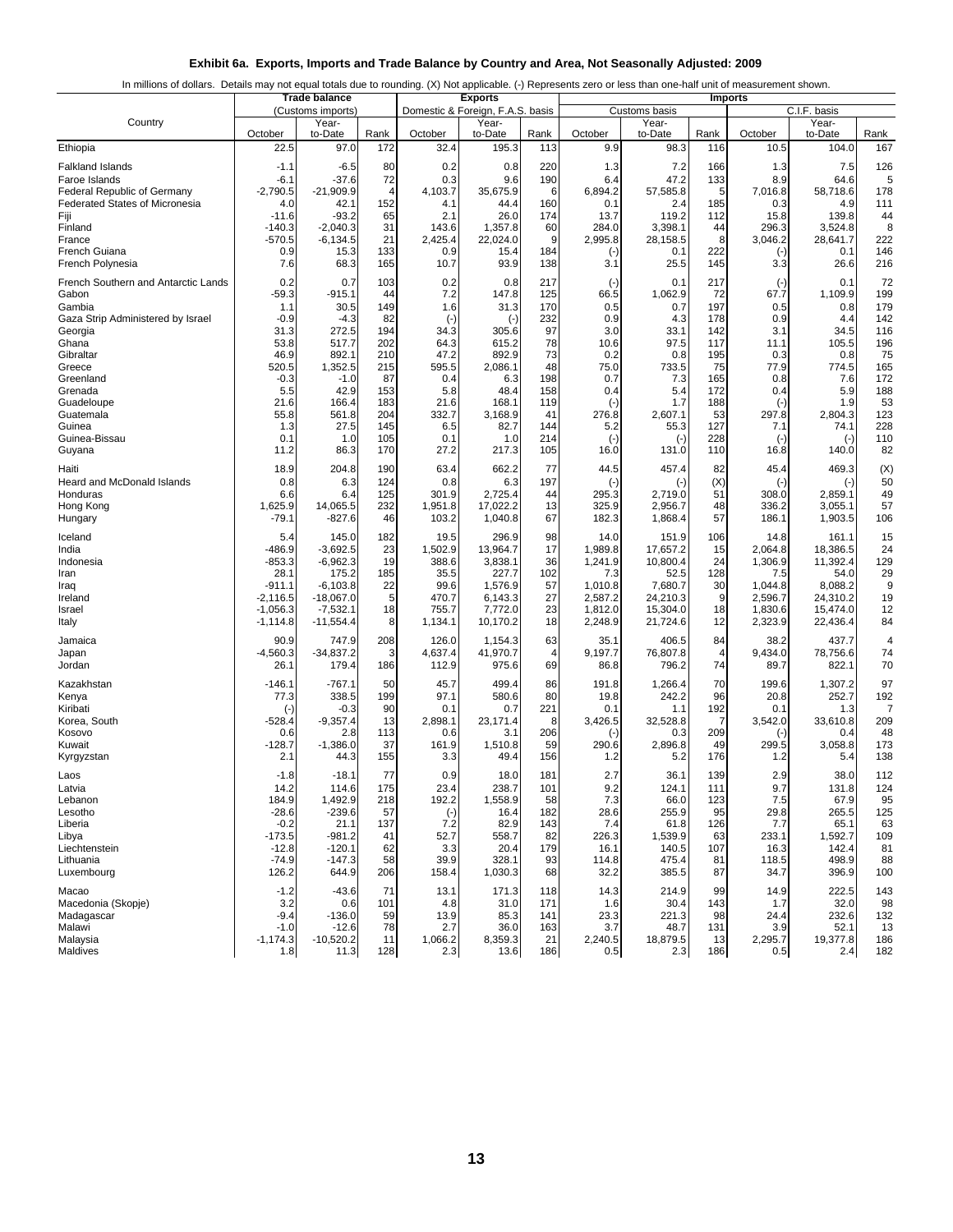|                                |                   | <b>Trade balance</b> |                | <b>Exports</b>                   |                  |                | In millions of dollars. Details may not equal totals due to rounding. (X) Not applicable. (-) Represents zero or less than one-half unit of measurement shown.<br><b>Imports</b> |                      |              |                        |                      |            |
|--------------------------------|-------------------|----------------------|----------------|----------------------------------|------------------|----------------|----------------------------------------------------------------------------------------------------------------------------------------------------------------------------------|----------------------|--------------|------------------------|----------------------|------------|
|                                |                   | (Customs imports)    |                | Domestic & Foreign, F.A.S. basis |                  | Customs basis  |                                                                                                                                                                                  |                      | C.I.F. basis |                        |                      |            |
| Country                        | October           | Year-<br>to-Date     | Rank           | October                          | Year-<br>to-Date | Rank           | October                                                                                                                                                                          | Year-<br>to-Date     | Rank         | October                | Year-<br>to-Date     | Rank       |
| Mali                           | 2.3               | 28.4                 | 148            | 2.6                              | 32.0             | 168            | 0.3                                                                                                                                                                              | 3.6                  | 181          | 0.3                    | 3.7                  | 182        |
| Malta                          | $-8.4$            | 24.3                 | 141            | 14.9                             | 196.1            | 112            | 23.3                                                                                                                                                                             | 171.8                | 105          | 23.8                   | 175.6                | 105        |
| Marshall Islands<br>Martinique | 11.7<br>20.8      | 61.7<br>208.8        | 162<br>192     | 12.7<br>20.8                     | 73.6<br>210.2    | 145<br>108     | 0.9                                                                                                                                                                              | 11.8<br>1.4          | 154<br>190   | 1.2                    | 15.0<br>1.5          | 152<br>190 |
| Mauritania                     | 2.6               | 16.1                 | 135            | 2.6                              | 50.6             | 155            | $(-)$<br>$(-)$                                                                                                                                                                   | 34.5                 | 140          | $(\cdot)$<br>$(\cdot)$ | 36.4                 | 140        |
| <b>Mauritius</b>               | $-10.0$           | $-113.3$             | 63             | 2.1                              | 25.7             | 175            | 12.2                                                                                                                                                                             | 139.0                | 108          | 13.0                   | 146.0                | 107        |
| Mayotte                        | 0.2               | 0.8                  | 104            | 0.2                              | 0.9              | 216            | $(-)$                                                                                                                                                                            | $(\cdot)$            | 223          | $(\cdot)$              | 0.1                  | 223        |
| Mexico                         | $-4,558.9$        | $-37,285.9$          | $\overline{2}$ | 12,731.0                         | 105,095.1        | $\overline{2}$ | 17,289.9                                                                                                                                                                         | 142,381.1            | 3            | 17,444.8               | 143,870.8            | 3          |
| Moldova                        | 1.9               | 16.6                 | 136            | 3.0                              | 23.6             | 176            | 1.1                                                                                                                                                                              | 7.0                  | 167          | 1.2                    | 7.6                  | 166        |
| Monaco                         | 0.5               | $-21.4$              | 76             | 2.0                              | 15.2             | 185            | 1.5                                                                                                                                                                              | 36.6                 | 138          | 1.5                    | 37.1                 | 139        |
| Mongolia<br>Montenegro         | 1.4<br>1.4        | 26.6<br>26.8         | 143<br>144     | 3.2<br>1.4                       | 35.9<br>33.0     | 164<br>167     | 1.9                                                                                                                                                                              | 9.3<br>6.2           | 158<br>170   | 1.9                    | 9.9<br>6.4           | 157<br>171 |
| Montserrat                     | 0.3               | 4.4                  | 116            | 0.3                              | 4.9              | 203            | $(\cdot)$<br>0.1                                                                                                                                                                 | 0.6                  | 201          | $(\cdot)$<br>0.1       | 0.7                  | 201        |
| Morocco                        | 89.9              | 925.0                | 211            | 129.6                            | 1,313.2          | 62             | 39.7                                                                                                                                                                             | 388.1                | 86           | 44.9                   | 428.6                | 85         |
| Mozambique                     | 7.6               | 132.8                | 178            | 9.6                              | 167.3            | 120            | 2.0                                                                                                                                                                              | 34.5                 | 141          | 2.0                    | 35.3                 | 141        |
| Namibia                        | $-73.3$           | $-135.0$             | 60             | 13.7                             | 161.5            | 121            | 87.0                                                                                                                                                                             | 296.5                | 92           | 87.1                   | 297.1                | 92         |
| Nauru                          | 0.3               | 2.7                  | 112            | 0.3                              | 2.8              | 208            | $(\cdot)$                                                                                                                                                                        | 0.1                  | 216          | $(\cdot)$              | 0.1                  | 217        |
| Nepal                          | $-1.9$            | $-26.3$              | 75             | 1.8                              | 21.1             | 178            | 3.7                                                                                                                                                                              | 47.4                 | 132          | 4.1                    | 51.8                 | 134        |
| Netherlands                    | 1,328.3           | 13,526.6             | 231            | 2,597.6                          | 26,688.6         | $\overline{7}$ | 1,269.4                                                                                                                                                                          | 13,162.0             | 21           | 1,309.3                | 13,571.3             | 21         |
| <b>Netherlands Antilles</b>    | 185.7             | 1,254.0              | 214            | 209.2                            | 1,606.2          | 56             | 23.6                                                                                                                                                                             | 352.2                | 90           | 23.9                   | 361.8                | 90         |
| New Caledonia<br>New Zealand   | 2.7<br>34.6       | 44.6<br>$-374.0$     | 157<br>53      | 6.5<br>204.6                     | 64.7<br>1,786.3  | 149<br>52      | 3.8<br>170.0                                                                                                                                                                     | 20.1<br>2,160.3      | 148<br>55    | 3.9<br>181.0           | 20.8<br>2,299.9      | 148<br>55  |
| Nicaragua                      | -94.8             | $-772.9$             | 49             | 69.2                             | 579.7            | 81             | 164.0                                                                                                                                                                            | 1,352.5              | 66           | 170.4                  | 1,404.1              | 67         |
| Niger                          | 0.6               | $-53.0$              | 70             | 1.8                              | 53.0             | 153            | 1.2                                                                                                                                                                              | 106.0                | 115          | 1.2                    | 107.3                | 115        |
| Nigeria                        | $-1,391.5$        | $-11,200.7$          | 9              | 320.4                            | 3,057.3          | 42             | 1,711.8                                                                                                                                                                          | 14,257.9             | 20           | 1,753.8                | 14,754.2             | 20         |
| Niue                           | $(-)$             | 0.6                  | 100            | $(\cdot)$                        | 0.6              | 223            | $(\cdot)$                                                                                                                                                                        | $(\cdot)$            | 226          | $(\cdot)$              | $(\cdot)$            | 226        |
| Norfolk Island                 | 0.1               | 0.0                  | 91             | 0.1                              | 0.5              | 226            | $(-)$                                                                                                                                                                            | 0.5                  | 203          | $(\cdot)$              | 0.5                  | 203        |
| North Korea                    | $(-)$<br>-254.9   | 0.4<br>$-2,208.8$    | 97<br>29       | $(\cdot)$<br>293.9               | 0.4<br>2,368.1   | 228<br>46      | $(-)$<br>548.8                                                                                                                                                                   | $(\cdot)$<br>4,577.0 | (X)<br>38    | $(\cdot)$<br>561.8     | $(\cdot)$<br>4,754.6 | (X)<br>38  |
| Norway                         |                   |                      |                |                                  |                  |                |                                                                                                                                                                                  |                      |              |                        |                      |            |
| Oman                           | 120.1             | 68.6                 | 166            | 150.5                            | 951.8            | 70             | 30.4                                                                                                                                                                             | 883.3                | 73           | 32.4                   | 940.9                | 73         |
| Pakistan                       | -158.7            | $-1,322.3$           | 38             | 117.5                            | 1,336.6          | 61             | 276.3                                                                                                                                                                            | 2,658.8              | 52           | 293.0                  | 2,824.9              | 52         |
| Palau                          | 1.4<br>469.8      | 11.9                 | 131<br>225     | 1.5                              | 12.0             | 189            | $(-)$<br>27.5                                                                                                                                                                    | 0.1<br>239.9         | 220<br>97    | $(\cdot)$              | 0.1                  | 220        |
| Panama<br>Papua New Guinea     | $-9.3$            | 3,170.7<br>69.8      | 167            | 497.3<br>5.0                     | 3,410.6<br>145.7 | 40<br>126      | 14.3                                                                                                                                                                             | 75.9                 | 121          | 28.8<br>14.9           | 254.8<br>79.3        | 96<br>121  |
| Paraguay                       | 142.6             | 1,034.5              | 212            | 151.7                            | 1,080.4          | 66             | 9.1                                                                                                                                                                              | 45.9                 | 134          | 10.5                   | 52.2                 | 131        |
| Peru                           | 121.0             | 619.0                | 205            | 462.1                            | 4,041.0          | 35             | 341.1                                                                                                                                                                            | 3,421.9              | 43           | 363.6                  | 3,588.7              | 43         |
| Philippines                    | $-89.1$           | $-933.3$             | 43             | 545.4                            | 4,567.5          | 32             | 634.6                                                                                                                                                                            | 5,500.8              | 34           | 659.0                  | 5,712.3              | 34         |
| Pitcairn Island                | $(-)$             | 0.5                  | 99             | $(\cdot)$                        | 0.6              | 224            | $(-)$                                                                                                                                                                            | $(\cdot)$            | 225          | $(\cdot)$              | $(\cdot)$            | 225        |
| Poland                         | 37.3              | 136.3                | 179            | 219.5                            | 1,822.0          | 51<br>71       | 182.2                                                                                                                                                                            | 1,685.8              | 59<br>69     | 192.1                  | 1,771.3              | 59<br>69   |
| Portugal                       | -123.2            | $-352.7$             | 55             | 71.2                             | 924.4            |                | 194.4                                                                                                                                                                            | 1,277.1              |              | 201.1                  | 1,326.1              |            |
| Qatar                          | 248.2             | 1,671.0              | 220            | 282.9                            | 2,066.8          | 49             | 34.7                                                                                                                                                                             | 395.8                | 85           | 36.3                   | 419.1                | 87         |
| Republic of Yemen              | 15.9              | 309.9                | 196            | 16.9                             | 316.4            | 96             | 1.0                                                                                                                                                                              | 6.5                  | 168          | 1.0                    | 6.6                  | 169        |
| Reunion<br>Romania             | $-0.4$<br>$-10.2$ | 1.4<br>$-91.3$       | 109<br>66      | 0.7<br>51.9                      | 9.1<br>541.2     | 191<br>84      | 1.1<br>62.1                                                                                                                                                                      | 7.7<br>632.5         | 164<br>77    | 1.1<br>64.2            | 7.9<br>656.9         | 164<br>77  |
| Russia                         | -774.3            | $-10,760.1$          | 10             | 554.2                            | 4,496.1          | 33             | 1,328.5                                                                                                                                                                          | 15,256.2             | 19           | 1,369.5                | 15,944.4             | 18         |
| Rwanda                         | $-1.5$            | 15.1                 | 132            | 1.1                              | 29.4             | 173            | 2.6                                                                                                                                                                              | 14.3                 | 152          | 2.6                    | 14.8                 | 153        |
| San Marino                     | 0.1               | 7.1                  | 126            | 0.1                              | 7.6              | 195            | $(\cdot)$                                                                                                                                                                        | 0.6                  | 202          | 0.1                    | 0.6                  | 202        |
| Sao Tome and Principe          | $(\cdot)$         | 3.6                  | 114            | $(\cdot)$                        | 3.8              | 205            | $(\cdot)$                                                                                                                                                                        | 0.2                  | 213          | $(\cdot)$              | 0.2                  | 213        |
| Saudi Arabia                   | $-970.5$          | $-8,923.8$           | 14             | 980.5                            | 8,855.2          | 20             | 1,950.9                                                                                                                                                                          | 17,779.0             | 14           | 2,025.9                | 18,807.8             | 14         |
| Senegal                        | 21.0              | 138.6                | 180            | 21.2                             | 144.7            | 127            | 0.2                                                                                                                                                                              | 6.1                  | 171          | 0.2                    | 6.6                  | 170        |
| Serbia                         | 5.3               | 45.2                 | 158            | 8.4                              | 96.3             | 137            | 3.1                                                                                                                                                                              | 51.1                 | 130          | 3.2                    | 52.6                 | 130        |
| Seychelles                     | $-0.4$            | 28.0                 | 146            | 0.4                              | 33.2             | 166            | 0.8                                                                                                                                                                              | 5.2                  | 174          | 0.8                    | 5.4                  | 176        |
| Sierra Leone<br>Singapore      | 3.0<br>815.3      | 11.4<br>5,050.2      | 129<br>227     | 3.5<br>2,294.5                   | 34.2<br>18,208.8 | 165<br>11      | 0.5<br>1,479.2                                                                                                                                                                   | 22.8<br>13,158.6     | 147<br>22    | 0.5<br>1,497.9         | 27.0<br>13,317.8     | 145<br>22  |
| Slovakia                       | $-40.4$           | $-325.5$             | 56             | 21.4                             | 178.6            | 117            | 61.8                                                                                                                                                                             | 504.0                | 80           | 63.3                   | 518.8                | 80         |
| Slovenia                       | $-14.4$           | $-105.6$             | 64             | 17.9                             | 214.8            | 106            | 32.3                                                                                                                                                                             | 320.4                | 91           | 33.5                   | 331.6                | 91         |
| Solomon Islands                | 0.5               | 4.7                  | 118            | 0.6                              | 5.4              | 202            | 0.1                                                                                                                                                                              | 0.7                  | 199          | 0.1                    | 0.9                  | 195        |
| Somalia                        | 0.0               | 3.9                  | 115            | $(-)$                            | 4.1              | 204            | $(-)$                                                                                                                                                                            | 0.1                  | 215          | $(\cdot)$              | 0.1                  | 215        |
| South Africa                   | -212.1            | $-826.0$             | 47             | 381.5                            | 3,726.4          | 39             | 593.6                                                                                                                                                                            | 4,552.4              | 39           | 606.6                  | 4,686.8              | 40         |
| Spain                          | 179.3             | 774.9                | 209            | 834.0                            | 7,260.5          | 25             | 654.7                                                                                                                                                                            | 6,485.6              | 33<br>67     | 681.0                  | 6,738.8<br>1,408.3   | 33         |
| Sri Lanka<br>St Helena         | $-98.0$<br>$-0.1$ | $-1,142.6$<br>$-2.6$ | 40<br>85       | 24.8<br>$(\cdot)$                | 203.4<br>2.7     | 110<br>209     | 122.8<br>0.1                                                                                                                                                                     | 1,346.0<br>5.3       | 173          | 128.8<br>0.1           | 5.4                  | 66<br>175  |
| <b>St Kitts and Nevis</b>      | 8.1               | 43.4                 | 154            | 12.9                             | 84.7             | 142            | 4.8                                                                                                                                                                              | 41.3                 | 136          | 5.0                    | 43.3                 | 136        |
| St Lucia                       | 13.4              | 93.7                 | 171            | 15.2                             | 108.5            | 135            | 1.9                                                                                                                                                                              | 14.8                 | 151          | 2.0                    | 16.0                 | 151        |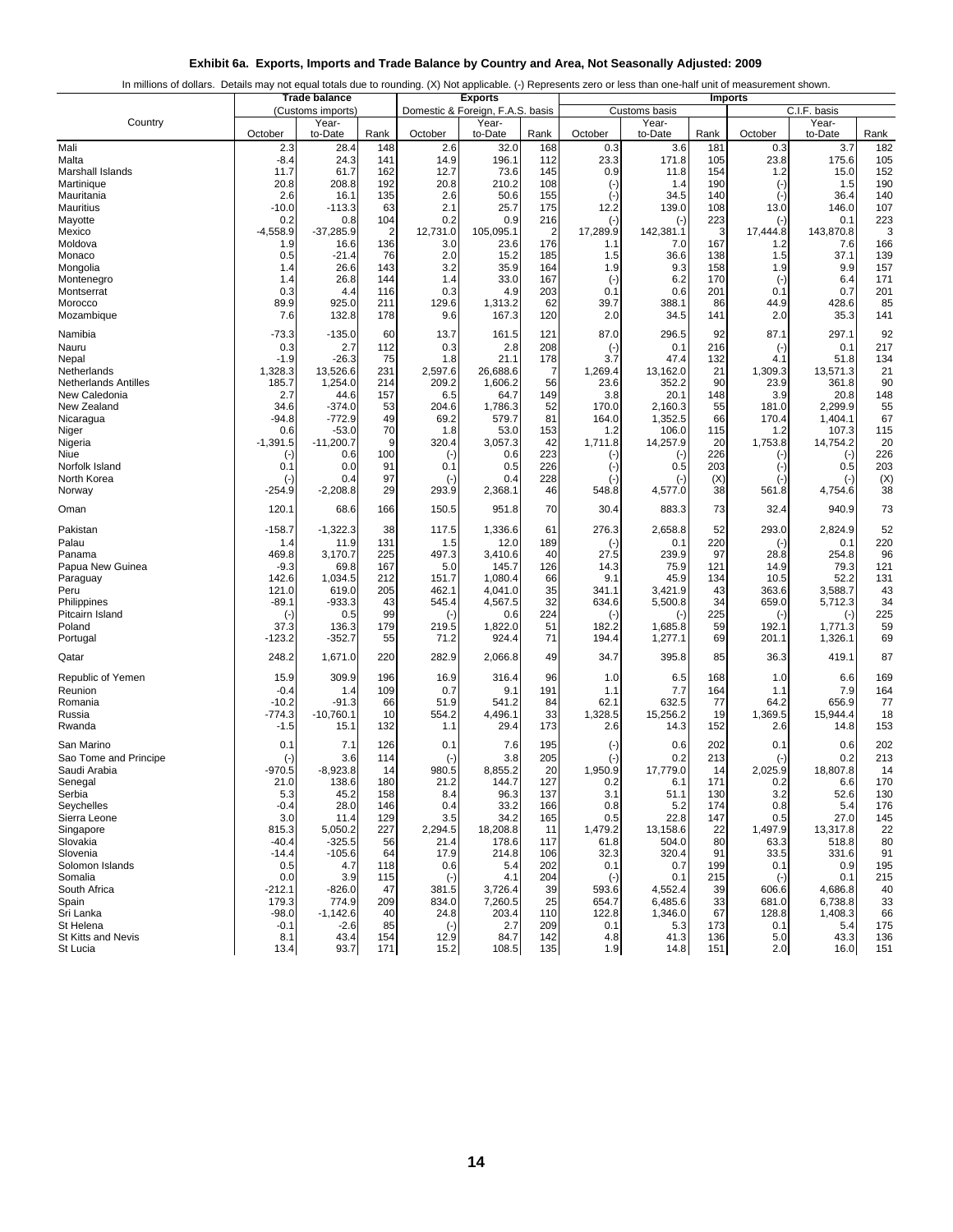|  |  |  | Exhibit 6a. Exports, Imports and Trade Balance by Country and Area, Not Seasonally Adjusted: 2009 |  |  |
|--|--|--|---------------------------------------------------------------------------------------------------|--|--|
|  |  |  |                                                                                                   |  |  |

|                                    | <b>Trade balance</b> |                   |                 |              | <b>Exports</b>                   |          | In millions of dollars. Details may not equal totals due to rounding. (X) Not applicable. (-) Represents zero or less than one-half unit of measurement shown.<br><b>Imports</b> |                  |           |               |                  |           |
|------------------------------------|----------------------|-------------------|-----------------|--------------|----------------------------------|----------|----------------------------------------------------------------------------------------------------------------------------------------------------------------------------------|------------------|-----------|---------------|------------------|-----------|
|                                    |                      | (Customs imports) |                 |              | Domestic & Foreign, F.A.S. basis |          |                                                                                                                                                                                  | Customs basis    |           |               | C.I.F. basis     |           |
| Country                            | October              | Year-<br>to-Date  | Rank            | October      | Year-<br>to-Date                 | Rank     | October                                                                                                                                                                          | Year-<br>to-Date | Rank      | October       | Year-<br>to-Date | Rank      |
| St Pierre and Miquelon             | $(-)$                | $-0.7$            | 88              | $(\cdot)$    | 0.1                              | 231      | $(\cdot)$                                                                                                                                                                        | 0.8              | 196       | $(\cdot)$     | 0.8              | 197       |
| St Vincent and the Grenadines      | 7.6                  | 61.7              | 161             | 7.7          | 62.7                             | 150      | 0.1                                                                                                                                                                              | 1.0              | 193       | 0.1           | 1.0              | 194       |
| Sudan                              | 0.9                  | 44.4              | 156             | 1.6          | 54.0                             | 152      | 0.7                                                                                                                                                                              | 9.6              | 156       | 0.8           | 10.4             | 156       |
| Suriname                           | 20.2                 | 207.7             | 191             | 29.0         | 325.0                            | 94       | 8.8                                                                                                                                                                              | 117.3            | 113       | 9.4           | 124.5            | 113       |
| Svalbard, Jan Mayen Island         | $(\cdot)$            | 0.7               | 102             | $(\cdot)$    | 0.7                              | 222      | $(-)$                                                                                                                                                                            | $(-)$            | (X)       | $(\cdot)$     | $(\cdot)$        | (X)       |
| Swaziland                          | $-4.5$               | $-83.1$           | 68              | 2.1          | 12.9                             | 187      | 6.6                                                                                                                                                                              | 96.0             | 118       | 6.9           | 101.5            | 118       |
| Sweden                             | -284.2               | -2,790.3          | 27              | 412.8        | 3.802.3                          | 37       | 697.0                                                                                                                                                                            | 6,592.6          | 31        | 713.9         | 6,755.8          | 32        |
| Switzerland                        | $-137.1$             | 1,992.7           | 221             | 1,458.2      | 14,672.8                         | 15       | 1,595.3                                                                                                                                                                          | 12,680.1         | 23        | 1,611.6       | 12,829.1         | 23        |
| Syria                              | $-40.5$              | $-31.6$           | 74              | 20.0         | 242.6                            | 100      | 60.5                                                                                                                                                                             | 274.2            | 94        | 63.2          | 290.3            | 94        |
| Taiwan                             | $-686.9$             | $-8,353.9$        | 15              | 1,958.6      | 14,494.2                         | 16       | 2.645.5                                                                                                                                                                          | 22,848.0         | 10        | 2,732.3       | 23,654.6         | 10        |
| Tajikistan                         | 1.6                  | 22.8              | 140             | 1.8          | 31.3                             | 169      | 0.2                                                                                                                                                                              | 8.5              | 159       | 0.2           | 9.0              | 159       |
| Tanzania                           | 10.8                 | 79.6              | 168             | 12.5         | 123.4                            | 131      | 1.7                                                                                                                                                                              | 43.8             | 135       | 1.7           | 45.4             | 135       |
| Thailand                           | $-1,255.9$           | $-9,837.1$        | 12              | 640.9        | 5,573.6                          | 29       | 1,896.8                                                                                                                                                                          | 15,410.7         | 17        | 1,966.6       | 16,049.5         | 17        |
| Timor-Leste                        | 0.6                  | 2.1               | 111             | 0.6          | 2.2                              | 210      | $(\cdot)$                                                                                                                                                                        | 0.1              | 221       | $(-)$         | 0.1              | 221       |
| Togo                               | 20.8                 | 103.5             | 173             | 21.4         | 109.9                            | 133      | 0.6                                                                                                                                                                              | 6.4              | 169       | 0.6           | 6.7              | 168       |
| Tokelau                            | $-0.2$               | $-3.7$            | 84              | 0.1          | 12.3                             | 188      | 0.3                                                                                                                                                                              | 16.0             | 150       | 0.3           | 16.2             | 150       |
| Tonga                              | 1.2                  | 5.9               | 121             | 1.4          | 8.7                              | 192      | 0.2                                                                                                                                                                              | 2.8              | 182       | 0.2           | 3.2              | 183       |
| <b>Trinidad and Tobago</b>         | $-171.2$             | $-2,409.6$        | 28              | 203.2        | 1.704.1                          | 54<br>90 | 374.4                                                                                                                                                                            | 4,113.7          | 42<br>93  | 402.9<br>21.1 | 4,436.5          | 42        |
| Tunisia                            | 37.4                 | 63.6              | 163             | 57.7         | 348.0                            | 28       | 20.3                                                                                                                                                                             | 284.5            |           |               | 295.4            | 93        |
| Turkey<br>Turkmenistan             | 409.1<br>$-38.2$     | 2,759.7           | 223<br>193      | 743.4<br>3.2 | 5,751.8<br>287.1                 | 99       | 334.4<br>41.4                                                                                                                                                                    | 2,992.1          | 47<br>122 | 350.4<br>42.8 | 3,155.9<br>75.3  | 47<br>122 |
|                                    | 15.0                 | 214.3             |                 | 16.3         | 208.3                            | 109      |                                                                                                                                                                                  | 72.7             | 163       | 1.3           | 8.2              | 163       |
| Turks and Caicos Islands<br>Tuvalu |                      | 200.4             | 189<br>92       |              | 0.1                              | 230      | 1.3                                                                                                                                                                              | 8.0              | 218       |               | 0.1              | 218       |
|                                    | $(\cdot)$            | $(-)$             |                 | $(\cdot)$    |                                  |          | $(\cdot)$                                                                                                                                                                        | 0.1              |           | $(\cdot)$     |                  |           |
| Uganda                             | 4.3                  | 81.8              | 169             | 6.4          | 105.7                            | 136      | 2.2                                                                                                                                                                              | 23.9             | 146       | 2.4           | 25.3             | 147       |
| Ukraine                            | 5.3                  | 332.2             | 198             | 58.3         | 752.5                            | 75       | 53.0                                                                                                                                                                             | 420.3            | 83        | 54.6          | 440.7            | 83        |
| <b>United Arab Emirates</b>        | 1,070.8              | 8,732.2           | 229             | 1,133.3      | 10,067.3                         | 19       | 62.5                                                                                                                                                                             | 1,335.1          | 68        | 65.4          | 1,398.0          | 68        |
| United Kingdom                     | $-459.8$             | $-949.8$          | 42              | 4,216.3      | 38.182.1                         | 5        | 4,676.1                                                                                                                                                                          | 39,132.0         | 6         | 4,750.1       | 39,825.0         | 6         |
| Uruguay                            | 65.6                 | 411.7             | 200             | 86.0         | 612.9                            | 79       | 20.4                                                                                                                                                                             | 201.2            | 101       | 21.6          | 213.3            | 101       |
| Uzbekistan                         | 12.4                 | 22.4              | 139             | 12.9         | 86.1                             | 139      | 0.4                                                                                                                                                                              | 63.6             | 124       | 0.5           | 63.9             | 127       |
| Vanuatu                            | 0.1                  | 1.4               | 110             | 0.2          | 3.0                              | 207      | 0.2                                                                                                                                                                              | 1.6              | 189       | 0.2           | 1.7              | 189       |
| Vatican City                       | 0.2                  | 6.1               | 123             | 0.3          | 6.3                              | 199      | 0.1                                                                                                                                                                              | 0.2              | 214       | 0.1           | 0.2              | 214       |
| Venezuela                          | $-1,675.5$           | $-14,997.4$       | 7               | 841.5        | 7,833.4                          | 22       | 2,516.9                                                                                                                                                                          | 22,830.9         | 11        | 2,565.9       | 23,430.2         | 11        |
| Vietnam                            | $-914.2$             | $-7,757.5$        | 16 <sup>1</sup> | 278.3        | 2,484.5                          | 45       | 1,192.4                                                                                                                                                                          | 10,242.0         | 26        | 1,262.0       | 10,864.3         | 25        |
| <b>Wallis and Futuna</b>           | $(-)$                | 0.4               | 98              | $(\cdot)$    | 0.5                              | 227      | $(\cdot)$                                                                                                                                                                        | $(\cdot)$        | 224       | $(\cdot)$     | $(\cdot)$        | 224       |
| West Bank Administered by Israel   | 0.0                  | $-0.4$            | 89              | $(\cdot)$    | 0.5                              | 225      | 0.1                                                                                                                                                                              | 0.9              | 194       | 0.1           | 1.1              | 193       |
| Western Sahara                     | $(\cdot)$            | 0.2               | 94              | $(-)$        | 0.2                              | 229      | $(-)$                                                                                                                                                                            | $(-)$            | (X)       | $(-)$         | $(-)$            | (X)       |
| Western Samoa                      | 1.2                  | 11.8              | 130             | 1.6          | 15.5                             | 183      | 0.4                                                                                                                                                                              | 3.7              | 179       | 0.4           | 4.1              | 180       |
| Zambia                             | 2.4                  | 34.2              | 150             | 2.8          | 42.4                             | 161      | 0.4                                                                                                                                                                              | 8.2              | 162       | 0.4           | 8.4              | 161       |
| Zimbabwe                           | 4.4                  | 60.2              | 160             | 5.0          | 71.0                             | 146      | 0.6                                                                                                                                                                              | 10.8             | 155       | 0.6           | 11.3             | 155       |
| Unidentified (1)                   | 62.9                 | 114.8             | (X)             | 62.9         | 114.8                            | (X)      | $(-)$                                                                                                                                                                            | $(-)$            | (X)       | $(-)$         | $(-)$            | (X)       |